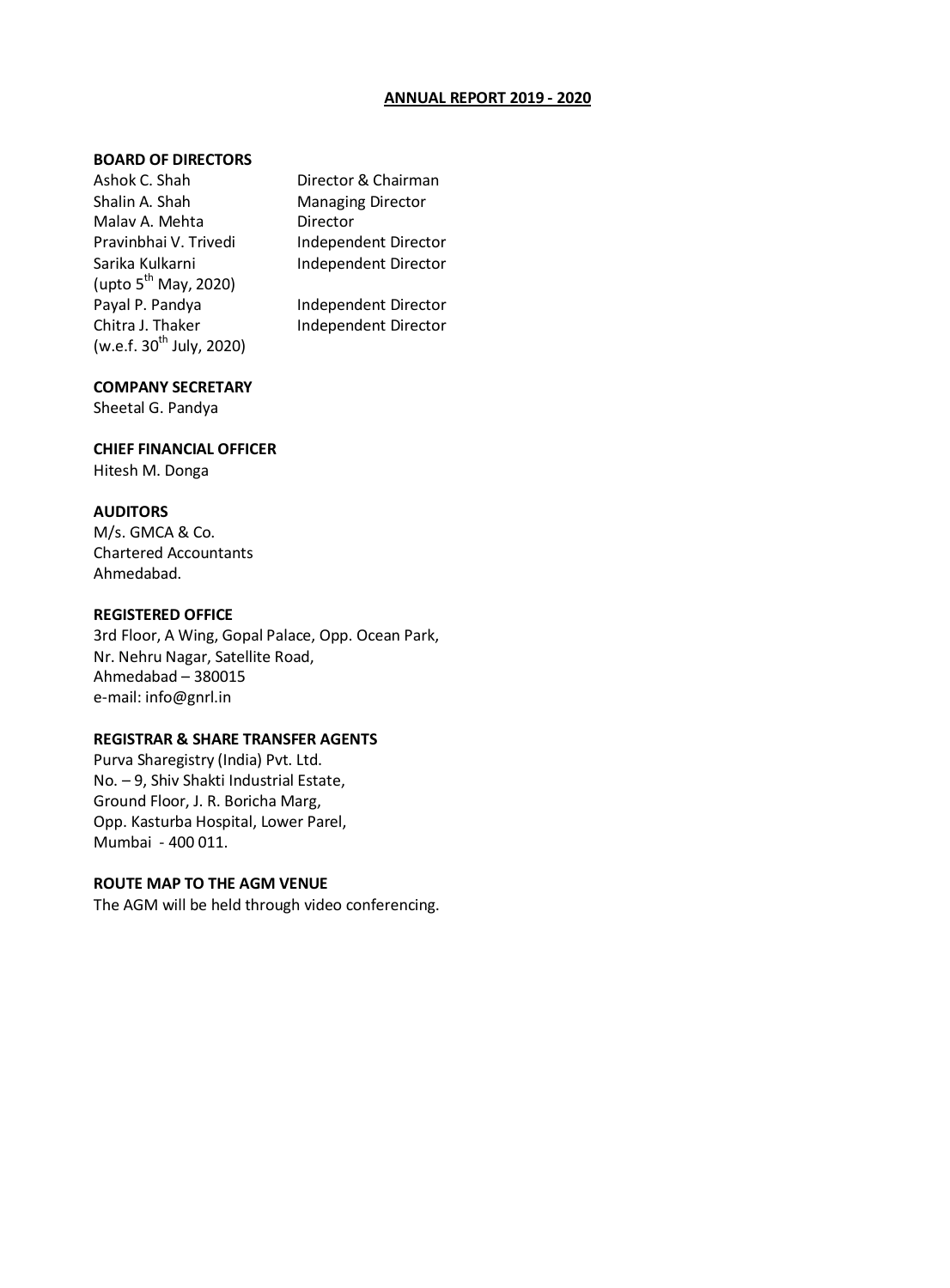# **NOTICE**

Notice is hereby given that the **29th Annual General Meeting** of **Gujarat Natural Resources Limited** will be held on Wednesday, 30<sup>th</sup> Day of September, 2020 at 11:30 a.m. through Video Conferencing (VC)/other Audio-Visual Means (OAVM) to transact the following Business:

# **ORDINARY BUSINESS:**

- **1.** To receive, consider and adopt the Standalone and Consolidated Financial Statements of the Company for the year ended  $31<sup>st</sup>$  March, 2020 including audited Balance Sheet as at  $31<sup>st</sup>$  March, 2020 and Statement of Profit and Loss and the cash flow statement for the year ended on that date and the Reports of the Directors and the Auditors thereon.
- **2.** To re-appoint Mr. Malav Mehta (DIN: 01234736), who is liable to retire by rotation and being eligible, offers himself for re-appointment.

#### **SPECIAL BUSINESS:**

**3. Insertion of new objects in the object clause of Memorandum of Association of the Company.** 

*To consider and if thought fit, to pass with or without modification(s), the following resolution as a Special Resolution:* 

**"RESOLVED THAT** pursuant to the provisions of Section 13 and other applicable provisions, if any, of the Companies Act, 2013 and pursuant to the Companies (Incorporation) Rules, 2014 and subject to all the applicable laws and regulations (including any statutory modifications or re-enactment thereof, for the time being in force), the approval of the Members be and is hereby granted for insertion of new objects in the Main Object Clause of the Memorandum of Association of the Company by inserting Clause no. III (A) (5) as under:

5. To carry on in India or elsewhere the business of prospecting, exploring, operating and working on mines, quarries and to win, set, crush, smelt, manufacture, process, excavate, dig, break, acquire, develop, exercise, turn to account, survey, produce, prepare, remove, undertake, barter, convert, finish, load, unload, handle, transport, buy sell, import, export, supply, and to act as agent, broker, Adatia, stockiest, distributor, consultant, contractor, manager, operator or otherwise to deal in all sorts of presents and future ores, minerals, deposits, goods, substances & materials, including sands, stones, and soils, chalk, clay, china clay, betonies, broils, calcite and coal, lignite, rockphoscate, brimstone, brine, bauxite, limestone, precious and other stones, gold, silver, diamonds, iron, aluminum, titanium, vanadium, mica, apalite, chrome, copper, gypsum, rutile, sulphate, tin, zinc, zircon, tungsten, silicon, brass, and other allied materials, by products, mixtures, blends, residues & substances, and to do all incidental acts and things necessary for the attainment of the objects under these presents and further to search, survey, discover and find out and to acquire by concession, grant, purchase, barter, lease, license, degrees & tenders the allotment or otherwise of land or water area from government, semi-government, local authorities, private bodies, corporations and other persons, such rights, powers, and privileges whatsoever for obtaining mines, open cast mines, bucket mines, quarries, deposits, etc. for the accomplishment of the above objects in India and outside India.

**"RESOLVED FURTHER THAT** for the purpose of giving effect to this resolution, any Director of the Company be and is hereby authorised, on behalf of the Company, to do all acts, deeds, matters and things as may be deemed necessary, proper or desirable and to sign and execute all necessary documents, applications and returns for the purpose of giving effect to the aforesaid resolution."

# **4. Appointment of Ms. Chitra Janardan Thaker (DIN 07911689) as an Independent Director.**

To consider and if thought fit, to pass, with or without modification(s) the following resolution as an **Ordinary Resolution:**

**"RESOLVED THAT** pursuant to the provisions of section 149, 152 and all other applicable provisions of the Companies Act, 2013, if any and Companies (Appointment and Qualification of Directors) Rules,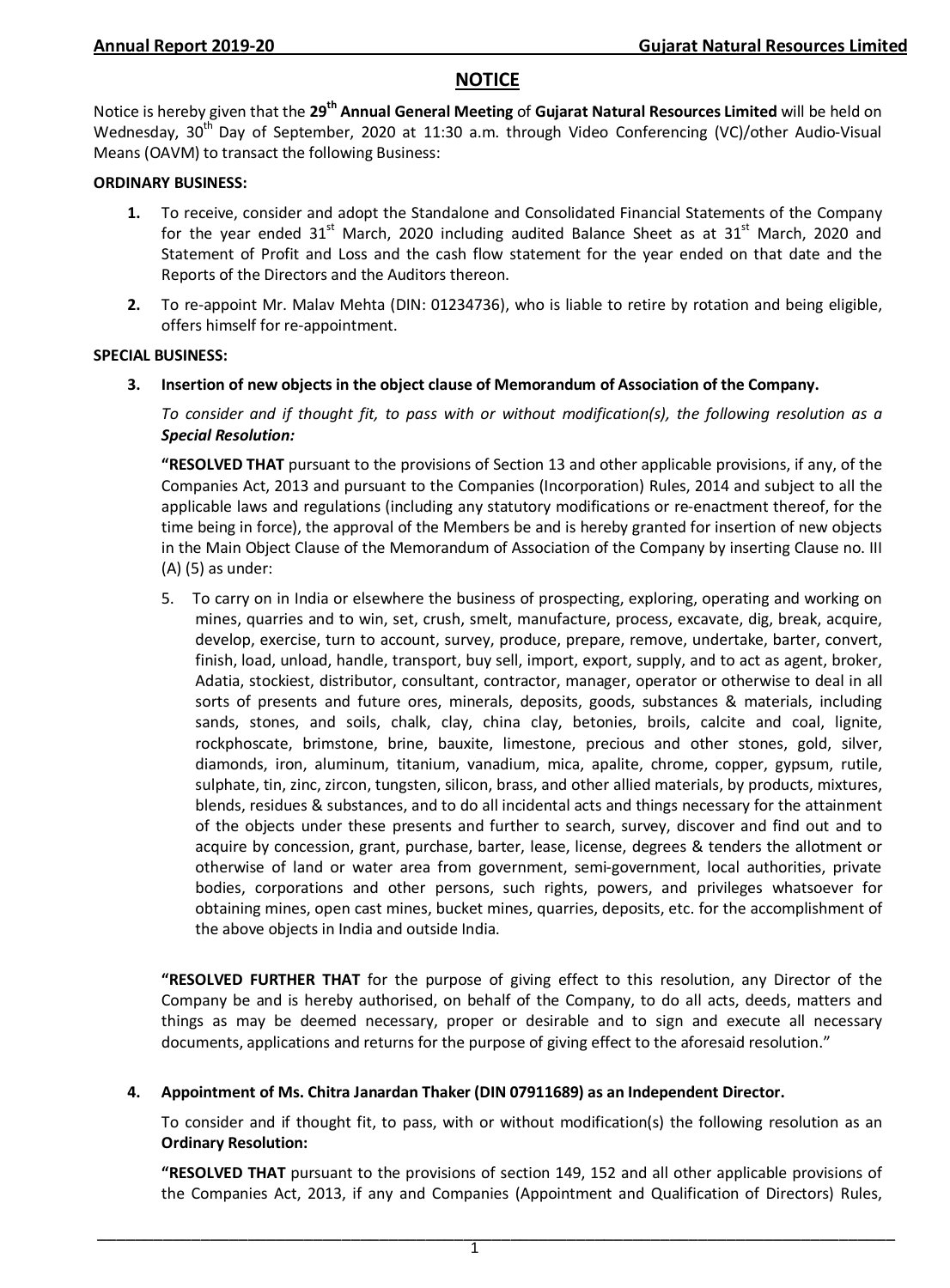2014 (including any statutory modification(s) or re-enactment thereof for the time being in force) read with Schedule IV, Ms. Chitra Janardan Thaker (DIN 07911689) who was appointed as an Additional Director pursuant to the provisions of Section 161 of the Companies Act, 2013 and the Articles of Association of the Company and who holds office up to the date of this Annual General Meeting and in respect of whom the Company has received a notice in writing under Section 160 of the Companies Act, 2013, from a member proposing her candidature for the office of Director, be and is hereby appointed as an Independent Director of the Company to hold office for 5 consecutive years for a term from July 30, 2020 to July 29, 2025, not liable to retire by rotation."

**"RESOLVED FURTHER THAT** any Director of the Company be and is hereby authorised, on behalf of the Company, to do all such acts, deeds and things incidental thereto to give effect to aforesaid resolution."

# **5. Approval of Related Party Transaction.**

To consider and if thought fit, to pass with or without modification(s) the following resolution as a **Special Resolution**:

**"RESOLVED THAT,** pursuant to the provisions of Section 188 of the Companies Act, 2013 and Rule 15 of the Companies (Meetings of Board and its Powers) Rules, 2014 and other applicable provisions and rules thereto, and Regulation 23 of Securities and Exchange Board of India (Listing Obligations and Disclosure Requirements) Regulations, 2015 and subject to such amendments as may be made therein, the approval of the Members of the Company be and is hereby accorded to the Board of Directors of the Company to enter into transactions as detailed hereunder with following Related Parties as defined under the Act for purchase/sale of goods, services and/or any other business activities during each of the financial year 2020-21 and 2021-22.

| Name of related party       | <b>Maximum Amount of transaction</b><br>for each of the financial year | <b>Type of transaction</b>      |
|-----------------------------|------------------------------------------------------------------------|---------------------------------|
|                             | 2020-21 and 2021-22                                                    |                                 |
| Ashoka Metcast Limited      | 50 crores                                                              | Purchase/sale of<br>goods,      |
|                             |                                                                        | other<br>services and/or any    |
|                             |                                                                        | business activities             |
| Ashnisha Industries Limited | 100 crores                                                             | Purchase/sale of<br>goods,      |
|                             |                                                                        | other<br>services and/or<br>anv |
|                             |                                                                        | business activities             |
| Lesha Industries Limited    | 100 crores                                                             | Purchase/sale of<br>goods,      |
|                             |                                                                        | other<br>services and/or<br>any |
|                             |                                                                        | business activities             |

**"RESOLVED FURTHER** that any Director of the Company be and is hereby authorised, on behalf of the Company, to negotiate and finalise other terms and conditions and to do all such acts, deeds and things including delegation of powers as may be necessary, proper or expedient to give effect to this resolution."

**Place: Ahmedabad Date: 4th September, 2020**

### **For and on behalf of the Board**

**Sd/- Shalin A Shah Managing Director DIN: 00297447**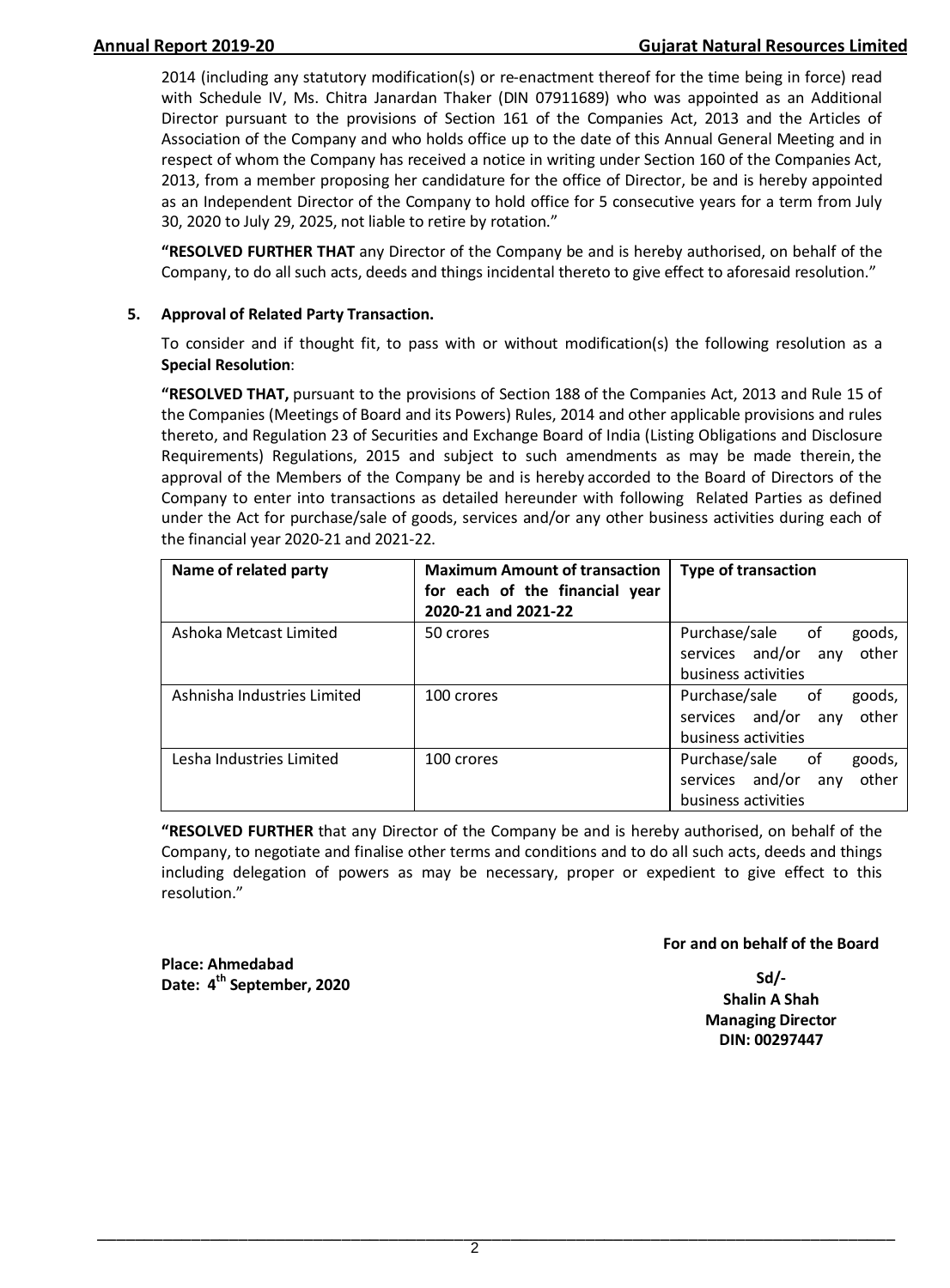# **Explanatory Statement as required under Section 102 of the Companies Act, 2013**

# **Item No. 3 of The Notice:**

# **Insertion of new objects in the object clause of Memorandum of Association of the Company.**

The Company wants to include the objects related to mining in its Main Object Clause of the Memorandum of Association. As per Section 13 of the Companies Act, 2013 and other applicable provisions of the Act if any, consent of the Members is required by way of Special resolution to insert new objects in the Memorandum of the Company.

Accordingly, your directors recommend the resolution at Item No. 3 for approval as Special resolution as set out in the notice of the meeting.

A copy of the amended Memorandum of Association of the Company (MOA) would be available electronically for inspection without any fee by the members from the date of circulation of this Notice up to the date of AGM. Members seeking to inspect the MOA can send an email to sheetal@gnrl.in

None of the Directors, Key Managerial Persons or their relatives, are in any way, concerned or interested in the said resolution.

# **Item No. 4 of The Notice:**

# **Appointment of Ms. Chitra Janardan Thaker (DIN 07911689) as an Independent Director.**

The Board of Directors, on the recommendation of Nomination and Remuneration Committee, had appointed Ms. Chitra Janardan Thaker (DIN 07911689), as an Independent, Additional Director of the Company with effect from July 30, 2020.

Ms. Chitra Janardan Thaker (DIN 07911689) is a qualified Company Secretary and a law & Commerce graduate. She has experience in handling Company law and SEBI compliances. Copy of the draft letter for appointment of Ms. Chitra Janardan Thaker as an Independent Director would be available electronically for inspection without any fee by the members from the date of circulation of this Notice up to the date of AGM. Members seeking to inspect the letter of appointment can send an email to sheetal@gnrl.in

In the opinion of the Board, Ms. Chitra Janardan Thaker fulfils the conditions specified in the Companies Act, 2013 and rules made there under for her appointment as an Independent Director of the Company

The Board of Directors is of the opinion that her vast knowledge and varied experience will be of great value to the Company and hence recommends the Resolution at Item No. 4 of this Notice for your approval. Ms. Chitra Janardan Thaker does not hold any shares in the company.

None of the Directors, Key Managerial Personnel and relatives thereof other than, Ms. Chitra Janardan Thaker has any concern or interest, financial or otherwise, in the resolution at Item No. 4 of the Notice.

#### **Item No. 5 of The Notice:**

#### **Approval of Related Party Transaction.**

The Audit Committee and the Board of Directors of the Company, at their respective meetings held on  $4<sup>th</sup>$ September, 2020 has approved a proposal for entering into following related party transactions:

| Name of Related Party           | Ashoka Metcast Limited<br>1.                            |  |
|---------------------------------|---------------------------------------------------------|--|
|                                 | Ashnisha Industries Limited                             |  |
|                                 | Lesha Industries Limited<br>3.                          |  |
| Name of Related Director or KMP | Mr. Ashok C. Shah, Mr. Shalin A. Shah, Ms. Payal Pandya |  |
|                                 | and Ms. Chitra Thaker                                   |  |
| Nature of relationship          | Mr. Shalin A. Shah, Managing Director of the Company is |  |
|                                 | also Managing Director of Ashoka Metcast Limited and is |  |
|                                 | Director of Ashnisha Industries Limited and Lesha       |  |
|                                 | Industries Limited.                                     |  |
|                                 | Mr. Ashok C. Shah, Director of the Company is Managing  |  |
|                                 | Director of Ashnisha Industries Limited and Lesha       |  |
|                                 | Industries Limited and is Director of Ashoka Metcast    |  |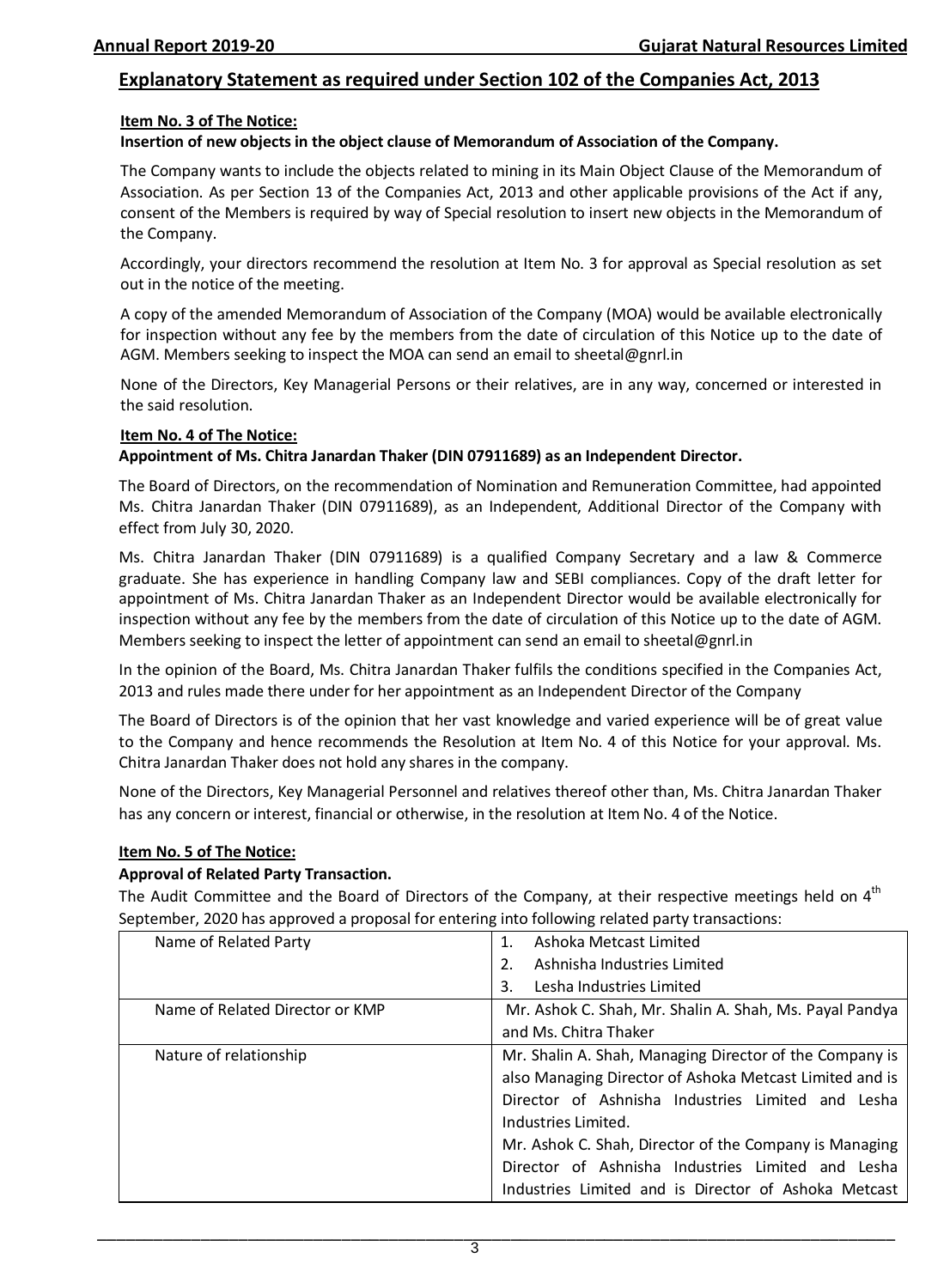|                                                | Limited.                                                  |
|------------------------------------------------|-----------------------------------------------------------|
|                                                | Ms. Payal P. Pandya Independent Director of the           |
|                                                | Company is Independent Director in Lesha Industries       |
|                                                | Limited and Ashoka Metcast Limited.                       |
|                                                | Ms. Chitra Thaker, Independent Director of the Company    |
|                                                | is also Independent Director in Ashoka Metcast Limited    |
|                                                | and is Company Secretary of Lesha Industries Limited.     |
| Material terms, monetary value and particulars | The transaction between the parties will be in the nature |
| of the contract or arrangement;                | of purchase/sale of goods, services and/or any other      |
|                                                | business activities. The amount of the transactions shall |
|                                                | be as stated in the resolution and the same has to be     |
|                                                | paid as per the terms agreed by both the parties.         |
| The Manner of determining the pricing and      | The pricing will be commensurate with the market value    |
| other commercial terms, both included as part  | of the goods and shall be at arm's length.                |
| of contract and not considered as part of the  |                                                           |
| contract                                       |                                                           |
| Any other information relevant or important    | N.A.                                                      |
| for the members to take a decision on the      |                                                           |
| proposed resolution                            |                                                           |

The transaction is Related Party Transaction and in terms of Section 188 of the Companies Act, 2013 and regulation 23 of Securities and Exchange Board of India (Listing Obligations and Disclosure Requirements) Regulations, 2015 and the applicable rules there under prior approval of the Shareholders by way of Special Resolution is required.

Accordingly, your directors recommend the resolution at Item No. 5 for approval as Special resolution as set out in the notice of the meeting.

Except Mr. Shalin A. Shah, Managing Director and Mr. Ashok C. Shah, Payal P. Pandya and Chitra Thaker Directors of the Company; Mrs. Leena A. Shah, Mrs. Payal S. Shah Relative of Director; Rhetan Rolling Mills Private Limited, Ashoka Metcast Limited and Ashnisha Industries Limited, Companies in which Director of the Company are Director/Member, none of the Directors or Key Managerial Personnel (KMP) or relatives of Directors and KMPs are concerned or interested in the Resolution.

**Place: Ahmedabad Date: 4th September, 2020** **For and on behalf of the Board**

**Sd/- Shalin A Shah Managing Director DIN: 00297447**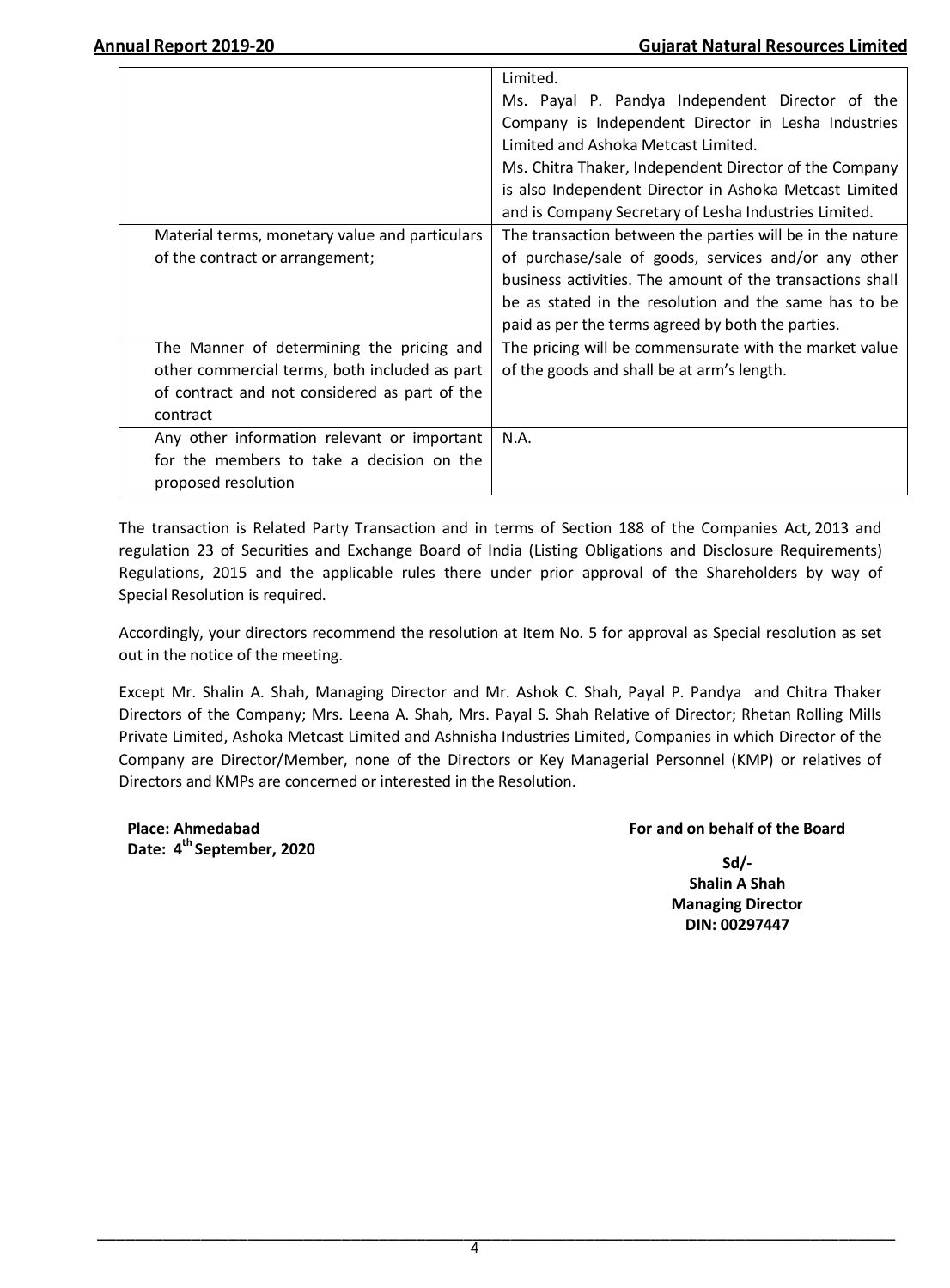#### **Annexure to the Notice of Annual General Meeting Details of Directors seeking Appointment/Reappointment in Annual General Meeting**

| Name of the Director    | Details of Diffectors seeking Appointmenty Reappointment in Annual General Miceting<br>Mr. Malav Mehta (DIN: 01234736) | Ms. Chitra Janardan Thaker (DIN 07911689)   |
|-------------------------|------------------------------------------------------------------------------------------------------------------------|---------------------------------------------|
| Age (Yrs.)              | 48 years                                                                                                               | 27 years                                    |
| Date of first           | 23/01/2010                                                                                                             | 30/07/2020                                  |
| appointment             |                                                                                                                        |                                             |
| The no. of Meetings of  | 10                                                                                                                     | N.A.                                        |
| the Board attended      |                                                                                                                        |                                             |
| during the year         |                                                                                                                        |                                             |
| Date of birth           | 07/09/1972                                                                                                             | 07/11/1992                                  |
| <b>Brief Resume and</b> | Bachelor's<br>degree<br>chemical<br>in                                                                                 | Ms. Chitra J. Thaker is a qualified Company |
| expertise               | Engineering from L.D college of                                                                                        | Secretary and a law<br>& Commerce           |
|                         | Engineering, Ahmedabad and Masters                                                                                     | graduate. She has experience in handling    |
|                         | of Engineering from University of                                                                                      | Company law and SEBI compliances.           |
|                         | Massachusetts U.S.A. He possesses                                                                                      |                                             |
|                         | total experience of more than 20 years                                                                                 |                                             |
|                         | in business and his areas of expertise                                                                                 |                                             |
|                         | Information<br>include<br>Oil<br>Gas,                                                                                  |                                             |
|                         | Technology and Automobiles.                                                                                            |                                             |
| Designation             | Director                                                                                                               | Independent Director                        |
| Chairman/Member of      | Nil                                                                                                                    | Member<br>of<br>Audit<br>Committee<br>and   |
| the Committee of the    |                                                                                                                        | of<br>Chairperson<br>Nomination<br>And      |
| Board of Directors of   |                                                                                                                        | Remuneration<br>member<br>of<br>and         |
| the Company             |                                                                                                                        | Stakeholders' Relationship Committee in     |
|                         |                                                                                                                        | Ashoka Metcast Limited.                     |
| No. of Shares held in   | 48000                                                                                                                  | Nil                                         |
| the Company             |                                                                                                                        |                                             |
| Directorship in Other   | Nil                                                                                                                    | Ashoka Metcast Limited                      |
| <b>Listed Company</b>   |                                                                                                                        |                                             |
| Related to other        | Not related to any other Director                                                                                      | No                                          |
| directors               |                                                                                                                        |                                             |

**Place: Ahmedabad Date: 4th September, 2020** **For and on behalf of the Board**

**Sd/- Shalin Shah Managing Director DIN: 00297447**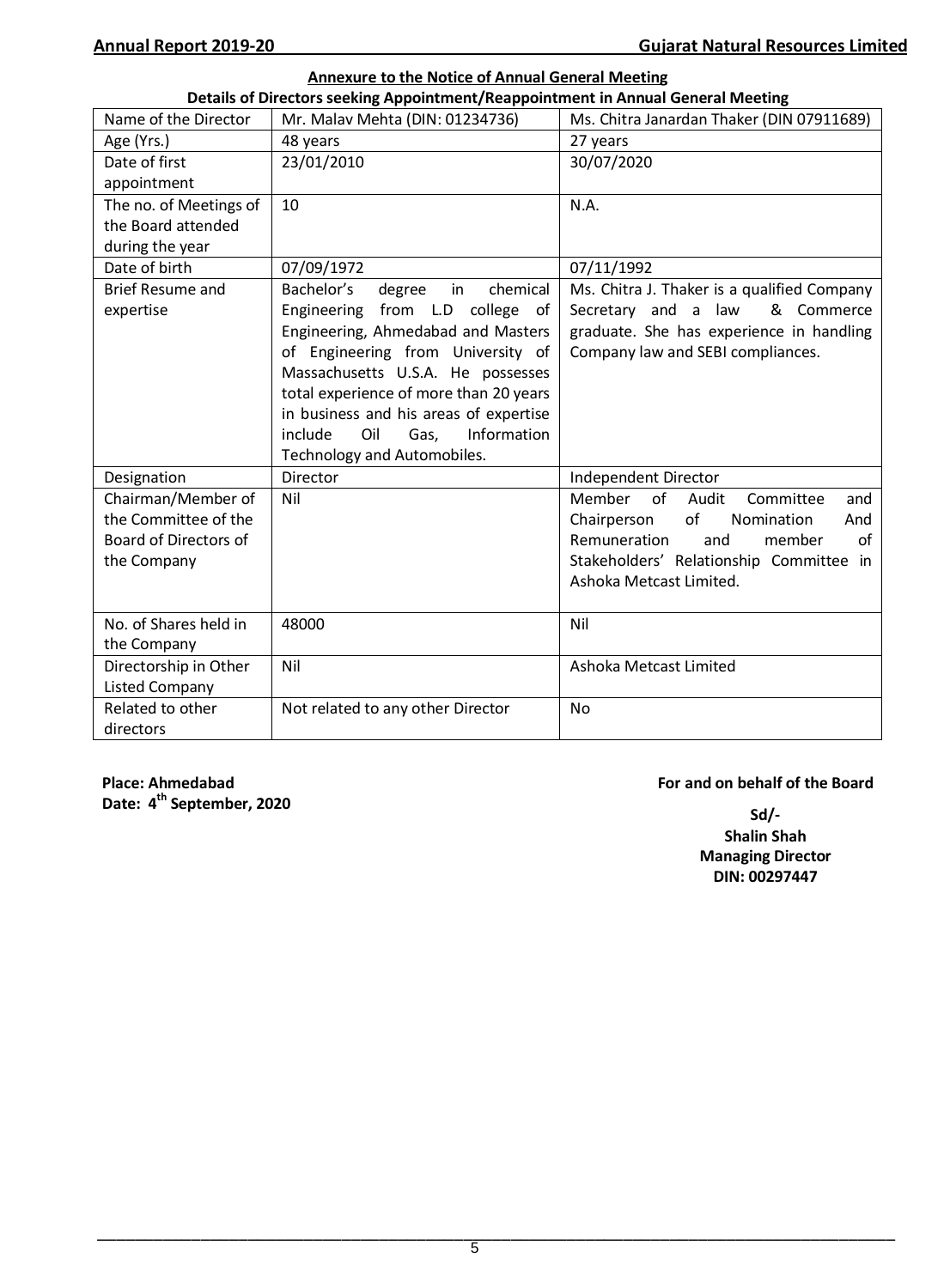# **NOTES:**

1. In view of the massive outbreak of the COVID-19 pandemic, social distancing is a norm to be followed and pursuant to the Circular No. 14/2020 dated April 08, 2020, Circular No.17/2020 dated April 13, 2020 issued by the Ministry of Corporate Affairs followed by Circular No. 20/2020 dated May 05, 2020, physical attendance of the Members to the AGM venue is not required and Annual General Meeting (AGM) be held through video conferencing (VC) or other audio visual means (OAVM). Hence, Members can attend and participate in the ensuing AGM through VC/OAVM.

2. Pursuant to the Circular No. 14/2020 dated April 08, 2020, issued by the Ministry of Corporate Affairs, the facility to appoint proxy to attend and cast vote for the members is not available for this AGM. However, the Body Corporates are entitled to appoint authorized representatives to attend the AGM through VC/OAVM and participate thereat and cast their votes through e-voting.

3. The Members can join the AGM in the VC/OAVM mode 15 minutes before and after the scheduled time of the commencement of the Meeting by following the procedure mentioned in the Notice. The facility of participation at the AGM through VC/OAVM will be made available for 1000 members on first come first served basis. This will not include large Shareholders (Shareholders holding 2% or more shareholding), Promoters, Institutional Investors, Directors, Key Managerial Personnel, the Chairpersons of the Audit Committee, Nomination and Remuneration Committee and Stakeholders Relationship Committee, Auditors etc. who are allowed to attend the AGM without restriction on account of first come first served basis.

4. The attendance of the Members attending the AGM through VC/OAVM will be counted for the purpose of reckoning the quorum under Section 103 of the Companies Act, 2013.

5. Pursuant to the provisions of Section 108 of the Companies Act, 2013 read with Rule 20 of the Companies (Management and Administration) Rules, 2014 (as amended) and Regulation 44 of SEBI (Listing Obligations & Disclosure Requirements) Regulations 2015 (as amended), and the Circulars issued by the Ministry of Corporate Affairs dated April 08, 2020, April 13, 2020 and May 05, 2020 the Company is providing facility of remote e-voting to its Members in respect of the business to be transacted at the AGM. For this purpose, the Company has entered into an agreement with National Securities Depository Limited (NSDL) for facilitating voting through electronic means, as the authorized agency. The facility of casting votes by a member using remote e-voting system as well as venue voting on the date of the AGM will be provided by NSDL.

6. In line with the Ministry of Corporate Affairs (MCA) Circular No. 17/2020 dated April 13, 2020, the Notice calling the AGM has been uploaded on the website of the Company at www.gnrl.in. The Notice can also be accessed from the website of the Stock Exchange i.e. BSE Limited at www.bseindia.com and the AGM Notice is also available on the website of NSDL (agency for providing the Remote e-Voting facility) i.e. www.evoting.nsdl.com.

7. AGM has been convened through VC/OAVM in compliance with applicable provisions of the Companies Act, 2013 read with MCA Circular No. 14/2020 dated April 08, 2020 and MCA Circular No. 17/2020 dated April 13, 2020 and MCA Circular No. 20/2020 dated May 05, 2020.

8. As per Regulation 40 of SEBI Listing Regulations, as amended, securities of listed companies can be transferred only in dematerialized form with effect from, April 1, 2019, except in case of request received for transmission or transposition of securities. In view of this and to eliminate all risks associated with physical shares and for ease of portfolio management, members holding shares in physical form are requested to consider converting their holdings to dematerialized form. Members can contact the Company or Company's Registrars and Transfer Agents, Purva Sharegistry (India) Private Limited for assistance in this regard.

9. To support the 'Green Initiative', Members who have not yet registered their email addresses are requested to register the same with their DPs in case the shares are held by them in electronic form and update the same on the website of the Company www.gnrl.in, in case the shares are held by them in physical form.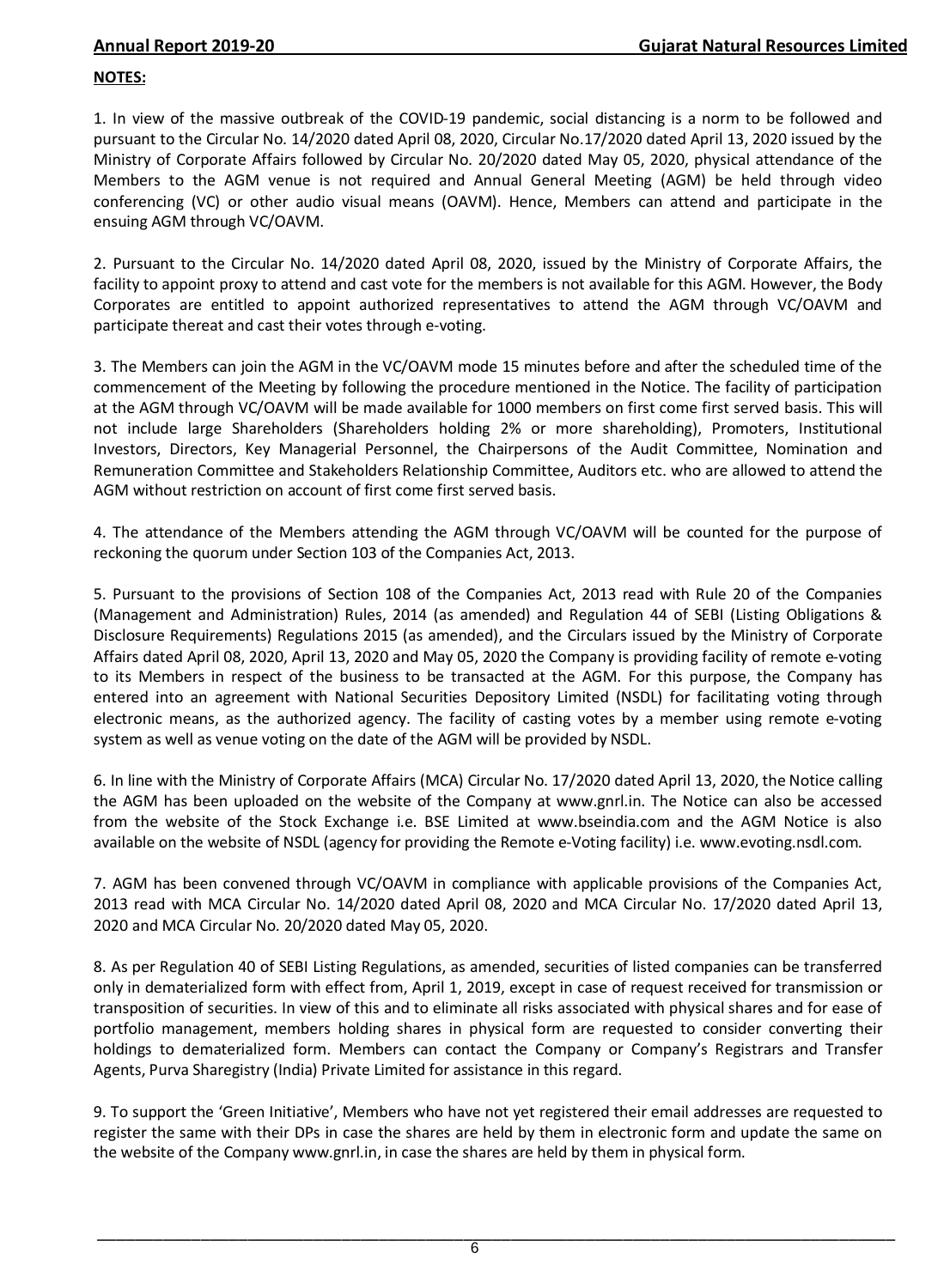10. Members are requested to intimate changes, if any, pertaining to their name, postal address, email address, telephone/ mobile numbers, Permanent Account Number (PAN), mandates, nominations, power of attorney, bank details such as, name of the bank and branch details, bank account number, MICR code, IFSC code, etc., to their DPs in case the shares are held by them in electronic form and to RTA Purva Sharegistry (India) Private Limited in case the shares are held by them in physical form.

11. In compliance with the aforesaid MCA Circulars and SEBI Circular dated May 12, 2020, Notice of the AGM along with the Annual Report 2019-20 is being sent only through electronic mode to those Members whose email addresses are registered with the Company/ Depositories. Members may note that the Notice and Annual Report 2019-20 will also be available on the Company's website www.gnrl.in and website of the Stock Exchange i.e. BSE Limited at www.bseindia.com.

12. The Business set out in the Notice will be transacted through electronic voting system and the Company is providing facility for voting by electronic means. Instructions and other information relating to e-voting are given in this Notice.

13. Pursuant to Section 91 of the Companies Act, 2013, The Register of Members and Share Transfer Books of the Company will be closed from  $27<sup>th</sup>$  September, 2020 to 30<sup>th</sup> September, 2020 (both days inclusive).

14. The relative Explanatory Statements pursuant to Section 102 of the Companies Act, 2013, relating to the special business to be transacted at the meeting is annexed hereto.

15. The Securities & Exchange Board of India (SEBI) has mandated the submission of Permanent Account Number (PAN) by every participant in the securities market. Members holding shares in the Electronic form are therefore requested to submit their PAN to their depository Participants with whom they are maintaining their demat accounts. Members holding Physical shares can submit their PAN to the Company/Purva Sharegistry (India) Private Limited.

16. Since AGM will be held through VC/OAVM, the Route Map is not annexed in the Notice.

17. Instruction for E-Voting and joining AGM are as follows:

# **EVOTING INSTRUCTIONS**

# **THE INSTRUCTIONS FOR MEMBERS FOR REMOTE E-VOTING ARE AS UNDER:-**

The remote e-voting period begins on (Sunday,  $27^{th}$  September, 2020 at 09:00 A.M.) and ends on (Tuesday,  $29^{th}$ September, 2020 at 05:00 P.M.) The remote e-voting module shall be disabled by NSDL for voting thereafter. And cut of Date for E-voting is  $25<sup>th</sup>$  September, 2020.

#### **How do I vote electronically using NSDL e-Voting system?**

The way to vote electronically on NSDL e-Voting system consists of "Two Steps" which are mentioned below:

Step 1: Log-in to NSDL e-Voting system at https://www.evoting.nsdl.com/ Step 2: Cast your vote electronically on NSDL e-Voting system.

# **Details on Step 1 is mentioned below:**

#### **How to Log-in to NSDL e-Voting website?**

1. Visit the e-Voting website of NSDL. Open web browser by typing the following URL: https://www.evoting.nsdl.com/ either on a Personal Computer or on a mobile.

2. Once the home page of e-Voting system is launched, click on the icon "Login" which is available under 'Shareholders' section.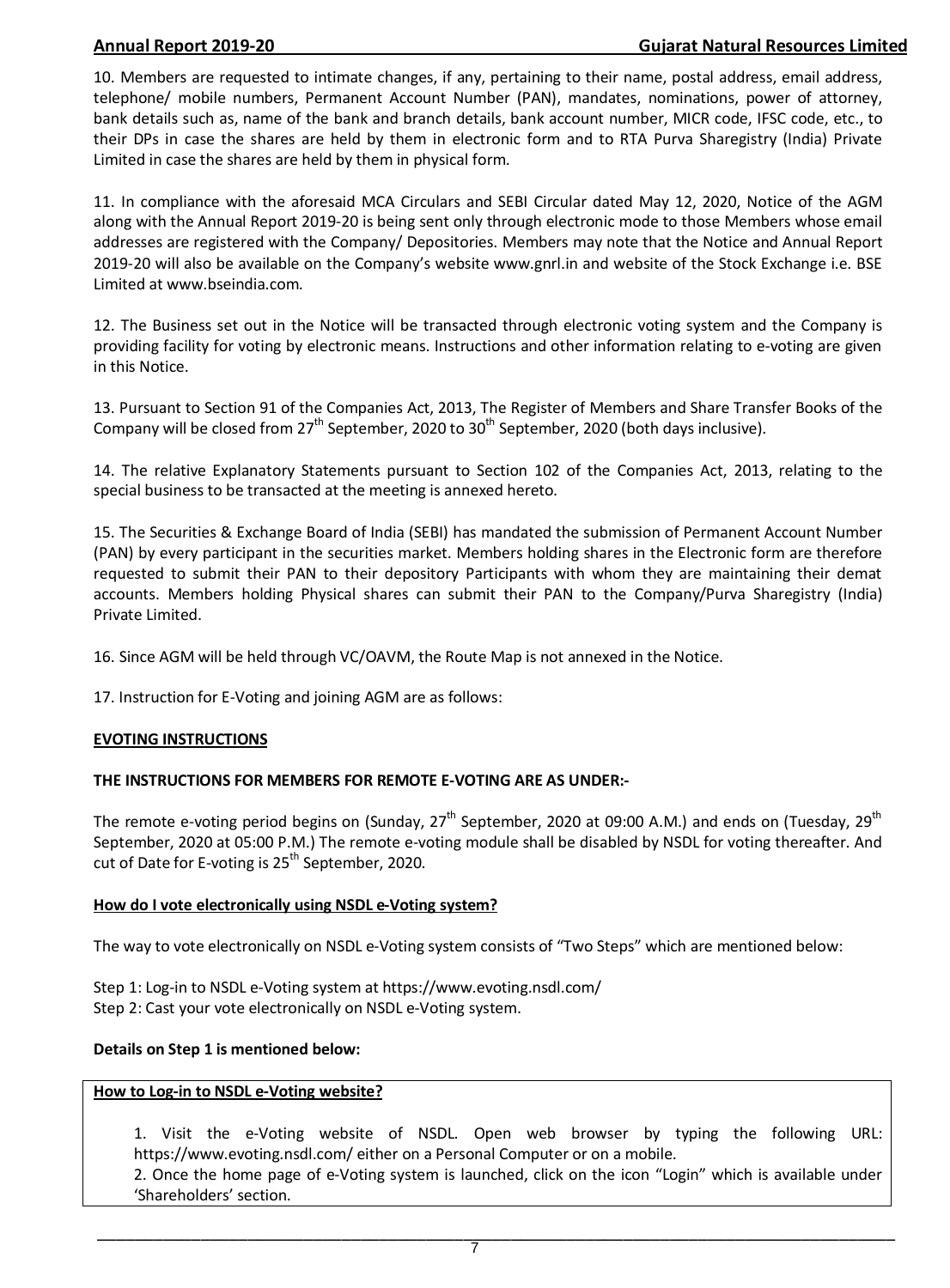3. A new screen will open. You will have to enter your User ID, your Password and a Verification Code as shown on the screen.

*Alternatively, if you are registered for NSDL eservices i.e. IDEAS, you can log-in at https://eservices.nsdl.com/ with your existing IDEAS login. Once you log-in to NSDL eservices after using your log-in credentials, click on e-Voting and you can proceed to Step 2 i.e. Cast your vote electronically.* 

4. Your User ID details are given below:

| Manner of holding shares i.e. Demat<br>(NSDL or CDSL) or Physical | Your User ID is:                                                                                                                                                       |
|-------------------------------------------------------------------|------------------------------------------------------------------------------------------------------------------------------------------------------------------------|
| a) For Members who hold shares in<br>demat account with NSDL.     | 8 Character DP ID followed by 8 Digit Client ID<br>For example if your DP ID is IN300*** and Client<br>ID is 12****** then your user ID is<br>IN300***12******.        |
| b) For Members who hold shares in<br>demat account with CDSL.     | 16 Digit Beneficiary ID<br>For example if your Beneficiary ID is<br>12************** then your user ID is<br>17**************                                          |
| c) For Members holding shares in<br>Physical Form.                | <b>EVEN Number followed by Folio Number</b><br>registered with the company<br>For example if folio number is 001*** and EVEN<br>is 101456 then user ID is 101456001*** |

# **5. Your password details are given below:**

a) If you are already registered for e-Voting, then you can user your existing password to login and cast your vote.

b) If you are using NSDL e-Voting system for the first time, you will need to retrieve the 'initial password' which was communicated to you. Once you retrieve your 'initial password', you need to enter the 'initial password' and the system will force you to change your password.

c) How to retrieve your 'initial password'?

(i) If your email ID is registered in your demat account or with the company, your 'initial password' is communicated to you on your email ID. Trace the email sent to you from NSDL from your mailbox. Open the email and open the attachment i.e. a .pdf file. Open the .pdf file. The password to open the .pdf file is your 8 digit client ID for NSDL account, last 8 digits of client ID for CDSL account or folio number for shares held in physical form. The .pdf file contains your 'User ID' and your 'initial password'.

(ii) If your email ID is not registered, please follow steps mentioned below in process for those shareholders whose email ids are not registered.

6. If you are unable to retrieve or have not received the "Initial password" or have forgotten your password: a) Click on **"Forgot User Details/Password?"**(If you are holding shares in your demat account with NSDL or CDSL) option available on www.evoting.nsdl.com.

b) **Physical User Reset Password?"** (If you are holding shares in physical mode) option available on www.evoting.nsdl.com.

c) If you are still unable to get the password by aforesaid two options, you can send a request at evoting@nsdl.co.in mentioning your demat account number/folio number, your PAN, your name and your registered address.

d) Members can also use the OTP (One Time Password) based login for casting the votes on the e-Voting system of NSDL.

- 7. After entering your password, tick on Agree to "Terms and Conditions" by selecting on the check box.
- 8. Now, you will have to click on "Login" button.
- 9. After you click on the "Login" button, Home page of e-Voting will open.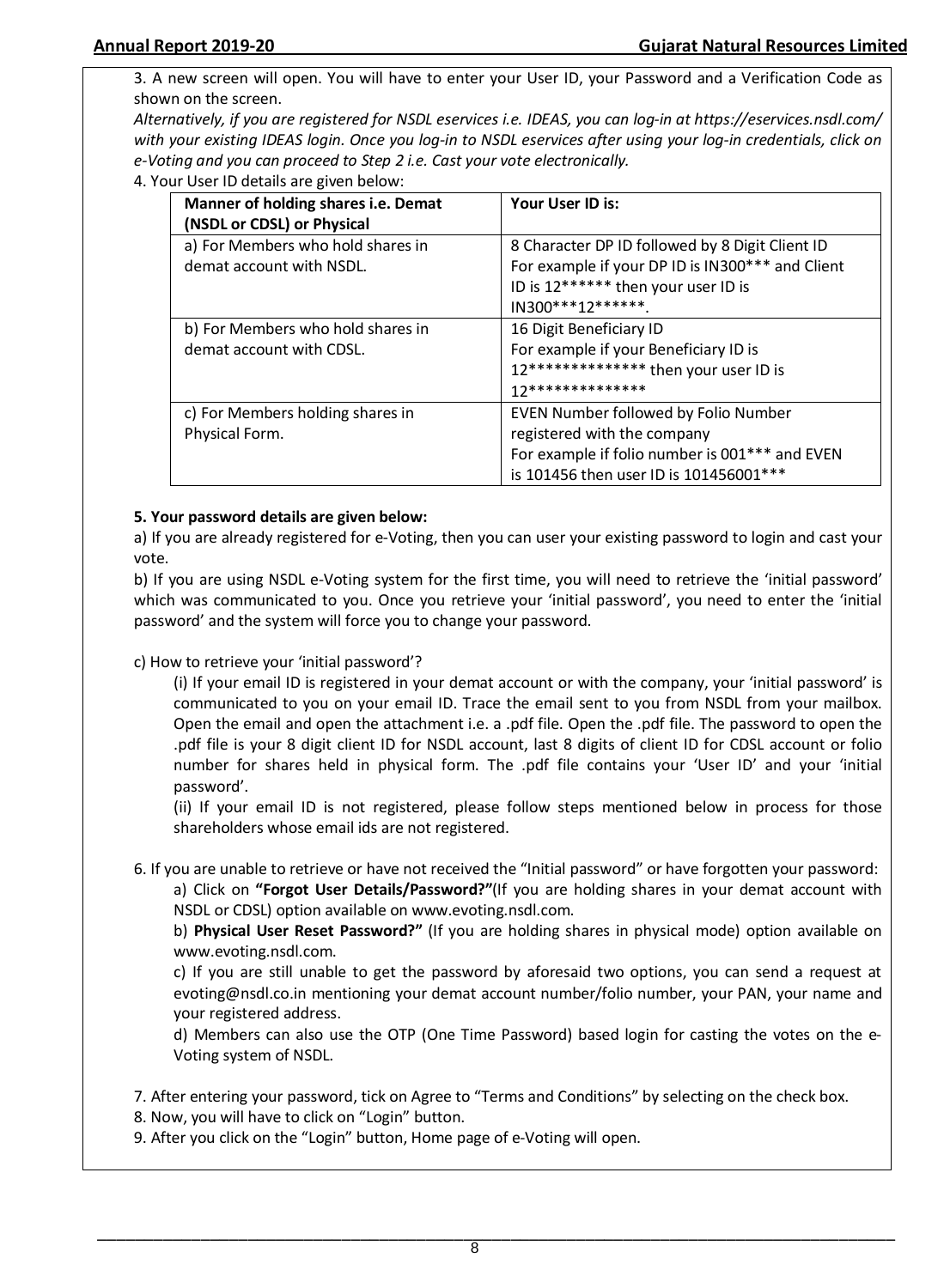# **Details on Step 2 is given below:**

# **How to cast your vote electronically on NSDL e-Voting system?**

1. After successful login at Step 1, you will be able to see the Home page of e-Voting. Click on e-Voting. Then, click on Active Voting Cycles.

2. After click on Active Voting Cycles, you will be able to see all the companies "EVEN" in which you are holding shares and whose voting cycle is in active status.

3. Select "EVEN" of company for which you wish to cast your vote.

4. Now you are ready for e-Voting as the Voting page opens.

5. Cast your vote by selecting appropriate options i.e. assent or dissent, verify/modify the number of shares for which you wish to cast your vote and click on "Submit" and also "Confirm" when prompted.

6. Upon confirmation, the message "Vote cast successfully" will be displayed.

7. You can also take the printout of the votes cast by you by clicking on the print option on the confirmation page.

8. Once you confirm your vote on the resolution, you will not be allowed to modify your vote.

# **General Guidelines for shareholders**

1 Institutional shareholders (i.e. other than individuals, HUF, NRI etc.) are required to send scanned copy (PDF/JPG Format) of the relevant Board Resolution/ Authority letter etc. with attested specimen signature of the duly authorized signatory(ies) who are authorized to vote, to the Scrutinizer by e-mail to cschintanpatel@gmail.com with a copy marked to evoting@nsdl.co.in.

2. It is strongly recommended not to share your password with any other person and take utmost care to keep your password confidential. Login to the e-voting website will be disabled upon five unsuccessful attempts to key in the correct password. In such an event, you will need to go through the "Forgot User Details/Password?" or "Physical User Reset Password?" option available on www.evoting.nsdl.com to reset the password.

3. In case of any queries, you may refer the Frequently Asked Questions (FAQs) for Shareholders and e-voting user manual for Shareholders available at the download section of www.evoting.nsdl.com or call on toll free no.: 1800- 222-990 or send a request at evoting@nsdl.co.in.

**Process for those shareholders whose email ids are not registered with the depositories for procuring user id and password and registration of e mail ids for e-voting for the resolutions set out in this notice:** 

# **In case shares are held in physical mode:**

Please update your email id by providing the required details on web link provided as "**REGISTER YOUR EMAIL ID"**  on the website of the company www.gnrl.in

# **In case shares are held in demat mode:**

Please contact your Depository Participant (DP) and register your email address and bank account details in your demat account, as per the process advised by your DP.

# **THE INSTRUCTIONS FOR MEMBERS FOR e-VOTING ON THE DAY OF THE AGM ARE AS UNDER:-**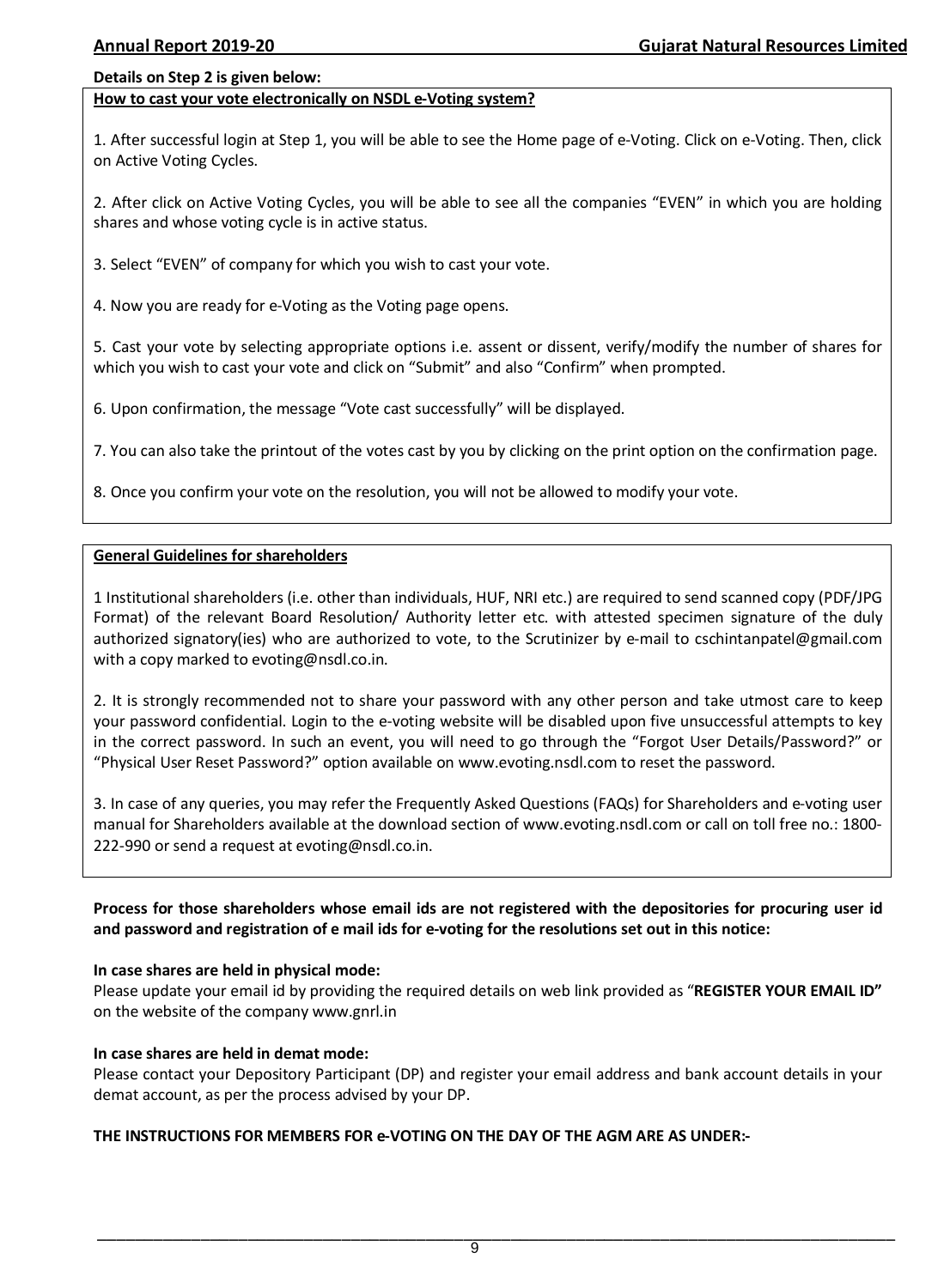1. The procedure for e-Voting on the day of the AGM is same as the instructions mentioned above for remote e-voting.

2. Only those Members/ shareholders, who will be present in the AGM through VC/OAVM facility and have not casted their vote on the Resolutions through remote e-Voting and are otherwise not barred from doing so, shall be eligible to vote through e-Voting system in the AGM.

3. Members who have voted through Remote e-Voting will be eligible to attend the AGM. However, they will not be eligible to vote at the AGM.

4. The details of the person who may be contacted for any grievances connected with the facility for e-Voting on the day of the AGM shall be the same person mentioned for Remote evoting.

# **INSTRUCTIONS FOR MEMBERS FOR ATTENDING THE AGM THROUGH VC/OAVM ARE AS UNDER:**

1. Member will be provided with a facility to attend the AGM through VC/OAVM through the NSDL e-Voting system. Members may access the same at https://www.evoting.nsdl.com under shareholders/members login by using the remote e-voting credentials. The link for VC/OAVM will be available in shareholder/members login where the EVEN of Company will be displayed.

Members who do not have the User ID and Password for e-Voting or have forgotten the User ID and Password may retrieve the same by following the remote e-Voting instructions mentioned in the notice to avoid last minute rush. Further members can also use the OTP based login for logging into the e-Voting system of NSDL.

2. Members are encouraged to join the Meeting through Laptops for better experience.

3. Further Members will be required to allow Camera and use Internet with a good speed to avoid any disturbance during the meeting.

4. Please note that Participants Connecting from Mobile Devices or Tablets or through Laptop connecting via Mobile Hotspot may experience Audio/Video loss due to Fluctuation in their respective network. It is therefore recommended to use Stable Wi-Fi or LAN Connection to mitigate any kind of aforesaid glitches.

5. Shareholders who would like to express their views/have questions may send their questions in advance at least 10 days before the AGM mentioning their name, demat account number/folio number, email id, mobile number at sheetal@gnrl.in. The same will be replied by the company suitably.

6. Shareholders who would like to express their views or have questions may send their questions in advance, mentioning their Name, Demat account number, Folio Number, mobile number and e-mail address at sheetal@gnrl.in from September 18, 2020 (9:00 a.m. IST) to September 22, 2020 (5:00 p.m. IST). Those Members who have registered themselves as a speaker will only be allowed to express their views/ask questions during the AGM. The Company reserves the right to restrict the number of speakers depending on the availability of time for the AGM.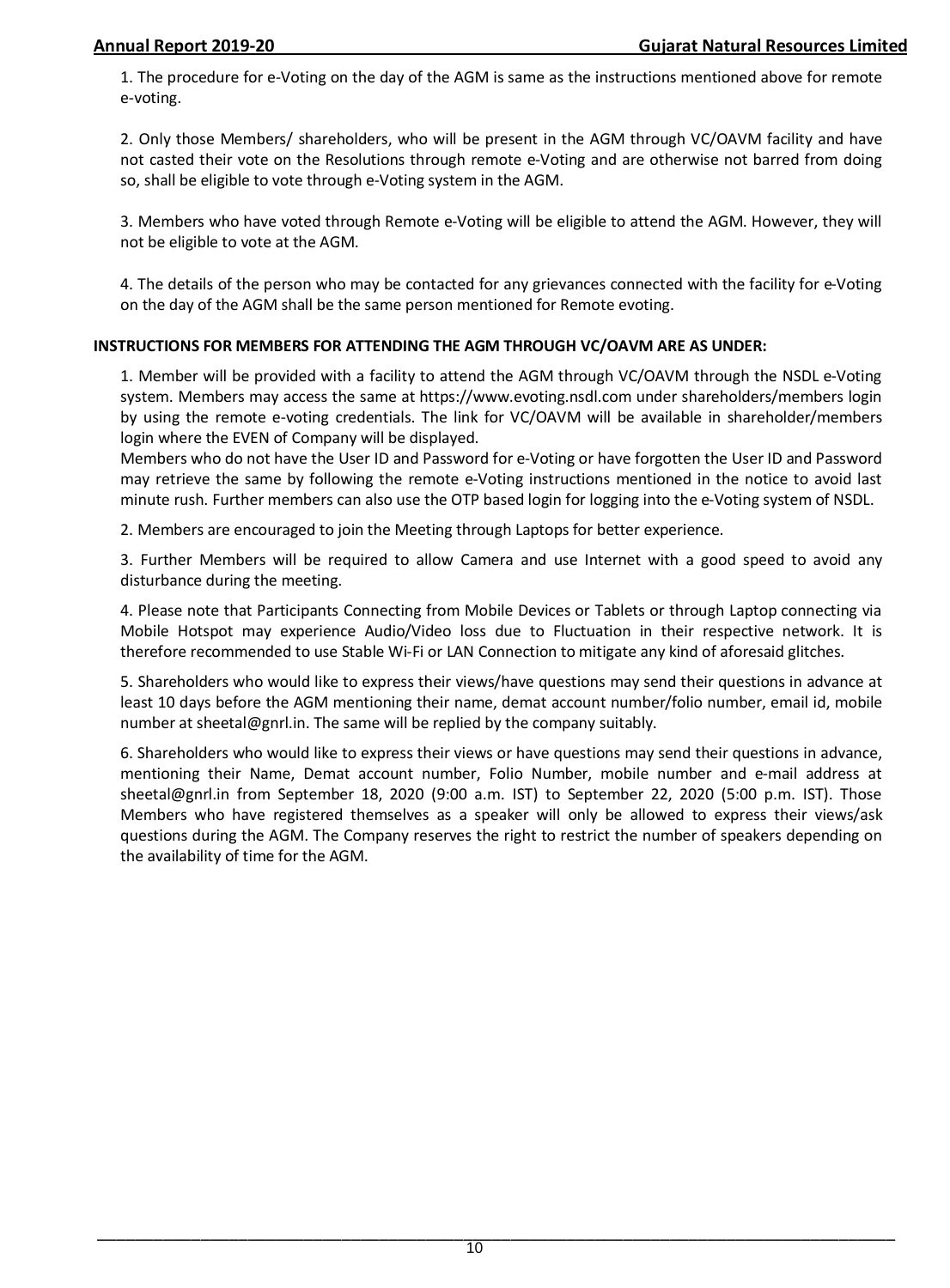#### **Directors' Report**

Dear Members,

Your Directors have pleasure in presenting the 29<sup>th</sup> Annual Report on the business and operations of the Company and the Audited Accounts for the Financial Year ended  $31<sup>st</sup>$  March, 2020.

# **1. FINANCIAL SUMMARY/HIGHLIGHTS OF PERFORMANCE OF THE COMPANY:**

|                                     |                   |            |              | (₹ in Lacs) |
|-------------------------------------|-------------------|------------|--------------|-------------|
| <b>Particulars</b>                  | <b>Standalone</b> |            | Consolidated |             |
|                                     | Year ended        | Year ended | Year ended   | Year ended  |
|                                     | 31/03/2020        | 31/03/2019 | 31/03/2020   | 31/03/2019  |
| Sales & Other Income                | 359.79            | 10.02      | 1131.36      | 813.80      |
| <b>Exceptional Items</b>            | 0.00              | 0.00       | 0.00         | 0.00        |
| Expenditure                         | 351.26            | 60.28      | 950.41       | 603.05      |
| Profit Before Depreciation and Tax  | 8.53              | (50.26)    | 180.95       | 210.75      |
| Depreciation & amortisation expense | 0.23              | 0.28       | 421.26       | 466.23      |
| <b>Extraordinary Item</b>           | 2522.30           | 0.00       | 2522.30      | 0.00        |
| <b>Taxation</b>                     | 0.00              | 0.00       | (16.55)      | 30.48       |
| Deferred Tax                        | 0.00              | 0.00       | (0.04)       | (7.81)      |
| Net Profit (Loss) for the year      | (2514)            | (50.54)    | (2746.02)    | (232.80)    |

The Company has prepared the Standalone and Consolidated Financial Statements in accordance with the Companies (Indian Accounting Standards) Rules, 2015 prescribed under Section 133 of the Companies Act, 2013.

# **2. DIVIDEND:**

Due to loss during the year, the Board of Directors of the Company have not recommended any dividend for the year 2019-20.

# **3. SHARE CAPITAL:**

The authorized share capital of the company as on March 31, 2020 was  $\bar{\xi}$  65,00,00,000 divided into 6,50,00,000 equity shares of ₹10/- each.

The paid up share capital of the company as on April 1, 2019 was  $\bar{\zeta}$  38,75,16,450/- divided into 3,87,51,645 equity shares of  $\overline{5}10/$ - each. The Company had on June 25, 2018, allotted 2,40,00,000 fully convertible warrants of face value of  $\bar{\tau}$ 10/- each at price of  $\bar{\tau}$  22/- per warrant on preferential allotment basis. Out of the above 60,00,000 warrants were converted into equity shares on October 4, 2019 and 1,15,00,000 warrants were converted into equity shares on December 21, 2019. The paid up share capital of the company after the herein before referred conversion of warrants and as on March 31, 2020 stood at  $\bar{\xi}$  56,25,16,450/- divided into 5,62,51,645 equity shares of  $\overline{5}10/-$  each.

# **4. RESERVES:**

Reserves & Surplus at the end of the year stood at Rs. 4210.67 lakhs as compared to Rs. 5587.17 lakhs at the beginning of the year.

# **5. DEPOSITS:**

Your Company has not accepted any deposits within the meaning of Section 73 of the Companies Act, 2013 and the Companies (Acceptance of Deposits) Rules, 2014.

# **6. ENERGY, TECHNOLOGY AND FOREIGN EXCHANGE:**

During the period under review, several energy conservation initiatives were adopted and were taken by the Company and its subsidiaries. There are no plans to import any kind of technology for the project and hence information regarding its absorption is not applicable. There were no research activities carried out during the year as well as no foreign exchange income or outgo during the year.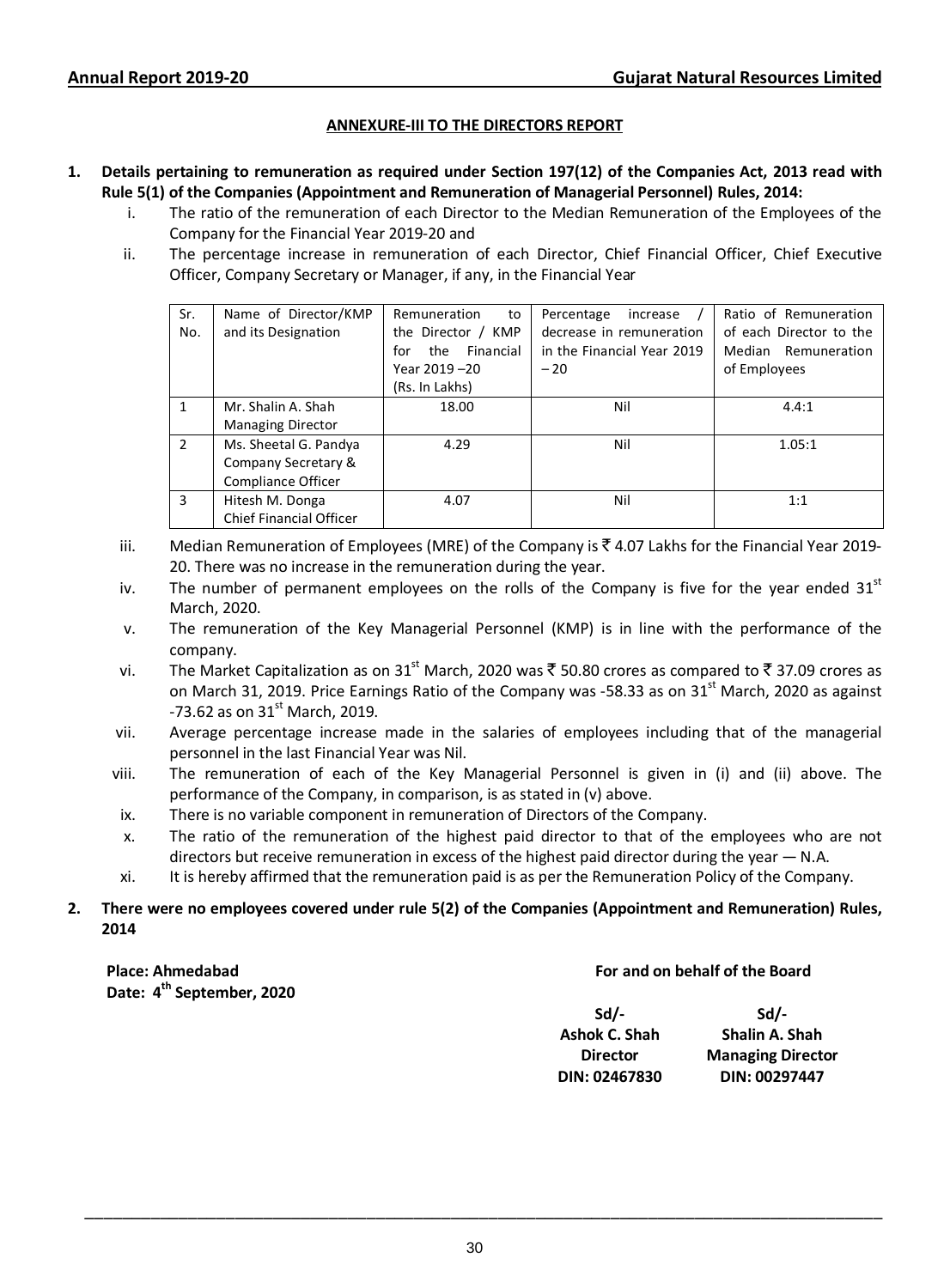#### **ANNEXURE – IV TO THE DIRECTORS REPORT**

#### **FORM NO. MR-3**

#### **SECRETARIAL AUDIT REPORT**

# FOR THE FINANCIAL YEAR ENDED 31<sup>ST</sup> MARCH, 2020

*[Pursuant to section 204(1) of the Companies Act, 2013 and rule No. 9 of the Companies (Appointment and Remuneration of Managerial Personnel) Rules, 2014]* 

To,

# The Members,

#### **Gujarat Natural Resources Limited.**

I have conducted the secretarial audit of the compliance of applicable statutory provisions and the adherence to good corporate practices by **Gujarat Natural Resources Limited** (CIN: L27100GJ1991PLC016158) having its registered office at  $3^{10}$  Floor, A Wing, Gopal Palace, Opp. Ocean Park, Nr. Nehru Nagar, Satellite Road, Ahmedabad – 380015. Secretarial Audit was conducted in a manner that provided me a reasonable basis for evaluating the corporate conducts/statutory compliances and expressing my opinion thereon.

Based on my verification of the Company's books, papers, minute books, forms and returns filed and other records maintained by the Company and also the information provided by the Company, its officers, agents and authorized representatives during the conduct of secretarial audit, I hereby report that in my opinion, the Company has, during the audit period covering the financial year ended on  $31<sup>st</sup>$  March, 2020 complied with the statutory provisions listed hereunder and also that the Company has proper Board processes and compliance mechanism in place to the extent, in the manner and subject to the reporting made hereinafter:

I have examined the books, papers, minute books, forms and returns filed and other records maintained by **Gujarat**  Natural Resources Limited (the Company) for the financial year ended on 31<sup>st</sup> March, 2020 according to the provisions of:

- I. The Companies Act, 2013 (the Act) and the rules made thereunder;
- II. The Securities Contracts (Regulation) Act, 1956 ('SCRA') and the rules made thereunder;
- III. The Depositories Act, 1996 and the Regulations and Bye-laws framed thereunder;
- IV. Foreign Exchange Management Act, 1999 and the rules and regulations made thereunder to the extent of Foreign Direct Investment, Overseas Direct Investment and External Commercial Borrowings;
- V. The following Regulations and Guidelines prescribed under the Securities and Exchange Board of India Act, 1992 ('SEBI Act'):-
	- (a) The Securities and Exchange Board of India (Substantial Acquisition of Shares and Takeovers) Regulations, 2011;
	- (b) The Securities and Exchange Board of India (Prohibition of Insider Trading) Regulations, 2015;
	- (c) The Securities and Exchange Board of India (Issue of Capital and Disclosure Requirements) Regulations, 2018;
	- (d) The Securities and Exchange Board of India (Share Based Employee Benefits) Regulations, 2014;
	- (e) The Securities and Exchange Board of India (Issue and Listing of Debt Securities) Regulations, 2008; [Not Applicable to the Company during the Audit Period]
	- (f) The Securities and Exchange Board of India (Registrars to an Issue and Share Transfer Agents) Regulations, 1993 regarding the Companies Act and dealing with client;
	- (g) The Securities and Exchange Board of India (Delisting of Equity Shares) Regulations, 2009; and [Not Applicable to the Company during the Audit Period]
	- (h) The Securities and Exchange Board of India (Buyback of Securities) Regulations, 2018; [Not Applicable to the Company during the Audit Period]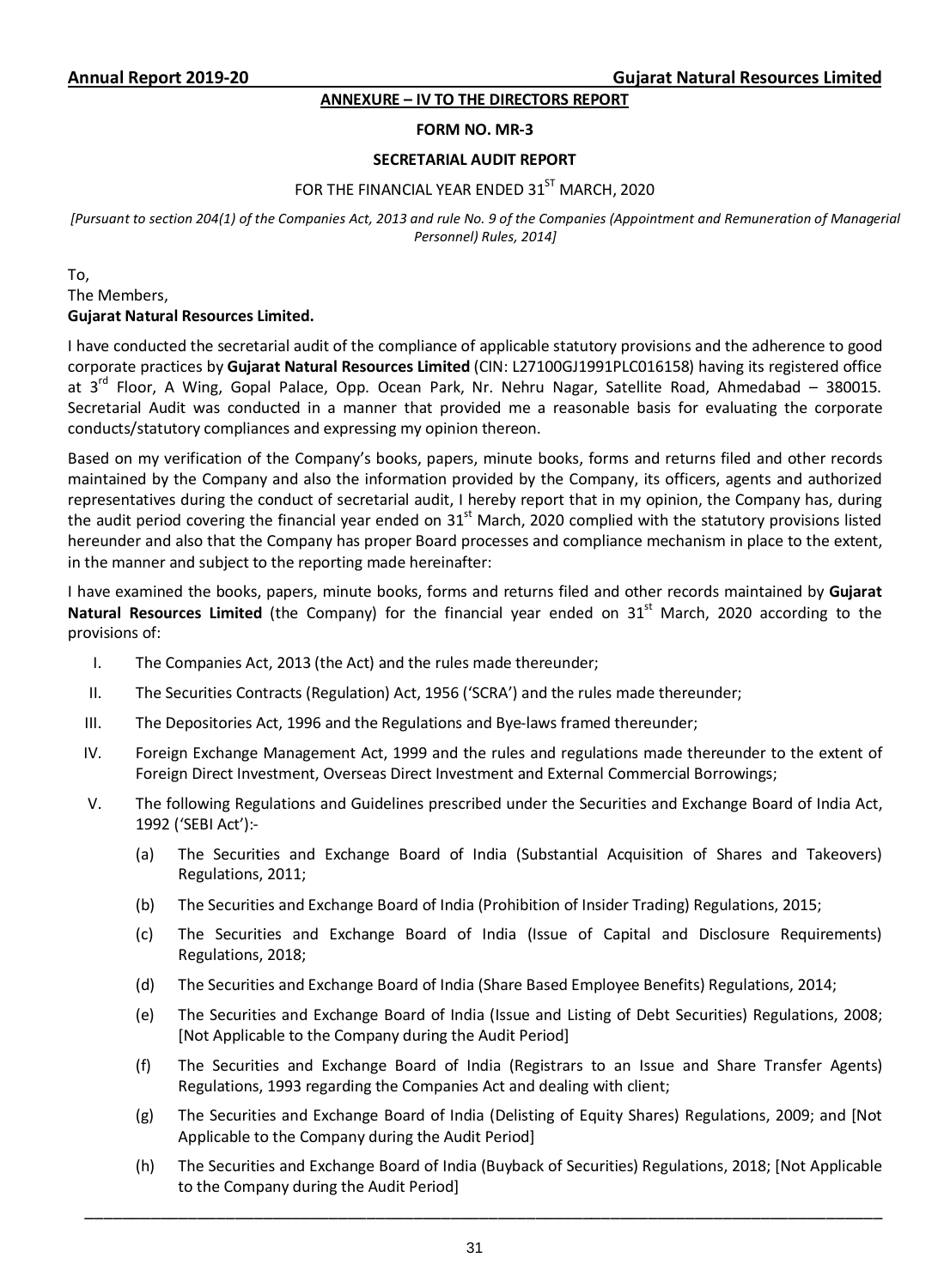(i) Securities and Exchange Board of India (Listing Obligations and Disclosure Requirements) Regulations, 2015;

I have also examined compliance with the applicable clauses of the following:

- (i) Secretarial Standards issued by The Institute of Company Secretaries of India.
- (ii) The Listing Agreements entered into by the Company with Bombay Stock Exchange.
- (iii) Securities and Exchange Board of India (Listing Obligations and Disclosure Requirements) Regulations, 2015;

During the period under review the Company has complied with the provisions of the Act, Rules, Regulations, Guidelines, Standards, etc.

- A) The Company has maintained a Register of Directors' Attendance as prescribed in the Secretarial Standards.
- B) The Directors have signed against their respective names after the meeting has been held.
- C) The Company had not received proxy forms for the Annual General Meeting for the financial year ended  $31<sup>st</sup>$ March, 2019.
- D) The Company has complied with requirements of at least half of the total number of directors as independent directors as stated in Regulation 17 of the SEBI (Listing Obligations and Disclosure Requirements) Regulations, 2015.
- E) The Company has complied with the of SEBI (Listing Obligations and Disclosure Requirements) Regulations, 2015.
- F) The Company has obtained all necessary approvals under the various provisions of the Act;
- G) There was no prosecution initiated and no fines or penalties were imposed during the year under review under the Act, SEBI Act, SCRA, Depositories Act, Listing Agreement and Rules, Regulations and Guidelines framed under these Acts against / on the Company, its Directors and Officers.

#### **I further report that**

The Board of Directors of the Company is duly constituted with proper balance of Executive Directors, Non-Executive Directors and Independent Directors.

**During the year under review the Company had complied with the all provisions of the section 186 of the Companies Act, 2013, except for non charging of interest as per section 186 (7) in respect of some of the loans granted by the Company.** 

**The Company had not complied with the regulation 24 (1) of SEBI (LODR) Regulations, 2015. The Company had not appointed at least one independent director on the board of directors of an unlisted material subsidiary/ies i.e. (1) Heramec Oil & Gas (Singapore) Pte Ltd. (2) GNRL Oil & Gas Ltd. (Formerly Heramec Ltd).** 

Adequate notice is given to all directors to schedule the Board Meetings, agenda and detailed notes on agenda were sent at least seven days in advance, and a system exists for seeking and obtaining further information and clarifications on the agenda items before the meeting and for meaningful participation at the meeting.

Majority decision is carried through while the dissenting members' views are captured and recorded as part of the minutes.

The following mentioned observations are made:

- A) The Directors have complied with the requirements as to disclosure of interests and concerns in contracts and arrangements, shareholdings and directorships in other companies and interests in other entities;
- B) The Directors have complied with the disclosure requirements in respect of their eligibility of appointment, their being independent and compliance with the Code of Business Conduct and ethics for Directors and Management Personnel;

**I further report that** there are adequate systems and processes in the Company commensurate with the size and operations of the Company to monitor and ensure compliance with applicable laws, rules, regulations and guidelines.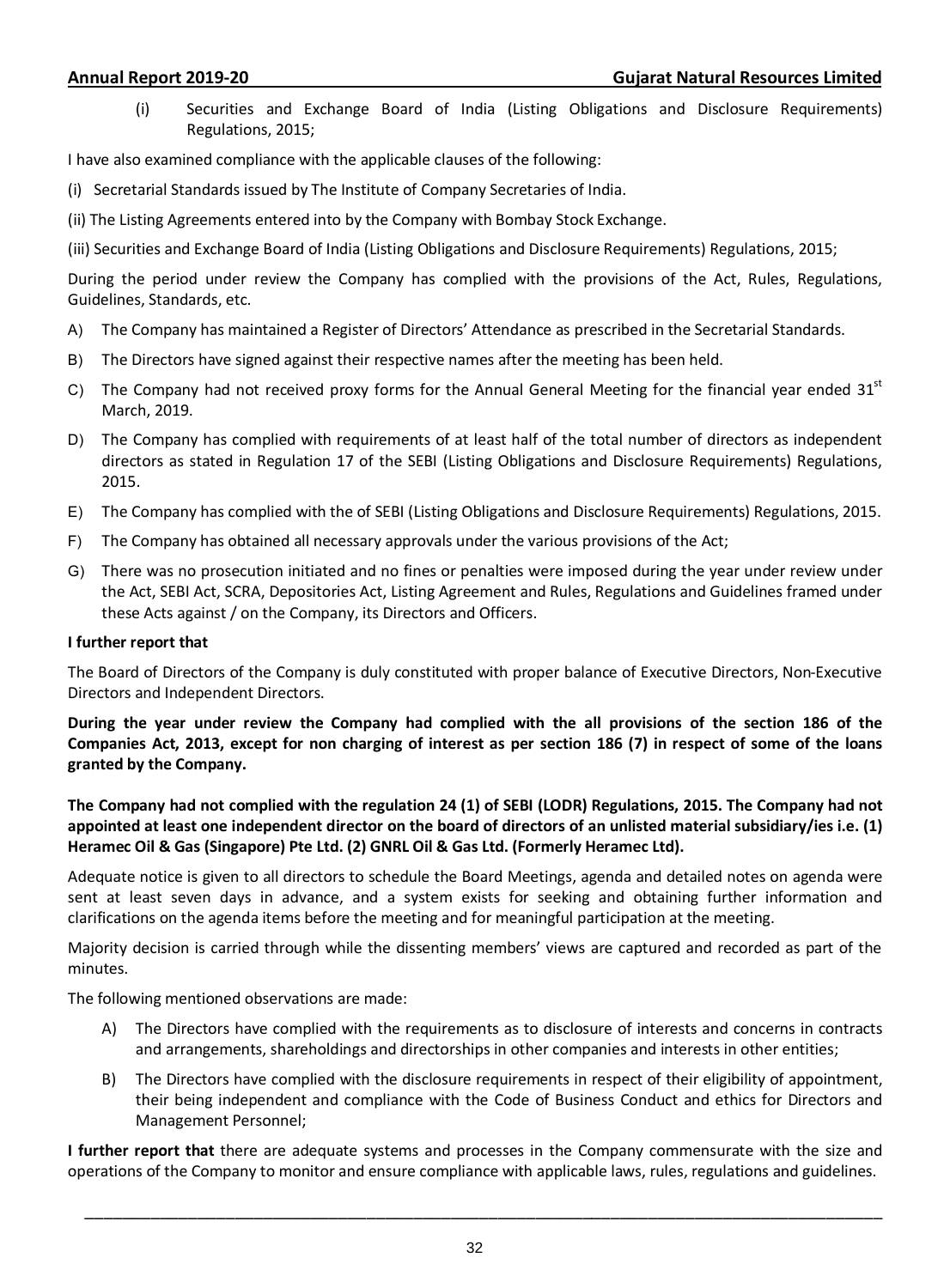# **Annual Report 2019-20 Gujarat Natural Resources Limited**

**I further report** that the Company has made preferential allotment of 2,40,00,000 convertible warrants on June 25, 2018, Out of the above 60,00,000 warrants were converted into equity shares on October 4, 2019 and 1,15,00,000 warrants were converted into equity shares on December 21, 2019 during the year under review. Remaining 65 lacs warrants were forfeited upon expiry of 18 months from the date of allotment and upon not exercising their right/entitlement for conversion of warrants by the warrant holders.

**I further report that** during the audit period, except as mentioned herein under the Company has no other major / specific events, actions having a major bearing on the Company's affairs in pursuance of the above referred laws, rules, regulations, guidelines, standards, etc. referred to above viz.

- **i.** Public/Right/Preferential issue of shares / debentures/sweat equity etc.:
- **ii.** Redemption / buy-back of securities
- **iii.** Merger / amalgamation / reconstruction etc.
- **iv.** Foreign technical collaborations.

# **Place : Ahmedabad Date : 4th September, 2020 Sd/-**

**Chintan K. Patel Practicing Company Secretary UDIN: A031987B000662221 Mem. No. A31987, COP No. 11959**

# **ANNEXURE - A to the Secretarial Audit Report**

# **To, The Members, Gujarat Natural Resources Limited Our report of even date is to be read along with this letter.**

- 1. The Management of the company is responsible for maintenance of secretarial records, devise proper system to ensure compliance with the provisions of all applicable laws and regulations and to ensure that the systems are adequate and operate effectively.
- 2. Our responsibility is to express an opinion on these secretarial records and procedures followed by the company with respect to Secretarial Compliances.
- 3. We have followed the audit practices and process as were appropriate to obtain reasonable assurance about the correctness of the contents of the Secretarial records. The verification was done on test basis to ensure that correct facts are reflected in secretarial records. We believe that the processes and practices, we followed provide a reasonable basis for our opinion.
- 4. We have not verified the correctness and appropriateness of financial records and Books of Accounts of the company.
- 5. Wherever required, we have obtained the Management representation about the compliance of laws, rules and regulations and happening of events etc.
- 6. The compliance of the provisions of corporate and other applicable laws, rules, regulations, standards is the responsibility of management. Our examination was limited to the verification of procedures on test basis.
- 7. The secretarial Audit Report is neither an assurance as to the future viability of the company nor of the efficacy of effectiveness with which the management has conducted the affairs of the company.

**Place : Ahmedabad Date : 4th September, 2020 Sd/-** 

**Chintan K. Patel Practicing Company Secretary Mem. No. A31987, COP No. 11959**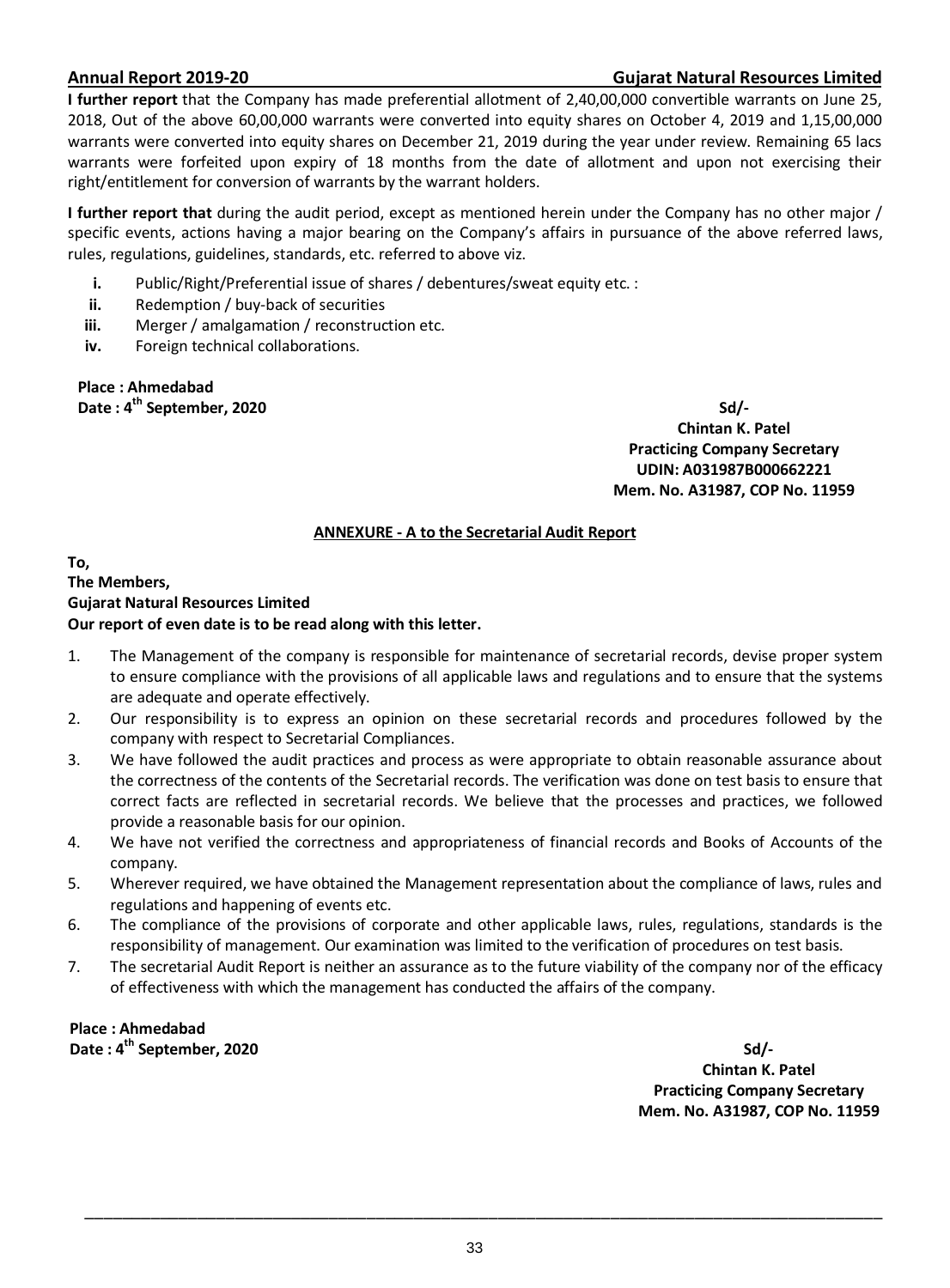# **ANNEXURE – IV(A) TO THE DIRECTORS REPORT**

#### **Secretarial Compliance Report of Gujarat Natural Resources Limited for the year ended March 31, 2020.**

#### I, **Chintan K. Patel, Practicing Company Secretary** have examined:

- (a) all the documents and records made available to us and explanation provided by **Gujarat Natural Resources Limited** ("the listed entity"),
- (b) the filings / submissions made by the listed entity to the stock exchanges,
- (c) website of the listed entity,
- (d) any other document / filing, as may be relevant, which has been relied upon to make this certification,

for the year ended March 31, 2020 ("Review Period") in respect of compliance with the provisions of :

- (a) the Securities and Exchange Board of India Act, 1992 ("SEBI Act") and the Regulations, circulars, guidelines issued thereunder; and
- (b) the Securities Contracts (Regulation) Act, 1956 ("SCRA"), rules made thereunder and the Regulations, circulars, guidelines issued thereunder by the Securities and Exchange Board of India ("SEBI");

The specific Regulations, whose provisions and the circulars / guidelines issued thereunder, have been examined, include:-

- (a) Securities and Exchange Board of India (Listing Obligations and Disclosure Requirements) Regulations, 2015;
- (b) Securities and Exchange Board of India (Issue of Capital and Disclosure Requirements) Regulations, 2018;
- (c) Securities and Exchange Board of India (Substantial Acquisition of Shares and Takeovers) Regulations, 2011;
- (d) Securities and Exchange Board of India (Buyback of Securities) Regulations, 2018; **Not Applicable during the period under review.**
- (e) Securities and Exchange Board of India (Share Based Employee Benefits) Regulations, 2014; **Not Applicable during the period under review.**
- (f) Securities and Exchange Board of India (Issue and Listing of Debt Securities) Regulations, 2008; **Not Applicable during the period under review.**
- (g) Securities and Exchange Board of India (Issue and Listing of Non Convertible and Redeemable Preference Shares) Regulations,2013; **Not Applicable during the period under review.**
- (h) Securities and Exchange Board of India (Prohibition of Insider Trading) Regulations, 2015;

and circulars / guidelines issued thereunder; and based on the above examination, I hereby report that, during the Review Period:

(a) The listed entity has complied with the provisions of the above Regulations and circulars/ guidelines issued thereunder except in respect of matters specified below:

| Sr.<br>No.   | Compliance<br>Requirement<br>$\sqrt{ }$<br>circulars /<br><b>(Regulations</b><br>guidelines<br>including specific<br>clause)                                                                                                                                                               | <b>Deviations</b>                                                                                                                                                                                                                                               | Observations / Remarks of the<br><b>Practicing Company Secretary</b>                                                                                                                                                                                                                                                                                                                |
|--------------|--------------------------------------------------------------------------------------------------------------------------------------------------------------------------------------------------------------------------------------------------------------------------------------------|-----------------------------------------------------------------------------------------------------------------------------------------------------------------------------------------------------------------------------------------------------------------|-------------------------------------------------------------------------------------------------------------------------------------------------------------------------------------------------------------------------------------------------------------------------------------------------------------------------------------------------------------------------------------|
| $\mathbf{1}$ | As per regulation 24 (1) of SEBI<br>(LODR) Regulations, 2015 at<br>least one independent director<br>on the board of directors of the<br>listed entity shall be a director<br>on the board of directors of an<br>unlisted material subsidiary,<br>whether incorporated in India or<br>not. | The<br>had<br>not<br>Company<br>least<br>appointed at<br>one<br>independent director on the<br>board of directors of an<br>unlisted<br>material<br>subsidiary/ies<br>(1)<br>i.e.<br>&<br>Oil<br>Gas<br>Heramec<br>(Singapore) Pte Ltd. (2) GNRL<br>Heramec Ltd) | The Company had not complied<br>with the regulation 24 (1) of SEBI<br>(LODR) Regulations, 2015. The<br>Company had not appointed at<br>least one independent director<br>on the board of directors of an<br>unlisted material subsidiary/ies<br>i.e. (1) Heramec Oil & Gas<br>Oil & Gas Ltd. (Formerly   (Singapore) Pte Ltd. (2) GNRL Oil<br>& Gas Ltd. (Formerly Heramec<br>Ltd). |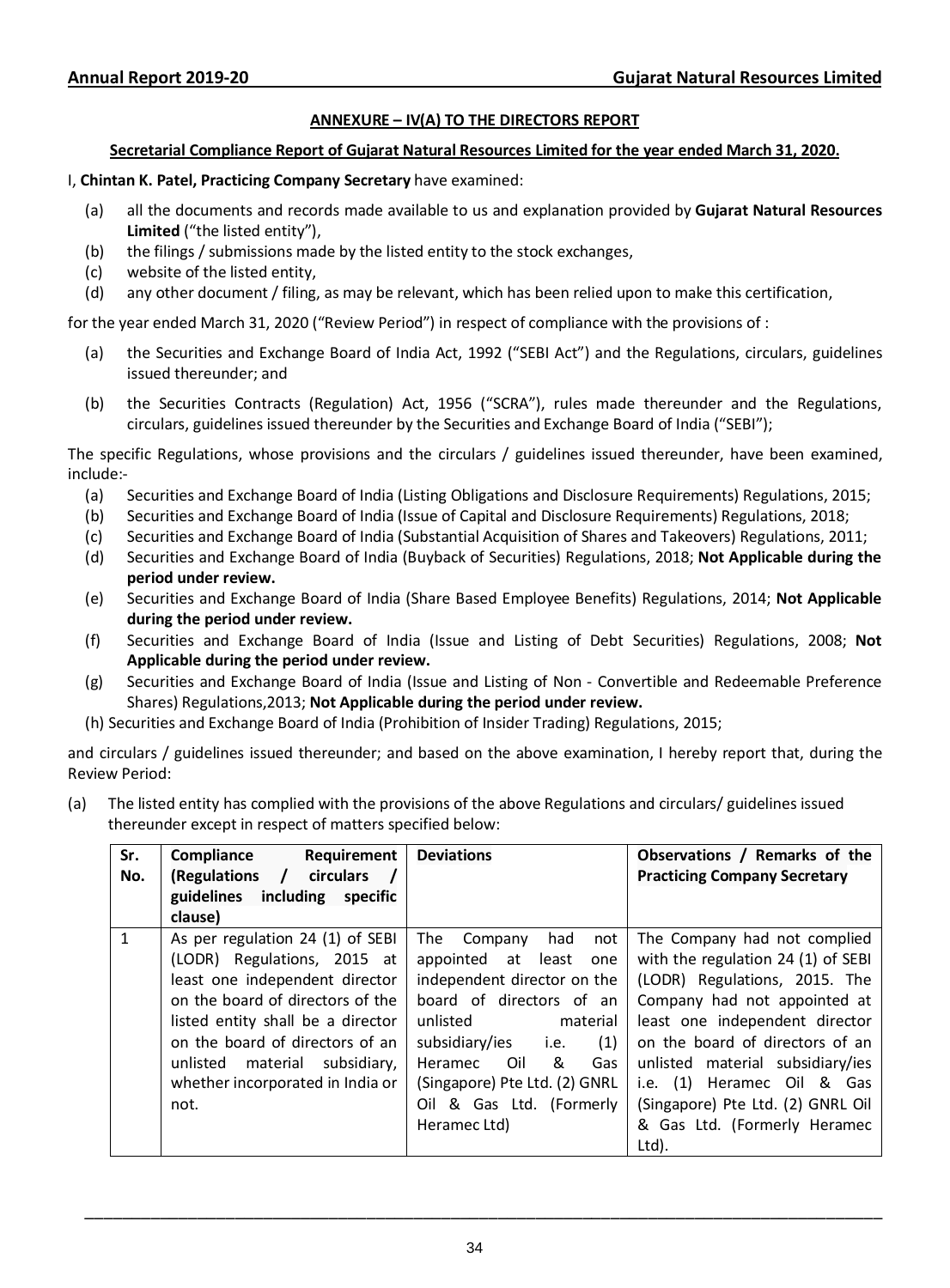- (b) The listed entity has maintained proper records under the provisions of the above Regulations and circulars / guidelines issued thereunder in so far as it appears from our examination of those records.
- (c) No actions taken against the listed entity/ its promoters / directors/ material subsidiaries either by SEBI or by Stock Exchanges (*including under the Standard Operating Procedures issued by SEBI through various circulars)*  under the aforesaid Acts/ Regulations and circulars/ guidelines issued.
- (d) No observation made in the previous report hence no action required to be taken by the listed entity to comply with the observations made in previous reports.

**NOTE: As safety measure Physical verification of the documents could not be done due to the Pandemic Covid-19.** 

**Place: Ahmedabad Date: July 31, 2020** 

**Chintan K. Patel Practicing Company Secretary UDIN: A031987B000538152 Mem. no. A31987, COP no. 11959**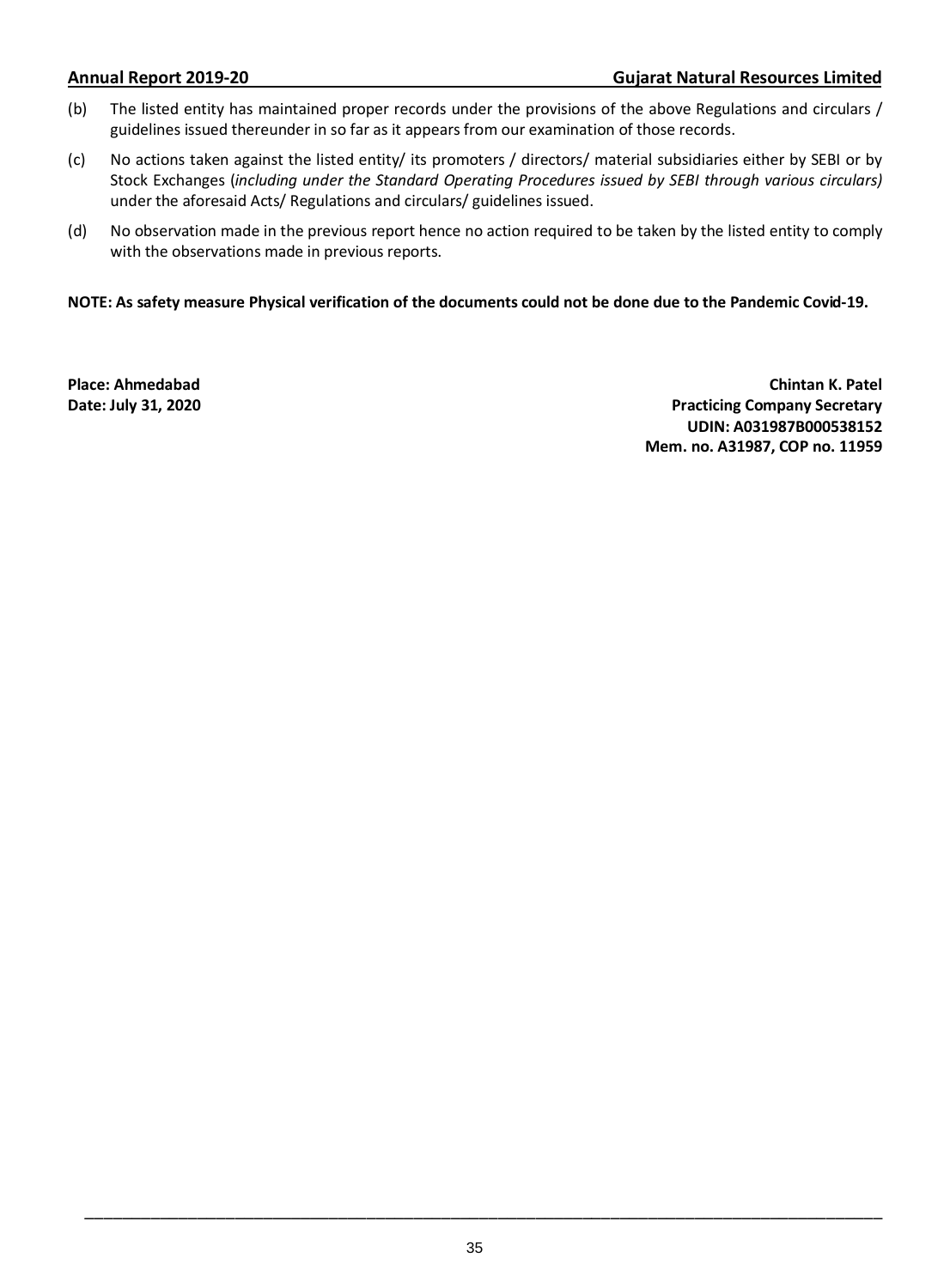#### **ANNEXURE V – TO THE DIRECTOR REPORT**

#### **REPORT ON CORPORATE GOVERNANCE**

#### **COMPANY'S PHILOSOPHY ON CORPORATE GOVERNANCE**

Corporate Governance is not simply a matter of creating checks and balances; it is about creating an outperforming organisation, which leads to increasing employee and customer satisfaction. Corporate Governance is a set of systems and practices to ensure that the operations of the Company are being managed in a way which ensures fairness, integrity, transparency and accountability in its dealings with its customers, stakeholders, dealers, lenders, government and employees.

#### **1. BOARD OF DIRECTORS:**

#### **Composition of the Board of Directors**

The Company's policy is to maintain optimum combination of Executive and Non-Executive Directors. The composition of the Board and category of Directors are as follows:

| <b>Name of Director</b>                             | Category                            | <b>Designation</b>       |
|-----------------------------------------------------|-------------------------------------|--------------------------|
| Mr. Shalin A. Shah                                  | Promoter, Executive Director        | <b>Managing Director</b> |
| Mr. Ashok C. Shah                                   | Promoter, Non Executive Director    | Chairman                 |
| Mr. Malay Mehta                                     | Promoter, Non Executive Director    | Director                 |
| Mr. Pravinbhai V. Trivedi                           | Independent, Non Executive Director | Director                 |
| Ms. Sarika A. Kulkarni<br>(upto $5^{th}$ May, 2020) | Independent, Non Executive Director | Director                 |
| Ms. Payal P. Pandya                                 | Independent, Non Executive Director | Director                 |
| Chitra J. Thaker<br>(w.e.f. $30^{th}$ July, 2020)   | Independent, Non Executive Director | Director                 |

#### **Number of Board Meetings and Attendance of Directors:**

During the financial year 2019-20, **11 (Eleven)** Board Meetings were held on 30/05/2019, 13/06/2019, 26/06/2019, 14/08/2019, 04/10/2019, 14/11/2019, 21/12/2019, 24/12/2019, 27/01/2020, 14/02/2020 and 24/02/2020.

The composition of Directors and the attendance at the Board Meeting during the year 2019-2020 and last Annual General Meeting are as under:

| <b>Name of Director</b>   | Category                       | No. of other<br>Directorship<br>held | <b>Membership of Board</b><br><b>Committees</b> |                | No. of Board<br><b>Meetings</b><br><b>Attended</b> | <b>Attendance</b><br>at last AGM |
|---------------------------|--------------------------------|--------------------------------------|-------------------------------------------------|----------------|----------------------------------------------------|----------------------------------|
|                           |                                |                                      | Chairman                                        | <b>Member</b>  |                                                    |                                  |
| Mr. Shalin A. Shah        | Managing<br><b>Director</b>    | 5                                    | --                                              | 1              | 10                                                 | Yes                              |
| Mr. Ashok C. Shah         | Director/<br>Chairman          | 6                                    | --                                              | $\mathfrak{p}$ | 11                                                 | Yes                              |
| Mr. Malay Mehta           | Director                       | 8                                    | --                                              | --             | 11                                                 | <b>No</b>                        |
| Mr. Pravinbhai V. Trivedi | Independent<br>Director        | None                                 | $\overline{2}$                                  | 1              | 7                                                  | <b>No</b>                        |
| Ms. Sarika A. Kulkarni    | Independent<br><b>Director</b> | <b>None</b>                          |                                                 |                | 10                                                 | <b>No</b>                        |
| Ms. Payal Pandya          | Independent<br><b>Director</b> | $\overline{2}$                       | $\mathbf{1}$                                    | $\overline{2}$ | 11                                                 | Yes                              |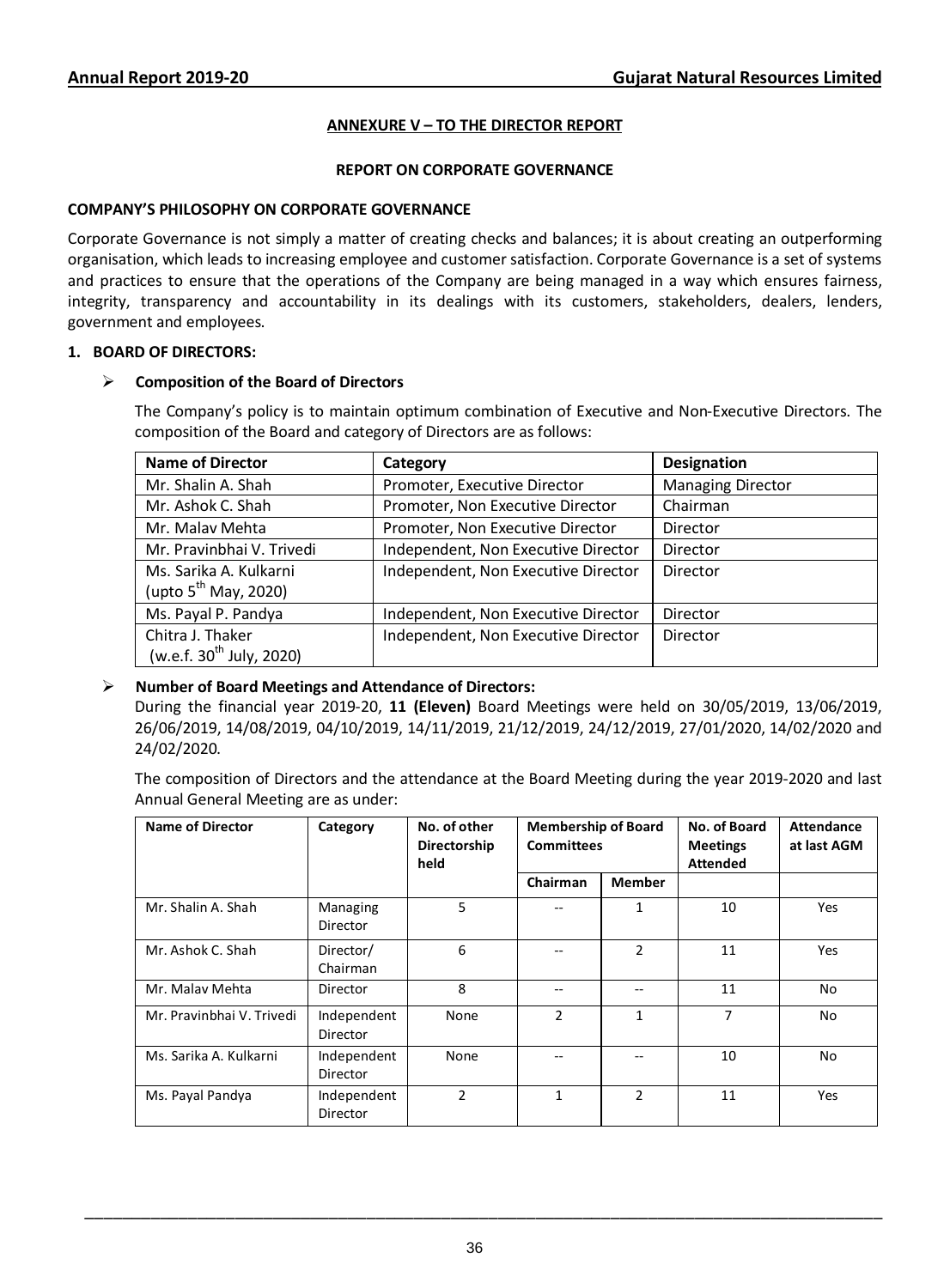Other board of directors or committees in which a director is a member or chairperson and the names of the listed entities where the person is a director is as under:

| <b>Name of Director</b>            | Name of other<br>listed Company in | Category                |                    | Membership of                                               |                                            |
|------------------------------------|------------------------------------|-------------------------|--------------------|-------------------------------------------------------------|--------------------------------------------|
|                                    | which Directorship<br>held         |                         | Audit<br>Committee | <b>Nomination &amp;</b><br>Remuneration<br><b>Committee</b> | Stakeholders'<br>Relationship<br>Committee |
| Mr. Shalin A. Shah                 | Lesha<br>Industries<br>Limited     | Director                | Member             | Member                                                      | Chairman                                   |
|                                    | Ashoka<br>Metcast<br>Limited       | Managing<br>Director    | Member             |                                                             |                                            |
|                                    | Ashnisha Industries<br>Limited     | Director                | Member             | Member                                                      | --                                         |
| Mr. Ashok C. Shah                  | Lesha<br>Industries<br>Limited     | Managing<br>Director    | $\overline{a}$     | --                                                          | Member                                     |
|                                    | Ashoka<br>Metcast<br>Limited       | Director                | --                 | Member                                                      | Member                                     |
|                                    | Ashnisha Industries<br>Limited     | Managing<br>Director    |                    |                                                             | Member                                     |
| * Mr. Malay Mehta                  | Infibeam<br>Avenues<br>Limited     | Director                | --                 | Member                                                      | Member                                     |
| Pravinbhai<br>Mr.<br>V.<br>Trivedi | Nil                                |                         | --                 |                                                             | --                                         |
| Ms. Sarika A. Kulkarni             | Nil                                | $-$                     | --                 | --                                                          | --                                         |
| Ms. Payal Pandya                   | Lesha<br>Industries<br>Limited     | Independent<br>Director | Chairperson        | Member                                                      | --                                         |
|                                    | Ashoka<br>Metcast<br>Limited       | Independent<br>Director | Chairperson        | Member                                                      | Chairperson                                |

**\*** Malav Mehta is also member of Corporate Social Responsibility and Risk Management Committee of Infibeam Avenues Limited.

- Mr. Chintan K. Patel Practicing Company Secretary, Ahmedabad has certified that none of the directors on the board of the company has been debarred or disqualified from being appointed or continuing as directors of companies by the Securities Exchange Board of India/Ministry of Corporate Affairs or any such statutory authority. A copy of certificate received from him is enclosed with this report.
- $\triangleright$  Knowledge of business (Oil & Gas), information about raw material, Production/extraction process, Marketing, business strategy and evaluation of performance with industry benchmarks in the fields of Oil & Gas materials, are the key core skill / expertise /competence, in the context of the company's business apart from governance, finance and taxation functions and in the opinion of the Board, these skills are available with board.
- $\triangleright$  No Independent Director has resigned during the year and hence disclosure regarding reason for resignation is not applicable.
- $\triangleright$  Disclosure with respect to remuneration is given in point VI. Remuneration of directors and key managerial personnel of MGT-9 Extract of Annual Return.

#### **2. BOARD COMMITTEES:**

As per the requirement of the Companies Act, 2013 read with Rules and SEBI Listing Regulations, various Board committees have been formed for better governance and accountability viz. Audit Committee, Nomination and Remuneration Committee, Stakeholders' Relationship Committee.

The terms of reference of each committee are determined by the Board as per the requirement of law and their relevance is reviewed from time to time.

#### **A. AUDIT COMMITTEE:**

As a measure of good Corporate Governance and to provide assistance to the Board of Directors in fulfilling the Board's responsibilities, an Audit Committee had been constituted by the Board. The terms of reference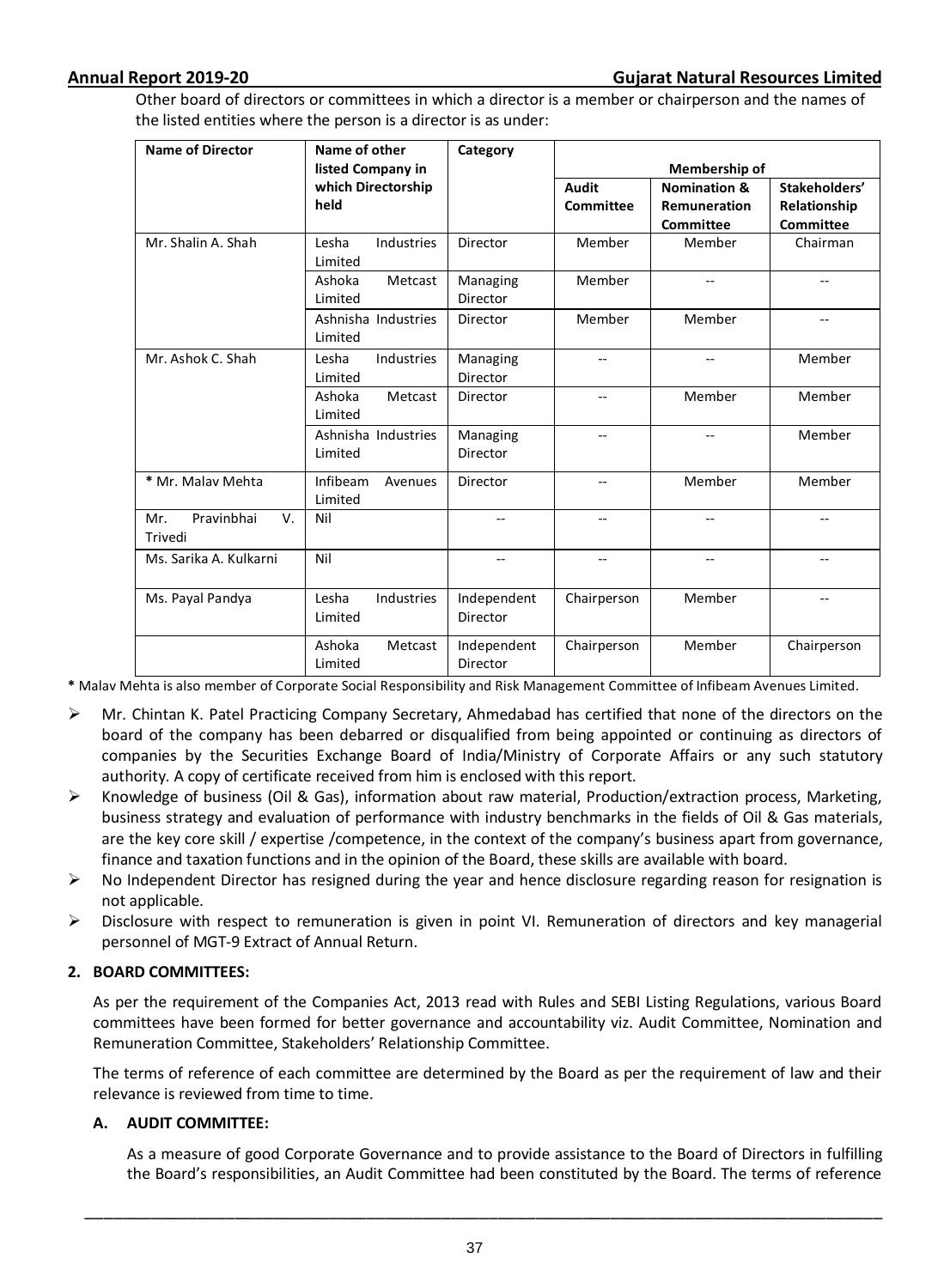of this committee covers matters specified under Regulation 18 of SEBI Listing Regulations and Section 177 of the Companies Act, 2013 and other matters referred by the Board from time to time. Committee lays emphasis on adequate disclosures and compliance with all relevant statues.

The Statutory Auditors, Internal Auditors and other relevant Senior Management persons are invited to attend the meetings of Audit Committee. Mrs. Payal Pandya, Chairperson of the Audit Committee, was present at the last Annual General Meeting held on September 30, 2019. The Company Secretary acts as Secretary to the Committee.

Main areas are deliberated as under.

- a. To provide an open avenue of communication between the independent auditors, internal auditors and the Board of Directors (BOD).
- b. To oversee the work of the independent auditors for the purpose of preparing or issuing an audit report or related work.
- c. Relying on the review and discussions with the management and the independent auditor, the Audit Committee believes that the Company's financial statements are fairly presented in conformity with Generally Accepted Accounting Principles in all material aspects.
- d. To consider and review the adequacy of internal control including computerized information system controls, periodically to the Board of Directors on significant activities.

Audit Committee meetings were held on 30/05/2019, 14/08/2019, 14/11/2019 and 14/02/2020. The Constitution of the committee and the attendance of each member of the committee is given below:

| Name                  | <b>Designation</b> | Category                           |
|-----------------------|--------------------|------------------------------------|
| Mrs. Payal Pandya     | Chairperson        | Non-Executive Independent Director |
| Mr. Ashok C. Shah     | Member             | Non-Executive Director             |
| Mr. Pravin V. Trivedi | Member             | Non-Executive Independent Director |

### **Attendance of each member of the committee:**

| <b>Committee Members</b> | <b>Meetings held</b> | <b>Meetings attended</b> |
|--------------------------|----------------------|--------------------------|
| Mrs. Payal Pandya        |                      |                          |
| Mr. Ashok C. Shah        |                      |                          |
| Mr. Pravin V. Trivedi    |                      |                          |

#### **B. NOMINATION AND REMUNERATION COMMITTEE:**

Pursuant to the provisions of Section 178 of the Companies Act, 2013 and Regulation 19 of SEBI Listing Regulations, the Board of Directors of the Company constituted "Nomination and Remuneration Committee".

The terms of reference of the Nomination and Remuneration Committee are wide enough to cover the matters prescribed under the provisions of 178 of the Companies Act, 2013 and SEBI Listing Regulations.

Composition of committee as on  $31<sup>st</sup>$  March, 2020 and member's attendance at the meetings during the year are as under:

| <b>Name</b>          | <b>Designation</b> | Category                           |
|----------------------|--------------------|------------------------------------|
| Mr. Pravin V Trivedi | Chairman           | Non-Executive Independent Director |
| Mr. Ashok C. Shah    | Member             | Non-Executive Director             |
| Mrs. Payal Pandya    | Member             | Non-Executive Independent Director |

### **Attendance of each member of the committee:**

| <b>Committee Members</b> | <b>Meetings held</b> | <b>Meetings attended</b> |
|--------------------------|----------------------|--------------------------|
| Mr. Pravin V. Trivedi    |                      |                          |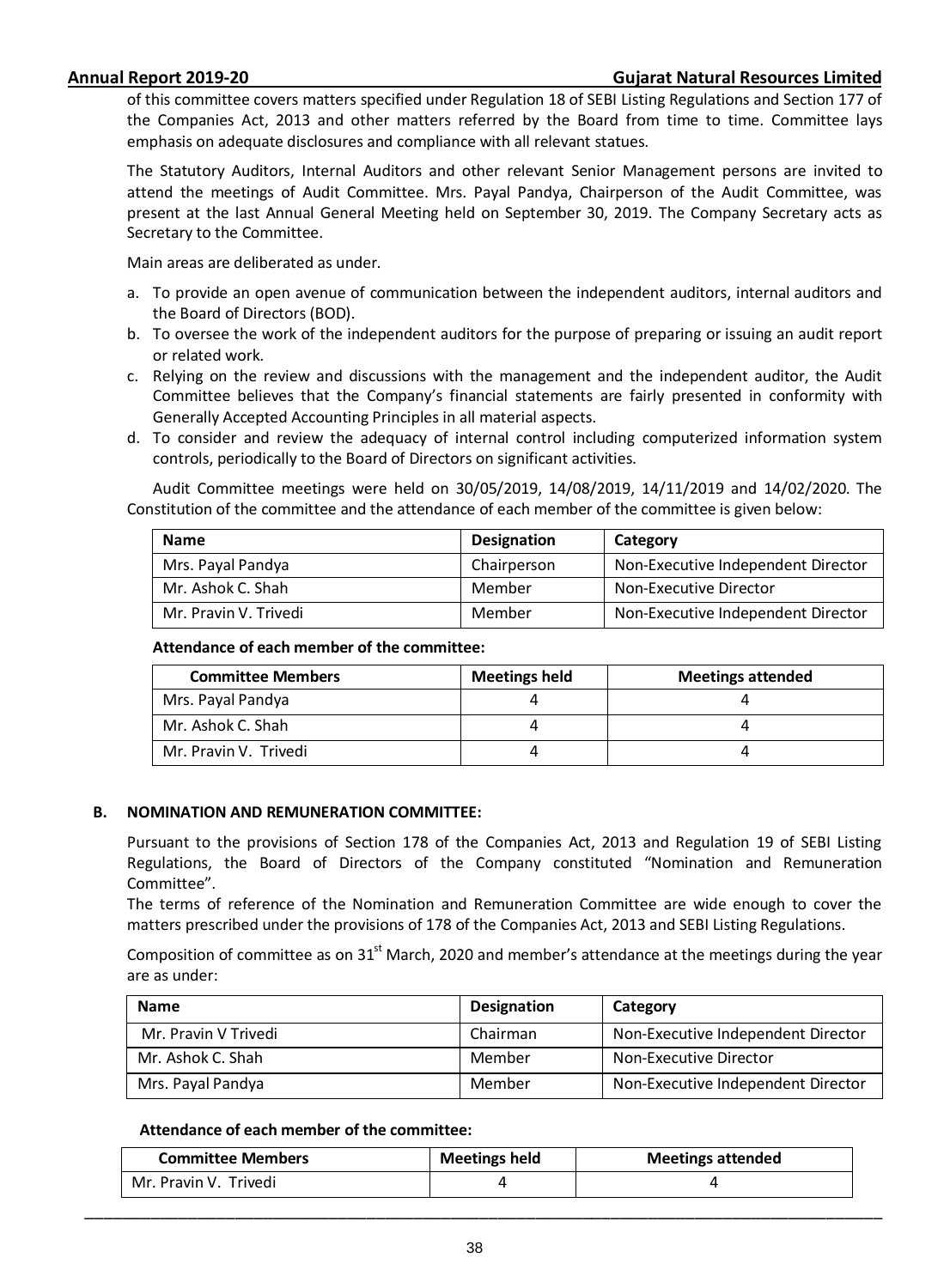**Annual Report 2019-20 Gujarat Natural Resources Limited**

| .                 |  |
|-------------------|--|
| Mr. Ashok C. Shah |  |
| Mrs. Payal Pandya |  |

There is appointment of Chief Financial Officer as key managerial personnel of the Company during the year. Meetings of Nomination and Remuneration Committee were held on 14/08/2019, 14/11/2019, 27/01/2020 and 14/02/2020.

#### **Policy on Directors' Appointment and Remuneration**

A transparent, fair and reasonable process for determining the appropriate remuneration at all levels of the Company is required to ensure that shareholders remain informed and confident in the management of the Company. To harmonize the aspirations of human resources consistent with the goals of the Company and in terms of the provisions of the Companies Act, 2013 and the rules made thereunder and the Listing Agreement as amended from time to time, policy on nomination and remuneration of Directors on the Board of the Company, Key Managerial Personnel and other employees in the Senior Management is formulated. The objective of the Policy is to outline a framework to ensure that the Company's remuneration levels are aligned with best industry practices and are good enough to attract and retain competent Directors on the

Board, Key Managerial Personnel and Senior Management Personnel of the quality required.

1.1 Appointment criteria and qualifications

- a) A person who is proposed to be appointed as Director of the Company should be eligible to be appointed as Director and must hold Director Identification Number issued by the Central Government and possess such qualification, expertise and experience as prescribed under the Act.
- b) Without prejudice to generality of the above, a person who is proposed to be appointed as an Independent Director shall also be subject to compliance of provisions of Section 149(6).
- c) KMP or Senior Management personnel shall have adequate qualification, expertise and experience in the relevant field for which the appointment is proposed to be made.
- d) The Committee has discretion to decide whether qualification, expertise and experience possessed by a person is sufficient / satisfactory for the concerned position.

#### 1.2 Term / Tenure

a) Managing Director/Whole-time Director/Manager (Managerial Personnel)

The Company shall appoint or re-appoint any person as its Managerial Personnel for a term not exceeding five years at a time. No re-appointment shall be made earlier than one year before the expiry of term.

b) Independent Director

- An Independent Director shall hold office for a term of up to five consecutive years on the Board of the Company and will be eligible for reappointment on passing of a special resolution by the Company and disclosure of such appointment in the Board's report.

- No Independent Director shall hold office for more than two consecutive terms, but such Independent Director shall be eligible for appointment after expiry of three years of ceasing to become an Independent Director. Provided that an Independent Director shall not, during the said period of three years, be appointed in or be associated with the Company in any other capacity, either directly or indirectly.

#### 1.3 Evaluation

The Committee shall carry out evaluation of performance of every Director, KMP and Senior Management Personnel at such interval as deemed fit.

#### 1.4 Removal

The Committee may recommend the Board for removal of a Director, KMP or Senior Management Personnel for reasons recorded in writing. The Procedure for removal of any Director shall be as per the provisions of the Act in this regard.

2.1 Remuneration Policy

a) The remuneration / compensation / commission etc. to the Managerial Personnel will be determined by the Committee and recommended to the Board for approval which shall be subject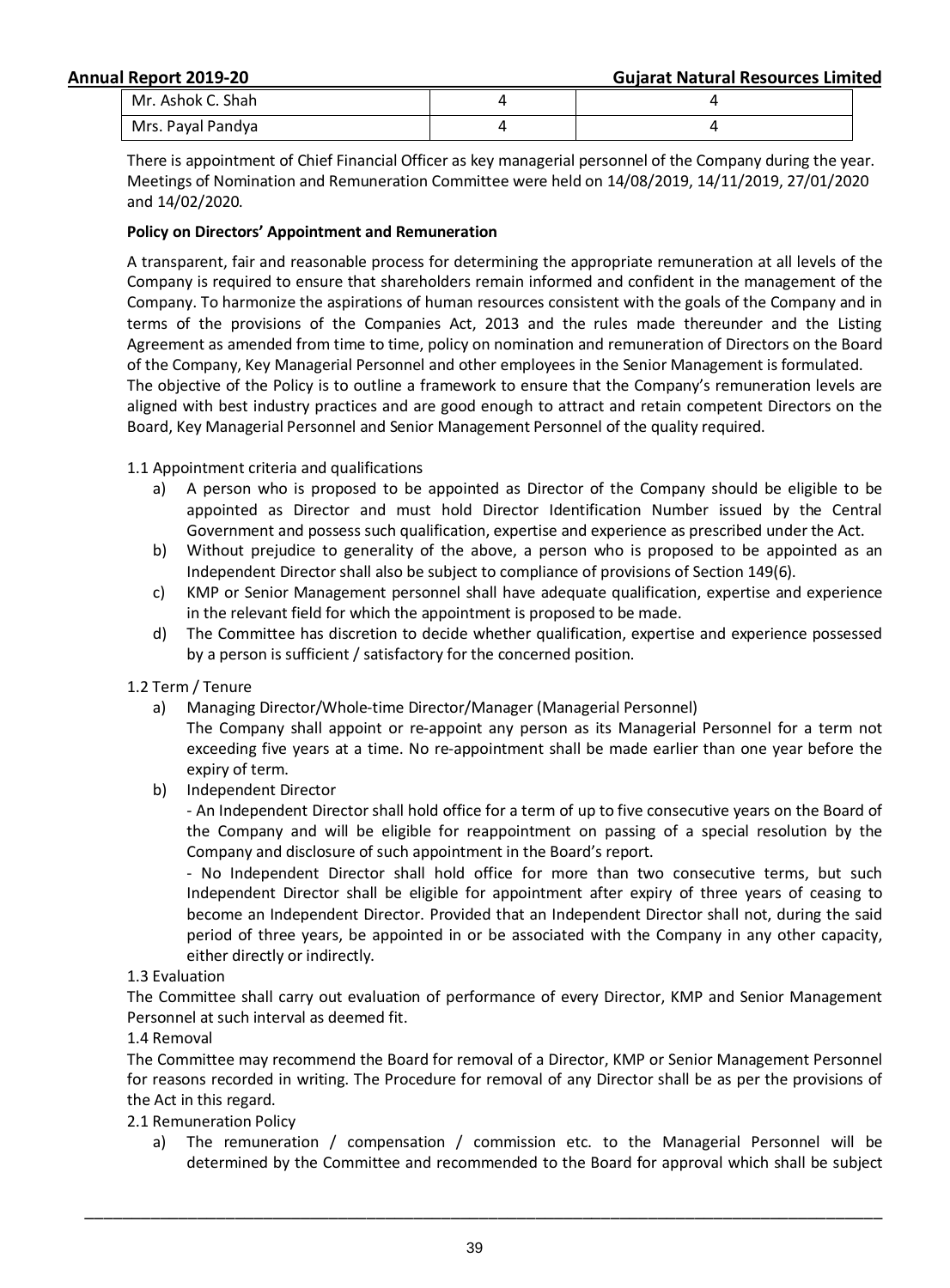to the prior/post approval of the shareholders of the Company and Central Government, wherever required.

- b) The remuneration and commission to be paid to the Managerial Personnel shall be in accordance with the percentage / slabs / conditions as per the provisions of the Act.
- c) Increments to the existing remuneration / compensation structure may be recommended by the Committee to the Board which should be within the limits approved by the Shareholders in the case of Managerial Personnel.

Criteria for Performance Evaluation of Independent Directors. The Criteria for performance evaluation of Independent Directors is disclosed in the Board's Report.

#### **Details of Remuneration paid to Directors during the year:**

#### **A. Executive Directors**

The remuneration paid to Directors during the financial year ended  $31<sup>st</sup>$  March, 2020 is as follows: Mr. Shalin A. Shah (MD) Rs. 18 Lacs.

#### **B. Non Executive Directors**

No sitting fees have been paid to Non – Executive Directors for attending any meetings during the financial year ended  $31<sup>st</sup>$  March, 2020.

#### **C. STAKEHOLDERS' RELATIONSHIP COMMITTEE:**

Pursuant to the provisions of Section 178 of the Companies Act, 2013 and Regulation 20 of SEBI Listing Regulations, the Company has constituted "Stakeholders Relationship Committee".

Composition of committee as on 31<sup>st</sup> March, 2020 and member's attendance at the meetings during the year are as under:

| Name                 | <b>Designation</b> | Category                           |
|----------------------|--------------------|------------------------------------|
| Mr. Pravin V Trivedi | Chairman           | Non-Executive Independent Director |
| Mr. Shalin A. Shah   | Member             | <b>Executive Director</b>          |
| Mrs. Payal Pandya    | Member             | Non-Executive Independent Director |

#### **Attendance of each member of the committee:**

| <b>Committee Members</b> | <b>Meetings held</b> | <b>Meetings attended</b> |
|--------------------------|----------------------|--------------------------|
| Mr. Pravin V Trivedi     |                      |                          |
| Mr. Shalin A. Shah       |                      |                          |
| Mrs. Payal Pandya        |                      |                          |

Ms. Sheetal G. Pandya, Company Secretary is the Compliance Officer of the Company. Meetings of Stakeholders' Relationship Committee were held on 30/05/2019, 14/08/2019, 14/11/2019 and 14/02/2020.

No. of Shareholders' complaints pending at the beginning of the year: 0

No. of Shareholders' complaints received during the year: 0

No. of complaints solved to the satisfaction of shareholders: 0

No. of complaints not solved to the satisfaction of shareholders: 0

No. of pending complaints at the end of the year: 0

#### **3. INDEPENDENT DIRECTORS:**

The selection of eminent people for appointment as Independent Directors on the Board is considered by the Nomination and Remuneration Committee. The Committee, *inter alia*, considers qualification, positive attributes; area of expertise and number of Directorships and Memberships held in various committees of other companies by such person and recommend the same to the Board. The Board considers the Committee's recommendation and takes appropriate decision.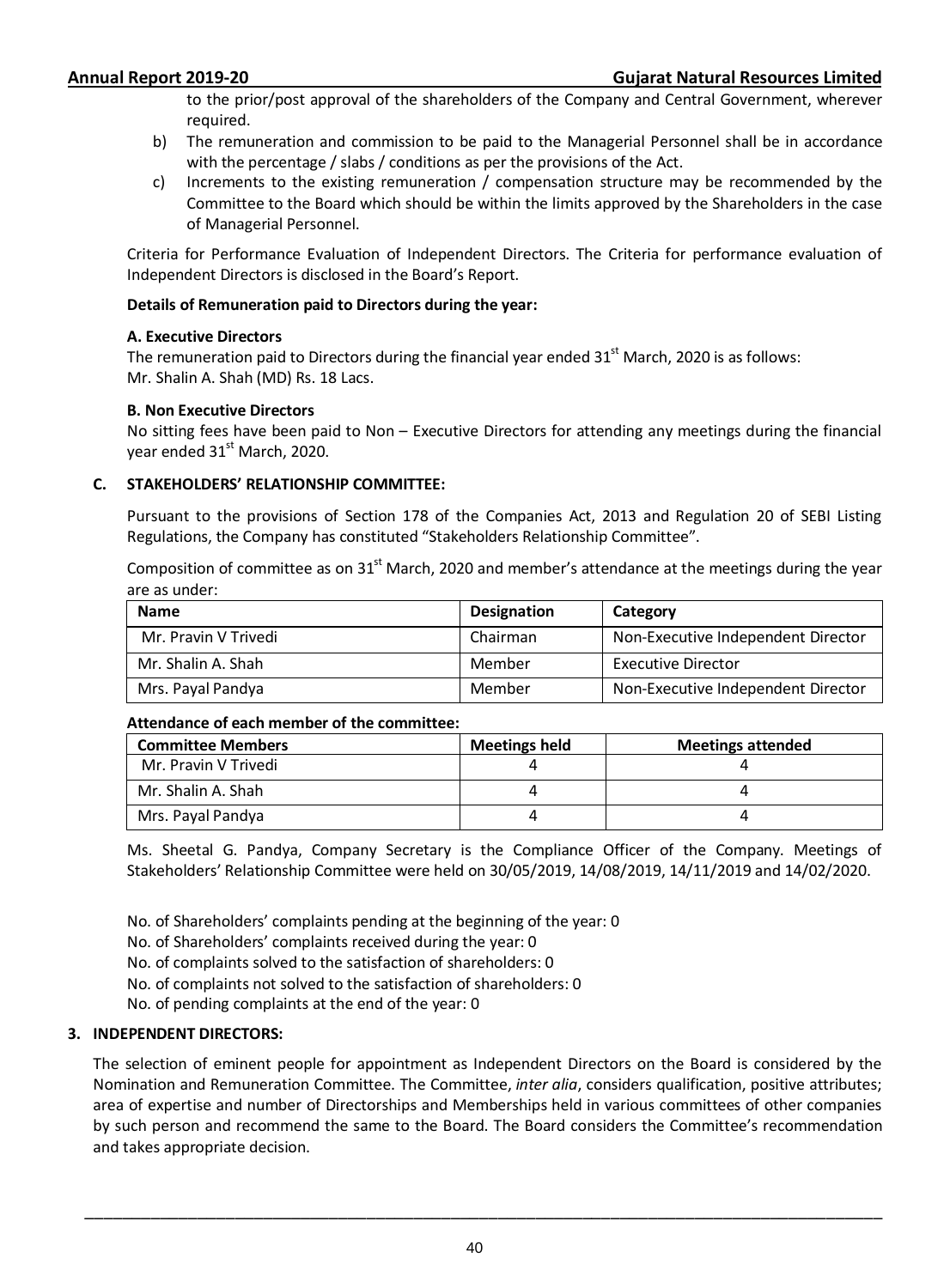#### **Annual Report 2019-20 Gujarat Natural Resources Limited**

As per requirements under the SEBI Listing Regulations, the Company undertook familiarization Programme for Independent Directors in order to familiarize them with business model, management structure, product portfolio, Industry overview, manufacturing operations, internal control system and processes, risk management framework, functioning of various divisions, HR Management etc.

During the year under review, the Independent Directors met on February 29, 2020, inter alia, to discuss:

- Evaluation of the performance of Non Independent Directors and the Board of Directors as a whole;
- Evaluation of the performance of the Chairman, taking into account the views of the Executive and Non-Executive Directors;
- \* Evaluation of quality, content and timelines of flow of information between the Management and the Board that is necessary for the Board to effectively and reasonably perform its duties.

All Independent Directors were present at the Meeting.

The policy on familiarization Programme for Independent Directors has been uploaded on the Company's website at the following link-

http://gnrl.in/Familiarization\_Programme\_for\_Independent\_Directors.pdf

#### **4. SHAREHOLDING OF NON-EXECUTIVE NON-PROMOTER DIRECTORS**

None of the non-executive non- promoter directors of the Company holds any shares in the Company as on 31.03.2020.

#### **5. DISCLOSURE OF RELATIONSHIPS BETWEEN DIRECTORS INTER-SE**

Mr. Ashok C. Shah, Chairman is the father of Mr. Shalin A. Shah, Managing Director. No other Director of the Company is related to any other Director.

#### **6. POSTAL BALLOT:**

During the year, the Company had not sought approval from the shareholders through Postal Ballot. The Company had provided e-voting facility at the time of Annual General Meeting for the year ended 31<sup>st</sup> March, 2019 held on 30<sup>th</sup> September, 2019 and for the Extra-Ordinary General Meeting held on 27<sup>th</sup> February, 2020. The Company had appointed Chintan K. Patel, Practicing Company Secretary to act as Scrutinizer for the entire e-voting process.

#### **7. ANNUAL GENERAL MEETINGS**

Details of last three AGMs held-

| Year    | Date                              | Time       | Venue                                    | No. of Special<br><b>Resolutions passed</b> |
|---------|-----------------------------------|------------|------------------------------------------|---------------------------------------------|
| 2016-17 | $29$ <sup>III</sup><br>September, | 12:00 noon | 8, Sigma Corporate, Nr. Mann Party Plot, |                                             |
|         | 2017                              |            | S. G. Highway, Ahmedabad - 380 059       |                                             |
| 2017-18 | 29 <sup>th</sup> September,       | 11:00 A.M. | 8, Sigma Corporate, Nr. Mann Party Plot, |                                             |
|         | 2018                              |            | S. G. Highway, Ahmedabad - 380 059       |                                             |
| 2018-19 | 30 <sup>th</sup> September,       | 11:00 A.M. | 3rd Floor, A Wing, Gopal Palace, Opp.    |                                             |
|         | 2019                              |            | Ocean Park, Nr. Nehru Nagar, Satellite   |                                             |
|         |                                   |            | Road, Ahmedabad - 380015                 |                                             |

No Resolutions were put through postal ballot.

One Extra-Ordinary General Meeting was held on  $27<sup>th</sup>$  February, 2020 during the year 2019-20 and 2 Special resolutions were passed at the Extra-Ordinary General Meeting.

Resolutions were passed through E-voting and poll at the Annual General Meeting for the financial year ended on 31<sup>st</sup> March, 2017, 31<sup>st</sup> March, 2018 and 31<sup>st</sup> March 2019 and at the Extra-Ordinary General Meeting held on 27<sup>th</sup> February, 2020.

#### **8. DEMAT / REMAT OF SHARES**

Details of Shares Dematerialized / Rematerialized during the last financial year is as below:

| a) | Number of Demat requests approved |      |
|----|-----------------------------------|------|
| b) | Number of Shares Dematerialized   | 4400 |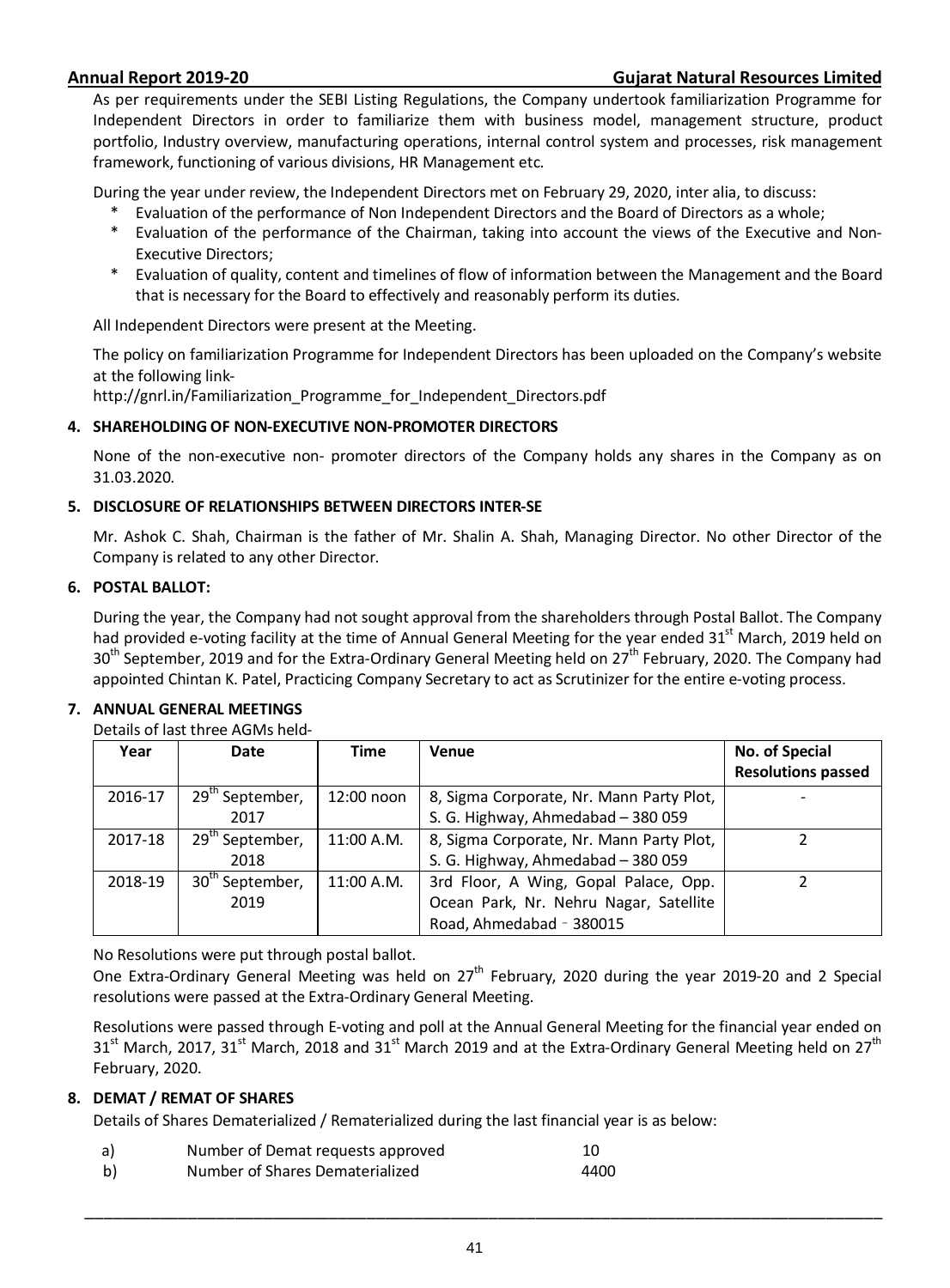|    | Annual Report 2019-20               | <b>Guiarat Natural Resources Limited</b> |  |
|----|-------------------------------------|------------------------------------------|--|
|    | Percentage of Shares Dematerialized | $0.008\%$                                |  |
| d) | Number of Remat requests approved   | Nil                                      |  |
| e) | Number of Shares Rematted           | Nil                                      |  |

Representatives of the Company are constantly in touch with M/s. Purva Sharegistry (India) Private Limited, Share Transfer Agents of the Company and review periodically the outstanding matters.

### **9. DISCLOSURES:**

- i. There are no materially significant related party transactions that may have potential conflict with the interest of the Company at large.
- ii. There were no instances of non-compliance nor have any penalties/strictures imposed by Stock Exchanges or SEBI or any other statutory authority on any matters related to capital market, during last 3 financial years.
- iii. Whistle Blower Policy

In terms of SEBI Listing Regulations, the Company has established vigil mechanism for directors, employees and other stakeholders to report concerns about unethical behavior, actual or suspected fraud or violation of the Company's code of conduct or ethical policy.

(www.gnrl.in/Whistle\_Blower\_Policy.pdf)

- iv. The Company has also adopted Policy for determining material subsidiaries (www.gnrl.in/Policy on Material Subsidiaries.pdf) and policy on dealing with related party transactions (www.gnrl.in/Related\_Party\_Transaction\_Policy.pdf)
- v. Details of Compliance with Mandatory requirements and adoption of Non-mandatory requirements of Securities and Exchange Board of India (Listing Obligations and Disclosure Requirement) Regulations, 2015. **Mandatory requirements:**

The Company complies with all the mandatory requirements of Securities and Exchange Board of India (Listing Obligations and Disclosure Requirement) Regulations, 2015, with regard to corporate governance. **Non-Mandatory requirements:** 

a) Office for non-executive Chairman at company's expense: No.

- b) Half-yearly declaration of financial performance to each household of shareholders: Not complied.
- c) Audit Qualifications: Complied as there are no audit qualifications.
- d) Separate posts of Chairman & CEO: Not applicable.
- e) Reporting of Internal Auditors directly to Audit Committee: Complied.

#### **10. MEANS OF COMMUNICATION:**

Board of Directors approves and takes on record Unaudited Quarterly Results and Audited Annual Results in the prescribed form and announces forthwith the results and intimate to the BSE Ltd. where the Company's shares are listed. The results are also published in two newspapers, one in English and the other in Regional Language.

#### **11. ADDITIONAL INFORMATION TO SHAREHOLDERS**

### **a. Annual General Meeting:**

Date: 30<sup>th</sup> September, 2020  **Time**: 11:30 a.m. The AGM will be held through video conferencing.  **Dividend payment date:** No dividend recommended for the F.Y. 2019-20.

### **b. Calendar of Financial Year ended 31st March, 2020**

The meetings of Board of Directors for approval of quarterly financial results during the Financial Year ended  $31<sup>st</sup>$  March, 2020 were held on the following dates: **First Quarter Results: 14<sup>th</sup> August, 2019 Second Quarter and Half yearly Results: 14th November, 2019 Third Quarter Results: 14<sup>th</sup> February, 2020 Fourth Quarter and Annual Results: 30<sup>th</sup> July, 2020**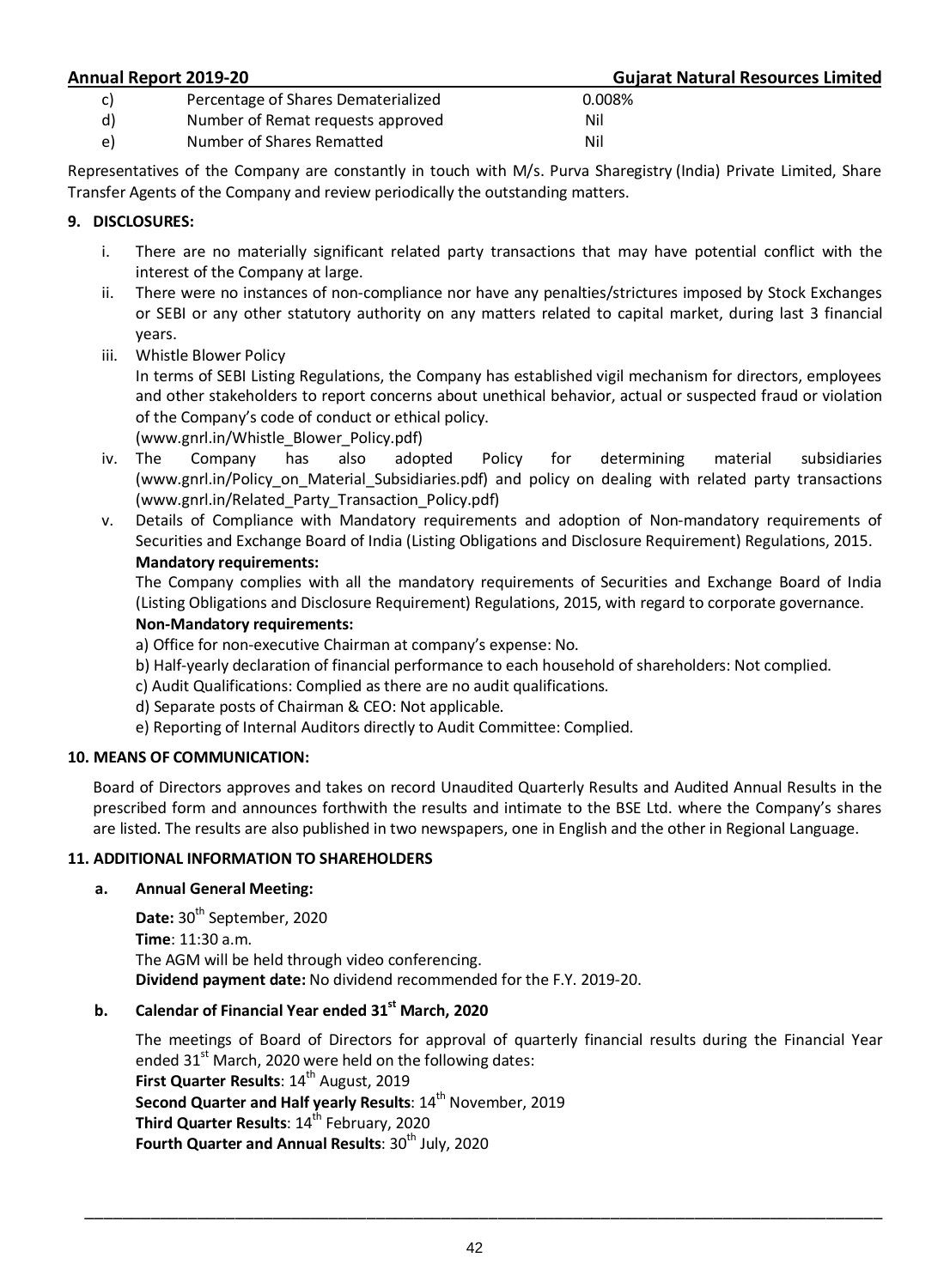### **Annual Report 2019-20 Gujarat Natural Resources Limited**

## **c. Tentative Calendar for financial year ending 31st March, 2021**

| Unaudited Results for the quarter ended 30/06/2020                      | Second Week of September, 2020 |
|-------------------------------------------------------------------------|--------------------------------|
| Unaudited Results for the quarter ended 30/09/2020                      | Second Week of November, 2020  |
| Unaudited Results for the last quarter ended 31/12/2020                 | Second Week of February 2021   |
| Audited Results for the quarter ended 31/03/2021                        | Fourth Week of May 2021        |
| Annual General Meeting for the year ending 31 <sup>st</sup> March, 2021 | September, 2021                |

#### **d. Date of Book Closure**

27<sup>th</sup> September, 2020 to 30<sup>th</sup> September, 2020 (both days inclusive) for Annual General Meeting.

#### **e. Regd. Office**

 3rd Floor, A Wing, Gopal Palace, Opp. Ocean Park, Nr. Nehru Nagar, Satellite Road, Ahmedabad – 380015

- **f.** Equity shares of the Company are listed on BSE Limited Stock Exchange.
- **g.** Scrip Code:- **513536** (BSE), Scrip ID: **GNRL,** ISIN : **INE207H01018**

#### **h. Stock Market Data (in** ` **/ Per Share)**

| <b>Month</b> | <b>Market Price of</b><br><b>Share of GNRL at BSE</b> |         |  |
|--------------|-------------------------------------------------------|---------|--|
|              | Month's                                               | Month's |  |
|              | High                                                  | Low     |  |
| Apr, 2019    | 16.9                                                  | 10.04   |  |
| May, 2019    | 16.7                                                  | 12      |  |
| Jun, 2019    | 11.6                                                  | 9.45    |  |
| Jul, 2019    | 9.5                                                   | 9.4     |  |
| Aug, 2019    | 10.5                                                  | 9.5     |  |
| Sep, 2019    | 9.5                                                   | 8.22    |  |
| Oct, 2019    | 9.51                                                  | 8.22    |  |
| Nov, 2019    | 8.59                                                  | 7.77    |  |
| Dec, 2019    | 9.24                                                  | 8       |  |
| Jan, 2020    | 16.18                                                 | 9.4     |  |
| Feb, 2020    | 13.55                                                 | 10.11   |  |
| Mar, 2020    | 10.11                                                 | 9.03    |  |





#### **i. Share Transfer System**

Applications for transfer of shares held in physical form are received at the office of the Registrars and Share Transfer Agents of the Company, Purva Sharegistry (India) Private Limited. All valid transfers are processed within 15 days from the date of receipt.

#### **j. Distribution of Shareholding as on 31st March, 2020 is as under:**

| <b>Slab of Shareholdings</b> | No. of             | % of               | No. of        | <b>Amount</b> | $%$ of  |
|------------------------------|--------------------|--------------------|---------------|---------------|---------|
|                              | <b>Shareholder</b> | <b>Shareholder</b> | <b>Shares</b> | (in ₹)        | Capital |
| 1-500                        | 5525               | 86.46              | 1106119       | 11061190      | 1.97    |
| 501-1000                     | 446                | 6.98               | 379720        | 3797200       | 0.68    |
| 1001-2000                    | 156                | 2.44               | 235800        | 2358000       | 0.42    |
| 2001-3000                    | 57                 | 0.89               | 146938        | 1469380       | 0.26    |
| 3001-4000                    | 29                 | 0.45               | 102858        | 1028580       | 0.18    |
| 4001-5000                    | 20                 | 0.31               | 91586         | 915860        | 0.16    |
| 5001-10000                   | 45                 | 0.7                | 316927        | 3169270       | 0.56    |
| 10001 and above              | 112                | 1.75               | 53871697      | 538716970     | 95.77   |
| <b>TOTAL</b>                 | 6390               | 100                | 56251645      | 562516450     | 100     |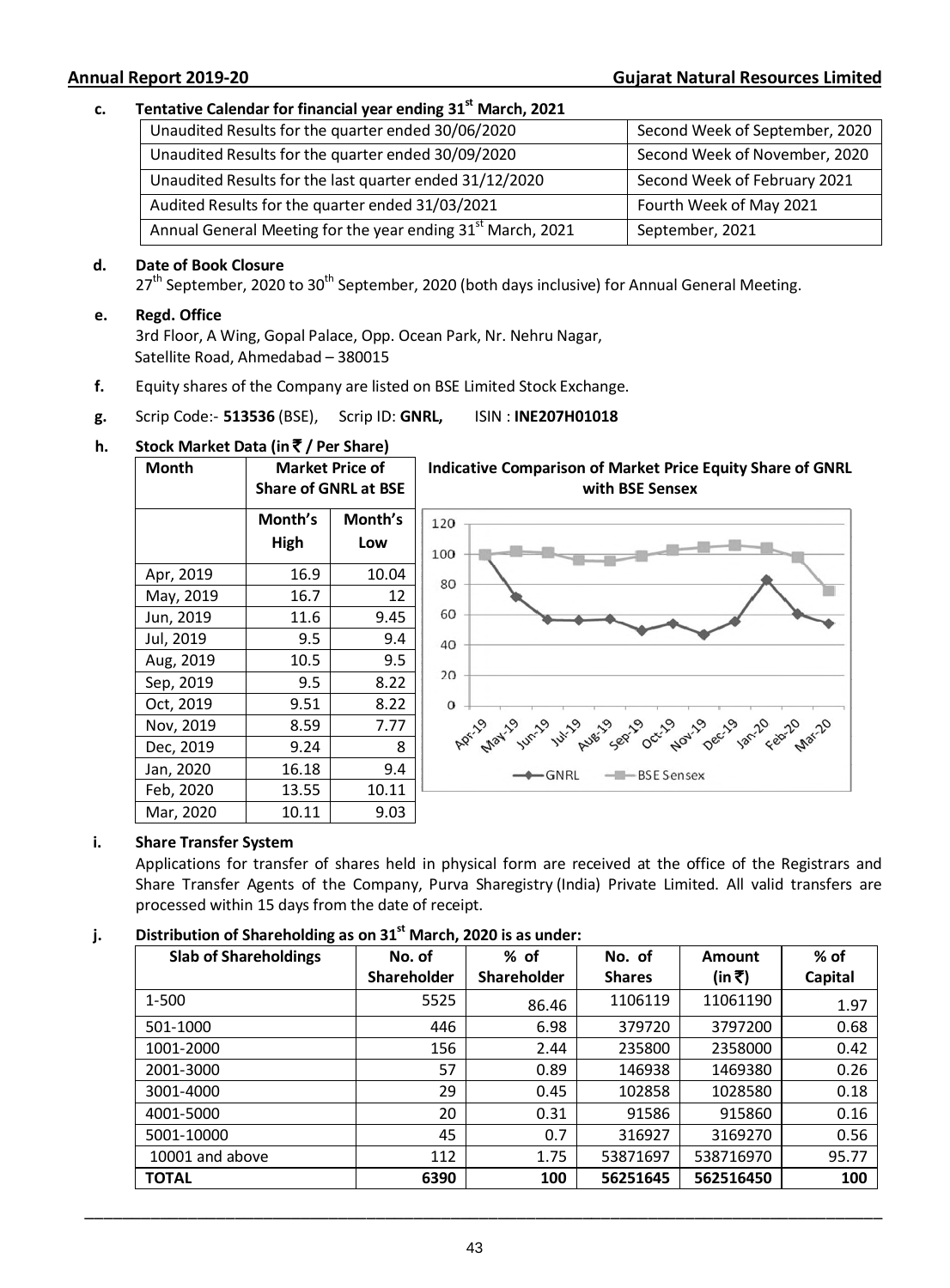#### **k. Dematerialization of Shares and liquidity**

The shares of the company are permitted for demat on NSDL and CDSL

|    | Issued, Subscribed and Paid up Capital as on March 31, 2020 | 56251645 |
|----|-------------------------------------------------------------|----------|
| А. | Electronic Holding in NSDL                                  | 17818379 |
| В. | Electronic Holding in CDSL                                  | 36973258 |
| C. | <b>Physical Holding</b>                                     | 1460008  |

**l. Outstanding GDRs / ADRs / Warrants or Conversion instruments, Conversion date and like impact on equity**

The Board of Directors of the Company has issued and allotted 2.4 crore compulsorily convertible warrants on June 25, 2018. Out of these 2.4 crore warrants 1.75 crore warrants were converted into equal number of equity shares of face value of Rs. 10/- each at a premium of Rs. 12/- per equity share during the year upon exercise of right to subscribe for equity shares by the Warrant holders. Remaining 65 lacs warrants were forfeited upon expiry of 18 months from the date of allotment and upon not exercising their right/entitlement for conversion of warrants by the warrant holders.

#### **m. Investors' correspondence:**

For transfer / dematerialization of shares, Change of Address, Change in Status of investors, payment of dividend on shares and other query relating to the shares of the Company:

Purva Sharegistry (India) Private Limited (Unit: Gujarat Natural Resources Limited) Unit no. 9, Shiv Shakti Ind. Estt.

J .R. Boricha marg Lower Parel (E) Mumbai 400 011

#### **n. Share Transfer System**

Shares in physical form sent for registering transfer, to the Registrar and Shares Transfer Agents, Purva Sharegistry (India) Private Limited are registered and returned within a period of 15 days from the date of receipt, if the documents are in order in all respects. The Share Transfer Committee of the Company meets as often as required.

- **o.** There are no shares lying in the demat suspense account or unclaimed suspense account.
- **p.** List of all credit rating obtained by the entity during the financial year : Not Applicable
- **q.** Details of utilization of funds raised through preferential allotment or qualified institutions placement:
- During the year 1.75 crore warrants were converted into equal number of equity shares. The funds amounting to Rs. 28.875 crores raised upon conversion of convertible warrants issued on preferential allotment is used for general corporate purpose. As there is no deviations, in the use of proceeds from the objects stated in the explanatory statement to the notice for the general meeting no explanation in this regards is applicable to be given in the Directors' Report.
- **r.** During the financial year there were no recommendations of any committee of the board, which is mandatorily required and board has not accepted the same.
- **s.** During the year company and its subsidiaries has paid Rs. 5,53,450/- as total fees for all services given byStatutory Auditor of the Company and its subsidiaries. No payment was done to any network entity of which statutory auditor is part.

**Place: Ahmedabad Date: 4th September, 2020**

#### **For and on behalf of the Board**

| Sd/-            | Sd/-                     |
|-----------------|--------------------------|
| Ashok C. Shah   | Shalin A. Shah           |
| <b>Director</b> | <b>Managing Director</b> |
| DIN: 02467830   | DIN: 00297447            |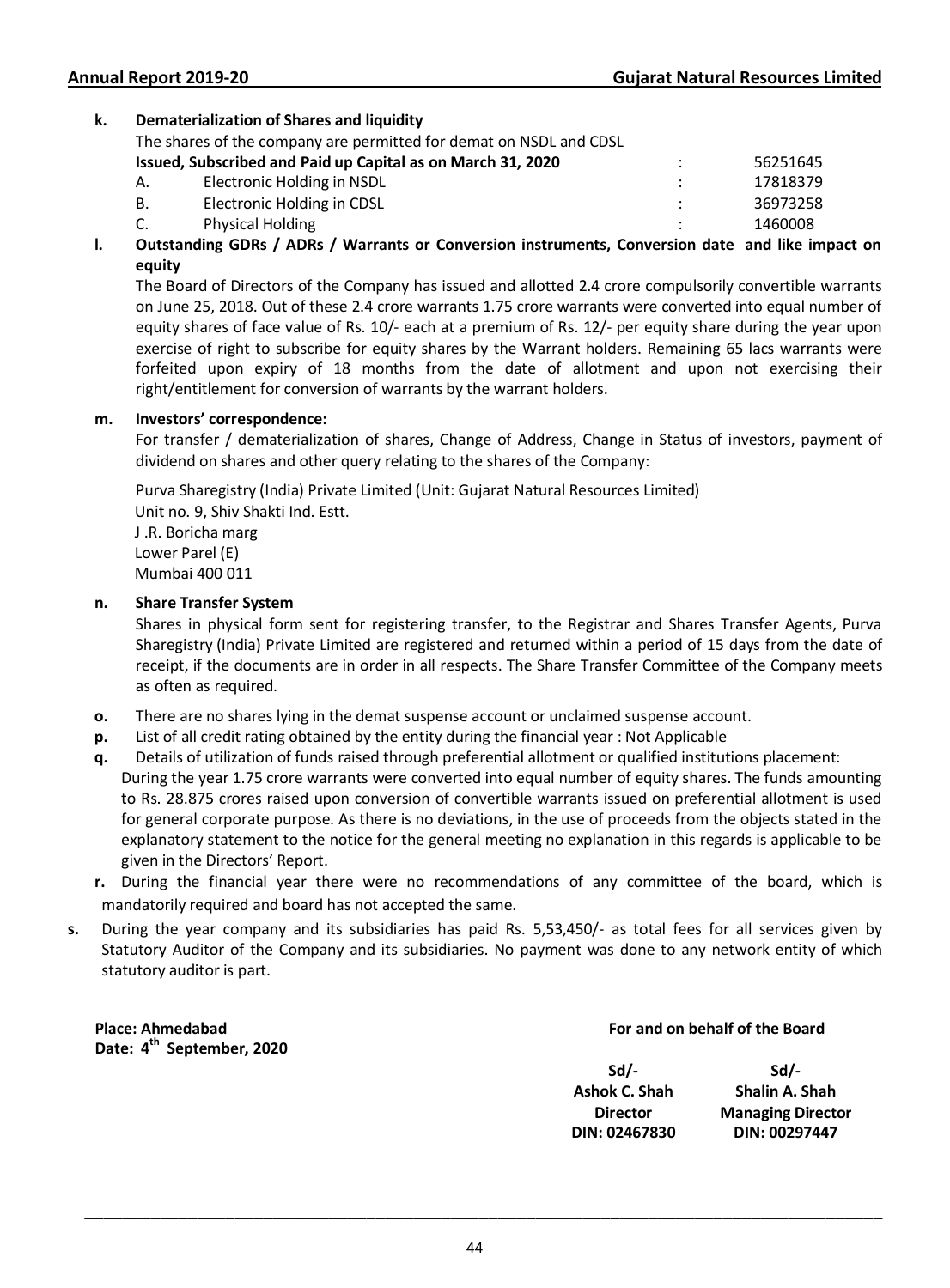### **DECLARATION**

All Board Members and Senior Management personnel have affirmed compliance with the code of conduct for Directors and Senior Management as approved by the Board for the financial year 2019-20.

**Place: Ahmedabad Date: 4th September, 2020**

### **For and on behalf of the Board**

**Sd/- Ashok C. Shah Director DIN: 02467830** 

**Sd/- Shalin A. Shah Managing Director DIN: 00297447**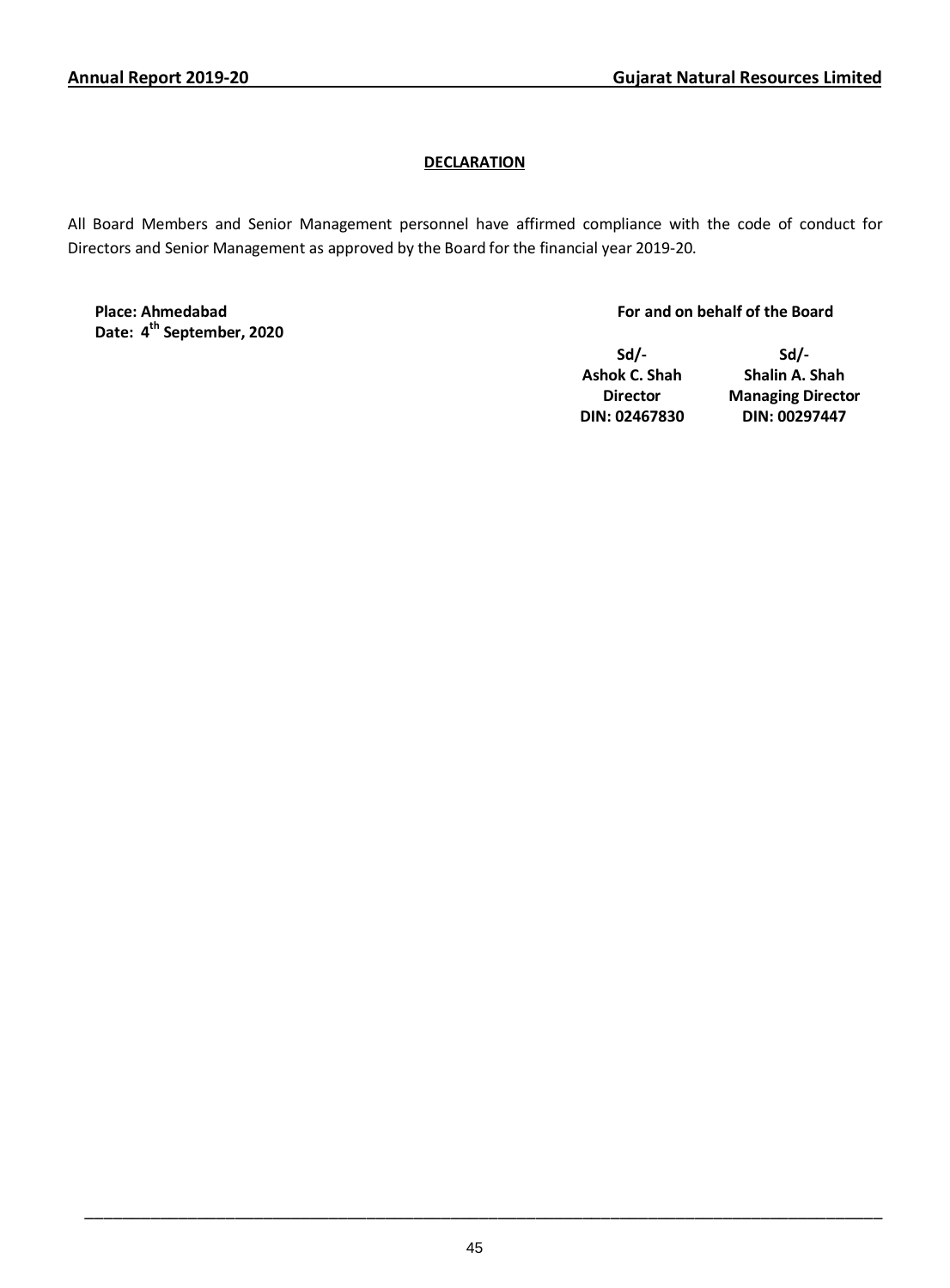#### **ANNEXURE – VI TO THE DIRECTORS REPORT**

#### **CORPORATE GOVERNANCE CERTIFICATE**

## To The Members **GUJARAT NATURAL RESOURCES LIMITED**

We have examined the compliance of conditions of Corporate Governance by Gujarat Natural Resources Limited ('the Company') for the year ended on  $31<sup>st</sup>$  March, 2020, as per Chapter IV of Securities and Exchange Board of India (Listing Obligations and Disclosure Requirements) Regulations, 2015 (Listing Regulations).

The compliance of conditions of Corporate Governance is the responsibility of the Management. Our examination was limited to a review of procedures and implementation thereof, adopted by the Company for ensuring compliance with the conditions of Corporate Governance. It is neither an audit nor an expression of opinion on the financial statements of the Company.

In our opinion and to the best of our information and according to the explanations given to us, we certify that the Company has compiled with the conditions of Corporate Governance as stipulated in the provisions as specified in Chapter IV of Securities and Exchange Board of India (Listing Obligations and Disclosure Requirements) Regulations, 2015, **Except Company had not complied with the regulation 24 (1) of SEBI (LODR) Regulations, 2015. The Company had not appointed at least one independent director on the board of directors of an unlisted material subsidiary/ies i.e. (1) Heramec Oil & Gas (Singapore) Pte Ltd. (2) GNRL Oil & Gas Ltd. (Formerly Heramec Ltd).** 

We further state that this certificate is neither an assurance as to the future viability of the Company nor of the efficiency or effectiveness with which the Management has conducted the affairs of the Company.

**Place : Ahmedabad Date : 4th September, 2020** 

**Sd/- Chintan K. Patel Practicing Company Secretary Mem. No. A31987 COP No. 11959**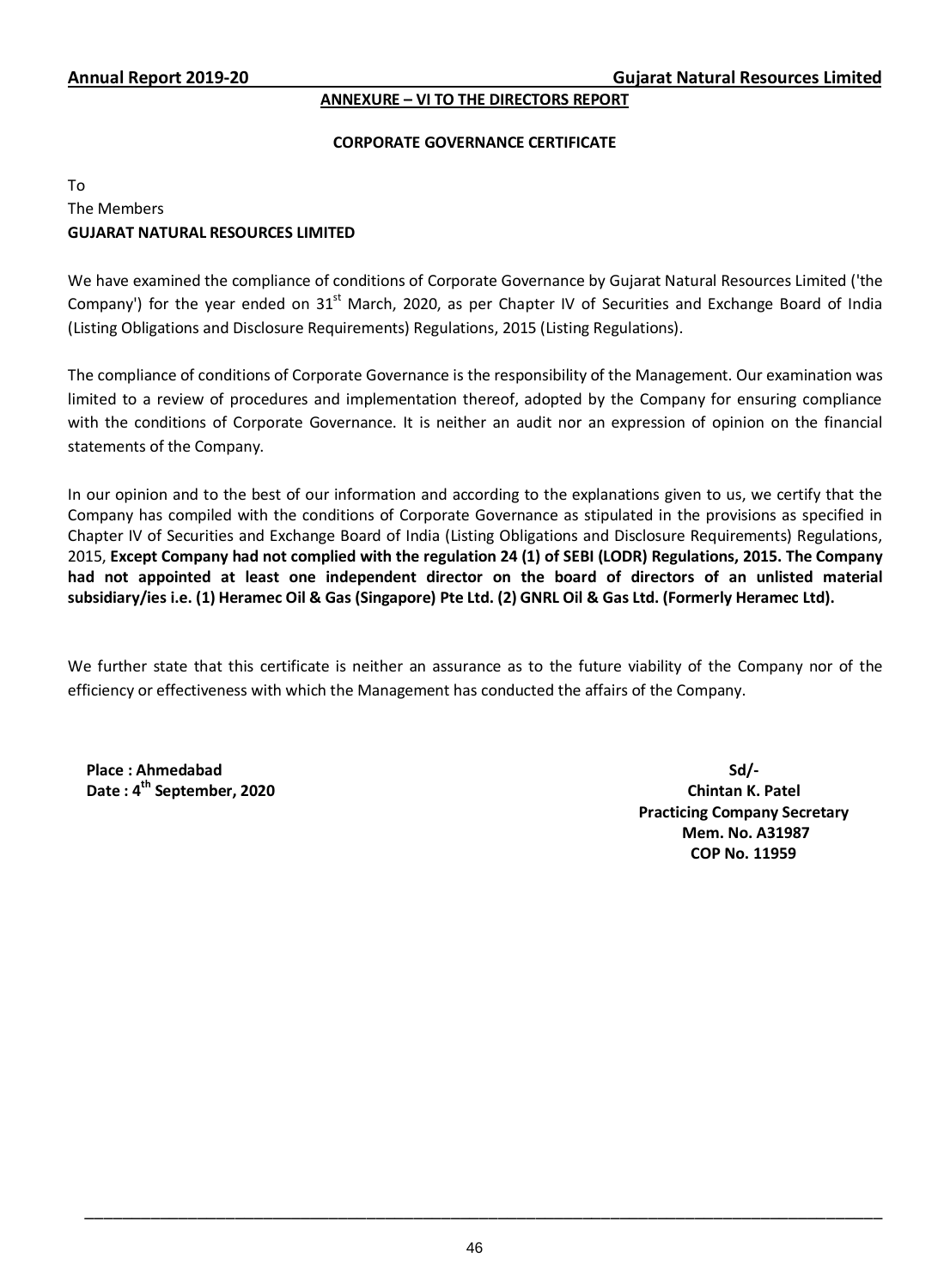## **CERTIFICATE OF NON-DISQUALIFICATION OF DIRECTORS**

(Pursuant to Regulation 34(3) and Schedule V Para C clause (10)(i) of the SEBI (Listing Obligations and Disclosure Requirements) Regulations, 2015)

I, Chintan K. Patel, Practicing Company Secretary, have examined the registers, records and books and papers of Gujarat Natural Resources Limited (the Company) as required to be maintained under the Companies Act, 2013 (the Act) and the rules made thereunder for the financial year ended on  $31<sup>st</sup>$  March, 2020. In my opinion and to the best of my information and according to the examinations carried out by me and explanations furnished to me by the company, its directors and officers, I certify that none of the directors on the board of the company have been debarred or disqualified from being appointed or continuing as directors of companies by the Securities Exchange Board of India/Ministry of Corporate Affairs or any such statutory authority.

**Place : Ahmedabad Date : 4th September, 2020 Sd/-** 

**Chintan K. Patel Practicing Company Secretary UDIN: A031987B000662243 Mem. No. A31987 COP No. 11959**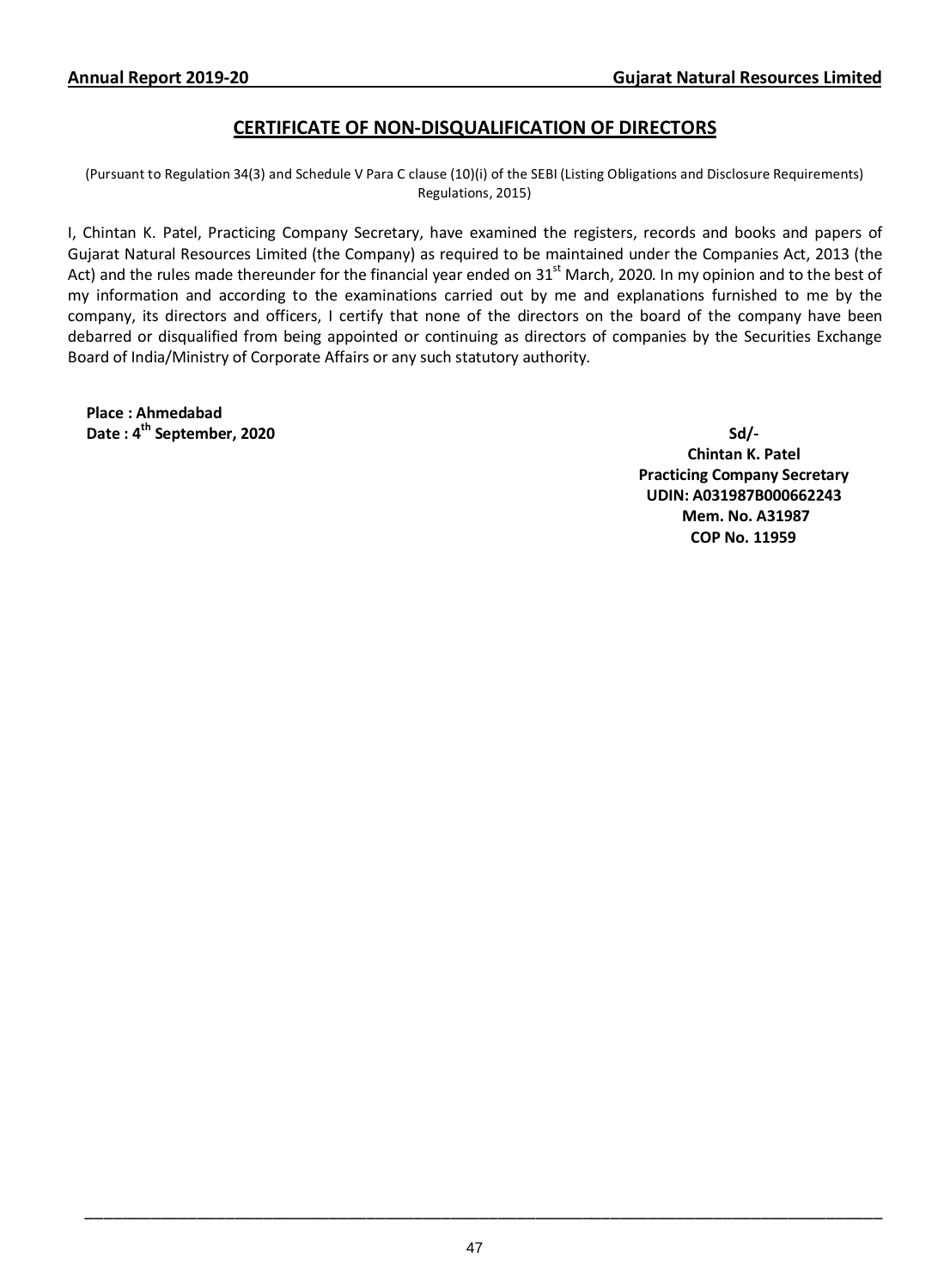#### **CEO & CFO CERTIFICATION**

**To, The Board of Directors, Gujarat Natural Resources Limited Ahmedabad**.

We hereby certify that:

- i. We have reviewed the financial statements and the cash flow statement for the Financial Year 2019-20 and that to the best of our knowledge and belief.
	- a. these statements do not contain any materially untrue statement or omit any material fact or contain statements that might be misleading;
	- b. these statements together present a true and fair view of the Company's affairs and are in compliance with existing accounting standards, applicable laws and regulations.
- ii. There are, to the best of our knowledge and belief, no transactions entered into by the Company during the year which are fraudulent, illegal or in violation of the Company's code of conduct.
- iii. We accept responsibility for establishing and maintaining internal controls for financial reporting and that we have evaluated the effectiveness of the internal control systems of the Company pertaining to financial reporting and we have disclosed to the Auditors and the Audit Committee that there have been no inefficiencies in the design or operation of internal controls, prevailing in the company.
- iv. We hereby certify that :
	- a. There have been no significant changes in internal control during the year.
	- b. There have been no significant changes in accounting policies during the year and
	- c. No instances of significant fraud were observed in the Company by the management or an employee having a significant role in the company's internal control system.

### **For and on behalf of the Board**

**Place: Ahmedabad Date:**  $4^{\text{th}}$  September, 2020 Sd/-

**Shalin A. Shah Managing Director (DIN: 00297447)** 

**Sd/- Hitesh M. Donga Chief Financial Officer**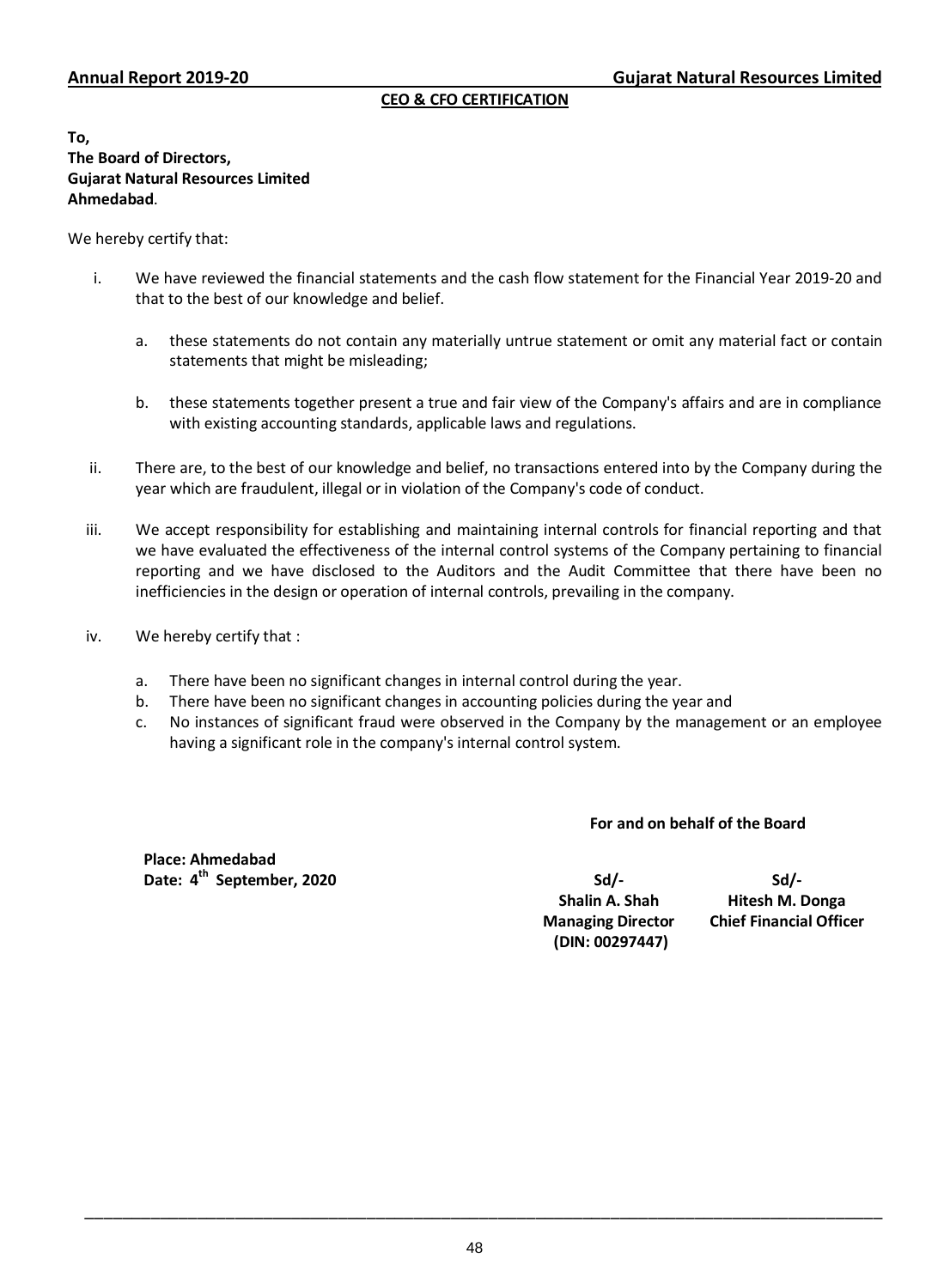Part "A": Subsidiaries

| $\mathbf{1}$   | Name of the<br>subsidiary                                                                                 | Sigma Oil &<br><b>Gas Private</b><br>Limited               | <b>GNRL Oil &amp;</b><br>Gas Ltd.<br>(Formerly<br><b>Heramec</b><br>Ltd) | <b>Alkor Petro</b><br><b>Overseas</b><br>Ltd.            | Gorlas<br>Corporate<br><b>Holdings</b><br>Ltd.           | <b>Heramec Oil</b><br>& Gas<br>(Singapore)<br>Pte Ltd.   | Gorlas<br>Global<br><b>Energy</b><br>PLC- Isle Of<br>Man |
|----------------|-----------------------------------------------------------------------------------------------------------|------------------------------------------------------------|--------------------------------------------------------------------------|----------------------------------------------------------|----------------------------------------------------------|----------------------------------------------------------|----------------------------------------------------------|
| $\overline{2}$ | The date<br>since when<br>subsidiary<br>was acquired                                                      | 08/05/2009                                                 | 02/11/2007                                                               | 02/11/2007                                               | 02/11/2007                                               | 30/05/2009                                               | 02/11/2007                                               |
| 3              | Reporting<br>period for the<br>subsidiary                                                                 | 2019-20                                                    | 2019-20                                                                  | 2019-20                                                  | 2019-20                                                  | 2019-20                                                  | 2019-20                                                  |
| 4              | Reporting<br>currency and<br>Exchange rate<br>as on the last<br>date of the<br>relevant<br>Financial year | <b>INR</b>                                                 | <b>USD</b>                                                               | <b>USD</b>                                               | <b>USD</b>                                               | <b>USD</b>                                               | <b>USD</b>                                               |
| 5              | Share capital                                                                                             | 102,900,000                                                | 50                                                                       | 4,82,000                                                 | 10,000                                                   | 40,82,000                                                | 9100                                                     |
| 6              | Reserves &<br>surplus                                                                                     | 280,956                                                    | 2,512,322                                                                | <b>NIL</b>                                               | <b>NIL</b>                                               | (75, 168)                                                | <b>NIL</b>                                               |
| $\overline{7}$ | <b>Total assets</b>                                                                                       | 750,612,500                                                | 1,23,00,639                                                              | 4,82,000                                                 | 1,83,284                                                 | 4,006,832                                                | 2,55,218                                                 |
| 8              | Total<br>Liabilities                                                                                      | 750,612,500                                                | 1,23,00,639                                                              | 4,82,000                                                 | 1,83,284                                                 | 4,006,832                                                | 2,55,218                                                 |
| 9              | Investments                                                                                               | 348,187,569                                                | <b>NIL</b>                                                               | <b>NIL</b>                                               | <b>NIL</b>                                               | <b>NIL</b>                                               | <b>NIL</b>                                               |
| 10             | Turnover                                                                                                  | 19,45,330                                                  | 10,62,321                                                                | <b>NIL</b>                                               | <b>NIL</b>                                               | <b>NIL</b>                                               | <b>NIL</b>                                               |
| 11             | Profit before<br>taxation                                                                                 | (100, 676)                                                 | (341, 606)                                                               | <b>NIL</b>                                               | <b>NIL</b>                                               | (6,003)                                                  | <b>NIL</b>                                               |
| 12             | Provision for<br>taxation                                                                                 | (177, 041)                                                 | 60,393                                                                   | <b>NIL</b>                                               | <b>NIL</b>                                               | <b>NIL</b>                                               | <b>NIL</b>                                               |
| 13             | Profit after<br>taxation                                                                                  | (277, 717)                                                 | (2,81,212)                                                               | <b>NIL</b>                                               | <b>NIL</b>                                               | (6,003)                                                  | <b>NIL</b>                                               |
| 14             | Proposed<br>Dividend                                                                                      | <b>NIL</b>                                                 | <b>NIL</b>                                                               | <b>NIL</b>                                               | <b>NIL</b>                                               | <b>NIL</b>                                               | <b>NIL</b>                                               |
| 15             | $%$ of<br>shareholding                                                                                    | 100% held by<br>Gujarat<br>Natural<br>Resources<br>Limited | 100% held<br>by Sigma Oil<br>& Gas<br>Private<br>Limited                 | 100% held<br>by Sigma<br>Oil & Gas<br>Private<br>Limited | 100% held<br>by Sigma Oil<br>& Gas<br>Private<br>Limited | 100% held<br>by Sigma Oil<br>& Gas<br>Private<br>Limited | 100% held<br>by Gorlas<br>Corporate<br>Holdings<br>Ltd   |

## **Form AOC- 1**

2. Names of subsidiaries which are yet to commence operations - None

3. Names of subsidiaries which have been liquidated or sold during the year. - NA

Part "B": Associates and Joint Ventures

There are no Associates of the Company.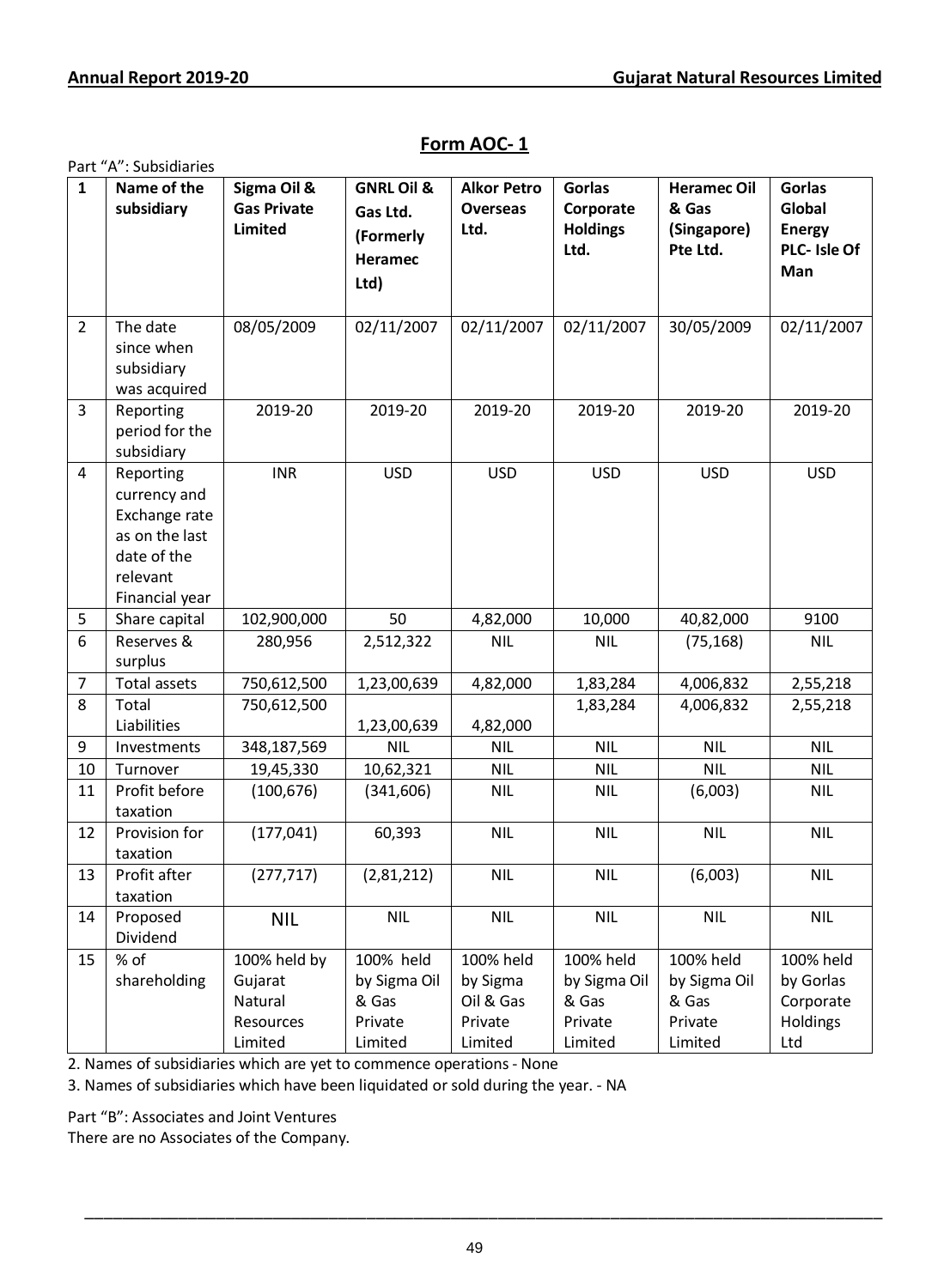## **Independent Auditor's Report**

**UDIN:20163940AAAAIN6830**

#### **To the Members of Gujarat Natural Resources Limited**

#### **Opinion**

We have audited the accompanying financial statements of **Gujarat Natural Resources Limited** ("the Company"), which comprise the balance sheet as at March 31, 2020, and the Statement of Profit and Loss and statement of cash flows for the year then ended, and notes to the financial statements, including a summary of significant accounting policies and other explanatory information.

In our opinion and to the best of our information and according to the explanations given to us, the aforesaid financial statements give the information required by the **[Companies Act, 2013](https://taxguru.in/company-law/presidents-assent-companies-act-2013.html)** ('Act') in the manner so required and give a true and fair view in conformity with the accounting principles generally accepted in India, of the state of affairs of the Company as at March 31, 2020, its loss and cash flows for the year ended on that date.

#### **Basis for opinion**

We conducted our audit in accordance with the Standards on Auditing (SAs) specified under section 143(10) of the Companies Act, 2013, as amended ("the Act). Our responsibilities under those Standards are further described in the "Auditor's Responsibilities for the Audit of the Standalone Financial Results" section of our report. We are independent of the Company in accordance with the Code of Ethics issued by the Institute of Chartered Accountants of India together with the ethical requirements that are relevant to our audit of the financial statements under the provisions of the Act and the Rules thereunder, and we have fulfilled our other ethical responsibilities in accordance with these requirements and the Code of Ethics. We believe that the audit evidence obtained by us is sufficient and appropriate to provide a basis for our opinion.

#### **Emphasis of Matter:**

- $\triangleright$  The company has in past granted/renewed loans and advances to other companies, which has been identified as non- performing asset. Accordingly, company has not recognized any income from the same. In the opinion of directors, the process of recovery is going on and the same is not fully doubtful of recovery. However in our opinion company needs to make provision for such long outstanding nonperforming assets amounting to **Rs. 206.17 lacs.** Due to non-provision in this regard the debit balance of profit & loss account is under stated and balance of loans and advances is overstated by the said sum. This matter has been already emphasized by previous auditor.
- $\triangleright$  The company is carrying Pre-Operative Expenses of Rs. 3,50,11,249.34/- as "other non-current assets" which in our opinion needs to be written off. And Due to the same Profit &Loss account is under stated. So the amount of **Rs. 3,50,11,249.34/-** needs to be written off in the forthcoming financial years.

#### **Management's Responsibility for the Financial Statements**

The Statement has been prepared on the basis of the annual standalone financial statements for the year ended March 31, 2020. The Board of Directors of the Company are responsible for the preparation and presentation of the Statement that give a true and fair view of the loss and other comprehensive income and other financial information in accordance with the applicable accounting standards prescribed under Section 133 of the Act read with relevant rules issued there under and other accounting principles generally accepted in India and in compliance with Regulation 33 of the Listing Regulations, This responsibility also includes maintenance of adequate accounting records in accordance with the provisions of the Act for safeguarding of the assets of the Company and for preventing and detecting frauds and other irregularities; selection and application of appropriate accounting policies; making judgments and estimates that are reasonable and prudent; and the design, implementation and maintenance of adequate internal financial controls, that were operating effectively for ensuring the accuracy and completeness of the accounting records, relevant to the preparation and presentation of the Statement that give a true and fair view and are free from material misstatement, whether due to fraud or error.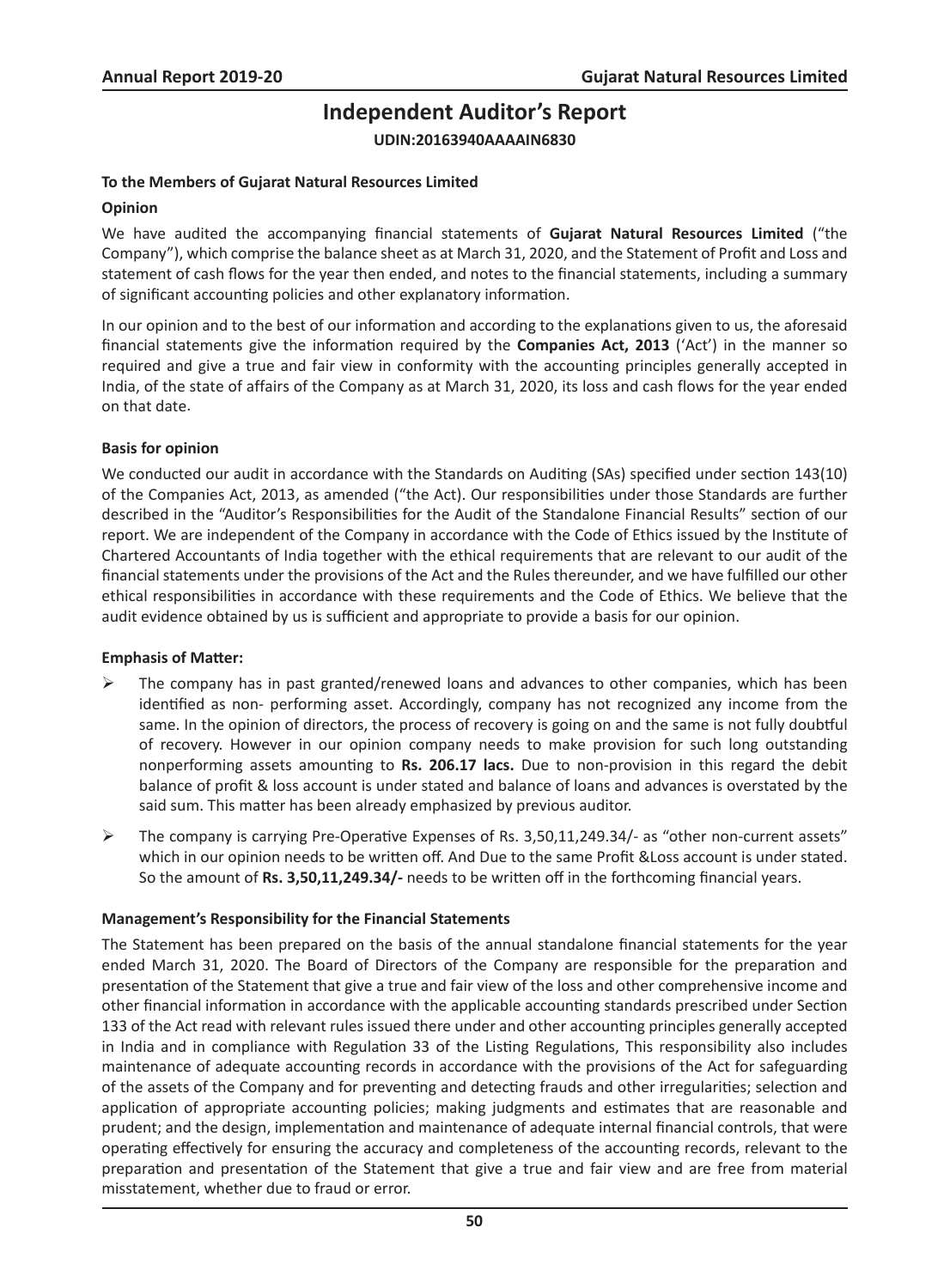In preparing Statement, the Board of Directors are responsible for assessing the Company's ability to continue as a going concern, disclosing, as applicable, matters related to going concern and using the going concern basis of accounting unless the Board of Directors either intends to liquidate the Company or to cease operations, or has no realistic alternative but to do so.

The Board of Directors are also responsible for overseeing the Company's financial reporting process.

#### **Auditor's Responsibilities for the Audit of the Standalone Financial Results**

Our responsibility is to express an opinion on these financial statements based on our audit. We have taken into account the provisions of the Act, the accounting and auditing standards and matters which are required to be included in the audit report under the provisions of the Act and the Rules made there under.

We conducted our audit in accordance with the Standards on Auditing specified under section 143(10) of the Act. Those Standards require that we comply with ethical requirements and plan and perform the audit to obtain reasonable assurance about whether the financial statements are free from material misstatement.

An audit involves performing procedures to obtain audit evidence about the amounts and disclosures in the financial statements. The procedures selected depend on the auditor's judgment, including the assessment of the risks of material misstatement of the financial statements, whether due to fraud or error. In making those risk assessments, the auditor considers internal financial control relevant to the Company's preparation of the financial statements that give true and fair view in order to design audit procedures that are appropriate in the circumstances. An audit also includes evaluating the appropriateness of accounting policies used and the reasonableness of the accounting estimates made by Company's Directors, as well as evaluating the overall presentation of the financial statements.

We believe that the audit evidence we have obtained is sufficient and appropriate to provide a basis for our audit opinion on the financial statements.

#### **Report on other Legal and Regulatory Requirements**

- 1. As required by the Companies (Auditor's Report) Order, 2016 ("the Order") issued by the Central Government in terms of Section 143 (11) of the Act, we give in the Annexure a statement on the matters specified in paragraphs 3 and 4 of the Order.
- 2. As required by section 143(3) of the Act, we report that:
	- a) We have sought and obtained all the information and an explanation which is to the best of our knowledge and beliefs were necessary for the purposes of our audit.
	- b) In our opinion proper books of account as required by law have been kept by the Company so far as appears from our examination of those books.
	- c) The Balance Sheet, the Statement of Profit and Loss, and Cash Flow Statement dealt with by this Report are in agreement with the books of account.
	- d) In our opinion, the aforesaid financial statements comply with the Accounting Standards specified under Section 133 of the Act, read with the Companies (Indian Accounting Standard) Rules, 2015, as amended
	- e) On the basis of written representations received from the directors as on 31 March, 2020, taken on record by the Board of Directors, none of the directors is disqualified as on 31<sup>st</sup> March, 2020, from being appointed as a director in terms of Section 164(2) of the Act.
	- f) With respect to the other matters included in the Auditor's Report and to our best of our information and according to the explanations given to us: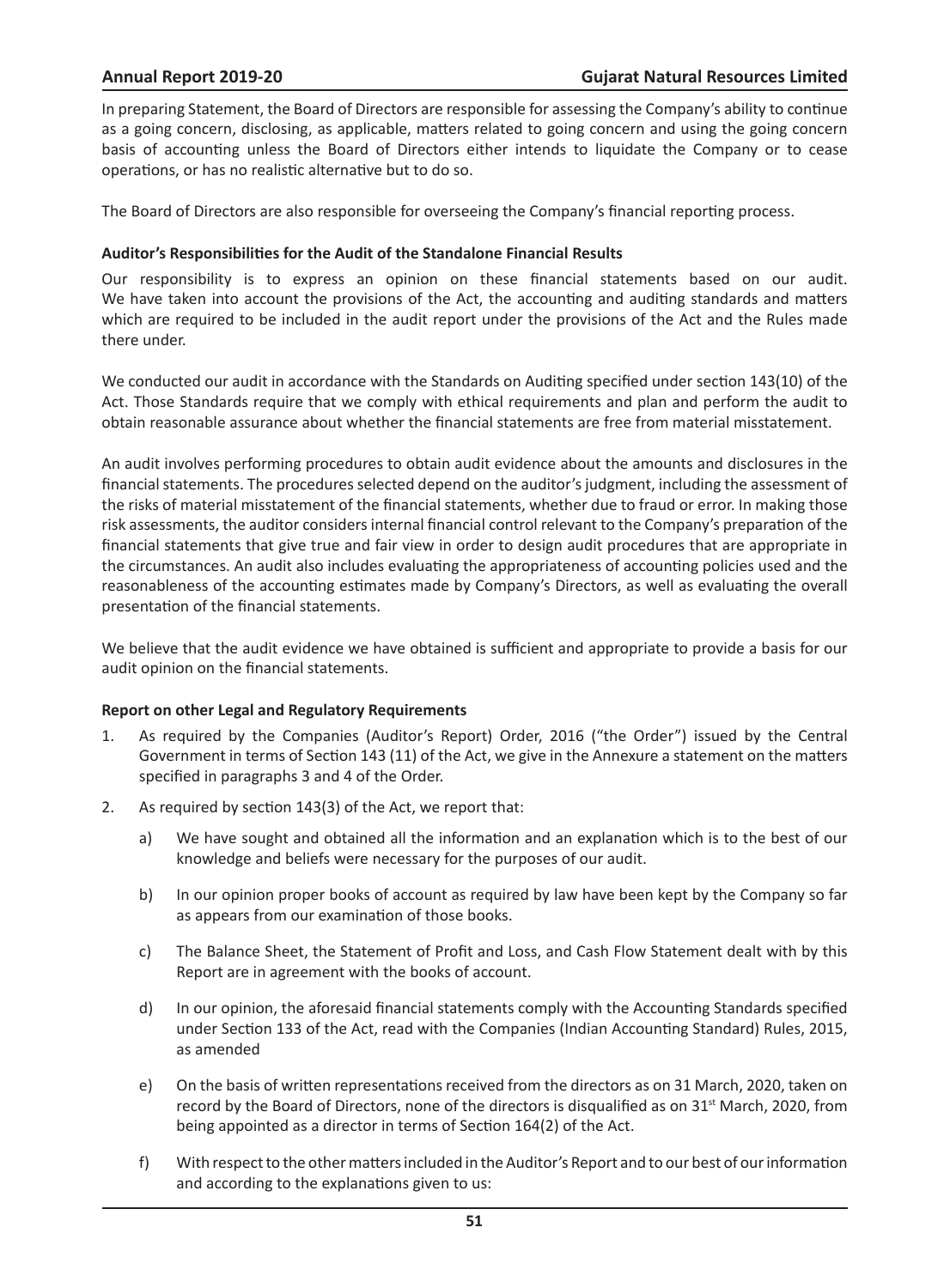- i. The Company does not have any pending litigations which would impact its financial position.
- ii. The Company did not have any long-term contracts including derivatives contracts for which there were any material foreseeable losses.
- iii. There is no amount required to be transferred, to the investor's education & Protection Fund by the Company.

**For, G M C A & Co.** Chartered Accountants FRN: 109850W

**CA. Mitt S. Patel** Place : Ahmedabad (Partner) Date : 30/07/2020 Membership No. 163940

#### **Report on the Internal Financial Controls under Clause (i) of Sub-section 3 of Section 143 of the Companies Act, 2013 ("the Act")**

We have audited the internal financial controls over financial reporting of **GUJARAT NATURAL RESOURCES LIMITED** ("the Company") as of March 31, 2020 in conjunction with our audit of the standalone financial statements of the Company for the year ended on that date.

#### **Management's Responsibility for Internal Financial Controls**

The Company's management is responsible for establishing and maintaining internal financial controls. These responsibilities include the design, implementation and maintenance of adequate internal financial controls that were operating effectively for ensuring the orderly and efficient conduct of its business, including adherence to company's policies, the safeguarding of its assets, the prevention and detection of frauds and errors, the accuracy and completeness of the accounting records, and the timely preparation of reliable financial information, as required under the Companies Act, 2013.

#### **Auditors' Responsibility**

Our responsibility is to express an opinion on the Company's internal financial controls over financial reporting based on our audit. We conducted our audit in accordance with the Guidance Note on Audit of Internal Financial Controls Over Financial Reporting (the "Guidance Note") and the Standards on Auditing, issued by ICAI and deemed to be prescribed under section 143(10) of the Companies Act, 2013, to the extent applicable to an audit of internal financial controls, both applicable to an audit of Internal Financial Controls and, both issued by the Institute of Chartered Accountants of India. Those Standards and the Guidance Note require that we comply with ethical requirements and plan and perform the audit to obtain reasonable assurance about whether adequate internal financial controls over financial reporting was established and maintained and if such controls operated effectively in all material respects.

Our audit involves performing procedures to obtain audit evidence about the adequacy of the internal financial controls system over financial reporting and their operating effectiveness. Our audit of internal financial controls over financial reporting included obtaining an understanding of internal financial controls over financial reporting, assessing the risk that a material weakness exists, and testing and evaluating the design and operating effectiveness of internal control based on the assessed risk. The procedures selected depend on the auditor's judgement, including the assessment of the risks of material misstatement of the financial statements, whether due to fraud or error.

We believe that the audit evidence we have obtained is sufficient and appropriate to provide a basis for our audit opinion on the Company's internal financial controls system over financial reporting.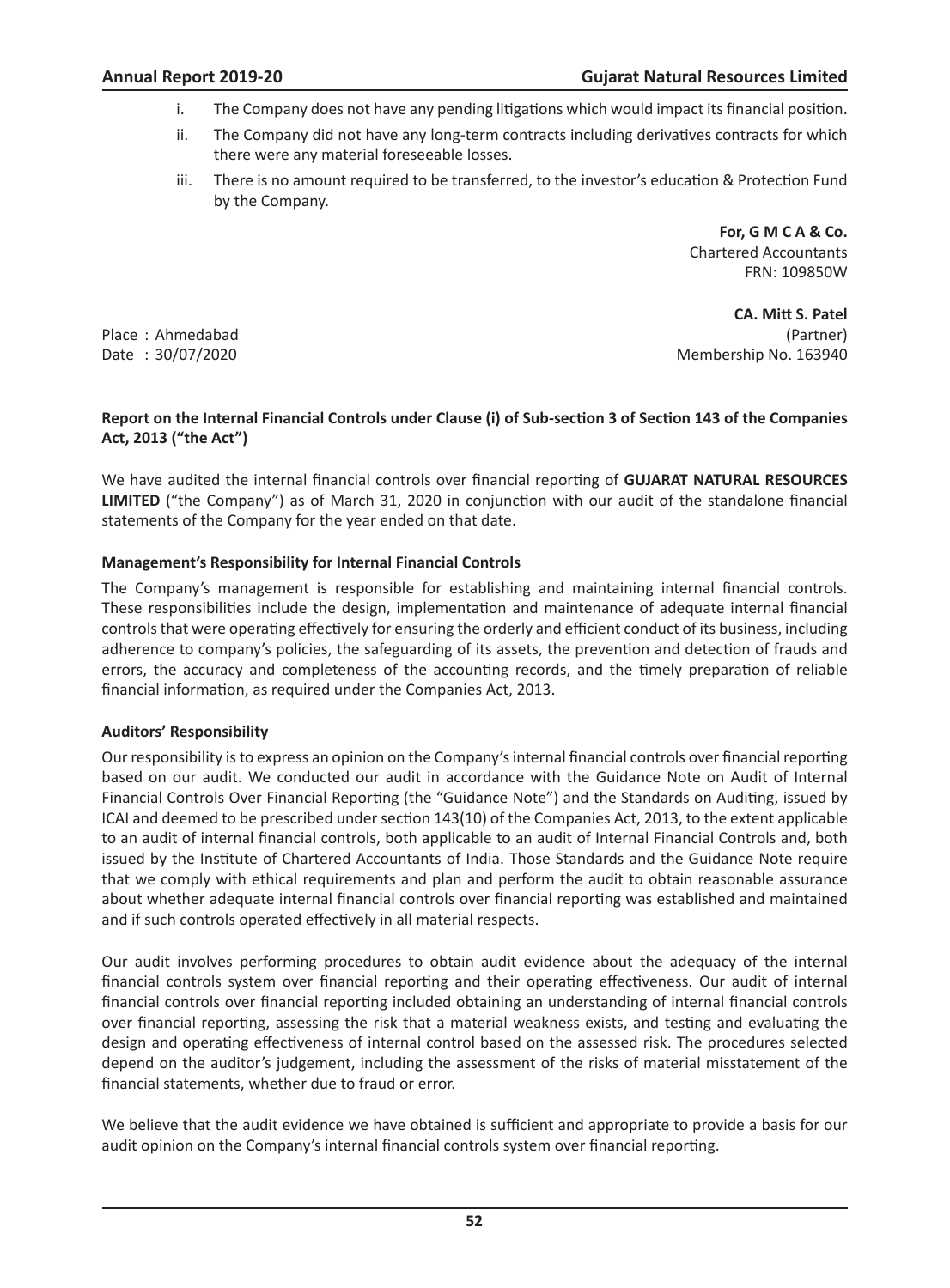#### **Meaning of Internal Financial Controls over Financial Reporting**

A company's internal financial control over financial reporting is a process designed to provide reasonable assurance regarding the reliability of financial reporting and the preparation of financial statements for external purposes in accordance with generally accepted accounting principles. A company's internal financial control over financial reporting includes those policies and procedures that (1) pertain to the maintenance of records that, in reasonable detail, accurately and fairly reflect the transactions and dispositions of the assets of the company; (2) provide reasonable assurance that transactions are recorded as necessary to permit preparation of financial statements in accordance with generally accepted accounting principles, and that receipts and expenditures of the company are being made only in accordance with authorisations of management and directors of the company; and (3) provide reasonable assurance regarding prevention or timely detection of unauthorised acquisition, use, or disposition of the company's assets that could have a material effect on the financial statements.

#### **Inherent Limitations of Internal Financial Controls over Financial Reporting**

Because of the inherent limitations of internal financial controls over financial reporting, including the possibility of collusion or improper management override of controls, material misstatements due to error or fraud may occur and not be detected. Also, projections of any evaluation of the internal financial controls over financial reporting to future periods are subject to the risk that the internal financial control over financial reporting may become inadequate because of changes in conditions, or that the degree of compliance with the policies or procedures may deteriorate.

#### **Opinion**

In our opinion, the Company has, in all material respects, an adequate internal financial controls system over financial reporting and such internal financial controls over financial reporting were operating effectively as at March 31, 2020.

> **For, G M C A & Co.** Chartered Accountants FRN: 109850W

**CA. Mitt S. Patel** Place : Ahmedabad (Partner) Date : 30/07/2020 Membership No. 163940

#### **Reports under The Companies (Auditor's Report) Order, 2016 (CARO 2016) for the year ended on 31st March 2020**

To,

#### **The Members of GUJARAT NATURAL RESOURCES LIMITED**

#### **(1) In Respect of Fixed Assets**

- (a) The company has maintained proper records showing full particulars including quantitative details and situation of fixed assets.
- (b) Fixed assets have been physically verified by the management at reasonable intervals; No material discrepancies were noticed on such verification.
- (c) Yes, The Title deeds of Immovable Properties are held in the name of the Company.

#### **(2) In Respect of Inventories**

As explained to us, the inventories (excluding inventories with third parties) were physically verified during the year by the Management at reasonable intervals.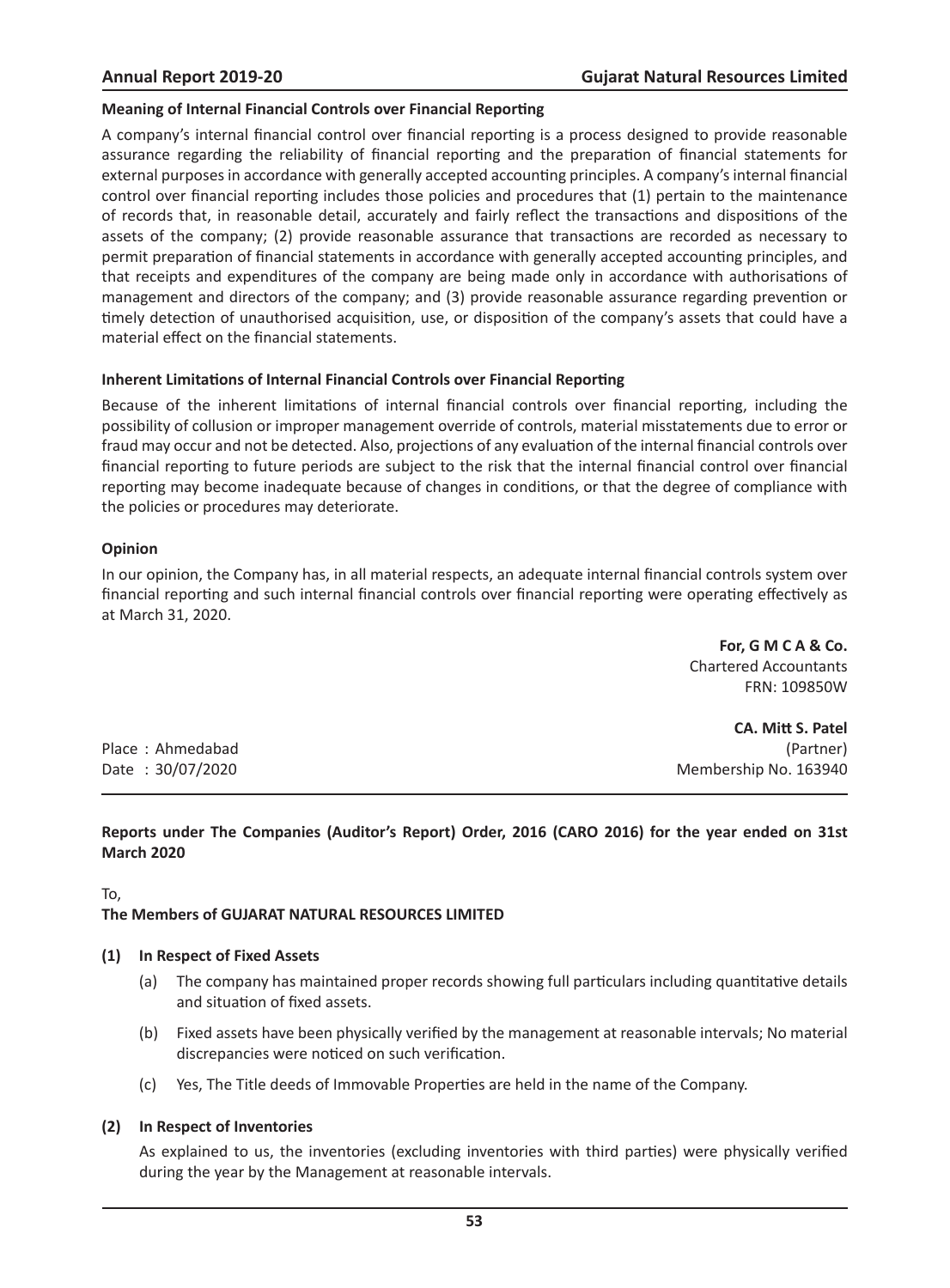#### **(3) Compliance under section 189 of The Companies Act, 2013**

The Company has not granted any loan to the parties covered in the register maintained u/s 189 of the companies Act, 2013.

- (a) As there is no such loan, question of prejudicially does not arise.
- (b) As there is no such loan, question of repayment terms & conditions also does not arise.
- (c) There is no overdue amount of loans granted to companies, firms or other parties listed in the register maintained under section 189 of the companies Act, 2013.

#### **(4) Compliance under section 185 and 186 of The Companies Act , 2013**

In our opinion and according to the information and explanations given to us, the company has complied with the provisions of section 185 and 186 of the Companies Act, 2013 except non charging of interest as provided u/s 186(7) in respect of loans granted by the company

**(5) Compliance under section 73 to 76 of The Companies Act, 2013 and Rules framed thereunder while accepting Deposits**

According to information and explanations given to us, the Company has not accepted any deposits from public during the year.

#### **(6) Maintenance of cost records**

The Company is not required to maintain cost Records pursuant to the Rules made by the Central Government for the maintenance of cost records under sub-section (1) of section 148 of the Companies Act, 2013.

#### **(7) Deposit of Statutory Dues**

- (a) The Company has generally been regular in depositing undisputed statutory dues, including Provident Fund, Income-tax, Sales Tax, Wealth Tax, Service Tax, Duty of customs, Duty of excise, Value added tax, Cess and any other material statutory dues with the appropriate authorities.
- (b) According to the information and explanations given to us, disputed amount is payable in respect of income tax or sales tax or wealth tax or service tax or duty of customs or duty of excise or value added tax or cess as at 31st March, 2020.

| Name of Statue Nature of Dues |                | <b>Disputed</b><br><b>Amount Rs</b> | Period to which the<br>amount Relates | Forum where<br>dispute is pending |
|-------------------------------|----------------|-------------------------------------|---------------------------------------|-----------------------------------|
| Income Tax                    | Penalty - 271B | 92.500                              | A.Y 2010-11                           | ITAT, Ahmedabad                   |

#### **(8) Repayment of Loans and Borrowings**

The company has not defaulted in repayment of dues to financial institution, bank or debenture holders.

#### **(9) Utilization of Money Raised by Public Offers and Term Loan For which they Raised**

Based upon the audit procedures performed and the information and explanations given by the management, the company has not raised moneys by way of initial public offer or further public offer including debt instruments and term Loans. Accordingly, the provisions of clause 3 (ix) of the Order are not applicable to the Company and hence not commented upon.

#### **(10) Reporting of Fraud During the Year**

Based on our audit procedures and the information and explanation made available to us no such fraud noticed or reported during the year.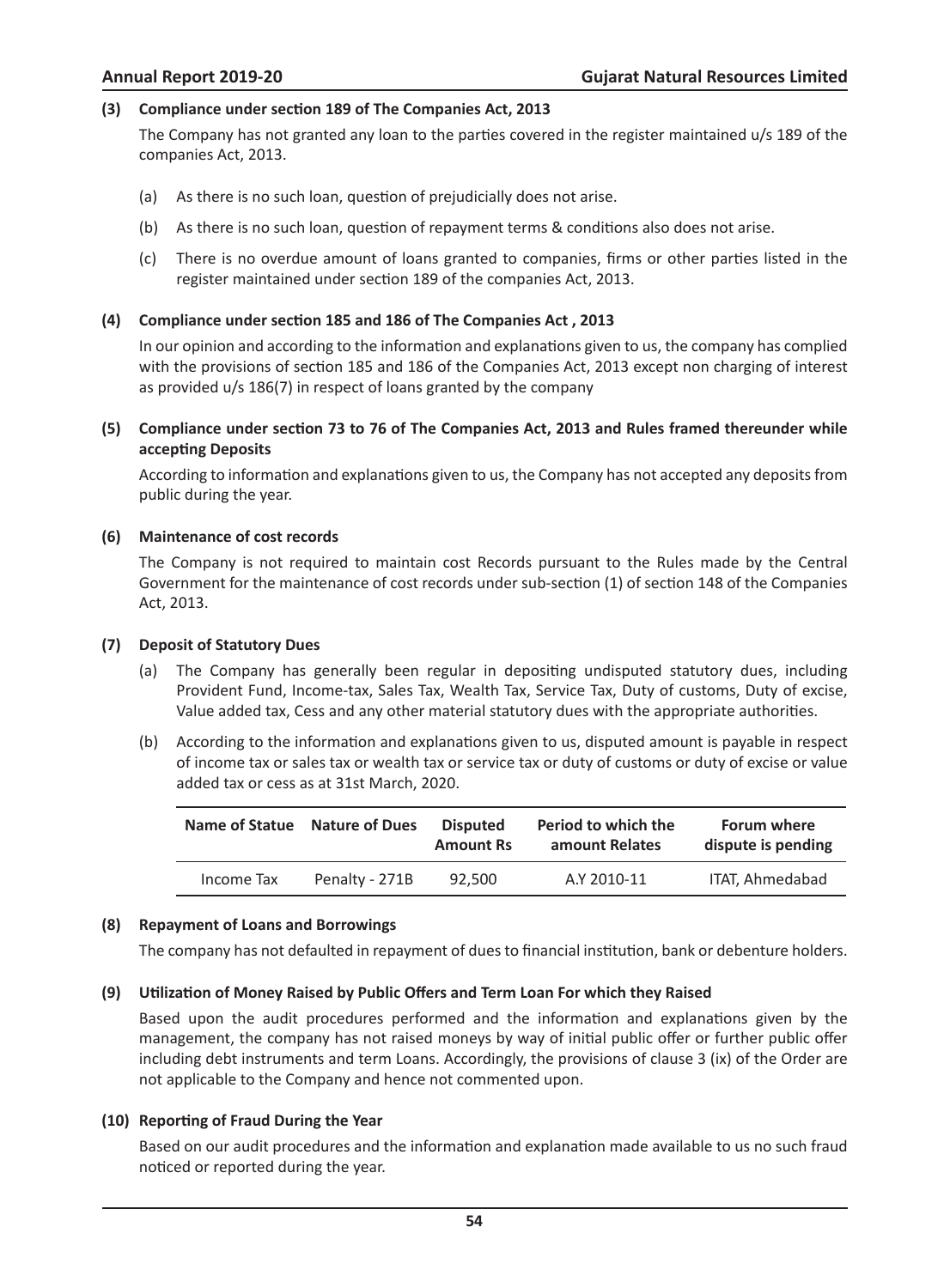#### **(11) Managerial Remuneration**

Managerial Remuneration of Rs. 18,00,000 has been provided by the Company.

#### **(12) Compliance by Nidhi Company Regarding Net Owned Fund to Deposits Ratio**

As per information and records available with us The company is not Nidhi Company. Therefore, the provisions of clause 3 (xii) of the Order are not applicable to the Company.

#### **(13) Related party compliance with Section 177 and 188 of companies Act – 2013**

Yes, All transactions with the related parties are in compliance with section 177 and 188 of Companies Act, 2013 where applicable and the details have been disclosed in the Financial Statements etc., as required by the applicable accounting standards.

#### **(14) Compliance under section 42 of Companies Act - 2013 regarding Private placement of Shares or Debentures**

According to the information and explanations given to us and on the basis of our examination of the record of the company, the company has made Conversion of Warrants to Equity Shares during the year under review. Accordingly, the provisions of clause 3 (xiv) of the Order are not applicable to the Company and hence not commented upon

#### **(15) Compliance under section 192 of Companies Act – 2013**

The company has not entered into any non-cash transactions with directors or persons connected with him.

#### **(16) Requirement of Registration under 45-IA of Reserve Bank of India Act, 1934**

The company is not required to be registered under section 45-IA of the Reserve Bank of lndia Act.

**For, G M C A & Co.** Chartered Accountants FRN: 109850W

**CA. Mitt S. Patel** Place : Ahmedabad (Partner) Date : 30/07/2020 Membership No. 163940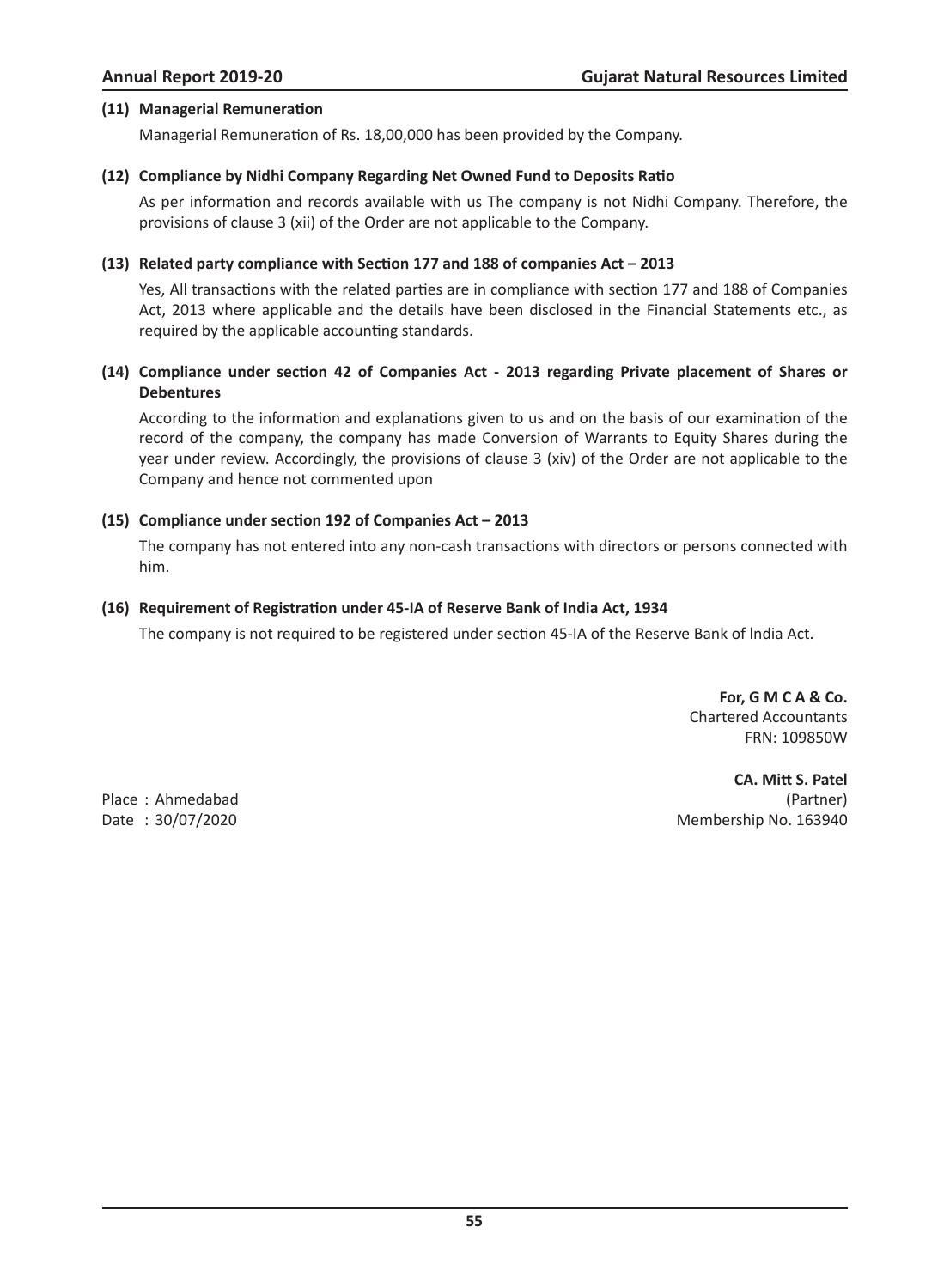## **BALANCE SHEET AS AT 31/03/2020**

| <b>Particulars</b>  |                     |                                                  | <b>Note</b>    | As at            | As at            |
|---------------------|---------------------|--------------------------------------------------|----------------|------------------|------------------|
|                     |                     |                                                  | No.            | 31st March, 2020 | 31st March, 2019 |
| <b>ASSETS</b>       |                     |                                                  |                |                  |                  |
| 1                   |                     | <b>Non-current Assets</b>                        |                |                  |                  |
|                     | (a)                 | Property, Plant and Equipment                    | 1              | 1,29,264         | 1,01,152         |
|                     | (b)                 | Other Intangible assets                          |                |                  |                  |
|                     | (c)                 | Capital work in progress                         | $\mathbf{1}$   | 881              | 881              |
|                     | (d)                 | Intangible assets under development              |                |                  |                  |
|                     | (e)                 | Financial Assets:                                |                |                  |                  |
|                     |                     | i)<br>Investments                                | $\overline{2}$ | 15,43,50,000     | 34, 18, 73, 517  |
|                     |                     | ii)<br>Loans                                     | 3              | 53,50,097        | 2,55,19,581      |
|                     | (f)                 | Deferred tax assets (Net)                        |                |                  |                  |
|                     | (g)                 | Other non-current assets                         | $\overline{4}$ | 3,62,91,962      | 3,62,91,962      |
|                     |                     | <b>Total Non-current Assets</b>                  |                | 19,61,22,204     | 40,37,87,093     |
| $\overline{2}$      |                     | <b>Current Assets</b>                            |                |                  |                  |
|                     | (a)                 | Inventories                                      |                |                  |                  |
|                     | (b)                 | <b>Financial Assets:</b>                         |                |                  |                  |
|                     |                     | i)<br>Investments                                |                |                  |                  |
|                     |                     | <b>Trade Receivables</b><br>ii)                  | 5              | 1,13,59,152      | 7,50,91,384      |
|                     |                     | Cash & Cash Equivalents<br>iii)                  | 6              | 14,50,407        | 31,14,784        |
|                     |                     | iv)<br>Loans                                     | $\overline{7}$ | 87,95,77,203     | 67,00,98,555     |
|                     |                     | <b>Other Financial Assets</b><br>v)              |                |                  |                  |
|                     | (c)                 | <b>Other Current Assets</b>                      |                |                  |                  |
|                     |                     | <b>Total - Current Assets</b>                    |                | 89,23,86,762     | 74,83,04,723     |
| <b>Total Assets</b> |                     |                                                  | 1,08,85,08,966 | 1,15,20,91,816   |                  |
|                     |                     | <b>Equity &amp; Liabilities</b>                  |                |                  |                  |
| 1.                  | Equity              |                                                  |                |                  |                  |
|                     | (a)                 | <b>Share Capital</b>                             | 8              | 56,25,16,450     | 38,75,16,450     |
|                     | (b)                 | Other Equity                                     | 9              | 42,10,66,549     | 55,87,16,600     |
|                     | <b>Total Equity</b> |                                                  |                | 98,35,82,999     | 94,62,33,050     |
| 2.                  |                     | <b>Liabilities</b>                               |                |                  |                  |
|                     | A)                  | <b>Non Current Liabilities</b>                   |                |                  |                  |
|                     |                     | <b>Financial Liabilities</b><br>(a)              |                |                  |                  |
|                     |                     | <b>Borrowings</b><br>i)                          |                |                  |                  |
|                     |                     | Deferred Tax Liabilties (Net)<br>(b)             |                |                  |                  |
|                     |                     | <b>Other Non Current Liabilities</b><br>(c)      |                |                  |                  |
|                     |                     | <b>Total Non- Current Liabilities</b>            |                | L,               |                  |
|                     | B)                  | <b>Current Liabilities</b>                       |                |                  |                  |
|                     |                     | <b>Financial Liabilities</b>                     |                |                  |                  |
|                     |                     | (a)                                              | 10             |                  |                  |
|                     |                     | i)<br><b>Borrowings</b><br><b>Trade Payables</b> | 11             | 2,12,53,506      | 12,05,66,506     |
|                     |                     | ii)                                              |                | 8,12,59,457      | 8,12,59,457      |
|                     |                     | <b>Other Financial Liabilities</b><br>iii)       |                |                  |                  |
|                     |                     | <b>Other Current Liabilities</b><br>(b)          | 12             | 21,63,504        | 37,95,804        |
|                     |                     | (c)<br><b>Short Term Provisions</b>              | 13             | 2,49,500         | 2,37,000         |
|                     |                     | <b>Total Current Liabilities</b>                 |                | 10,49,25,967     | 20,58,58,767     |
|                     |                     | <b>Total Equity &amp; Liabilities</b>            |                | 1,08,85,08,966   | 1,15,20,91,816   |
|                     |                     | Contingent Liabilities & Commitments             | Nil            |                  |                  |

#### **For, Gujarat Natural Resources Limited For, G M C A & Co.**

 **Chartered Accountants** FRN No:109850W

| Ashok C. Shah           | Shalin A. Shah           | <b>Hitesh Donga</b> | <b>Sheetal Pandya</b>    |
|-------------------------|--------------------------|---------------------|--------------------------|
| Director                | <b>Managing Director</b> | CFO.                | Company Secretary        |
| DIN: 02467830           | DIN: 00297447            |                     | <b>CA. Mitt S. Patel</b> |
| <b>Place:</b> Ahmedabad |                          |                     | Partner                  |
| <b>Date: 30/07/2020</b> |                          |                     | Membership No. 163940    |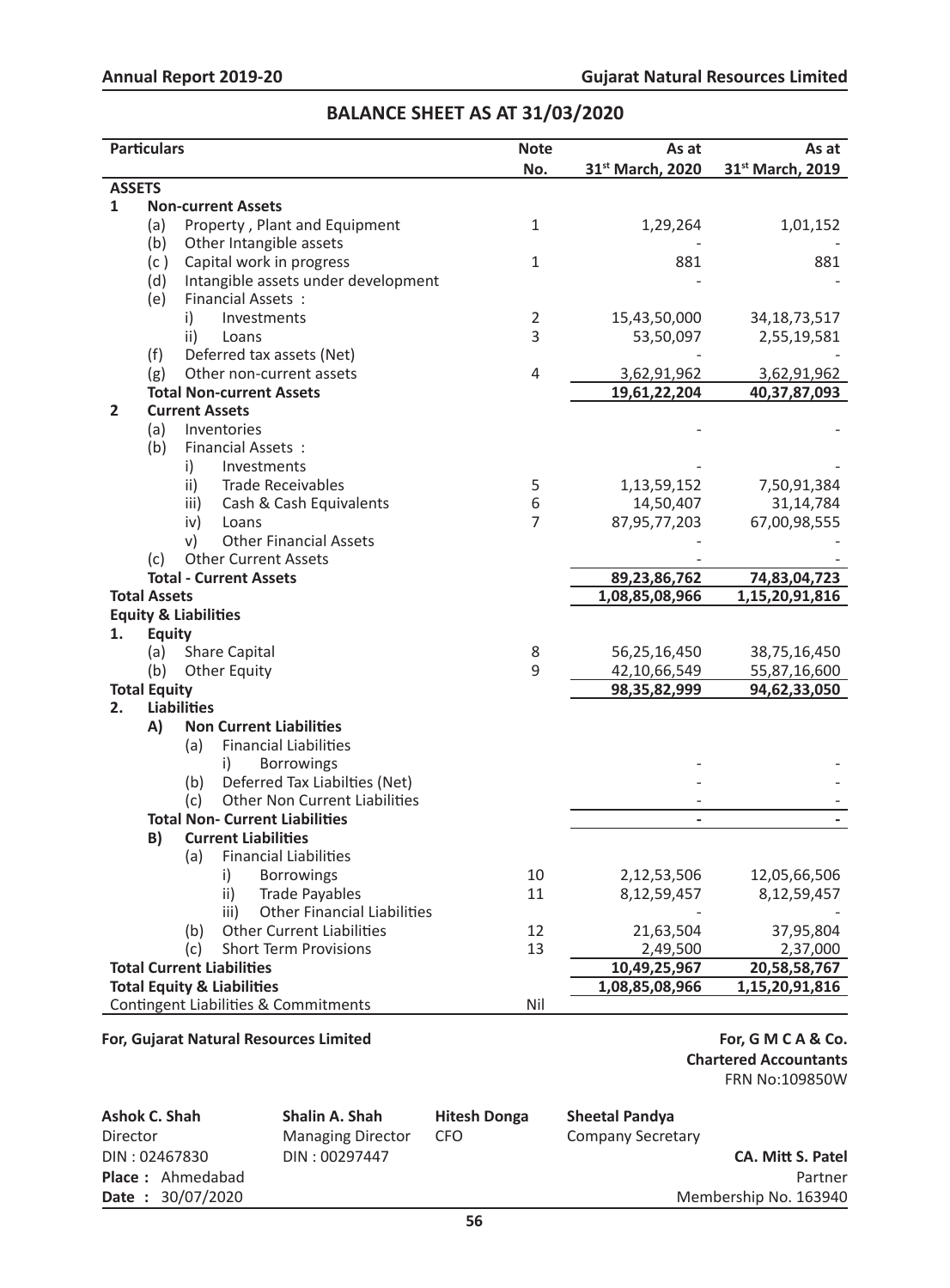## **STATEMENT OF PROFIT & LOSS ACCOUNT FOR THE PERIOD FROM 01-04-2019 TO 31-03-2020**

|                | <b>Particulars</b>                                                     | <b>Note</b> | 2019-20           | 2018-19       |
|----------------|------------------------------------------------------------------------|-------------|-------------------|---------------|
|                |                                                                        | No.         |                   |               |
| L              | <b>Revenue From Operations</b>                                         | 14          | 3,49,87,680       |               |
| Ш              | Other Income                                                           | 15          | 9,91,560          | 10,02,333     |
| $\mathbf{III}$ | Total Revenue (I+II)                                                   |             | 3,59,79,240       | 10,02,333     |
| IV             | <b>Expenses</b>                                                        |             |                   |               |
|                | Purchase of Stock in Trade                                             | 16          | 2,96,45,280       |               |
|                | Changes in Inventories                                                 |             |                   |               |
|                | <b>Employee Benefit Expenses</b>                                       | 17          | 38,76,329         | 38,36,530     |
|                | <b>Finance Costs</b>                                                   | 18          | 12,634            | 35            |
|                | Depreciation & Amortisation Expenses                                   | 19          | 23,521            | 28,201        |
|                | Other Expenses                                                         | 20          | 15,91,423         | 21,92,006     |
|                | <b>Total Expenses</b>                                                  |             | 3,51,49,187       | 60,56,772     |
| v              | Profit Before Exceptional & Extraordinary Items<br>& Tax (III-IV)      |             | 8,30,053          | (50, 54, 439) |
| VI             | <b>Exceptional Items</b>                                               |             |                   |               |
| VII            | Profit Before Extraordinary Items & Tax                                |             | 8,30,053          | (50, 54, 439) |
|                | <b>Extraordinary Items</b>                                             |             | 25,22,30,103      |               |
| <b>VIII</b>    | <b>Profit Before Tax</b>                                               |             | (25, 14, 00, 050) | (50, 54, 439) |
| IX             | <b>Tax Expenses</b>                                                    |             |                   |               |
|                | Current Tax/ Interest on Income Tax/ Deferred Tax                      |             |                   |               |
| X              | Profit/(Loss) for the period from Continuing<br>Operations(IX-X)       |             | (25, 14, 00, 050) | (50, 54, 439) |
| XI             | Profit/(Loss) from Discontinuing Operations                            |             |                   |               |
| XII            | Tax Expense of Discontinuing Operations                                |             |                   |               |
| XIII           | Profit/(Loss) from Discontinuing Operations<br>(after tax)(XII-XIII)   |             |                   |               |
| <b>XIV</b>     | Profit/(Loss) for the Period(XI+XIV)                                   |             | (25, 14, 00, 050) | (50, 54, 439) |
| XV             | <b>Earning Per Equity Share</b>                                        |             |                   |               |
|                | <b>Basic</b>                                                           |             | (4.47)            | (0.13)        |
|                | <b>Diluted</b>                                                         |             | (5.60)            | (0.11)        |
|                | The Notes referred to above form an integral part of the Balance Sheet |             |                   |               |

#### **For, Gujarat Natural Resources Limited For, G M C A & Co.**

# **Chartered Accountants** FRN No:109850W

| Ashok C. Shah           | Shalin A. Shah           | <b>Hitesh Donga</b> | <b>Sheetal Pandya</b>    |
|-------------------------|--------------------------|---------------------|--------------------------|
| Director                | <b>Managing Director</b> | CFO                 | <b>Company Secretary</b> |
| DIN: 02467830           | DIN: 00297447            |                     | <b>CA. Mitt S. Patel</b> |
| <b>Place:</b> Ahmedabad |                          |                     | Partner                  |
| <b>Date: 30/07/2020</b> |                          |                     | Membership No. 163940    |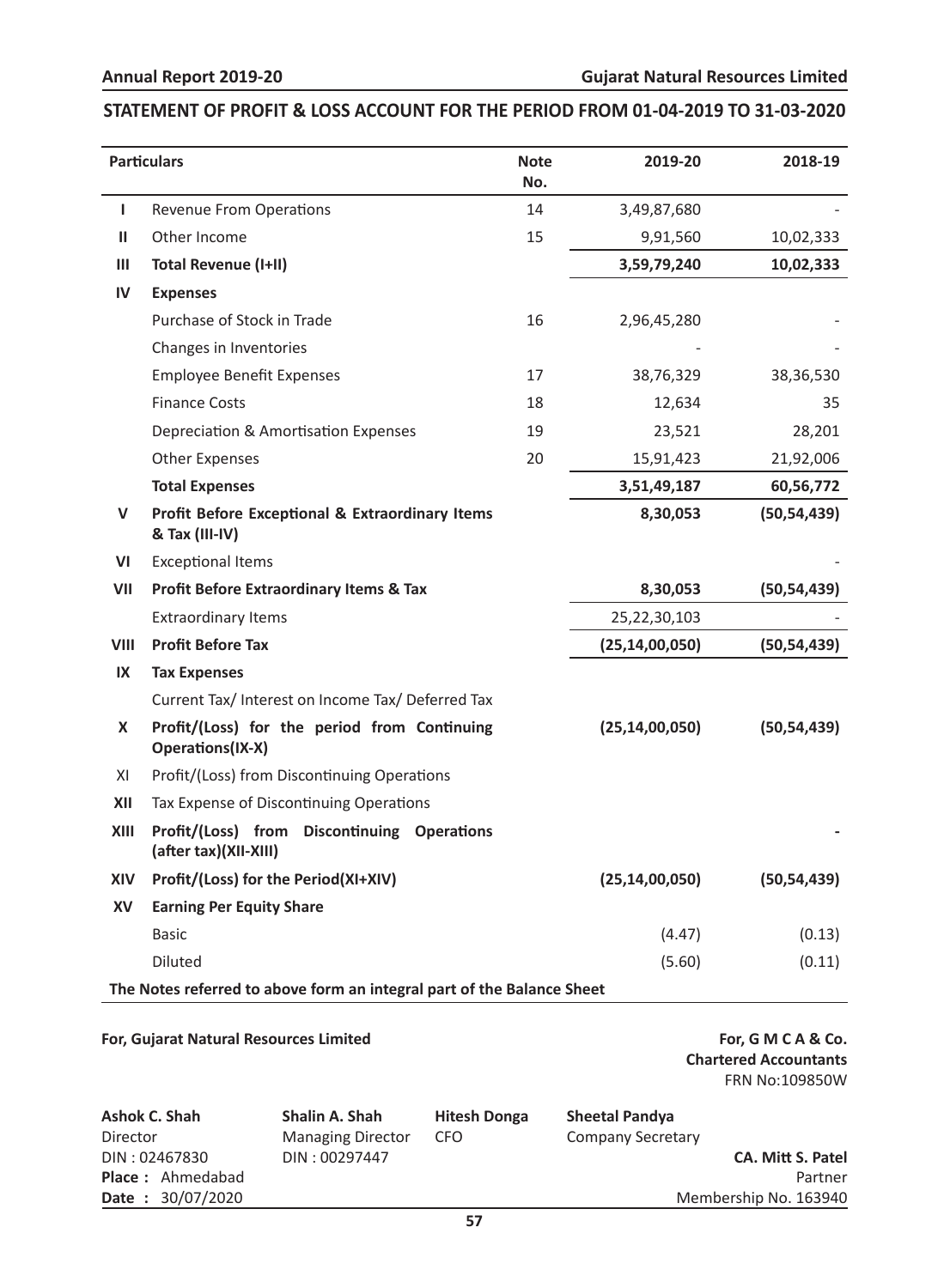## **CASHFLOW STATEMENT FOR THE YEAR ENDED ON 31ST MARCH, 2020**

|   | <b>Particulars</b>                                       | 2019-20           | 2018-19          |
|---|----------------------------------------------------------|-------------------|------------------|
| A | <b>Cash flow from Operating Activities</b>               |                   |                  |
|   | Net Profit Before Tax                                    | (25, 14, 00, 050) | (50, 54, 439)    |
|   | Adjustments for:                                         |                   |                  |
|   | Add: Depreciation                                        | 23,521            | 28,201           |
|   | Less: Excees Provision                                   |                   |                  |
|   | Add: Interest Expenses                                   |                   |                  |
|   | Operating Profit / (Loss) before Working Capital Changes | (25, 13, 76, 529) | (50, 26, 238)    |
|   | Adjustments for:                                         |                   |                  |
|   | Increase/(Decrease) in Trade Payable                     |                   |                  |
|   | Increase/(Decrease) in other current liabilities         | (16, 32, 300)     | 1,57,499         |
|   | Increase/(Decrease) in Short Term Borrowings             | (9,93,13,000)     | (7, 76, 92, 000) |
|   | Increase/(Decrease) in Provisions                        | 12,500            | (5,500)          |
|   | (Increase)/Decrease in Trade Receivables                 | 6,37,32,232       | (11, 20, 734)    |
|   | (Increase)/Decrease in inventories                       |                   |                  |
|   | (Increase)/Decrease in Short term Loans & Advances       | (20, 94, 78, 648) | (4,67,70,071)    |
|   | <b>Cashflow generated from Operating Activities</b>      | (49, 80, 55, 745) | (13,04,57,045)   |
|   | Income Tax Paid (Net of Refund)                          |                   |                  |
|   | Net Cashflow generated from Operating Activities A       | (49,80,55,745)    | (13,04,57,045)   |
| В | <b>Cash flow from Investment Activities</b>              |                   |                  |
|   | <b>Purchase of Fixed Assets</b>                          | (51, 632)         |                  |
|   | Sale of Assets                                           |                   |                  |
|   | Sale of Investments                                      | 18,75,23,517      |                  |
|   | Dividend Income                                          |                   |                  |
|   | Net Cashflow generated from Investments Activities B     | 18,74,71,885      |                  |
| C | <b>Cash flow from Financiang Activities</b>              |                   |                  |
|   | <b>Interest Expenses</b>                                 |                   |                  |
|   | <b>Issue of Convertible Warrant</b>                      | (9,62,50,000)     | 13,20,00,000     |
|   | Increase/(Decrease) in Share Capital                     | 38,50,00,000      |                  |
|   | (Increase)/Decrease in other non-current assets          |                   | (16, 87, 750)    |
|   | (Increase)/Decrease in Long term loans & advances        | 2,01,69,484       | 11,733           |
|   | Increase/(Decrease) in current liabilities & provisions  |                   |                  |
|   | Net Change in Unsecured Loans Taken                      |                   |                  |
|   | Net Cashflow generated from Financing Activities C       | 30,89,19,484      | 13,03,23,983     |
|   | Net Change in Cash & Cash Equivalents (A+B+C)            | (16, 64, 376)     | (1, 33, 062)     |
|   | Opening Cash & Cash Equivalents                          | 31,14,784         | 32,47,845        |
|   | <b>Closing Cash &amp; Cash Equivalents</b>               | 14,50,407         | 31, 14, 784      |

#### **For, Gujarat Natural Resources Limited For, G M C A & Co.**

 **Chartered Accountants** FRN No:109850W

Director Managing Director CFO Company Secretary **Date :** 30/07/2020 Membership No. 163940

**Ashok C. Shah Shalin A. Shah Hitesh Donga Sheetal Pandya**

DIN : 02467830 DIN : 00297447 **CA. Mitt S. Patel Place :** Ahmedabad Partner **Place Partner**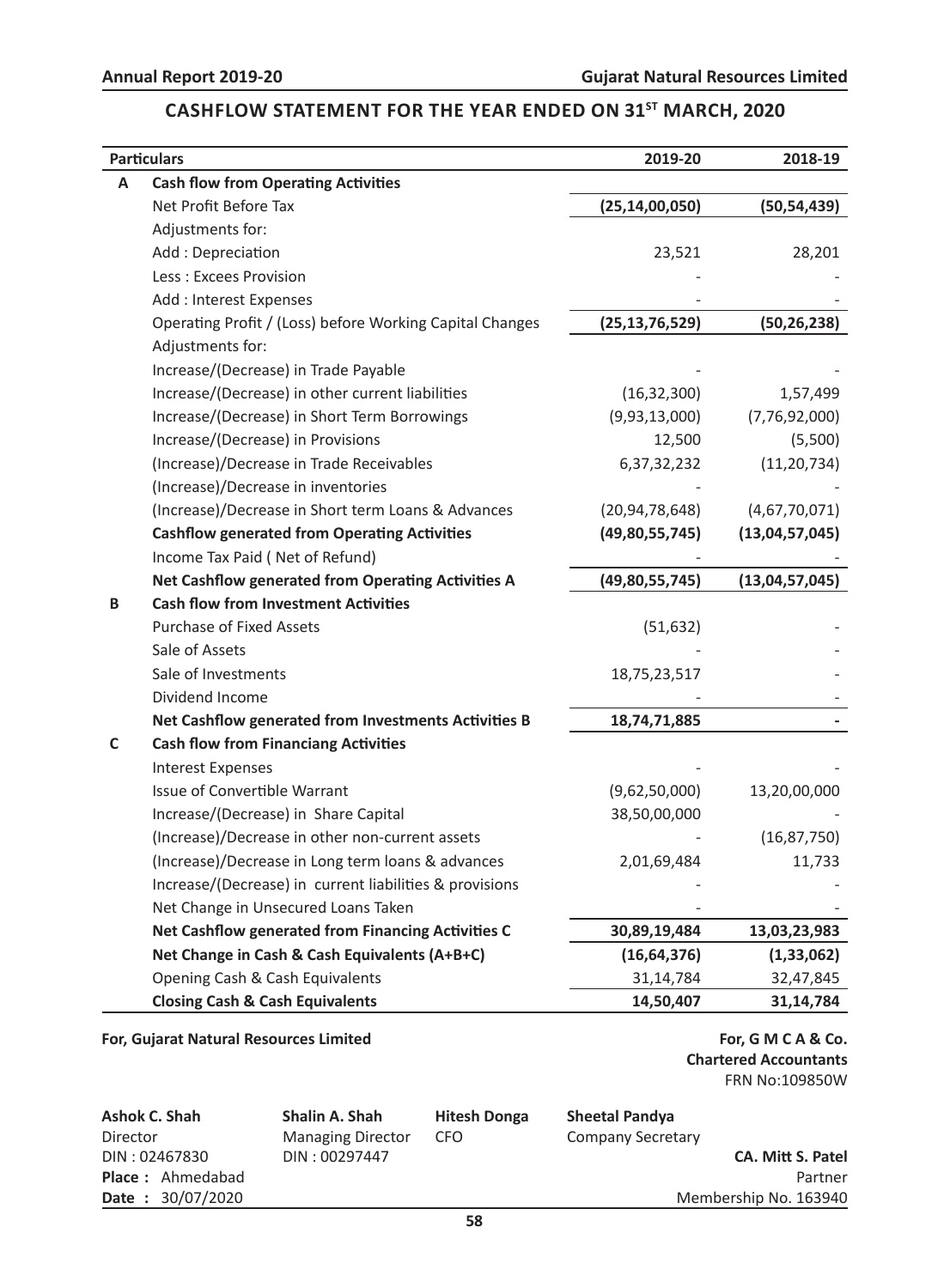## **STATEMENT OF CHANGES IN EQUITY FOR THE PERIOD ENDED MARCH 31, 2020**

## **A. EQUITY SHARE CAPITAL**

|    |                                                              |             |              |                | Amount in $\bar{\tau}$ |
|----|--------------------------------------------------------------|-------------|--------------|----------------|------------------------|
|    | <b>Particulars</b>                                           |             | 2019-20      | 2018-19        |                        |
|    |                                                              | No. Shares  | Amount       | No. Shares     | Amount                 |
| i) | <b>Opening Balance at the</b><br>beginning of Financial Year | 3,87,51,645 | 38,75,16,450 | 3,87,51,645    | 38,75,16,450           |
|    | Changes in equity share capital<br>during the year           | 1,75,00,000 | 17,50,00,000 | $\overline{a}$ |                        |
|    | Closing Balance at the end of<br><b>Financial Year</b>       | 5,62,51,645 | 56,25,16,450 | 3,87,51,645    | 38,75,16,450           |

#### **B. OTHER EQUITY**

Amount in  $\bar{z}$ 

| <b>Particulars</b>                                            |                            |                    | <b>Reserves and Surplus</b>        |                                | Total             |
|---------------------------------------------------------------|----------------------------|--------------------|------------------------------------|--------------------------------|-------------------|
|                                                               | <b>Security</b><br>Premium | General<br>reserve | <b>Retained</b><br><b>Earnings</b> | <b>Share</b><br><b>Warrant</b> |                   |
| Balance as at 1 <sup>st</sup> April,<br>2018                  | 43,33,33,445               | 5,28,683           | (20,91,089)                        |                                | 43,17,71,039      |
| Change during the Year                                        |                            |                    | (50,54,439)                        |                                | (50,54,439)       |
| <b>Balance as at March</b><br>31, 2019                        | 43,33,33,445               | 5,28,683           | (71,45,528)                        | 13,20,00,000                   | 55,87,16,600      |
| Change during the Year                                        | 21,00,00,000               |                    | (25, 14, 00, 050)                  | (9,62,50,000)                  | (13, 76, 50, 050) |
| Other comprehensive<br>income                                 |                            |                    |                                    |                                |                   |
| <b>Total Comprehensive</b><br>Income / (loss) for the<br>year | 21,00,00,000               |                    | (25, 14, 00, 050)                  | (9,62,50,000)                  | (13,76,50,050)    |
| <b>Balance as at March</b><br>31, 2020                        | 64,33,33,445               | 5,28,683           | (25, 85, 45, 578)                  | 3,57,50,000                    | 42,10,66,550      |

#### **For, Gujarat Natural Resources Limited For, G M C A & Co.**

 **Chartered Accountants** FRN No:109850W

**Ashok C. Shah Shalin A. Shah Hitesh Donga Sheetal Pandya** Director **Managing Director** CFO Company Secretary

DIN : 02467830 DIN : 00297447 **CA. Mitt S. Patel Place :** Ahmedabad Partner **Date :** 30/07/2020 **Place :** 830/07/2020 Membership No. 163940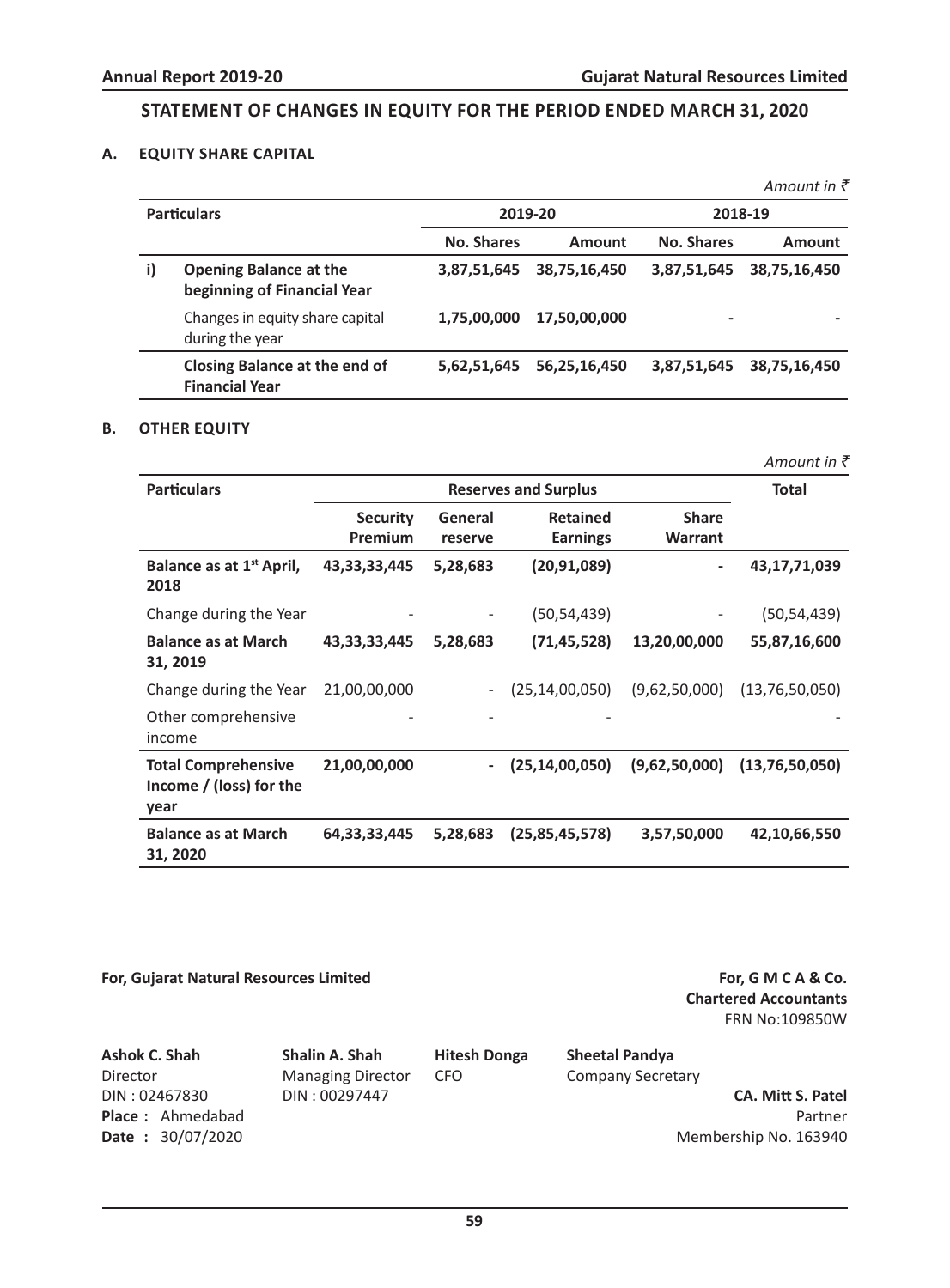| Particulars                  |                      | <b>Gross Block</b> |           |           |                                | Depreciation           |           |                     | Net Block                      |                     |
|------------------------------|----------------------|--------------------|-----------|-----------|--------------------------------|------------------------|-----------|---------------------|--------------------------------|---------------------|
|                              | 01/04/2019<br>As at  | Addition           | Deduction | As at     | As at<br>31/03/2020 01/04/2019 | Depreciation<br>Charge | Deduction | 31/03/2020<br>As at | 01/04/2019<br>As at            | As at<br>31/03/2020 |
| Furniture & Fixtures         | 1244503              |                    |           | 12,44,503 | 1237957.09                     |                        |           | 1237957.09          | 6545.91                        | 6545.91             |
| Office Equipments            | 787900               |                    |           | 7,87,900  | 748504.84                      |                        |           | 748504.84           | 39395.16                       | 39,395              |
| Computer                     | 138300               | 27,650             |           | 1,65,950  | 132713.97                      | 4,940                  |           | 1,37,653            | 5586.03                        | 28,297              |
| Air conditioner              | 75,500               |                    |           | 75,500    | 25,875                         | 14,344                 |           | 40219               | 49625                          | 35,281              |
| Plant and Machinery          | 6,58,064             |                    |           | 6,58,064  | 6,58,064                       |                        |           | 658064              |                                |                     |
| Printer                      | f                    | 23,982             |           | 23,982    |                                | 4,237                  |           | 4237                | 0                              | 19,745              |
| <b>Total Tangible Assets</b> | 29,04,267            | 51,632             |           | 29,55,899 | 28,03,115                      | 23,521                 |           | 28,26,635           | 1,01,152                       | 1,29,264            |
| INTANGIBLE ASSETS            |                      |                    |           |           |                                |                        |           |                     |                                |                     |
| Particulars                  |                      | Gross Block        |           |           |                                | Depreciation           |           |                     | Net Block                      |                     |
|                              | 01/04/2019<br>ᄫ<br>ä | Addition           | Deduction | As at     | As at<br>31/03/2020 01/04/2019 | Depreciation<br>Charge | Deduction | 31-03-2020          | 31/03/2019 31/03/2020<br>As at | As at               |
| Software                     | 17,500               |                    |           | 17,500    | 16,619                         |                        |           | 16,619              | 881                            | 881                 |

**1**

## **Gujarat Natural Resources Limited**

**Total Tangible Assets 17,500 - - 17,500 16,619 - - 16,619 881 881** 

17,500

 $\bar{1}$ 

 $\bar{1}$ 

17,500

**Total Tangible Assets** 

16,619

881

16,619

 $\bar{\phantom{a}}$ 

l,

**2**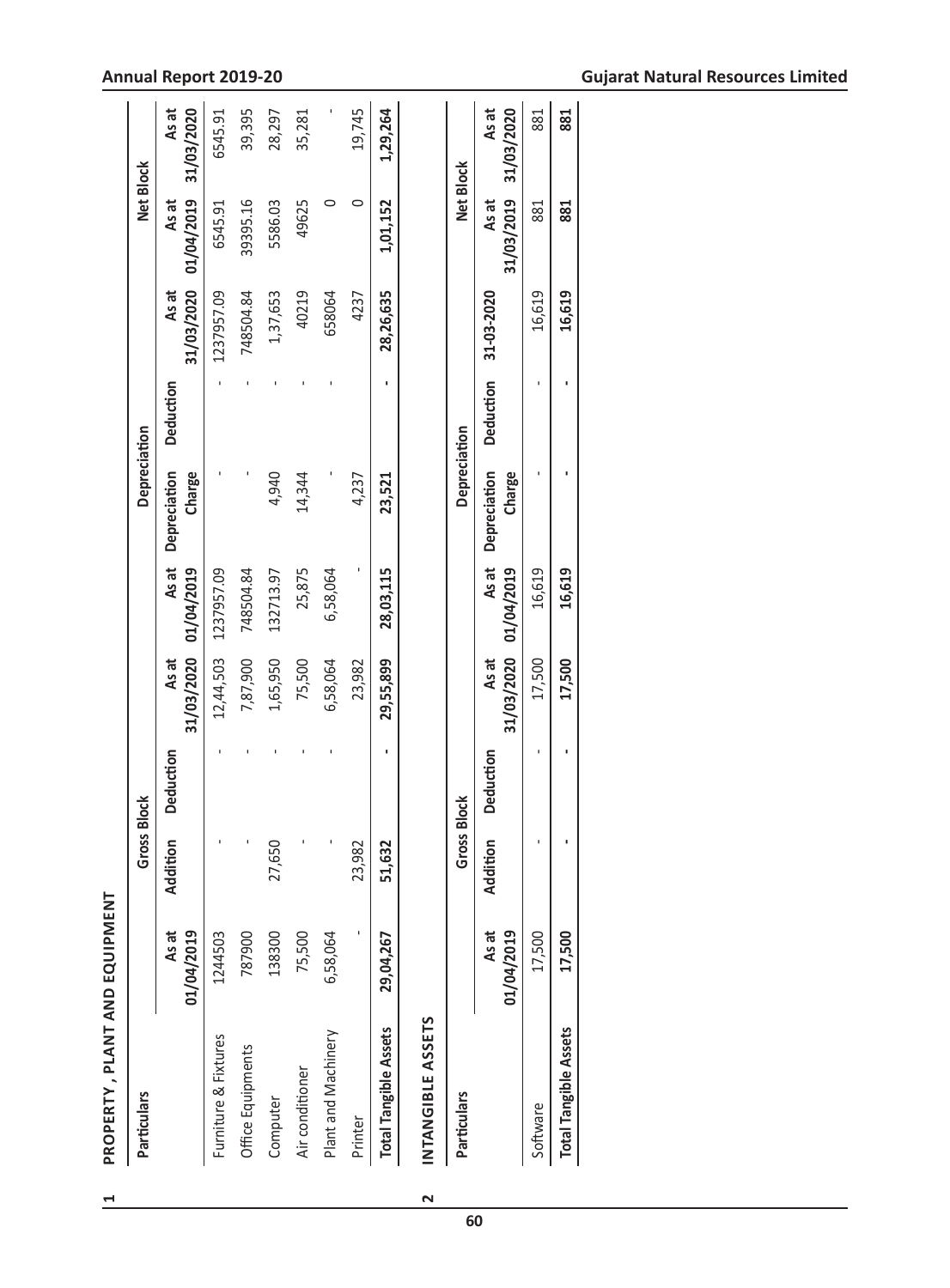|               | <b>Particular</b>                                                                            | No. of<br><b>Shares</b><br>2020 | No. of<br><b>Shares</b><br>2019 | As at<br>31 <sup>st</sup> March, 2020 | As at<br>31 <sup>st</sup> March, 2019 |
|---------------|----------------------------------------------------------------------------------------------|---------------------------------|---------------------------------|---------------------------------------|---------------------------------------|
| (A)           | <b>Other Investments - Quoted</b>                                                            |                                 |                                 |                                       | 18,75,23,517                          |
| (1)           | <b>Investment in Equity Shares</b>                                                           |                                 |                                 |                                       |                                       |
|               | Amrapali Capital & Finance<br>Service Ltd (Equity Share of<br>Rs. 10 each)                   |                                 | 13,52,400                       |                                       | 4, 17, 17, 108                        |
|               | Amrapali Fincap Ltd (Equity<br>Share of Rs. 10 each)                                         |                                 | 16,24,800                       |                                       | 14,58,06,409                          |
| (B)           | <b>Other Investments - Un Quoted</b>                                                         |                                 |                                 | 15,43,50,000                          | 15,43,50,000                          |
|               | Investment<br>Equity<br>(1)<br>in<br><b>Shares</b>                                           |                                 |                                 |                                       |                                       |
|               | (a)<br>Others                                                                                |                                 |                                 |                                       |                                       |
|               | 10290000<br>Equity<br>Shares of Rs 10/-<br>Each of Sigma Oil &<br><b>Gas Private Limited</b> |                                 |                                 | 15,43,50,000                          | 15,43,50,000                          |
| <b>Total</b>  |                                                                                              |                                 |                                 | 15,43,50,000                          | 34, 18, 73, 517                       |
|               | Market Value of the Quoted Shares                                                            |                                 |                                 |                                       | 5,79,04,920                           |
| <b>Shares</b> | Market Value of the Un Quoted                                                                |                                 |                                 | 15,43,50,000                          | 15,43,50,000                          |

### **3 Loan**

| <b>Particulars</b>                  | As at                        | As at            |
|-------------------------------------|------------------------------|------------------|
|                                     | 31 <sup>st</sup> March, 2020 | 31st March, 2019 |
| <b>Unsecured, Considered Good</b>   | 11,82,946                    | 57,97,152        |
| Capital Advances                    | 8,75,000                     | 8,75,000         |
| Balance with government Authorities | 2,92,151                     | 2,37,913         |
| <b>Other Advances</b>               | 30,00,000                    | 1,86,09,516      |
| Total                               | 53,50,097                    | 2,55,19,581      |

### **4 Other Non Current Assets**

| <b>Particulars</b>  | As at<br>31 <sup>st</sup> March, 2020 | As at<br>31 <sup>st</sup> March, 2019 |
|---------------------|---------------------------------------|---------------------------------------|
| Preliminary Exp.    | 35,57,750                             | 35,57,750                             |
| Public Issue Exp    | 8,80,765                              | 8,80,765                              |
| Pre-oprative Exp    | 1,59,12,910                           | 1,59,12,910                           |
| De-Merger Exp       | 1,46,59,824                           | 1,46,59,824                           |
| Interest Receivable | 12,80,713                             | 12,80,713                             |
| <b>Total</b>        | 3,62,91,962                           | 3,62,91,962                           |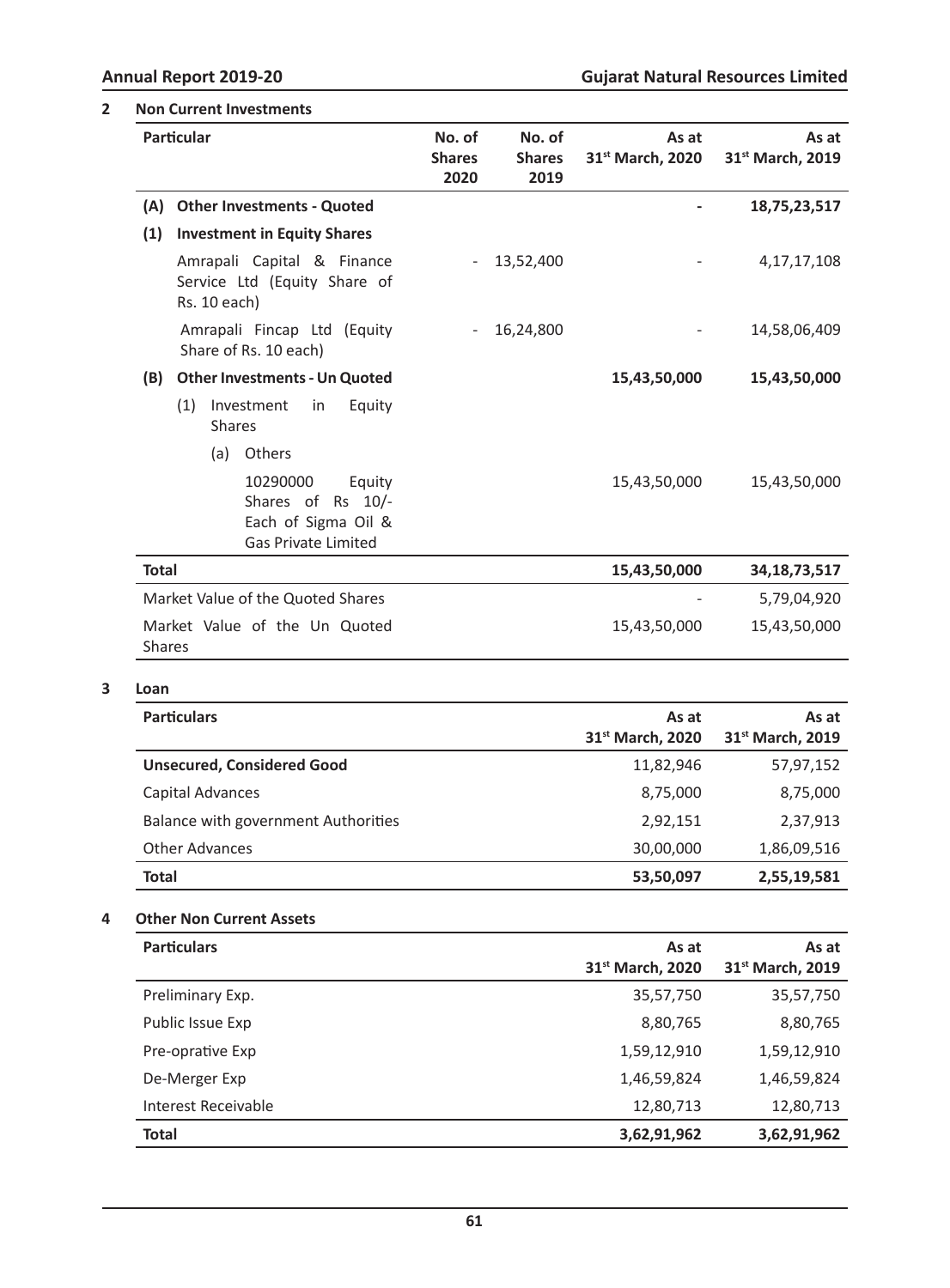#### **5 Trade Receivables**

| <b>Particulars</b>                                   | As at<br>31st March, 2020             | As at<br>31st March, 2019 |
|------------------------------------------------------|---------------------------------------|---------------------------|
| Outstanding for less than 6 months from the due date | 1,13,59,152                           | 11,20,734                 |
| Unsecured, considered good                           |                                       |                           |
| Outstanding for more than 6 months from the due date |                                       | 7,39,70,650               |
| Unsecured, considered good                           |                                       |                           |
| Total                                                | 1,13,59,152                           | 7,50,91,384               |
| <b>Cash &amp; Cash Equivalents</b>                   |                                       |                           |
| <b>Particulars</b>                                   | As at<br>31st March, 2020             | As at<br>31st March, 2019 |
| <b>Cash on Hand</b>                                  | 88,836                                | 19,93,993                 |
| <b>Balance with Banks</b>                            |                                       |                           |
| In Current account                                   | 3,31,568                              | 90,787                    |
| <b>Unpaid Divided account</b>                        | 10,30,004                             | 10,30,003                 |
| <b>Total</b>                                         | 14,50,407                             | 31, 14, 784               |
| <b>Short Term Loans &amp; Advances</b>               |                                       |                           |
| <b>Particulars</b>                                   | As at<br>31 <sup>st</sup> March, 2020 | As at<br>31st March, 2019 |
| <b>Advance Tax and Tds</b>                           |                                       |                           |
| Loan to Subsidiary Company                           | 51,22,44,555                          | 51,99,38,555              |
| Loan to Corporate Body                               | 36,73,32,648                          | 15,01,60,000              |
| <b>Other Advances</b>                                |                                       |                           |
|                                                      | 87,95,77,203                          | 67,00,98,555              |

| <b>Particulars</b>                 |                      | As at 31st March, 2020 |               | As at 31st March, 2019 |  |
|------------------------------------|----------------------|------------------------|---------------|------------------------|--|
|                                    | <b>No. of Shares</b> | <b>Amount</b>          | No. of Shares | Amount                 |  |
| <b>Authorised Share Capital</b>    |                      |                        |               |                        |  |
| Equity Shares of Rs. 10 Each       | 6,50,00,000          | 65,00,00,000           | 6,50,00,000   | 65,00,00,000           |  |
| Total                              |                      |                        |               |                        |  |
| <b>Issued Share Capital</b>        |                      |                        |               |                        |  |
| Equity Shares of Rs. 10 Each       | 5,62,51,645          | 56,25,16,450           | 3,87,51,645   | 38,75,16,450           |  |
| Total                              | 5,62,51,645          | 56,25,16,450           | 3,87,51,645   | 38,75,16,450           |  |
| <b>Subscribed &amp; Fully Paid</b> |                      |                        |               |                        |  |
| Equity Shares of Rs. 10 Each       | 5,62,51,645          | 56,25,16,450           | 3,87,51,645   | 38,75,16,450           |  |
| <b>Total</b>                       | 5,62,51,645          | 56,25,16,450           | 3,87,51,645   | 38,75,16,450           |  |
|                                    | 62                   |                        |               |                        |  |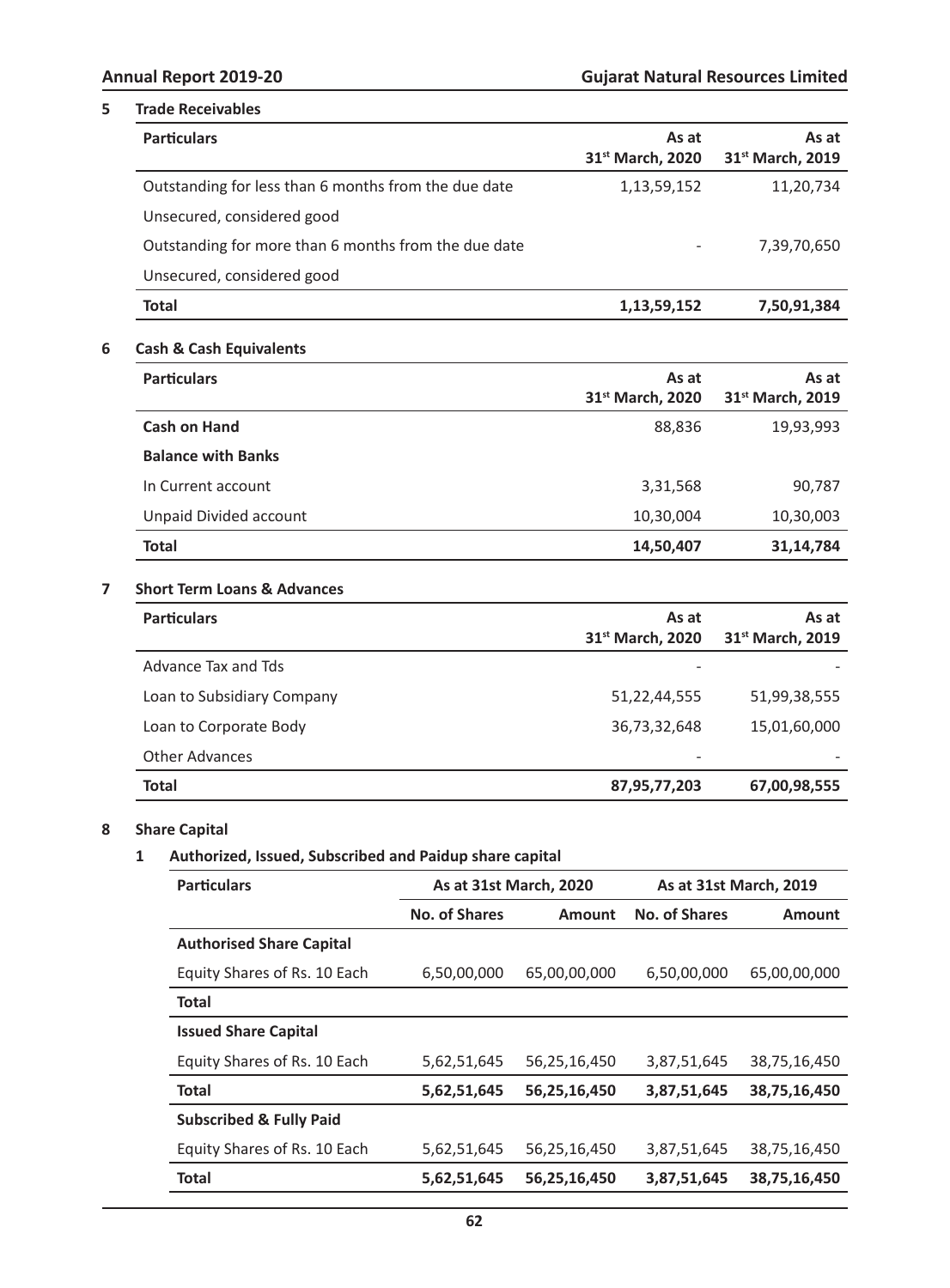## **2 Details of the Shares for the Preceding Five Years**

| <b>Particulars</b>                                 | 01-04-2015 to 31-03-2020 |
|----------------------------------------------------|--------------------------|
| Number Of Equity Shares Bought Back                |                          |
| Number Of Preference Shares Reedeemed              |                          |
| Number of Equity Share Issue as Bonus Share        |                          |
| Number of Preference Share Issue as Bonus Share    |                          |
| Number of Equity Shares Allotted For Contracts     |                          |
| Without Payment Received In Cash                   |                          |
| Number of Preference Shares Allotted For Contracts |                          |
| Without Payment Received In Cash                   |                          |

## **3 Reconciliation of Share Capital**

| <b>Particulars</b>                                 |               | As at 31st March, 2020<br>As at 31st March, 2019 |               |              |
|----------------------------------------------------|---------------|--------------------------------------------------|---------------|--------------|
|                                                    | No. of Shares | Amount                                           | No. of Shares | Amount       |
| <b>Equity Shares</b><br>(Face Value Rs. 10.00)     |               |                                                  |               |              |
| Shares Outstanding at the<br>Beginning of the Year | 3,87,51,645   | 38,75,16,450                                     | 3,87,51,645   | 38,75,16,450 |
| Shares issued during the year                      |               |                                                  |               |              |
| Shares cancelled during the<br>year                |               |                                                  |               |              |
| Shares converted from<br>convertible warrants      | 1,75,00,000   | 17,50,00,000                                     |               |              |
| Shares Outstanding at the End<br>of the Year       | 5,62,51,645   | 56,25,16,450                                     | 3,87,51,645   | 38,75,16,450 |

## **4 Share Holders Holding More than 5% Share**

| Name of the Share Holders                 | As at 31st March, 2020 |              | As at 31st March, 2019 |              |  |
|-------------------------------------------|------------------------|--------------|------------------------|--------------|--|
|                                           | No. of Shares          | % of Holding | No. of Shares          | % of Holding |  |
| Pranati Constructions Pyt Ltd             | 38,35,570              | 6.82         | 39,40,570              | 10.17        |  |
| Algorab Power Projects Private<br>Limited |                        |              | 38,57,145              | 9.95         |  |
| Patron Energy Private Limited             | 38,01,570              | 6.76         | 38,01,570              | 9.81         |  |
| Padma Real Infra Private<br>Limited       |                        |              | 21,71,000              | 5.60         |  |
| <b>Blowing Traders Private Limited</b>    |                        |              | 21,49,986              | 5.55         |  |
| O3 Developers Private Limited             | 68,00,000              | 12.09        |                        |              |  |
| Dinesh Chhaganlal Thakkar                 | 40,00,000              | 7.11         |                        |              |  |
| Govenka Real Estate LLP                   | 3857145                | 6.86         |                        |              |  |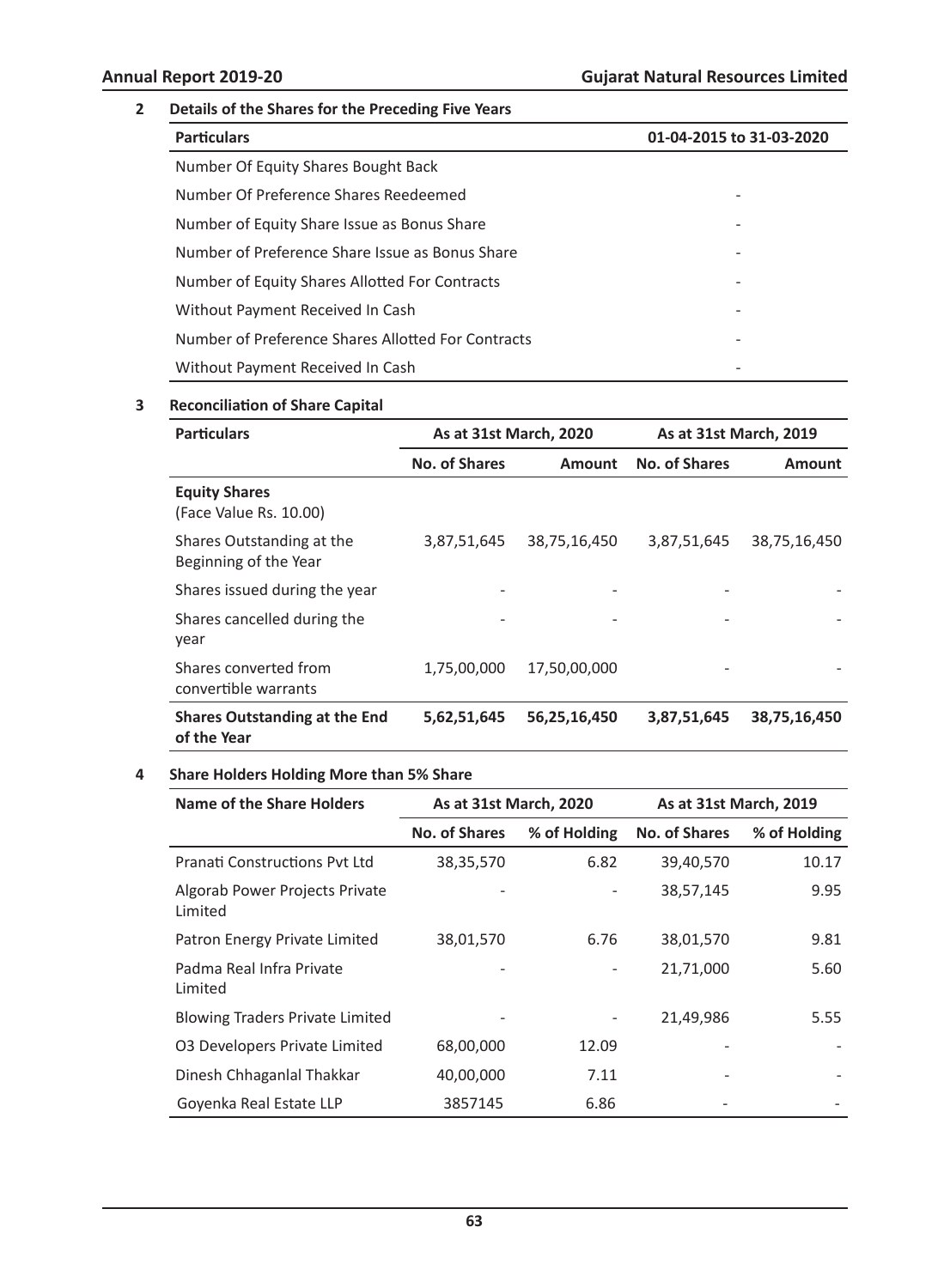**9 Other Equity**

| <b>Particulars</b>                        | As at                        | As at            |
|-------------------------------------------|------------------------------|------------------|
|                                           | 31 <sup>st</sup> March, 2020 | 31st March, 2019 |
| Convertible Warrant A/C                   | 3,57,50,000                  | 13,20,00,000     |
| <b>Securities Premiume Account</b>        | 64,33,33,445                 | 43, 33, 33, 445  |
| <b>Revaluation Reserve</b>                | 5,28,683                     | 5,28,683         |
| Profit & Loss A/c                         |                              |                  |
| Opening balance                           | (71, 45, 528)                | (20, 91, 089)    |
| (-) Proposed Dividend                     |                              |                  |
| (-) Transfer of Current Year Profi/(Loss) | (25, 14, 00, 050)            | (50,54,439)      |
| Closing balance                           | (25, 85, 45, 578)            | (71, 45, 528)    |
| <b>Total</b>                              | 42,10,66,549                 | 55,87,16,600     |

#### **10 Short term Borrowings**

| <b>Particulars</b>           | As at                        | As at                        |
|------------------------------|------------------------------|------------------------------|
|                              | 31 <sup>st</sup> March, 2020 | 31 <sup>st</sup> March, 2019 |
| Loan from Subsidiary Company | 2,04,53,506                  | 2,04,53,506                  |
| Loan from Directors          | 6,00,000                     | 28,13,000                    |
| Loan from Other              | 2,00,000                     | 9,73,00,000                  |
| <b>Total</b>                 | 2,12,53,506                  | 12,05,66,506                 |

#### **11 Trade Payables**

| <b>Particulars</b>               | As at<br>31 <sup>st</sup> March, 2020 | As at<br>31 <sup>st</sup> March, 2019 |
|----------------------------------|---------------------------------------|---------------------------------------|
| Due to Micro & Small Enterprises |                                       |                                       |
| Trade Payable for Goods          | 8,12,59,457                           | 8,12,59,457                           |
| <b>Total</b>                     | 8,12,59,457                           | 8,12,59,457                           |

The Company has not received any intimation on suppliers regarding their status under the Micro, Small and Medium Enterprise Development (MSMED) Act, 2006 and hence disclosure as required under section 22 of The Micro, Small and Medium Enterprise regarding:

- (a) Amount due and outstanding to suppliers as at the end of the accounting year;
- (b) interest paid during the year;
- (c) interest payable at the end of the accounting year;
- (d) interest accrued and unpaid at the end of the accounting year; have not been given, the company is making efforts to get the confirmation from the suppliers as regards their status under the said act.

#### **12 Other Current Liabilities**

| <b>Particulars</b>    | As at<br>31 <sup>st</sup> March, 2020 | As at<br>31 <sup>st</sup> March, 2019 |
|-----------------------|---------------------------------------|---------------------------------------|
| <b>Statutory Dues</b> | 22.167                                | 22,588                                |
| Unpaid Divided        | 10,30,003                             | 10,30,003                             |
| Other Payable         | 11,11,334                             | 27,43,213                             |
| <b>Total</b>          | 21,63,504                             | 37,95,804                             |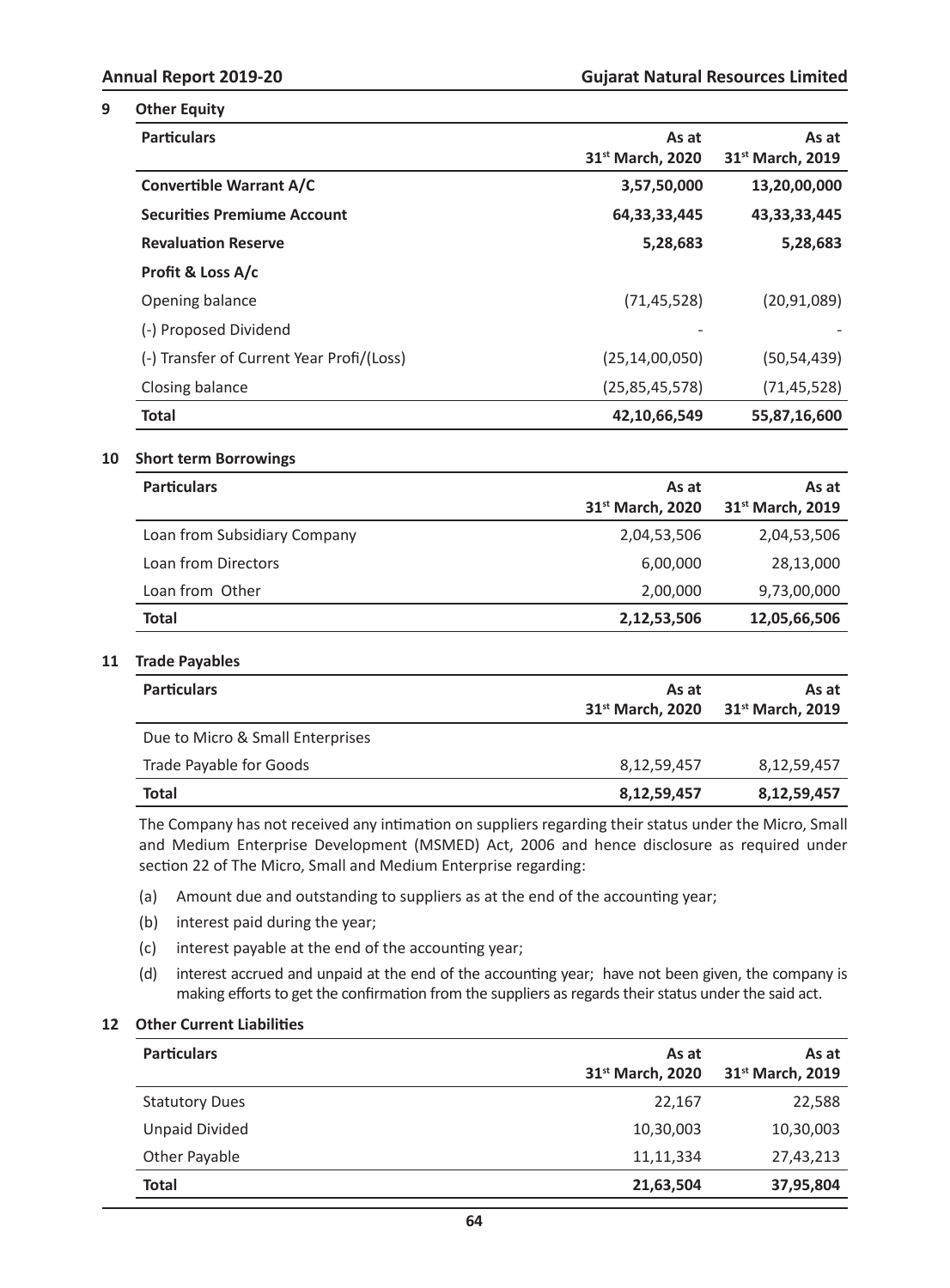| 13 | <b>Short Term Provisions</b>      |                           |                           |
|----|-----------------------------------|---------------------------|---------------------------|
|    | <b>Particulars</b>                | As at<br>31st March, 2020 | As at<br>31st March, 2019 |
|    | Provision for Employee Benefits   | 2,49,500                  | 2,37,000                  |
|    | Total                             | 2,49,500                  | 2,37,000                  |
| 14 | <b>Revenue from Operations</b>    |                           |                           |
|    | <b>Particulars</b>                | 2019-20                   | 2018-2019                 |
|    | (A) Sale of Products              | 3,49,87,680               |                           |
|    | Sale of Goods<br>(1)              | 3,49,87,680               |                           |
|    | Total                             | 3,49,87,680               |                           |
| 15 | <b>Other Income</b>               |                           |                           |
|    | <b>Particulars</b>                | 2019-20                   | 2018-2019                 |
|    | <b>Commission Income</b>          |                           | 9,91,800                  |
|    | Interest Income                   | 9,49,340                  |                           |
|    | Other Income                      | 5,593                     | 3,654                     |
|    | <b>Excess Provision</b>           | 36,627                    | 6,879                     |
|    | Total                             | 9,91,560                  | 10,02,333                 |
| 16 | <b>Purchase of Stock in Trade</b> |                           |                           |
|    | <b>Particulars</b>                | 2019-20                   | 2018-2019                 |
|    | (A) Purchase of Products          |                           |                           |
|    | <b>Purchase of Goods</b><br>(1)   | 2,96,45,280               |                           |
|    | Total                             | 2,96,45,280               |                           |
| 17 | <b>Employee Benefit Expenses</b>  |                           |                           |
|    | <b>Particulars</b>                | 2019-20                   | 2018-2019                 |
|    | Salary & Wages                    | 20,76,329                 | 20,36,530                 |
|    | <b>Directors Remuneration</b>     | 15,00,000                 | 18,00,000                 |
|    | Total                             | 38,76,329                 | 38,36,530                 |
| 18 | <b>Finance Costs</b>              |                           |                           |
|    | <b>Particulars</b>                | 2019-20                   | 2018-2019                 |
|    | <b>Interest Expense</b>           |                           |                           |
|    | <b>Bank Charges</b>               | 12,634                    | 35                        |
|    | <b>Total</b>                      | 12,634                    | 35                        |
| 19 | Depreciation                      |                           |                           |
|    | <b>Particulars</b>                | 2019-20                   | 2018-2019                 |
|    | Depreciation                      | 23,521                    | 28,201                    |
|    | <b>Total</b>                      | 23,521                    | 28,201                    |
|    |                                   |                           |                           |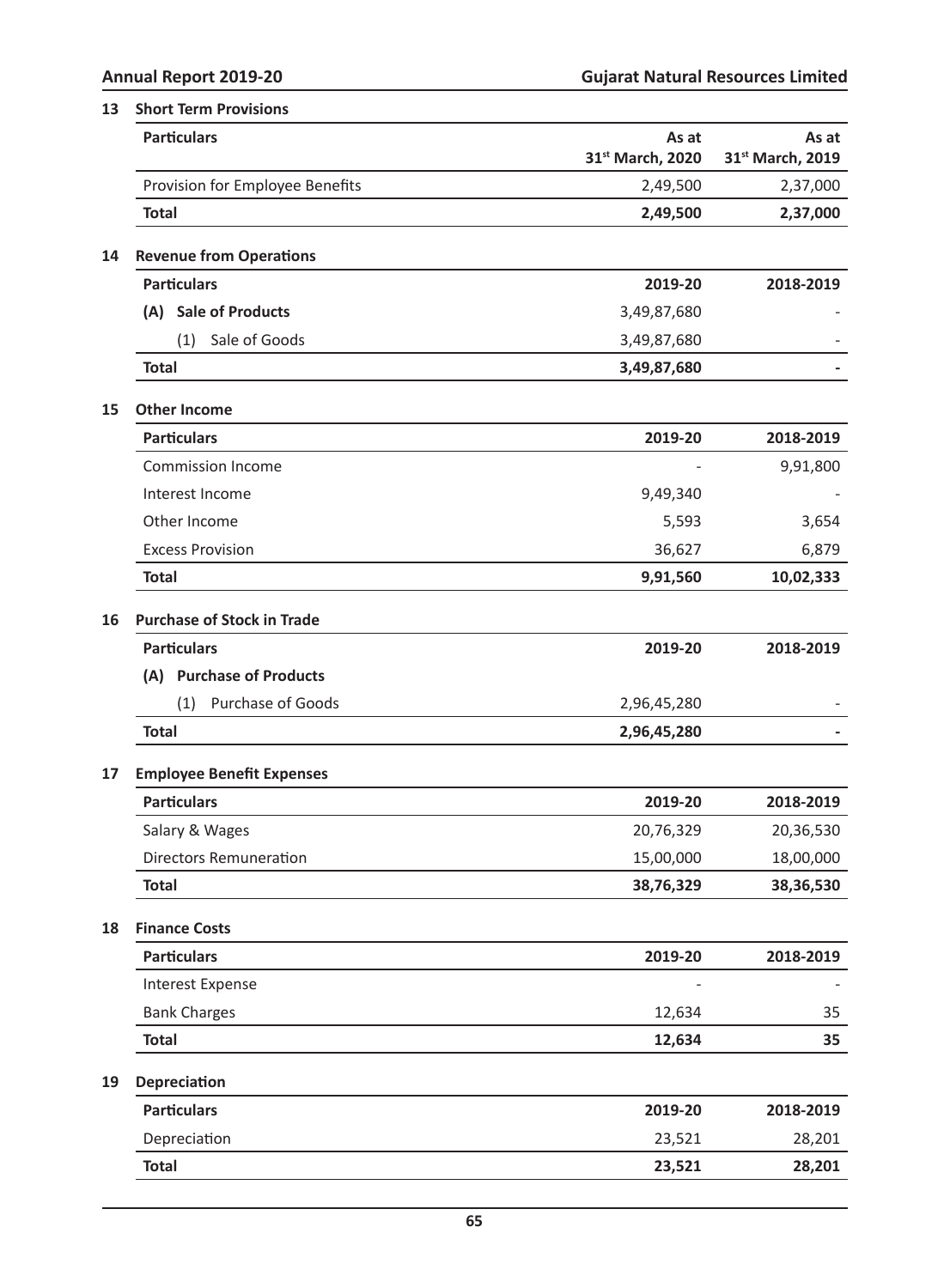# **20 Other Expenes Particulars 2019-20 2018-2019**  Payment to Auditors \* The Contract of the Contract of the Contract of the Contract of the Contract of the Contract of T5,000  $\sim$  75,000  $\sim$  75,000  $\sim$  75,000  $\sim$  75,000  $\sim$  75,000  $\sim$  75,000  $\sim$  75,000  $\sim$  75,000 Accounting Charges **1,14,400** 1,13,600 Conveyance Exp expression and the set of the set of the set of the set of the set of the set of the set of the set of the set of the set of the set of the set of the set of the set of the set of the set of the set of the s E Voting Charges 5,000 10,000 Repair & Maintanance Exps 27,855 27,855 76,400 Legal & Professional Charges 1996 1000 3,97,700 40,000 3,97,700 Office Exps 3,15,693 178580 Preliminary Expense Written off **187250** Telephone Exps 32,221 46,641 Share Transfer Charges 61 and the state of the state of the 97,398 45,000 Share Listing Exps 5,71,846 6,10,750 Stationary & Printing Exp 31,268 1,00,672.1 ROC Fees 17,500 4,200 RTA Charges **19,000** 50,000 50,000 50,000 50,000 50,000 50,000 50,000 50,000 50,000 50,000 50,000 50,000 50,000 50,000 50,000 50,000 50,000 50,000 50,000 50,000 50,000 50,000 50,000 50,000 50,000 50,000 50,000 50,000 50,00 Other Miscellaneous Expenses 2,54,243 1,98,697 **Total 15,91,423 21,92,006 \*Payment to Auditors** For Audit Fees 75,000 75,000

#### **Significant Accounting Policies**

#### **• Company Overview**

**Gujarat Natural Resources Limited** ("the company") is a listed company domiciled in India and incorporated under the provisions of the Companies Act, 1956. The company is engaged in the business of oil and natural gas exploration, trading of goods and others. The company is listed on Bombay Stock Exchange.

#### **• Statement of Compliance**

The Standalone Financial Statements comply, in all material aspects, with Indian Accounting Standards ('Ind AS') notified under Section 133 of the Companies Act, 2013 ('the Act') read with Rule 3 of the Companies (Indian Accounting Standards) Rules, 2015 and other relevant provisions of the Act.

Accordingly, the Company has prepared these Standalone Financial Statements which comprises of Balance Sheet as at 31 March 2020, the Statement of Profit and Loss, the Statement of Cash Flows and the Statement of Changes in Equity for the year ended as on that date, and accounting policies and other explanatory information.

#### **• Basis for Preparation of Financial statements**

The Standalone Financial Statements have been prepared on the historical cost basis, except for certain financial instruments and defined benefit plans which are measured at fair value at the end of each reporting period. Historical cost is generally based on the fair value of the consideration given in exchange for goods and services. Fair value is the price that would be received to sell an asset or paid to transfer a liability in an orderly transaction between market participants at the measurement date.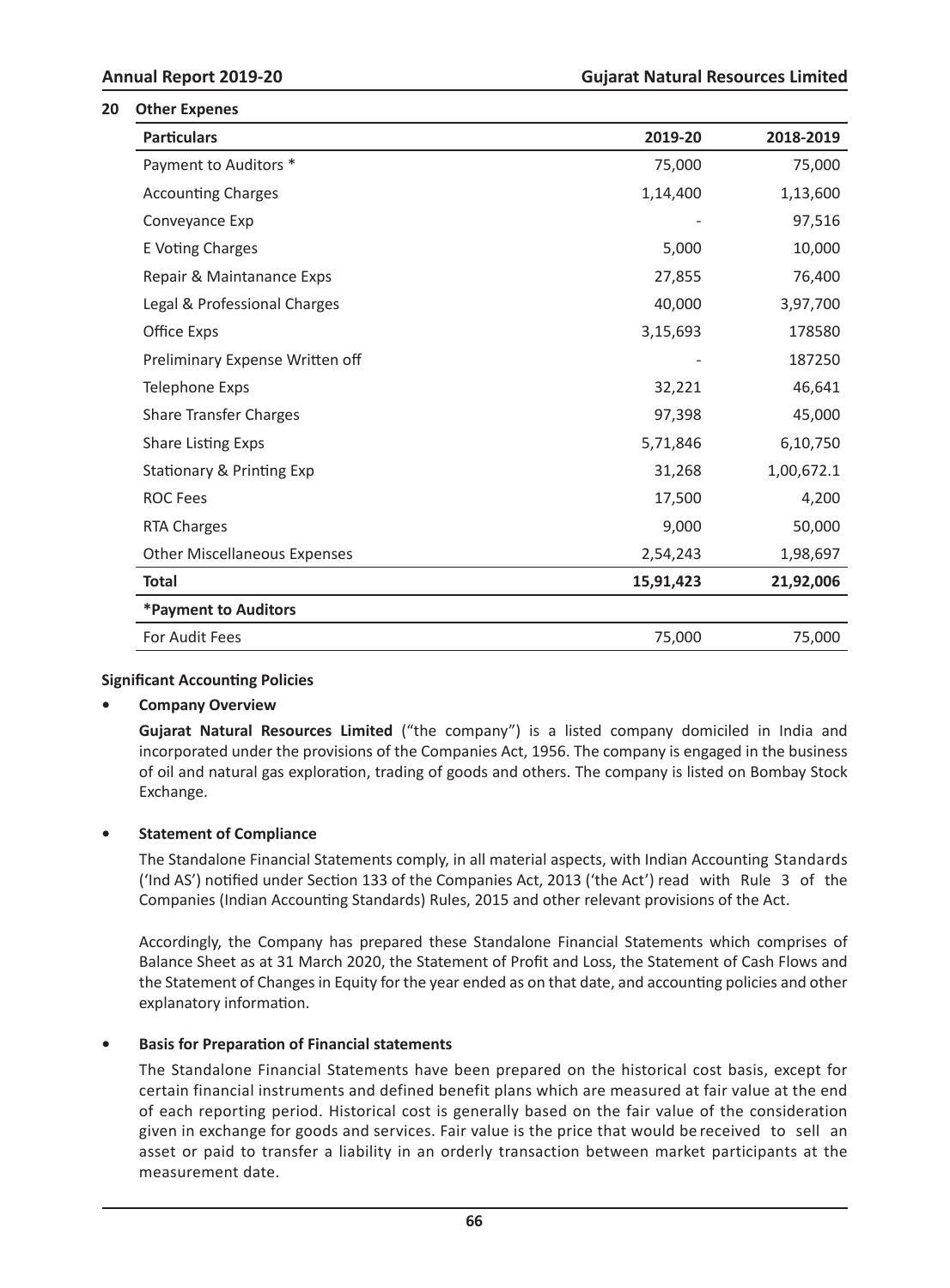All assets and liabilities have been classified as current or non-current as per the Company's normal operating cycle and other criteria set out in the Schedule III to the Act

#### **• Current versus non-current classification**

The Company presents assets and liabilities in the balance sheet based on current/non- current classification. An asset is classified as current when it satisfies any of the following criteria:

- It is expected to be realised in, or is intended for sale or consumption in, the Company's normal operating cycle. it is held primarily for the purpose of being traded;
- it is expected to be realised within 12 months after the reporting date; or
- It is cash or cash equivalent unless it is restricted from being exchanged or used to settle a liability for at least 12 months after the reporting date.

All other assets are classified as non-current.

A liability is classified as current when it satisfies any ofthe following criteria:

- it is expected to be settled in the Company's normaloperating cycle;
- it is held primarily for the purpose of being traded;
- it is due to be settled within 12 months after thereporting date; or the Company does not have anunconditional right to defer settlement of the liabilityfor at least 12 months after the reporting date

Terms of a liability that could, at the option of the counterparty, result in its settlement by the issue of equity instruments do not affect its classification.

All other liabilities are classified as non-current.

Deferred tax assets and liabilities are classified as non-current assets and liabilities.

#### **• Property, Plant and Equipment**

Property, plant and equipment are stated at acquisition cost net of tax / duty credit availed, less accumulated depreciation and accumulated impairment losses, if any. Properties in the course of construction are carried at cost, less any recognized impairment losses. All costs, including borrowing costs incurred up to the date the asset is ready for its intended use, is capitalized along with respective asset.

Depreciation is recognized based on the cost of assets less their residual values over their useful lives, using the straight-line method. The useful life of property, plant and equipment is considered based on life prescribed in schedule II to the Companies Act, 2013 for year 2019-20. For year 2018-19.

| Asset             | Useful Life |
|-------------------|-------------|
| Office equipment  | 5 Years     |
| Furniture         | 10 Years    |
| Office Premise    | 60 Years    |
| Vehicle           | 10 Years    |
| Plant & Machinery | 15 Years    |

#### **• Financial Instruments**

Financial assets and financial liabilities are recognized when an entity becomes a party to the contractual provisions of the instruments.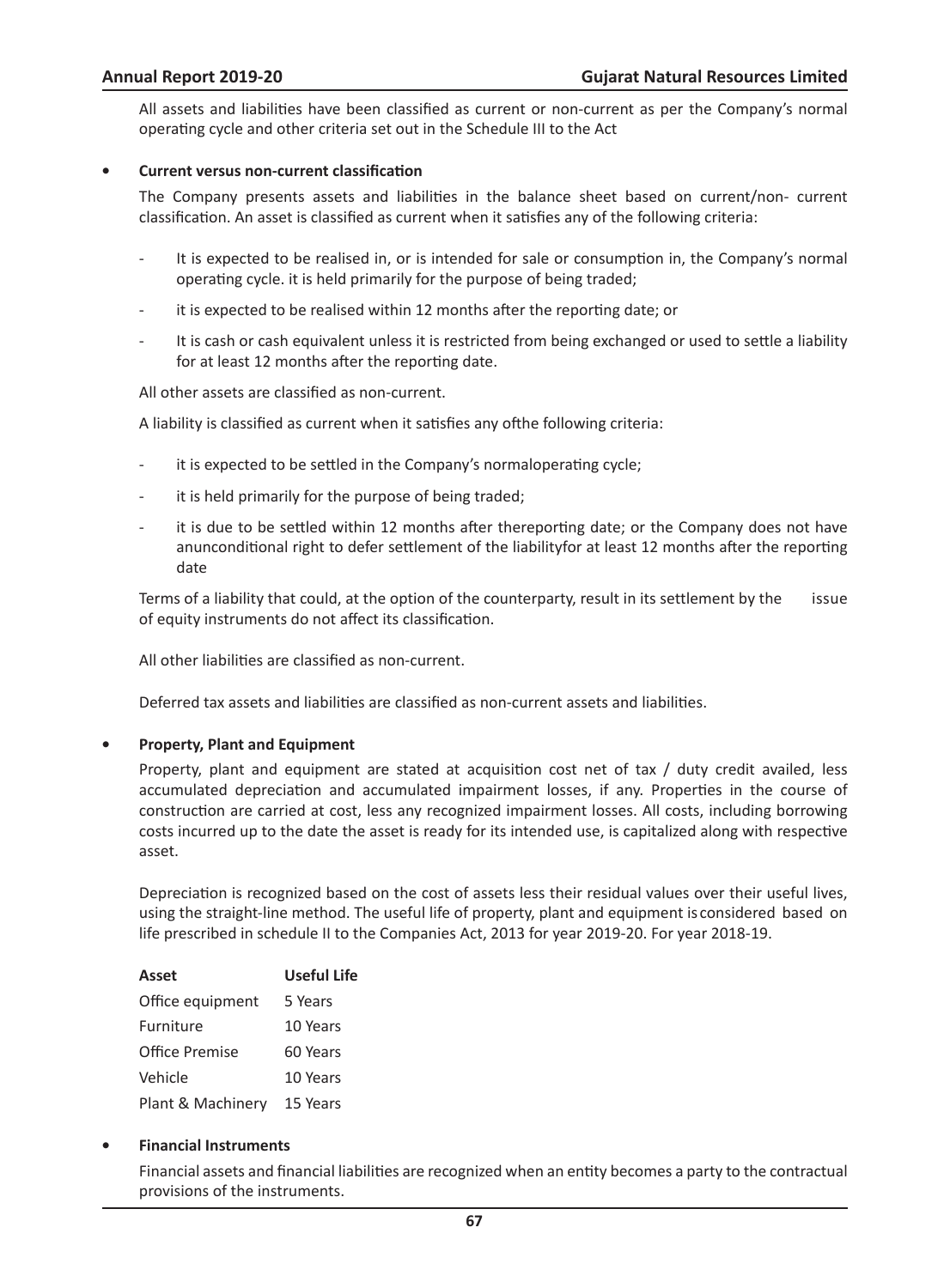#### **Gujarat Natural Resources Limited**

Financial assets and financial liabilities are initially measured at fair value. Transaction costs that are directly attributable to the acquisition or issue of financial assets and financial liabilities (other than financial assets and financial liabilities at fair value through profit or loss) are added to or deducted from the fair value of the financial assets or financial liabilities, as appropriate, on initial recognition.

Transaction costs directly attributable to the acquisition of financial assets or financial liabilities at fair value through profit or loss are recognized immediately in profit or loss.

#### **• Financial Assets**

#### **Classification**

The Company classifies its financial assets in the following measurement categories:

- those to be measured subsequently at fair value (either through OCI, or through profit or loss), and
- those measured at amortised cost.
- those measured at carrying cost for equity instruments subsidiaries and joint ventures.

#### **Initial recognition and measurement**

All financial assets, are recognized initially at fair value

• Financial liabilities and equity instruments

#### **Classification as debt or equity**

Debt and equity instruments are classified as either financial liabilities or as equity in accordance with the substance of the contractual arrangement.

An equity instrument is any contract that evidences a residual interest in the assets of an entity after deducting all of its liabilities. Equity instruments issued by the Company are recorded at the proceeds received, net of direct issue costs.

#### **Equity instruments**

The Company subsequently measures all equity investments at fair value. Where the Company's management has elected to present fair value gains and losses on equity investments in OCI, there is no subsequent reclassification of fair value gains and losses to the Standalone Statement of Profit and Loss. When the financial asset is derecognised, the cumulative gain or loss previously recognised in OCI is reclassified to equity. Dividends from such investments are recognised in the Standalone Statement of Profit and Loss within other income when the Company's right to receive payments is established. Impairment losses (and reversal of impairment losses) on equity investments measured at FVTOCI are not reported separately from other changes in fair value.

#### **Financial liabilities**

The Company's financial liabilities comprise borrowings, trade payables and other liabilities. These are initially measured at fair value, net of transaction costs, and are subsequently measured at amortised cost using the EIR method. The EIR is a method of calculating the amortised cost of a financial liability and of allocating interest expense over the relevant period at effective interest rate. The effective interest rate is the rate that exactly discounts estimated future cash payments through the expected life of the financial liability, or, where appropriate, a shorter period.

#### **Financial liabilities at amortized cost**

Financial liabilities that are not held-for-trading and are not designated as at FVTPL are measured at amortized cost at the end of subsequent accounting periods. The carrying amounts of financial liabilities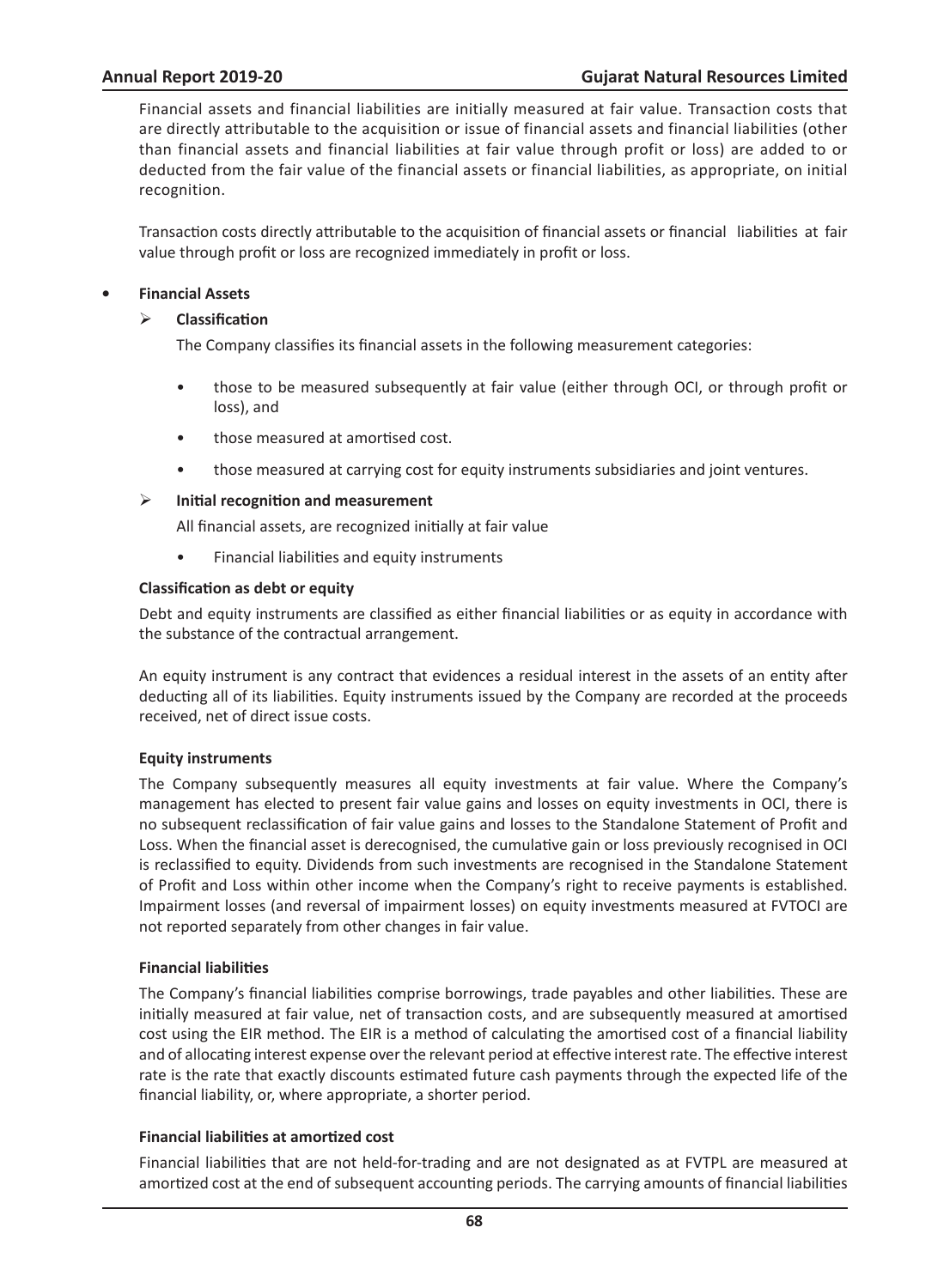that are subsequently measured at amortized cost are determined based on the effective interest method. Interest expense that is not capitalized as part of costs of an asset is included in the 'Finance costs' line item.

Trade and other payables are recognized at the transaction cost, which is its fair value.

#### **• Fair value measurement**

Fair value is the price that would be received to sell an asset or paid to transfer a liability in an orderly transaction between market participants at the measurement date. The fair value measurement is based on the presumption that the transaction to sell the financial asset or settle the financial liability takes place either:

- In the principal market, or
- In the absence of a principal market, in the most advantageous market

The principal or the most advantageous market must be accessible by the Company.

A fair value measurement of a non-financial asset takes into account a market participant's ability to generate economic benefits by using the asset in its highest and best use.

#### **• Revenue recognition**

The Company has adopted Ind AS 115 from 1st April, 2018 and opted for modified retrospective application with the cumulative effect of initially applying this standard recognised at the date of initial application. The standard has beenapplied to all open contracts as on 1st April, 2018, and subsequent contracts with customers from that date.

#### **Performance obligation:**

The revenue is recognized on fulfilment of performance obligation.

#### **• Sale of products:**

The Company earns revenue primarily from sale of Steel Product and Trading in goods. Payment for the sale is made as per the credit terms in the agreements with the customers. The credit period is generally short term, thus there is no significant financing component. The Company's contracts with customers do not provide for any right to returns, refunds or similar obligations. The Company's obligation to repair or replace faulty products under standard warranty terms is recognised as aprovision.

Revenue is recognised when the performance obligations are satisfied and the control of the product is transferred,being when the goods are delivered as per the relevant terms of the contract at which point in time the Company has a right to payment for the asset, customer has possession and legal title to the asset, customer bears significant risk and rewards of ownership and the customer has accepted the asset or the Company has objective evidence that all criteria for acceptance have been satisfied.

#### **• Borrowing costs**

Borrowing costs directly attributable to the acquisition, construction or production of qualifying assets, which are assets that necessarily take a substantial period of time to get ready for their intended use or sale, are added to the cost of those assets, until such time as the assets are substantially ready for their intended use or sale. Interest income earned on the temporary investment of specific borrowings pending their expenditure on qualifying assets is deducted from the borrowing costs eligible for capitalization

#### **• Taxation**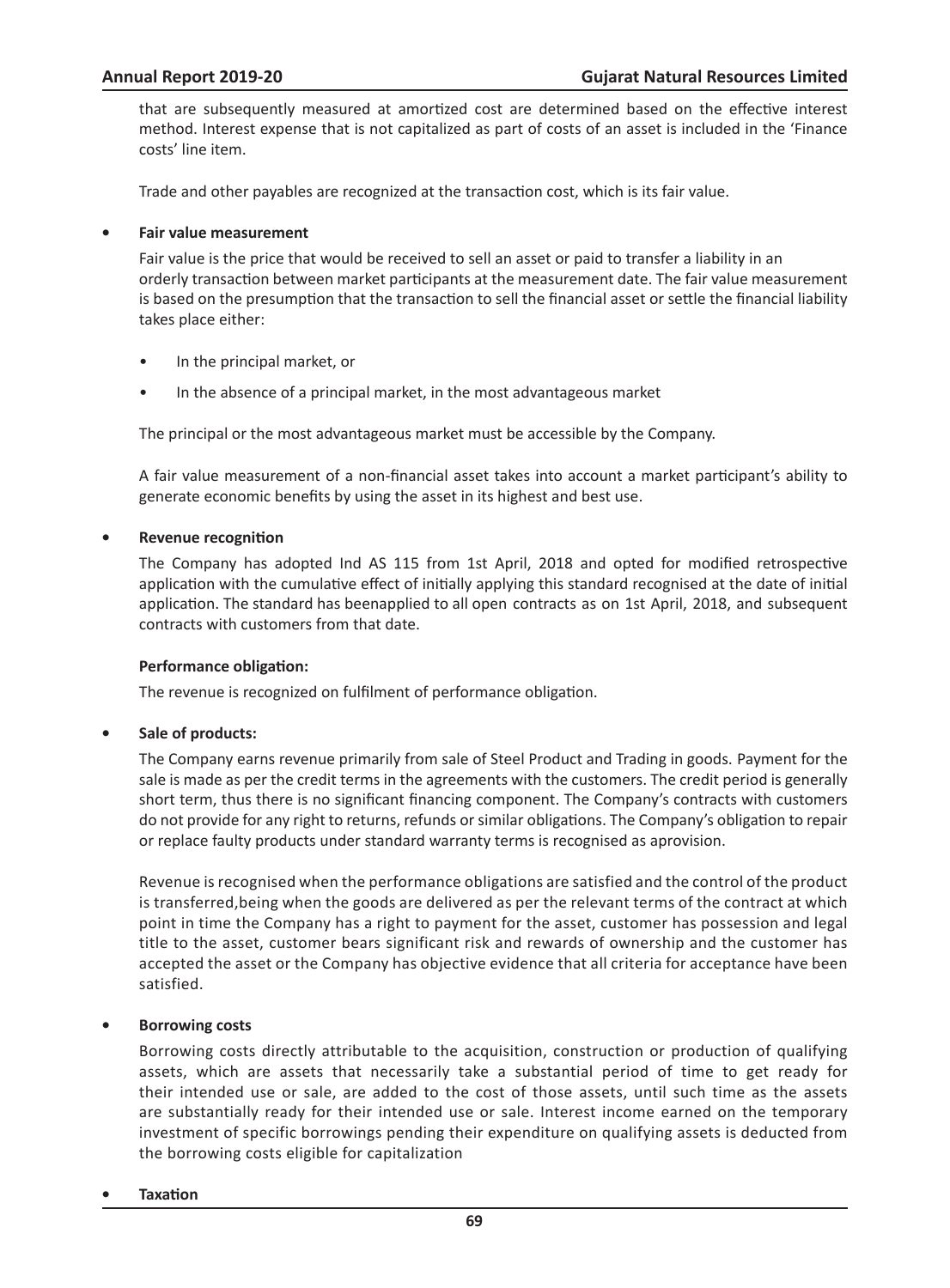Tax on Income comprises current and deferred tax. It is recognized in statement of profit and loss except to the extent that it relates to a business combination, or items recognized directly in equity or in other comprehensive income.

#### **• Current tax**

Tax on income for the current period is determined on the basis on estimated taxable income and tax credits computed in accordance with the provisions of the relevant tax laws and based on the expected outcome of assessments / appeals. Current income tax assets and liabilities are measured at the amount expected to be recovered from or paid to the taxation authorities. The tax rates and tax laws used to compute the amount are those that are enacted or substantively enacted, at the reporting date. Management periodically evaluates positions taken in the tax returns with respect to situations in which applicable tax regulations are subject to interpretation and establishes provisions where appropriate.

#### **• Deferred tax**

Deferred tax is recognised on temporary differences between the carrying amounts of assets and liabilities in the financial statements and the corresponding tax bases used in the computation of taxable profit. Deferred tax liabilities are recognised for all taxable temporary differences. Deferred tax assets are recognised for all deductible temporary differences to the extent that it is probable that taxable profits will be available against which those deductible temporary differences can be utilised. Such deferred tax assets and liabilities are not recognised if the temporary difference arises from the initial recognition (other than in a business combination) of assets and liabilities in a transaction that affects neither the taxable profit nor the accounting profit. In addition, deferred tax liabilities are not recognised if the temporary difference arises from the initial recognition of goodwill.

The carrying amount of deferred tax assets is reviewed at the end of each reporting year and reduced to the extent that it is no longer probable that sufficient taxable profits will be available to allow all or part of the asset to be recovered.

#### **• Earnings per share**

The Company presents basic and diluted earnings per share (EPS) data for its ordinary shares. Basic earnings per share is computed by dividing the profit or loss after tax by the weighted average numberof equity shares outstanding during the year. The weighted average number of equity shares outstanding during the year is adjusted for treasury shares, bonus issue, bonus element in a rights issue to existing shareholders, share split and reverse share split (consolidation of shares).

Diluted earnings per share is computed by dividing the profit/(loss) after tax as adjusted for dividend, interest and other charges to expense or income (net of any attributable taxes) relating to the dilutive potential equity shares, by the weighted average number of equity shares considered for deriving basic earnings per share and the weighted average number of equity shares which could have been issued on the conversion of all dilutive potential equity shares including the treasury shares held by the Company to satisfy the exercise of the share options by the employees

#### **• Impact of the COVID-19 pandemic on the business :**

The Company is engaged in the business of Oil & Gas exploration. The lockdown imposed from 23<sup>rd</sup> March 2020 was further extended by various announcements made by the Central and State Government around the time. Covid-19 pandemic has affected world economy badly and our Company is no exception. Crude oil prices dropped and demand for Oil also fell drastically.

Our business activity has not been shut down during the lockdown period as the Company was part of Government denominated indispensable services and the Company worked with reduced staff. Also work from home policy was adopted by the Company for those employees particularly administrative and management staff who could work from home during the entire period of lockdown.

The Company has been operational during the lockdown period.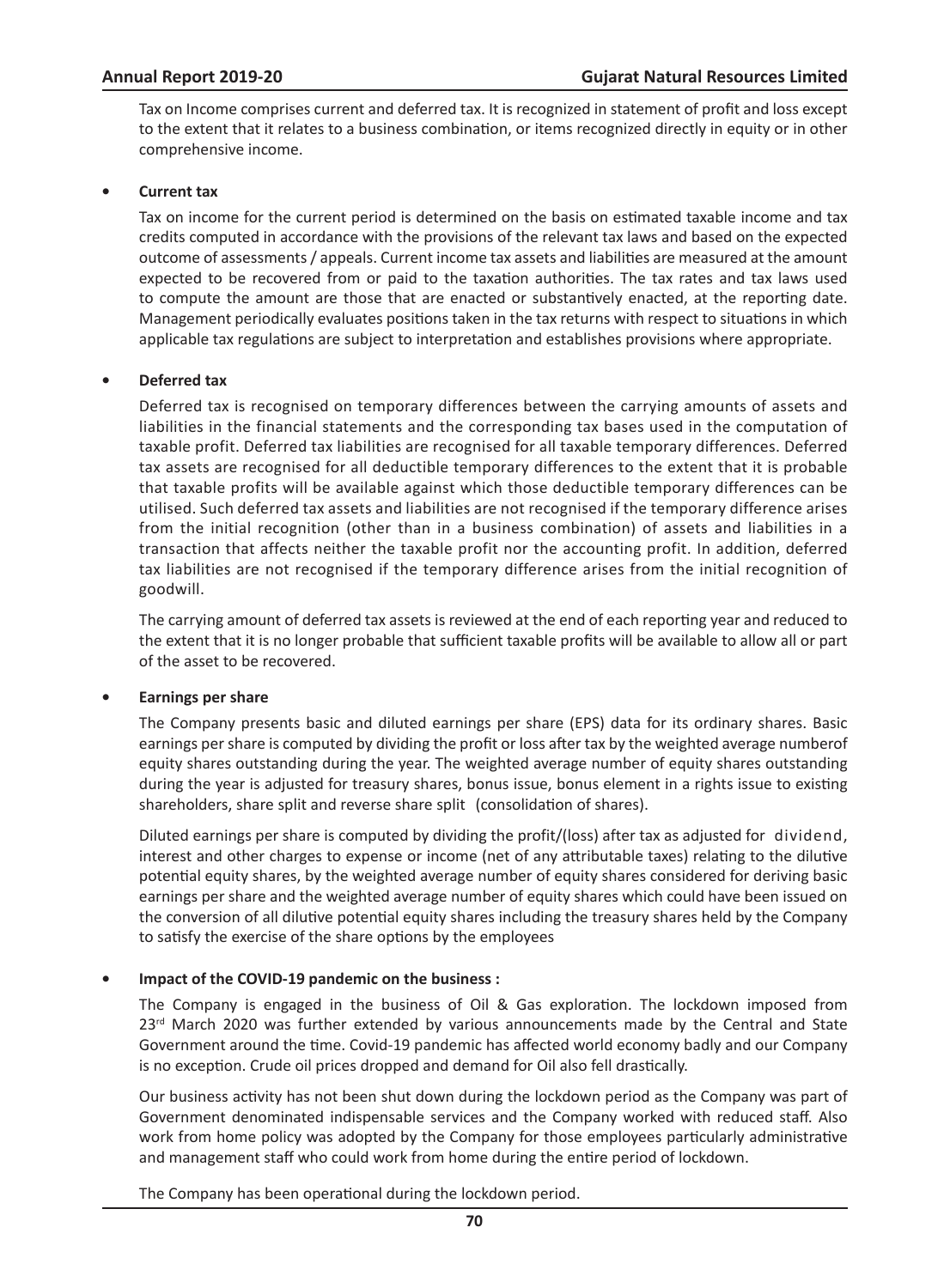#### **• Steps taken to ensure smooth functioning of operations;**

The Company has put in place strict monitoring procedure for combating Covid-19 pandemic. Following precautions and safety measured are taken:

- Thermal screening of all the employees and visitors;
- Sanitizing the premises and vehicles on regular basis;
- Maintenance of social distancing at all workplaces;
- Enforcing wearing of masks and regular cleaning of hands with soap water by all the employees and visitors;
- Regular update of the health of all the employees and their families.

#### **• Estimation of the future impact of COVID-19 on its operations**

These are early days and the Company is not in a position to measure with certainty the potential impact on operations but expects normalcy to be achieved only after a quarter. The circumstances are improving gradually.

#### **• Details of impact of COVID-19 on listed entity's:-**

- **a. Capital and financial resources:** The Company does not foresee any impact on its capital and financial resources due to the COVID -19 pandemic.
- **b. Profitability:** In view of the disrupted economic conditions, it is difficult to ascertain the profitability accurately.
- **c. Liquidity position:** The Company is in comfortable liquidity position and is able to meet its debts and other fiscal commitments.
- **d. Ability to service debt and other financing arrangements:** The Company has no long term debts from banks or financial institutions.
- **e. Assets:** Company has secured all the assets and is in working condition.
- **f. Internal financial reporting and control:** The Company has adequate internal financial reporting and control System. There are ample reporting and reviewing mechanisms for normal and extraordinary dealings.
- **g. Supply chain:** There is disruption in the supply chain as some of the vendors have restarted their production partially and are ready to provide required supplies.
- **h. Demand for its products:** The definitive impact of COVID-19 over the demand of our products is still not assessed accurately.
- **• Existing contracts/agreements where non-fulfilment of the obligations by any party will have significant impact on Company's business:** None
- **Other relevant material updates about the Company's business:** No such material information at this point of time.

#### **NOTES ON ACCOUNTS**

#### **Contingent liabilities not provided for**

Penalty of 92,500/- for the accounting year 2009-10 raised by Income Tax Authorities, which is disputed by the Company.

**Capital Expenditure Commitments: Nil**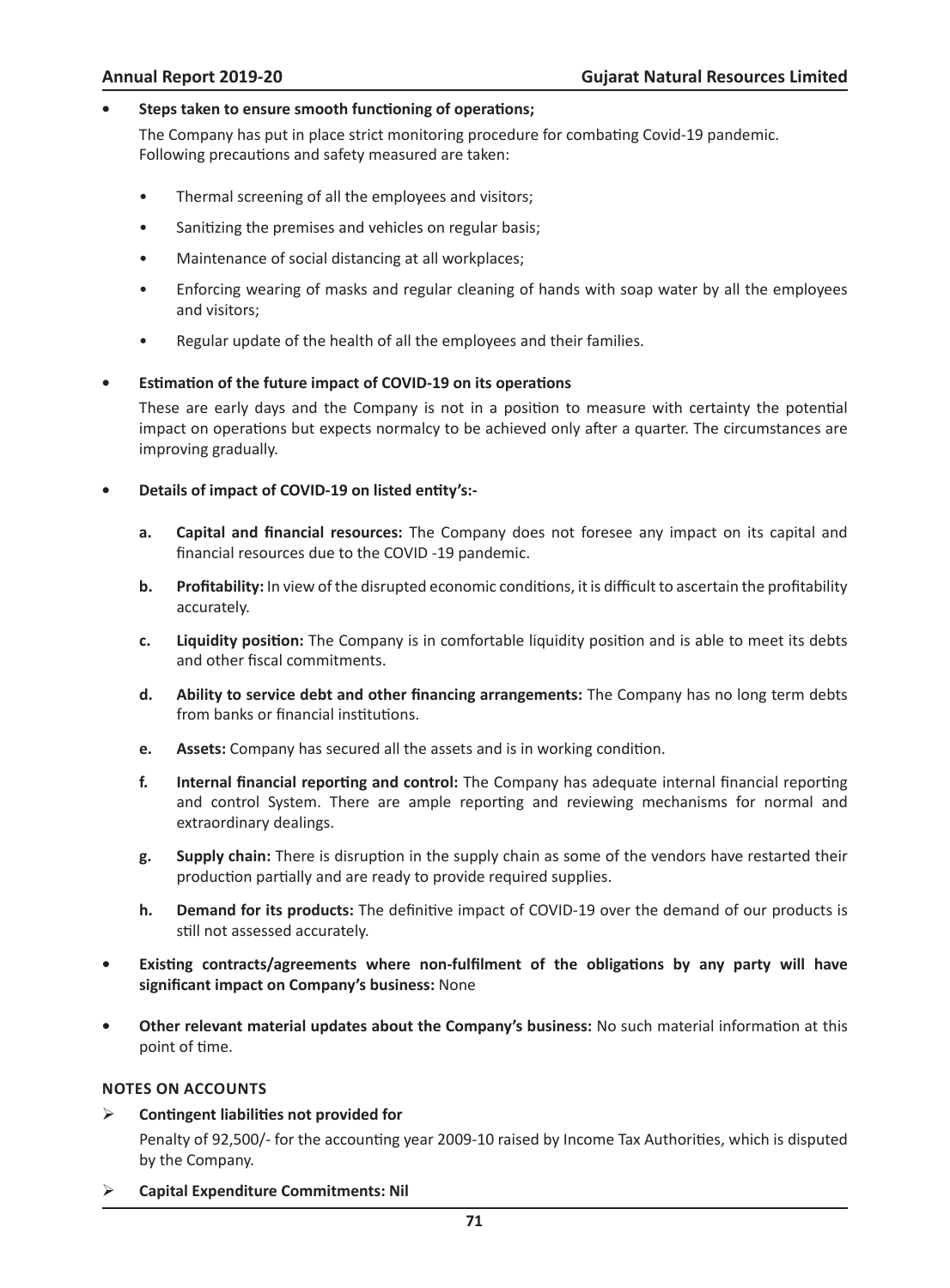# **Related Party Transactions: -**

As per Indian Accounting Standard (Ind AS-24) issued by the Institute of Chartered Accountants of India, the disclosures of transactions with the related parties are given below:

List of related parties where control exists and related parties with whom transactions have taken place and relationships:

| Sr. No.        | <b>Name</b>                                                          | Relationship                                                                                                                                     |
|----------------|----------------------------------------------------------------------|--------------------------------------------------------------------------------------------------------------------------------------------------|
| $\mathbf{1}$   | Shalin A Shah                                                        | Director                                                                                                                                         |
| $\overline{2}$ | Malay A Mehta                                                        | Director                                                                                                                                         |
| 3              | Ashok C Shah                                                         | Director                                                                                                                                         |
| 4              | Pravinbhai V Trivedi                                                 | Director                                                                                                                                         |
| 5              | Hiteshkumar M Donga                                                  | CFO                                                                                                                                              |
| 6              | Payal Punit Pandya                                                   | Director                                                                                                                                         |
| 7              | Sarika A Kukrani                                                     | Director                                                                                                                                         |
| 8              | Sheetal G Pandya                                                     | <b>Company Secretary</b>                                                                                                                         |
| 9              | O3 Developers Pvt Ltd                                                | Entities where Key Managerial Personnel /<br>Director exercise significant influence and there<br>are related party transactions during the year |
| 10             | Sigma Oil & Gas Pvt. Ltd.                                            | Indian Subsidiary Company                                                                                                                        |
| 11             | <b>GNRL Oil &amp; Gas Limited</b><br>(Formerly known as Heramec Ltd) |                                                                                                                                                  |
| 12             | Gorlas Corporate Holding Ltd                                         |                                                                                                                                                  |
| 13             | Heramec Oil & Gas (Singapore) Pte Ltd                                | Foreign Step-down Subsidiary Companies                                                                                                           |
| 14             | Alkor Petro Overseas Ltd                                             |                                                                                                                                                  |
| 15             | <b>Gorlas Global Energy PLC</b>                                      |                                                                                                                                                  |

#### **Transactions with Related Parties**

Transactions that have taken place during the period April 1, 2019 to March 31, 2020 with related parties by the company stated below.

| Sr. No.        | <b>Name</b>    | Nature of the<br><b>Transaction</b>                                               | Amount<br>2019-20                  | Amount<br>2018-19                  |
|----------------|----------------|-----------------------------------------------------------------------------------|------------------------------------|------------------------------------|
| $\mathbf{1}$   | Shalin A. Shah | Loan Taken                                                                        | 9,22,000                           | 27,80,000                          |
|                |                | Loan Repaid                                                                       | 31,35,000                          | 50,000                             |
|                |                | <b>Closing Balance</b>                                                            | 6,00,000                           | 28,13,000                          |
|                | Shalin A. Shah | <b>Remuneration Payable</b><br><b>Remuneration Paid</b><br><b>Closing Balance</b> | 15,90,000<br>15,90,000<br>1,32,500 | 15,90,000<br>15,90,000<br>1,32,500 |
| $\mathfrak{D}$ | Hiteshkumar M  | Salary Payable                                                                    | 4,07,500                           | 3,57,500                           |
|                | Donga          | Salary Paid                                                                       | 3,95,000                           | 3,55,000                           |
|                |                | <b>Closing Balance</b>                                                            | 40,000                             | 27,500                             |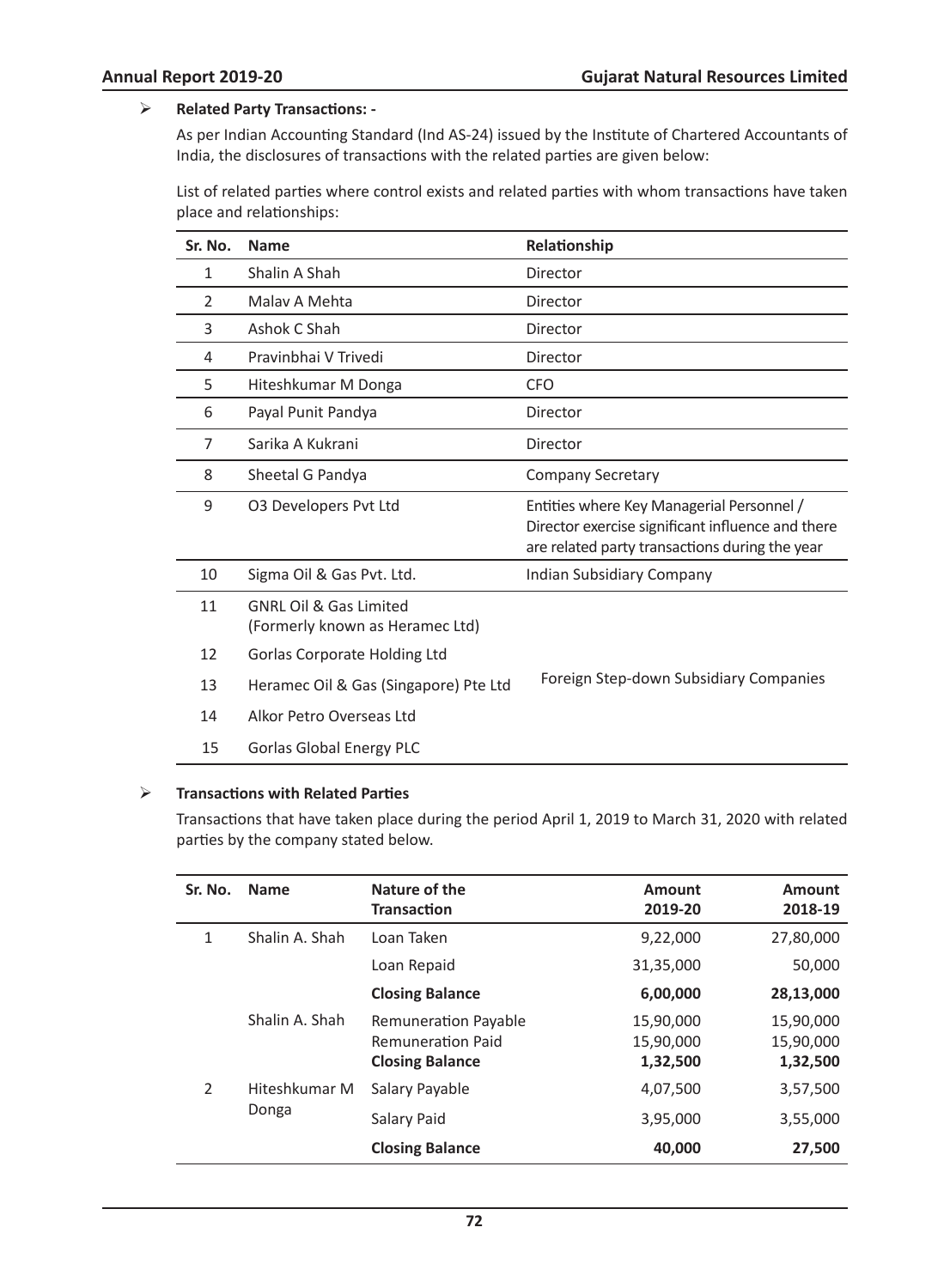| Sr. No. | <b>Name</b>                  | Nature of the<br><b>Transaction</b>                      | Amount<br>2019-20                       | Amount<br>2018-19                         |
|---------|------------------------------|----------------------------------------------------------|-----------------------------------------|-------------------------------------------|
| 3       | Sheetal G                    | Salary Payable                                           | 4,29,000                                | 4,29,000                                  |
|         | Pandya                       | Salary Paid                                              | 4,29,000                                | 4,26,000                                  |
|         |                              | <b>Closing Balance</b>                                   | 33,000                                  | 33,000                                    |
| 4       | Sigma Oil &<br>Gas Pyt. Ltd. | Loan Granted<br>Loan Recovered<br><b>Closing Balance</b> | <b>NIL</b><br>76,94,000<br>51,22,44,555 | 12,95,00,000<br>63,08,080<br>51,99,38,555 |
| 5       | O3 Developers<br>Pvt Ltd     | Loan Taken<br>Loan Paid<br><b>Closing Balance</b>        | 75,00,000<br>10,46,00,000<br>2,00,000   | <b>NIL</b><br>8,00,00,000<br>9,73,00,000  |

# **Payment to the Auditors**

| <b>Particulars</b>    | 2019-20 | 2018-19 |
|-----------------------|---------|---------|
| <b>Audit Fees</b>     | 75,000  | 75,000  |
| <b>Company Matter</b> | 0       | 0       |
| Income Tax Fees       | 0       | 0       |
| Others                | 0       | 0       |
| Total                 | 75,000  | 75,000  |
|                       |         |         |

| (Amount in Lacs) |  |  |
|------------------|--|--|
|------------------|--|--|

| <b>Particulars</b>                                           | Oil & Gas Product |                          | <b>Trading of Goods</b> |         | <b>Others</b> |                          | <b>Total</b> |         |
|--------------------------------------------------------------|-------------------|--------------------------|-------------------------|---------|---------------|--------------------------|--------------|---------|
|                                                              | 2019-20           | 2018-19                  | 2019-20                 | 2018-19 | 2019-20       | 2018-19                  | 2019-20      | 2018-19 |
| Segment Revenue                                              |                   | $\overline{\phantom{0}}$ | 349.88                  |         |               | ٠                        | 349.88       |         |
| <b>External Turnover</b>                                     |                   | $\overline{\phantom{a}}$ | 349.88                  |         |               | $\overline{\phantom{a}}$ | 349.88       |         |
| Inter Segment<br>Turnover                                    |                   |                          |                         |         |               |                          |              |         |
| Gross Turnover                                               |                   |                          |                         |         |               |                          | 349.88       |         |
| Less: GST<br>Recovered                                       |                   |                          |                         |         |               |                          |              |         |
| Gross Turnover                                               |                   |                          | 349.88                  |         |               |                          | 349.88       |         |
| <b>Segment Results</b><br>before Interest &<br><b>Taxes</b>  |                   |                          | 53.43                   |         | 9.92          | 10.02                    | 63.35        | 10.02   |
| Less: Finance<br>Cost & Other<br>un-allocable<br>Expenditure |                   |                          |                         |         |               |                          | (55.04)      | (60.57) |
| Net Profit / (Loss)<br>before Tax                            |                   |                          |                         |         |               |                          | 8.31         | (50.55) |
| Less: Taxes                                                  |                   |                          |                         |         |               |                          |              |         |
| Net Profit / (Loss)<br>After Tax                             |                   |                          |                         |         |               |                          | 8.31         | (50.55) |

# **Earnings per Share:-**

The earning considered in ascertaining the company's EPS comprises the profit available for shareholders i.e. profit after tax and statutory/regulatory appropriations. The number of shares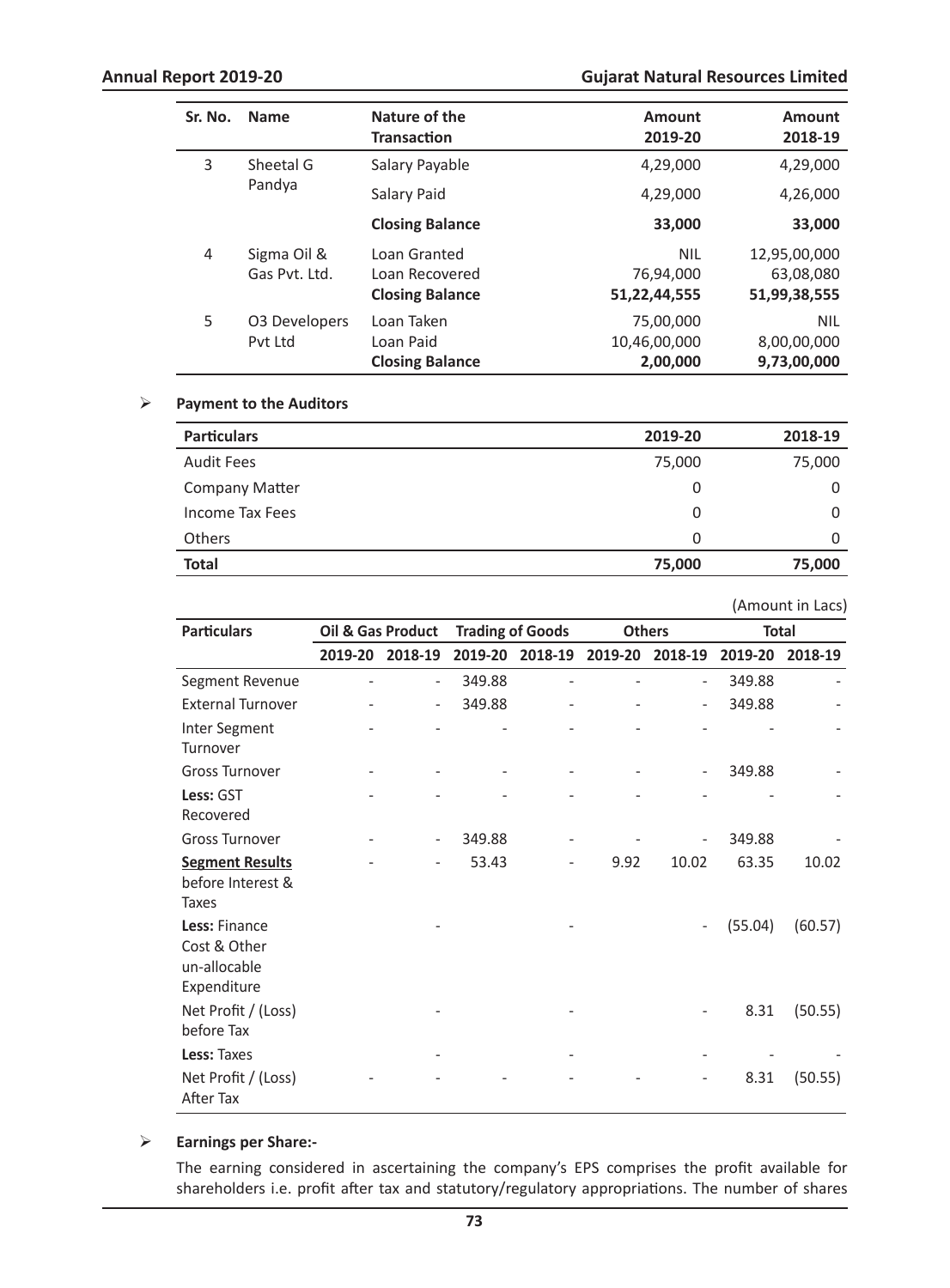used in computing Basic EPS is the weighted average number of shares outstanding during the year as per the guidelines of IndAS-33.

| <b>Particulars</b>                              | 31-03-2020      | 31-03-2019    |
|-------------------------------------------------|-----------------|---------------|
| Net Profit Attributable to share holders        | (251, 400, 050) | (50, 54, 439) |
| Weighted average number of equity shares (Nos.) | 4,48,76,303     | 3,87,51,645   |
| Basic earnings per share (Rs.)                  | (4.47)          | (0.13)        |
| Diluted earnings per share (Rs.)                | (5.60)          | (0.11)        |
| Nominal value of equity share (Rs.)             | 10              | 10            |

# **Details of loan made during the year 2019-20 as per section 186(4) of The Companies Act 2013**

|                                          |                                 |                                |                           | (Amount in Rs.)                           |
|------------------------------------------|---------------------------------|--------------------------------|---------------------------|-------------------------------------------|
| Name of the Entity                       | Nature of<br><b>Transaction</b> | <b>Amount</b><br>(Outstanding) | <b>Purpose</b><br>of Loan | Period                                    |
| Akhil Retail Pyt Ltd                     | Loan Given                      | 7,65,00,000                    | <b>Business</b>           | <b>Short Term Advances</b><br>– On Demand |
| Shivaansh Estates Pyt Ltd                | Loan Given                      | 6,45,20,000                    | <b>Business</b>           | <b>Short Term Advances</b><br>– On Demand |
| <b>Chhattarpur Occassions</b><br>Pvt Ltd | Loan Given                      | 6,60,00,000                    | <b>Business</b>           | <b>Short Term Advances-</b><br>On Demand  |
| <b>Emarald Vision LLP</b>                | Loan Given                      | 4,95,00,000                    | <b>Business</b>           | <b>Short Term Advances-</b><br>On Demand  |
| Mangaldas Finance                        | Loan Given                      | 2,00,00,000                    | <b>Business</b>           | <b>Short Term Advances-</b><br>On Demand  |
| Newworth Vyapaar Pyt Ltd                 | Loan Given                      | 358,12,648                     | <b>Business</b>           | <b>Short Term Advances-</b><br>On Demand  |
| Umang Trading Pvt Ltd                    | Loan Given                      | 5,00,00,000                    | <b>Business</b>           | <b>Short Term Advances-</b><br>On Demand  |

# **Capital Management**

The Company manages its capital to ensure that entities in the Company will be able to continue as going concerns while maximizing the return to stakeholders through the optimization of the debt and equity balance. The capital structure of the Company consists of net debt (borrowings offset by cash and bank balances) and total equity of the Company.

| <b>Particulars</b>                  | As at            | As at            |
|-------------------------------------|------------------|------------------|
|                                     | 31st March, 2020 | 31st March, 2019 |
| Total equity attributable to the    |                  |                  |
| equity share holders of the company | 562,516,450      | 387,516,450      |
| As percentage of total capital      | 76.74%           | 76.74%           |
| Current loans and borrowings        | 21,253,506       | 120,566,506      |
| Non-current loans and borrowings    |                  |                  |
| Total loans and borrowings          | 21,253,506       | 120,566,506      |
| Cash and cash equivalents           | 1,450,407        | 3,114,784        |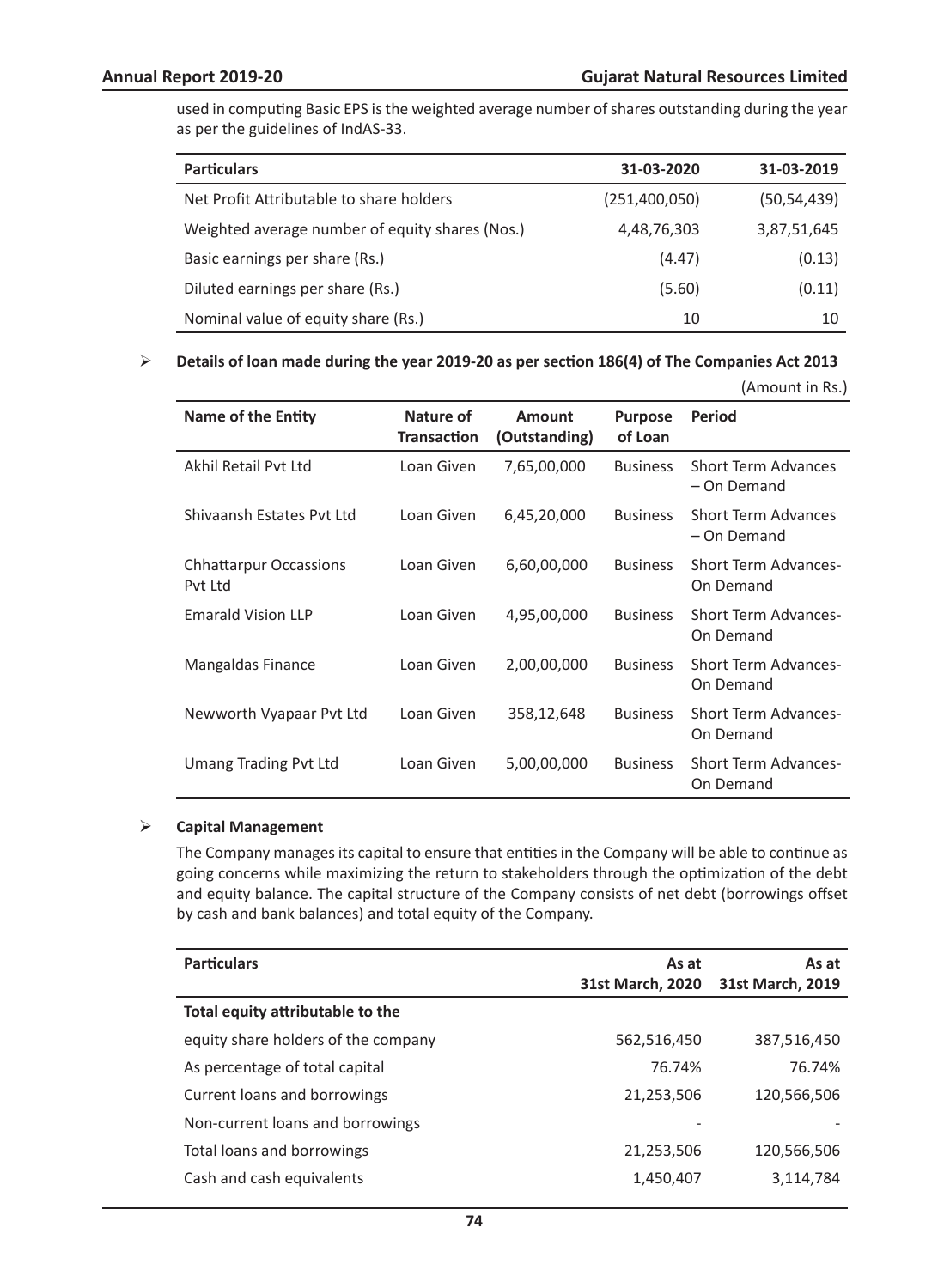| <b>Particulars</b>                              | As at<br>31st March, 2020 | As at<br>31st March, 2019 |
|-------------------------------------------------|---------------------------|---------------------------|
| Net loans & borrowings                          | 1,98,03,099               | 117,451,722               |
| As a percentage of total capital                | 23.26%                    | 23.26%                    |
| Total capital (loans and borrowings and equity) | 76,054,744                | 504,968,172               |

# **Fair Value measurements**

**A. Financial instruments by category**

| <b>Particulars</b>                    | As at 31st March, 2020 |             |                          |                   | As at 31st March, 2019 |               |
|---------------------------------------|------------------------|-------------|--------------------------|-------------------|------------------------|---------------|
|                                       | Amortized<br>Cost      |             | <b>FVTPL FVTOCI</b>      | Amortized<br>Cost | <b>FVTPL</b>           | <b>FVTOCI</b> |
| <b>Financial Asset</b>                |                        |             |                          |                   |                        |               |
| Investment                            | ٠                      | 154,350,000 |                          | ٠                 | 34, 18, 73, 517        |               |
| Non Current Loans                     | 53,50,097              |             | $\overline{\phantom{0}}$ | 2,55,19,581       |                        |               |
| Trade receivables                     | 11,359,152             |             | $\overline{\phantom{0}}$ | 7,50,91,384       |                        |               |
| Cash & Cash<br>Equivalents            | 1,450,407              |             |                          | 31,14,784         |                        |               |
| <b>Current Loans</b>                  | 879,577,203            |             | ٠                        | 67,00,98,555      |                        |               |
| <b>Total Financial Asset</b>          | 89,77,36,859           | 154,350,000 | ٠                        | 77,38,24,304      | 34, 18, 73, 517        |               |
| <b>Financial Liabilities</b>          |                        |             |                          |                   |                        |               |
| <b>Borrowings</b>                     | 21,253,506             |             | ÷,                       | 12,05,66,506      |                        |               |
| <b>Trade Payables</b>                 | 8,12,59,457            |             | ۰                        | 8,12,59,457       |                        |               |
| <b>Other Financial</b><br>Liabilities |                        |             |                          |                   |                        |               |
| <b>Total Financial</b><br>Liabilities | 102,512,963            |             | ٠                        | 20,18,25,963      |                        |               |

\* Excluding investments in subsidiaries, joint control entities and associates measured at cost in accordance with Ind AS-27

#### **Fair value hierarchy**

The following section explains the judgments and estimates made in determining the fair values of the financial instruments that are recognized and measured at fair value through profit or loss. To provide an indication about the reliability of the inputs used in determining fair value, the Company has classified its financial investments into the three levels prescribed under the accounting standard. An explanation of each level follows underneath the table.

#### **B. Fair value hierarchy for assets**

 **Financial assets measured at fair value at March 31, 2020**

|                                       | Level 1     | Level 2                  | Level 3 | Total       |
|---------------------------------------|-------------|--------------------------|---------|-------------|
| <b>Financial Assets</b><br>Investment | 154,350,000 | $\overline{\phantom{a}}$ | $\sim$  | 154,350,000 |

 **Financial assets measured at fair value at March 31, 2019**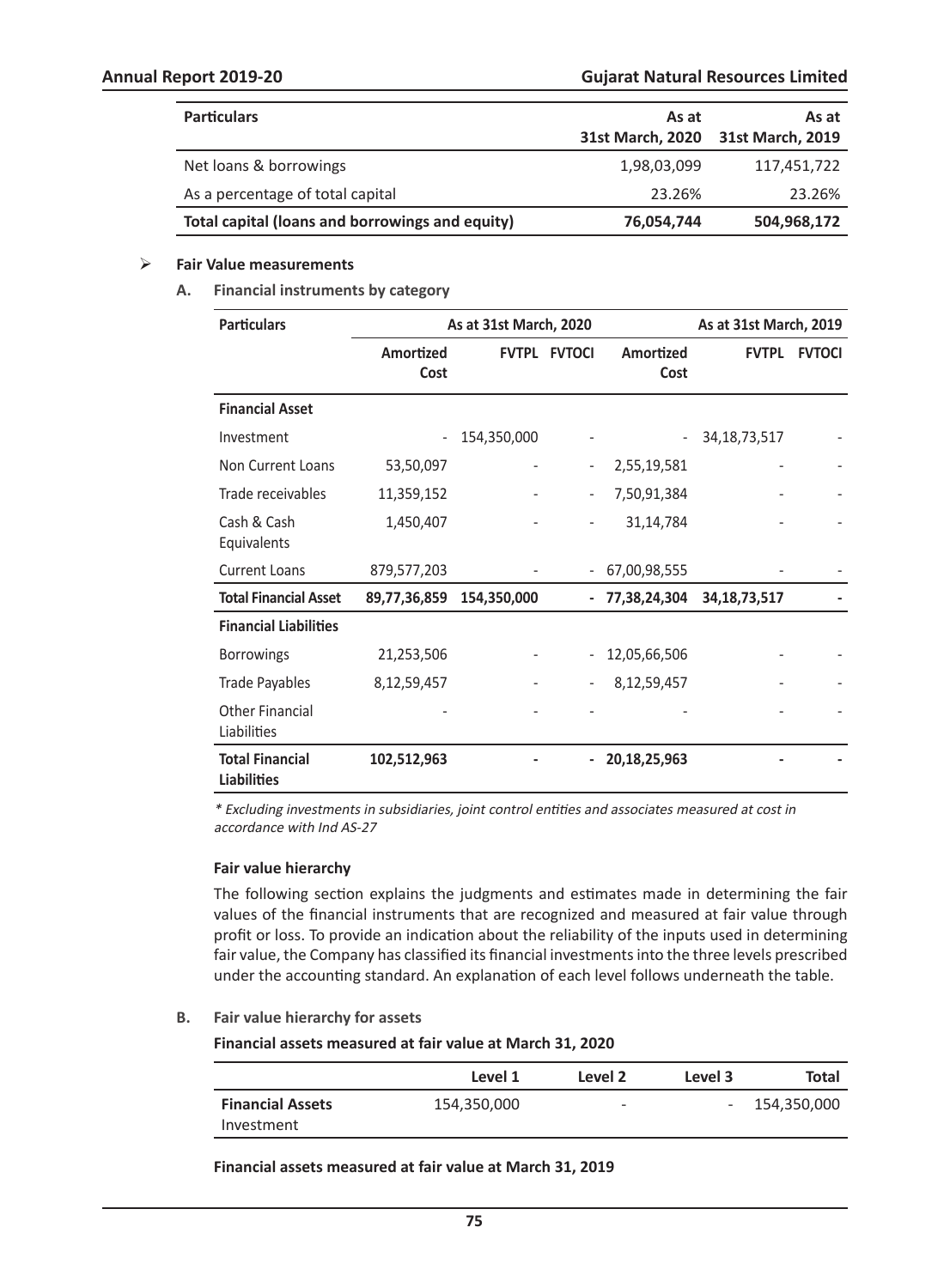|                         | Level 1           | Level 2 | Level 3                  | Total           |
|-------------------------|-------------------|---------|--------------------------|-----------------|
| <b>Financial Assets</b> | 34, 18, 73, 517 - |         | $\overline{\phantom{a}}$ | 34, 18, 73, 517 |
| Investment              |                   |         |                          |                 |

#### **Notes:**

Level 1 hierarchy includes financial instruments measured using quoted prices (unadjusted) in active market for identical assets that the entity can access at the measurement date. This represents mutual funds that have price quoted by the respective mutual fund houses and are valued using the closing Net asset value (NAV).

Level 2 hierarchy includes the fair value of financial instruments measured using quoted prices for identical or similar assets in markets that are not active.

Level 3 if one or more of the significant inputs is not based on observable market data, the instrument is included in level 3. This is the case for unlisted compound instruments.

There are no transfers between any of these levels during the year. The Company's policy is to recognize transfers into and transfers out of fair value hierarchy levels as at the end of the reporting period.

# **C. Fair value of financial assets and liabilities measured at amortized cost**

The Management has assessed that fair value of loans, trade receivables, cash and cash equivalents, other bank balances, other financial assets and trade payables approximate their carrying amounts largely due to their short term nature. Difference between carrying amount of Bank deposits, other financial assets, borrowings and other financial liabilities subsequently measured at amortized cost is not significant in each of the years presented.

For financial assets and liabilities that are measured at fair value, the carrying amounts are equal to the fair values.

# **Financial risk management**

The Company's board of directors has overall responsibility for the establishment and oversight of the Company's risk management framework. The board has established the Audit Committee, which is responsible for developing and monitoring the Company's risk management policies. The Committee holds regular meetings and report to board on its activities. The Company's risk management policies are established to identify and analyses the risks faced by the Company, to set appropriate risk limits and controls and to monitor risks and adherence to limits. Risk management policies and systems are reviewed regularly to reflect changes in market conditions and the Company's activities. The Company, through its training and management standards and procedures, aims to maintain a disciplined and constructive control environment in which all employees understand their roles and obligations.

The audit committee oversees how management monitors compliance with the Company's risk management policies and procedures, and reviews the adequacy of the risk management framework in relation to the risks faced by the Company. The audit committee is assisted in its oversight role by internal audit. Internal audit undertakes both regular and ad hoc reviews of risk management controls and procedures, the results of which are reported to the audit committee.

This note explains the sources of risk which the entity is exposed to and how the entity manages the risk.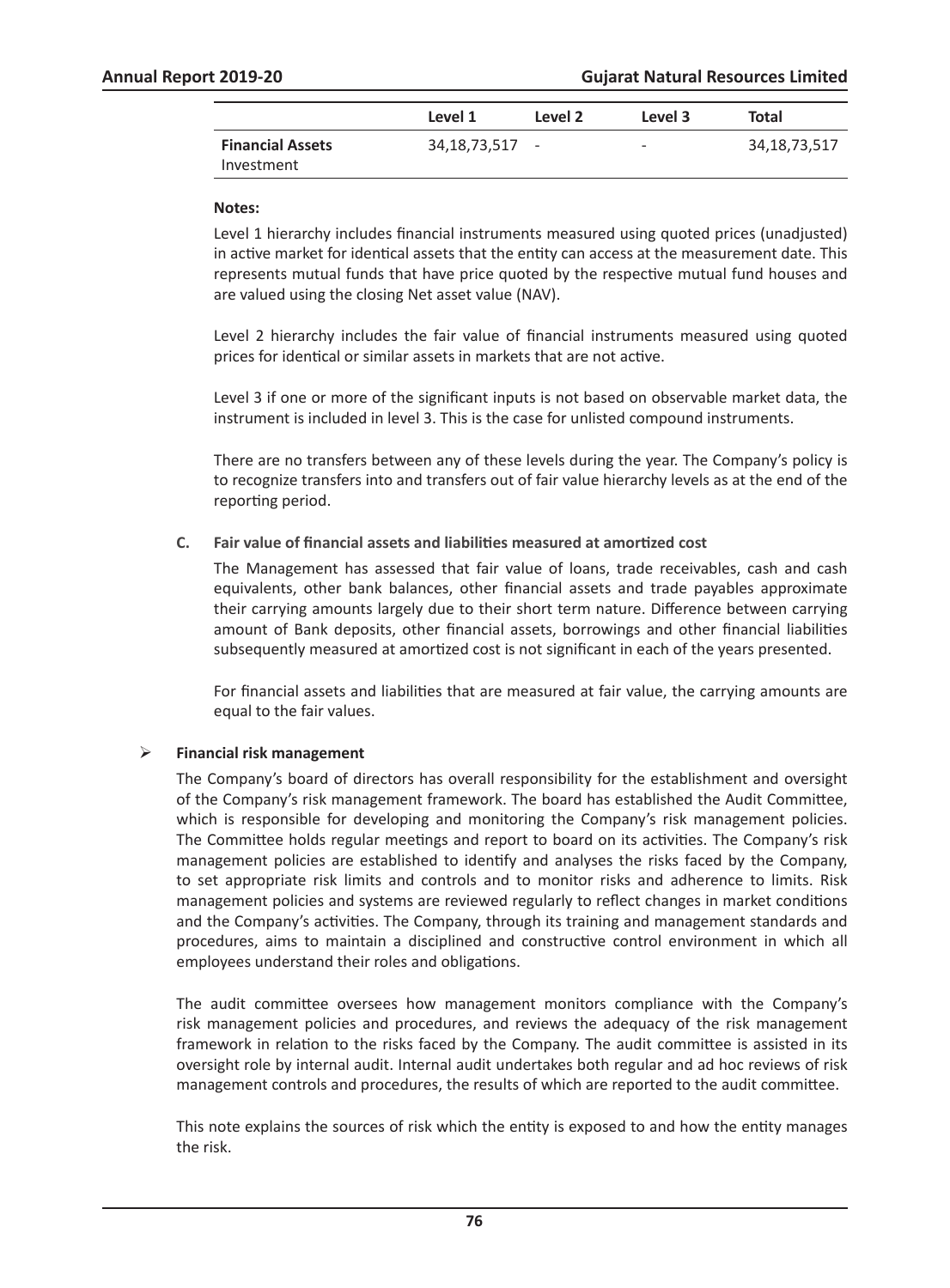| <b>Risk</b>           | <b>Exposure arising from</b>                                                                        | <b>Measurement</b>             | <b>Management of risk</b>                                                                             |
|-----------------------|-----------------------------------------------------------------------------------------------------|--------------------------------|-------------------------------------------------------------------------------------------------------|
| Credit<br><b>Risk</b> | Cash and cash equivalents,<br>trade receivables,<br>Financial assets measured<br>at amortized cost. | Aging analysis                 | Diversification of funds to bank<br>deposits, Liquid funds and Regular<br>monitoring of credit limits |
| Liquidity<br>Risk     | Borrowings and other<br>liabilities                                                                 | Rolling cash flow<br>forecasts | Availability of surplus cash,<br>committed credit lines and<br>borrowing facilities                   |

### **(a) Credit risk**

Credit risk is the risk of financial loss to the company if a customer or counterparty to a financial instrument fails to meet its contractual obligations. The company is exposed to the credit risk from its trade receivables, unbilled revenue, investments, cash and cash equivalents, bank deposits and other financial assets. The maximum exposure to credit risk is equal to the carrying value of the financial assets. The objective of managing counterparty credit risk is to prevent losses in financial assets.

# **Trade Receivables**

Trade receivables comprise a widespread customer base. Management evaluates credit risk relating to customers on an on going basis. If customers are independently rated, these ratings are used. Otherwise, if there is no independent rating, risk control assesses the credit quality of the customer, taking into account its financial position, past experience and other factors

For trade receivables, provision is provided by the company as per the below mentioned policy:

| <b>Particulars</b>          | Gross<br>Carrying<br>Amount | Expected<br>rate $(%)$ | Expected<br>credit losses Credit Losses | Carrying<br>amount<br>of Trade<br><b>Receivable</b> |
|-----------------------------|-----------------------------|------------------------|-----------------------------------------|-----------------------------------------------------|
| <b>Considered for Goods</b> |                             |                        |                                         |                                                     |
| 0-12 Months                 | 11,359,152                  | 0                      | 0                                       | 11,359,152                                          |
| More than 1 Year            | 0                           | 0                      | 0                                       |                                                     |
| Total                       | 11,359,152                  | 0                      | 0                                       | 11,359,152                                          |

# **(b) Liquidity risk**

Liquidity risk is the risk that the Company will encounter difficulty in meeting the obligations associated with its financial liabilities that are settled by delivering cash or another financial asset. The Company's approach to managing liquidity is to ensure, as far as possible, that it will have sufficient liquidity to meet its liabilities when they are due, under both normal and stressed conditions, without incurring unacceptable losses or risking damage to the Company's reputation.

#### **Liquidity Table**

The Company's remaining contractual maturity for its non-derivative financial liabilities with agreed repayment periods is given below. The tables have been drawn up based on the undiscounted cash flows of financial liabilities based on the earliest date on which the Company can be required to pay. The tables include both interest and principal cash flows. The contractual maturity is based on the earliest date on which the Company may be required to pay.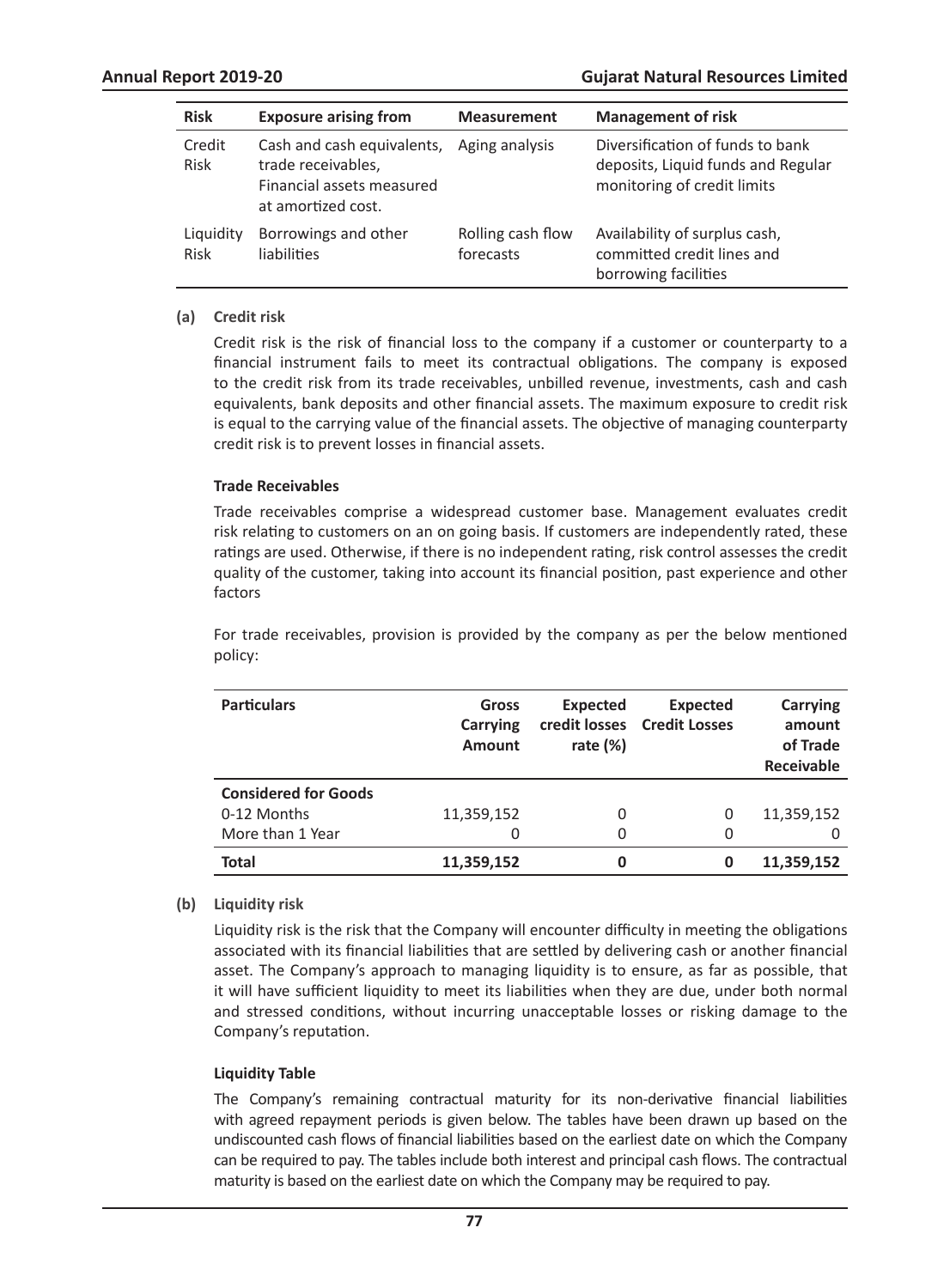#### **As at March 31, 2020**

| <b>Financial Liabilities</b>                                  | Payable within<br>0 to 12 months | More than<br>12 months | Total       |
|---------------------------------------------------------------|----------------------------------|------------------------|-------------|
| <b>Non-current financial liabilities</b><br><b>Borrowings</b> |                                  |                        |             |
| <b>Current financial liabilities</b>                          |                                  |                        |             |
| <b>Borrowings</b>                                             | 21,253,506                       |                        | 21,253,506  |
| <b>Trade Payables</b>                                         | 81,259,457                       |                        | 81,259,457  |
| <b>Other Financial Liability</b>                              |                                  |                        |             |
| <b>Total financial liabilities</b>                            | 102,512,963                      |                        | 102,512,963 |

#### **As at March 31, 2019**

| <b>Financial Liabilities</b>                                  | Payable within<br>0 to 12 months | More than<br>12 months | Total        |
|---------------------------------------------------------------|----------------------------------|------------------------|--------------|
| <b>Non-current financial liabilities</b><br><b>Borrowings</b> | ۰                                |                        |              |
| <b>Current financial liabilities</b>                          |                                  |                        |              |
| <b>Borrowings</b>                                             | 12,05,66,506                     |                        | 12,05,66,506 |
| <b>Trade Payables</b>                                         | 8,12,59,457                      |                        | 8,12,59,457  |
| <b>Other Financial Liability</b>                              |                                  |                        |              |
| <b>Total financial liabilities</b>                            | 20,18,25,963                     |                        | 20,18,25,963 |

#### **(C) Price Risk Exposure**

The Company's exposure to securities price risk arises from investments held in mutual funds and classified in the balance sheet at fair value through profit or loss. To manage its price risk arising from such investments, the Company diversifies its portfolio. Further these are all debt base securities for which the exposure is primarily on account of interest rate risk. Quotes (NAV) of these investments are available from the mutual fund houses. Profit for the year would increase/decrease as a result of gains/losses on these securities classified as at fair value through profit or loss.

#### **Others**

- In opinion of the management of the company, all loans, advances and deposits are recoverable in cash or kind for value to be received for which no provision is required. However in the opinion of the auditors, it shall be prudent to make sufficient provision for such non-performing assets amounting to Rs. 206.17Lacs.
- As informed by the management that the loans are interest free, which in our opinion is violation of Section 186 (7) of the Companies Act, 2013.
- Confirmation of the concerned parties for the amount due to them and/or due from them as per accounts of the company is not received. Necessary adjustments, if any, will be made when accounts are reconciled or settled. Balance of sundry debtors and creditors, loans and advances accepted and given in the balance sheet are subject to confirmation.
- In the opinion of board of directors the value of loans and advances and other current assets have a value on realization in the ordinary course of business at least equal to the amount at which they are stated in balance sheet.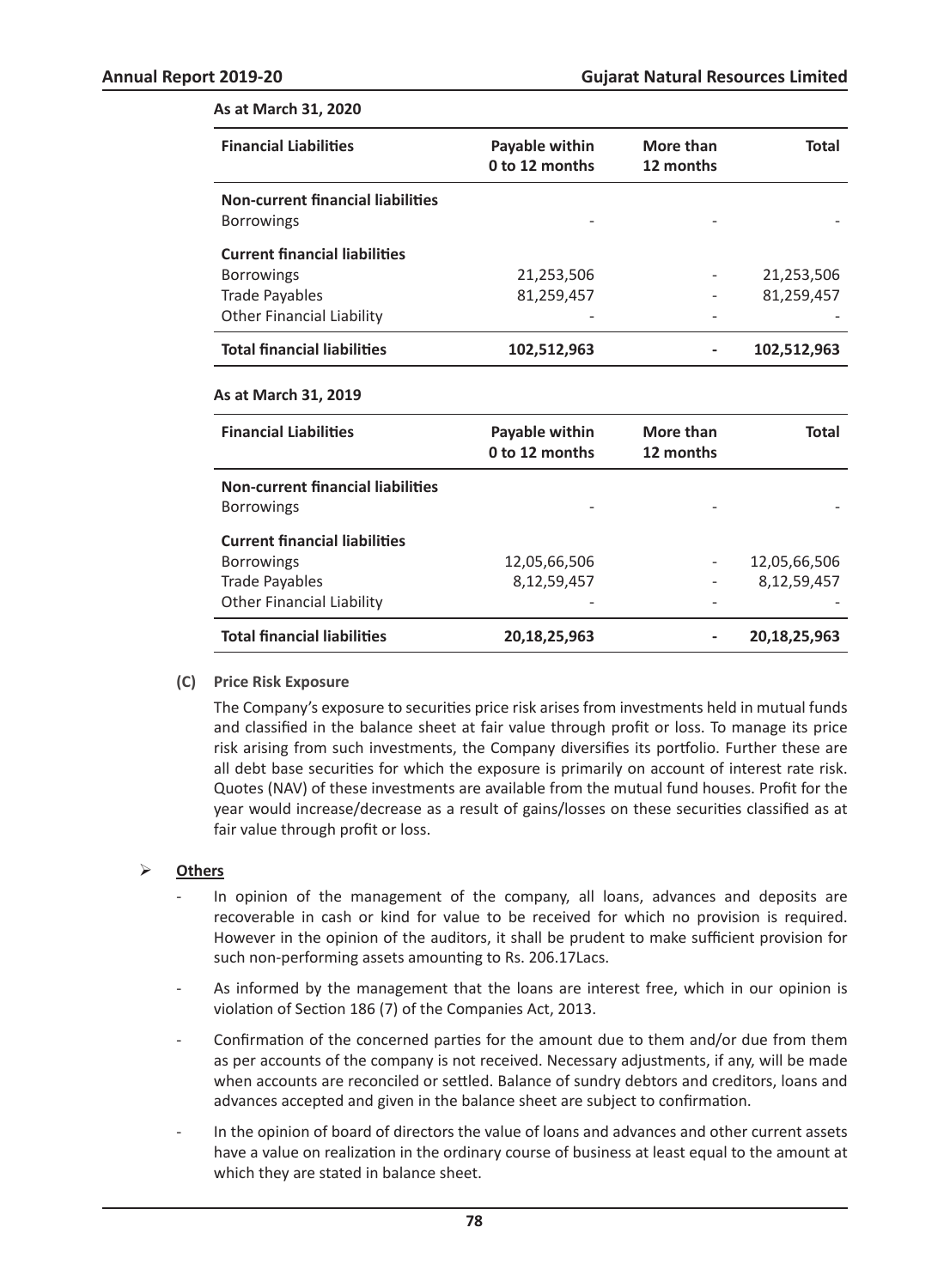# **Annual Report 2019-20**

- There is carry forward of losses, the company need not to recognize deferred tax assets in the event of non-availability of convincing evidence as to future income.
- The previous year's figures have been reworked, regrouped, rearranged and reclassified wherever necessary. Amounts and other disclosures for the preceding year are included as an integral part of the current year financial statements and are to be read in relation to the amounts and other disclosures relating to the current year.

#### **For, Gujarat Natural Resources Limited For, G M C A & Co.**

 **Chartered Accountants** FRN No:109850W

**Ashok C. Shah Shalin A. Shah Hitesh Donga Sheetal Pandya** Director **Managing Director CFO** Company Secretary<br>
DIN : 02467830 DIN : 00297447

DIN : 02467830 DIN : 00297447 **CA. Mitt S. Patel Place :** Ahmedabad Partner **Partner** Partner **Partner Date :** 30/07/2020 Membership No. 163940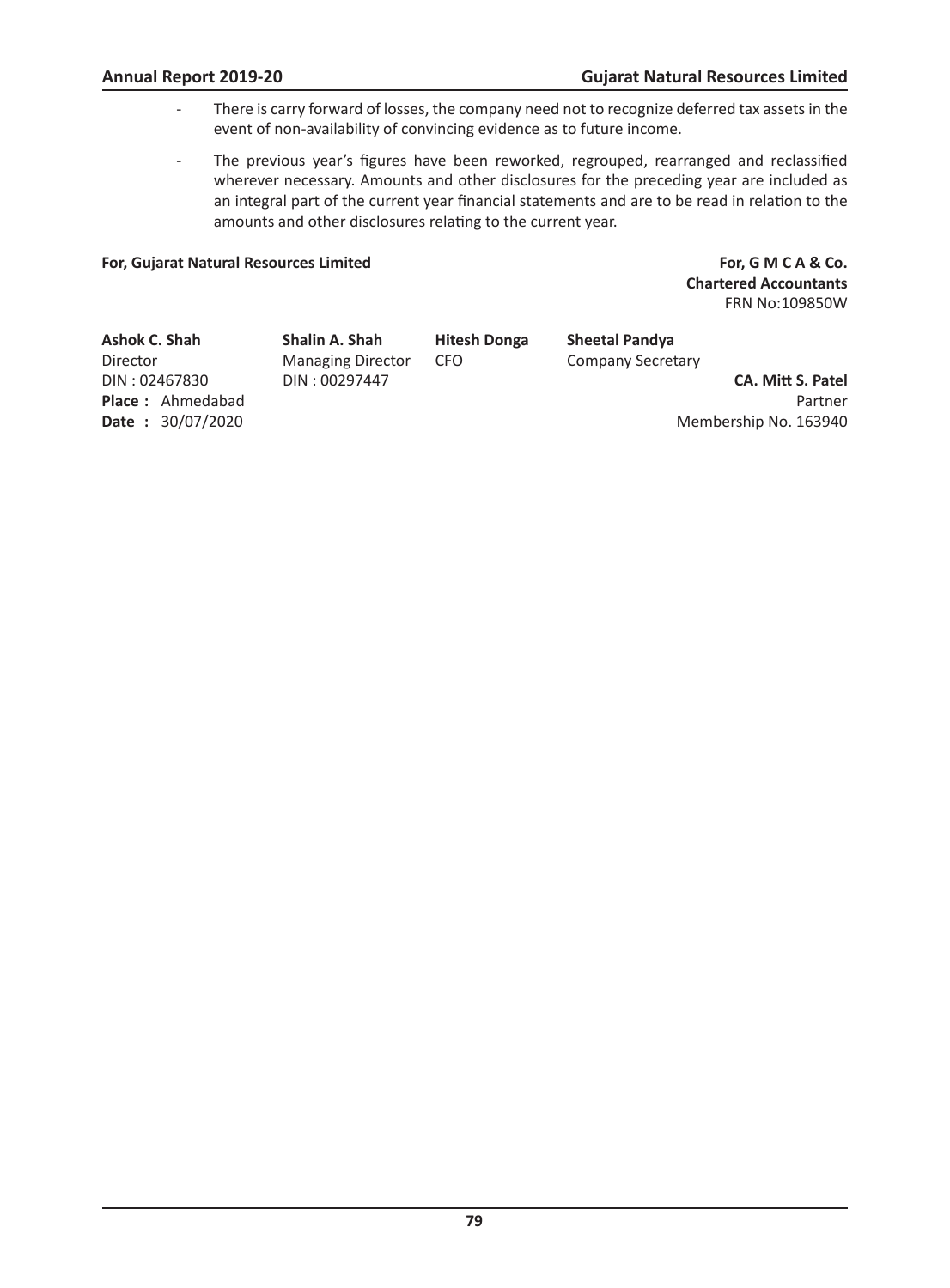# **Independent Auditor's Report**

### **UDIN:20163940AAAAIO1061**

### **To the Members of Gujarat Natural Resources Limited**

#### **Opinion**

We have audited the consolidated financial statements of **Gujarat Natural Resources Limited** (here in after referred to as the "Holding Company" or the "Corporation") and its subsidiaries (Holding Company and its subsidiaries together referred to as the "Group") which comprise the consolidated balance sheet as at 31 March 2020, and the consolidated statement of profit and loss (including other comprehensive income), consolidated statement of changes in equity and consolidated statement of cash flows for the year then ended, and notes to the consolidated financial statements, including a summary of significant accounting policies and other explanatory information (hereinafter referred to as the "consolidated financial statements").

In our opinion and to the best of our information and according to the explanations given to us, and based on the consideration of reports of other auditors on separate financial statements of such subsidiaries . as were audited by the other auditors, the aforesaid consolidated financial statements give the information required by the Companies Act, 2013 ("Act") in the manner so required and give a true and fair view in conformity with the accounting principles generally accepted in India, of the consolidated state of affairs of the Group as at 31 March 2020, of its consolidated Loss and other comprehensive income, consolidated changes in equity and consolidated cash flows for the year then ended.

# **Basis for Opinion**

We conducted our audit in accordance with the Standards on Auditing (SAs) specified under section 143(10) of the Act. Our responsibilities under those SAs are further described in the Auditor's Responsibilities for the Audit of the Consolidated Financial Statements section of our report. We are independent of the Group in accordance with the ethical requirements that are relevant to our audit of the consolidated financial statements in terms of the Code of Ethics issued by the Institute of Chartered Accountants of India and the relevant provisions of the Act, and we have fulfilled our other ethical responsibilities in accordance with these requirements. We believe that the audit evidence obtained by us is sufficient and appropriate to provide a basis for our opinion.

#### **Management's and Board of Directors' Responsibilities for the Consolidated Financial Statements**

The Holding Company's management and Board of Directors are responsible for the preparation and presentation of these consolidated financial statements in term of the requirements of the Act that give a true and fair view of the consolidated state of affairs, consolidated loss and other comprehensive income, consolidated statement of changes in equity and consolidated cash flows of the Group in accordance with the accounting principles generally accepted in India, including the Indian Accounting Standards (Ind AS) specified under section 133 of the Act. The respective Management and Board of Directors of the companies included in the Group are responsible for maintenance of adequate accounting records in accordance with the provisions of the Act for safeguarding the assets of each company and for preventing and detecting frauds and other irregularities; the selection and application of appropriate accounting policies; making judgments and estimates that are reasonable and prudent; and the design, implementation and maintenance of adequate internal financial controls, that were operating effectively for ensuring accuracy and completeness of the accounting records, relevant to the preparation and presentation of the consolidated financial statements that give a true and fair view and are free from material misstatement, whether due to fraud or error, which have been used for the purpose of preparation of the consolidated financial statements by the Management and Directors of the Holding Company, as aforesaid.

In preparing the consolidated financial statements, the respective Management and Board of Directors of the companies included in the Group are responsible for assessing the ability of each company to continue as a going concern, disclosing, as applicable, matters related to going concern and using the going concern basis of accounting unless the respective Board of Directors either intends to liquidate the Company or to cease operations, or has no realistic alternative but to do so.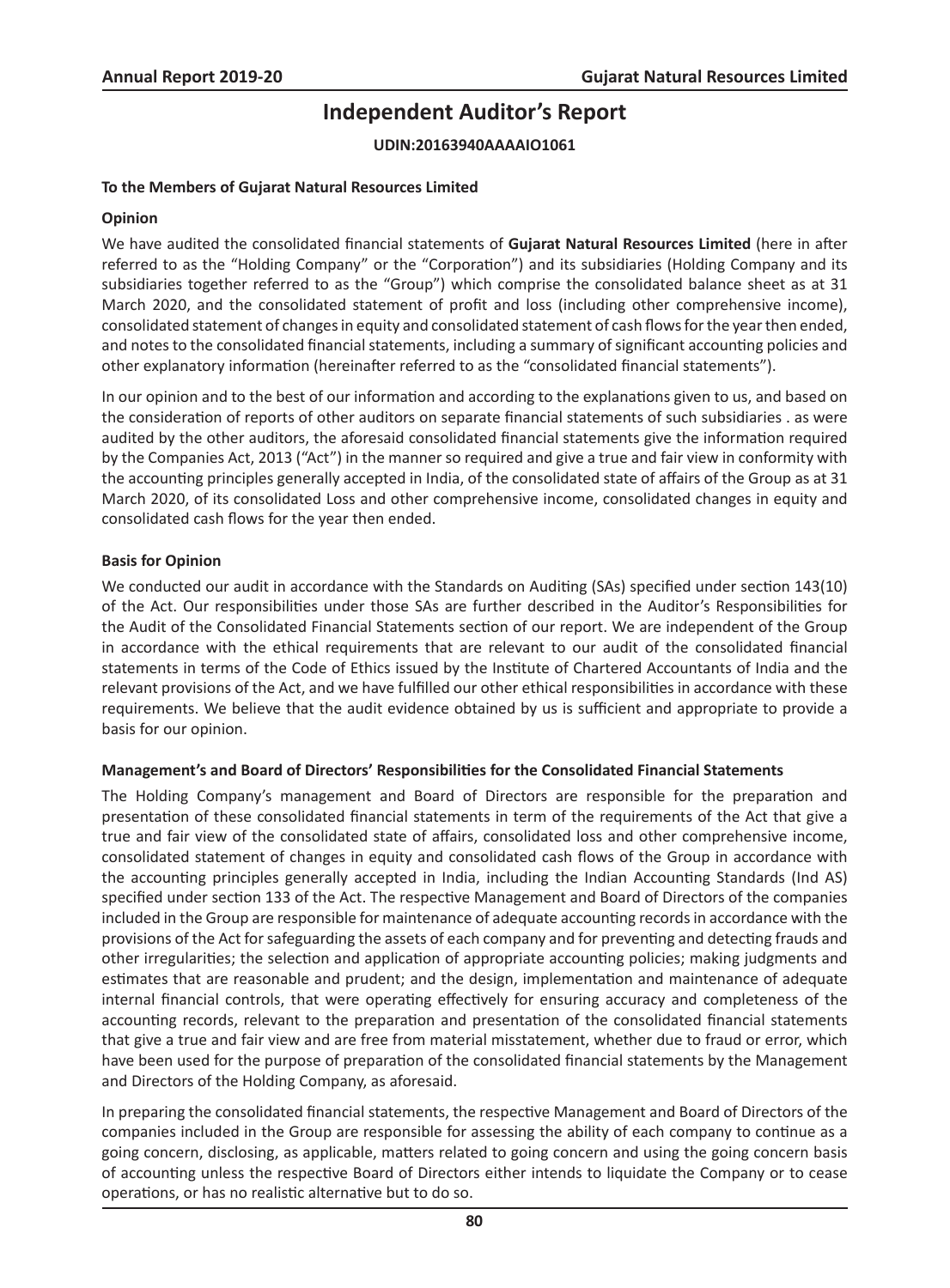The respective Board of Directors of the companies included in the Group is responsible for overseeing the financial reporting process of each company.

# **Auditor's Responsibilities for the Audit of the Consolidated Financial Statements**

Our objectives are to obtain reasonable assurance about whether the consolidated financial statements as a whole are free from material misstatement, whether due to fraud or error, and to issue an auditor's report that includes our opinion. Reasonable assurance is a high level of assurance, but is not a guarantee that an audit conducted in accordance with SAs will always detect a material misstatement when it exists. Misstatements can arise from fraud or error and are considered material if, individually or in the aggregate, they could reasonably be expected to influence the economic decisions of users taken on the basis of these consolidated financial statements.

As part of an audit in accordance with SAs, we exercise professional judgment and maintain professional skepticism throughout the audit. We also :

- Identify and assess the risks of material misstatement of the consolidated financial statements, whether due to fraud or error, design and perform audit procedures responsive to those risks, and obtain audit evidence that is sufficient and appropriate to provide a basis for our opinion. The risk of not detecting a material misstatement resulting from fraud is higher than for one resulting from error, as fraud may involve collusion, forgery, intentional omissions, misrepresentations, or the override of internal control.
- Obtain an understanding of internal control relevant to the audit in order to design audit procedures that are appropriate in the circumstances. Under section 143(3)(i) of the Act, we are also responsible for expressing our opinion on the internal financial controls with reference to the consolidated financial statements and the operating effectiveness of such controls based on our audit.
- Evaluate the appropriateness of accounting policies used and the reasonableness of accounting estimates and related disclosures made by the Management and Board of Directors
- Conclude on the appropriateness of Management and Board of Directors use of the going concern basis of accounting in preparation of consolidated financial statements and, based on the audit evidence obtained, whether a material uncertainty exists related to events or conditions that may cast significant doubt on the appropriateness of this assumption. If we conclude that a material uncertainty exists, we are required to draw attention in our auditor's report to the related disclosures in the consolidated financial statements or, if such disclosures are inadequate, to modify our opinion. Our conclusions are based on the audit evidence obtained up to the date of our auditor's report. However, future events or conditions may cause the Group to cease to continue as a going concern.
- Evaluate the overall presentation, structure and content of the consolidated financial statements, including the disclosures, and whether the consolidated financial statements represent the underlying transactions and events in a manner that achieves fair presentation.
- Obtain sufficient appropriate audit evidence regarding the financial information of such entities or business activities within the Group and joint operations to express an opinion on the consolidated financial statements, of which we are the independent auditors. We are responsible for the direction, supervision and performance of the audit of financial information of such entities. For the other entities included in the consolidated financial statements, which have been audited by other auditors, such other auditors remain responsible for the direction, supervision and performance of the audits carried out by them. We remain solely responsible for our audit opinion.

We communicate with those charged with governance of the Holding Company and such other entities included in the consolidated financial statements of which we are the independent auditors regarding, among other matters, the planned scope and timing of the audit and significant audit findings, including any significant deficiencies in internal control that we identify during our audit.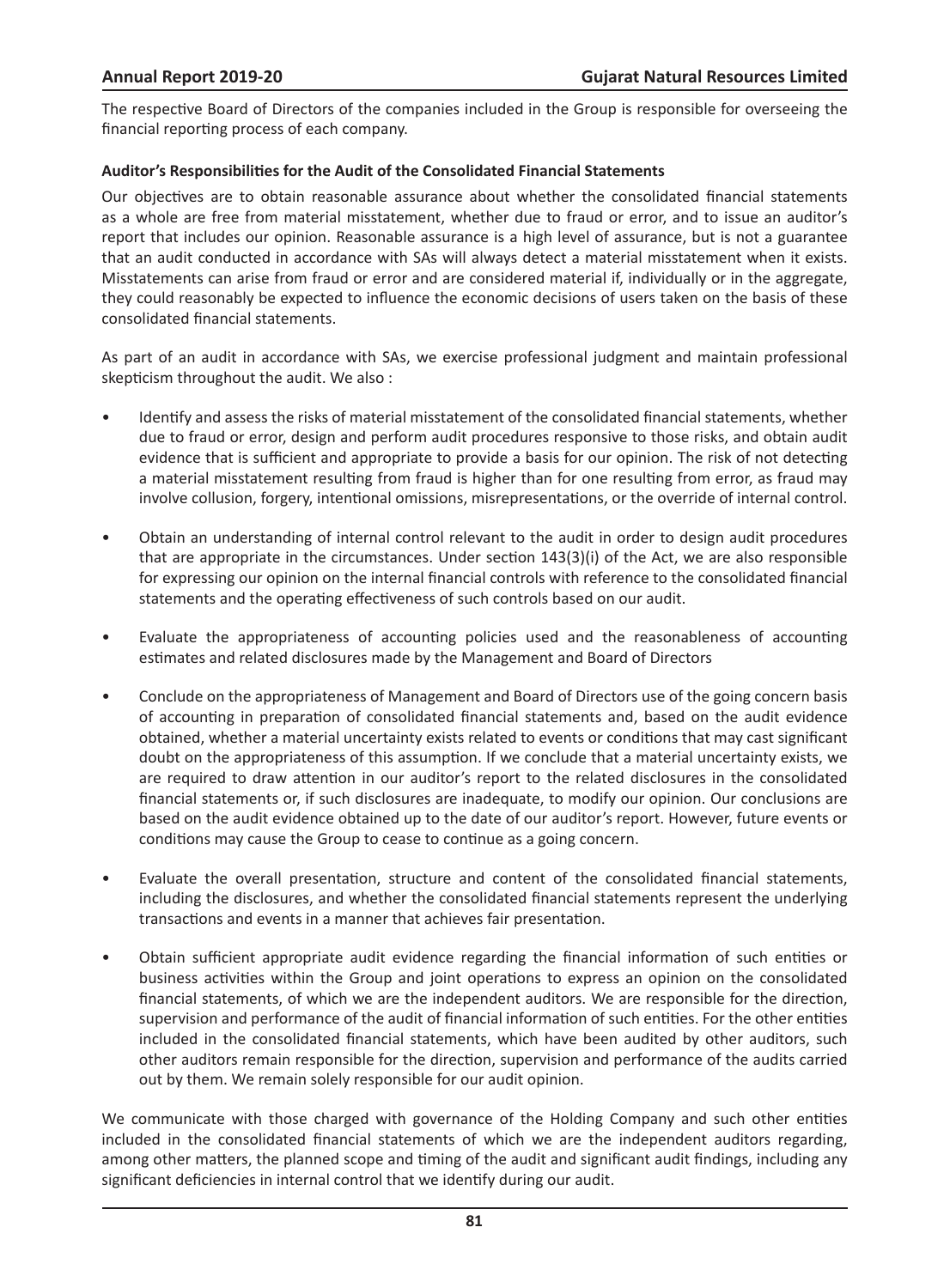We also provide those charged with governance with a statement that we have complied with relevant ethical requirements regarding independence, and to communicate with them all relationships and other matters that may reasonably be thought to bear on our independence, and where applicable, related safeguards.

From the matters communicated with those charged with governance, we determine those matters that were of most significance in the audit of the consolidated financial statements of the current period and are therefore the key audit matters. We describe these matters in our auditors' report unless law or regulation precludes public disclosure about the matter or when, in extremely rare circumstances, we determine that a matter should not be communicated in our report because the adverse consequences of doing so would reasonably be expected to outweigh the public interest benefits of such communication.

# **Matter of Emphasis:**

- The company has some trade receivables, which has been considered as doubtful debts. Accordingly, company has not recognized provision of doubtful debts amounting to **739.71 lacs**, as a result thereof the debit balance of profit & loss A/c is understated by the said sum and correspondingly Sundry debtors are overstated by the said sum.
- The company has in past granted/renewed loans and advances to other companies, which has been identified as non- performing asset. Accordingly, company has not recognized any income from the same. In the opinion of directors, the process of recovery is going on and the same is not fully doubtful of recovery. However in our opinion company needs to make provision for such long outstanding nonperforming assets amounting to **Rs. 206.17 lacs.** Due to non-provision in this regard the debit balance of profit & loss account is under stated and balance of loans and advances is overstated by the said sum. This matter has been already emphasized by previous auditor.

# **Other Matters**

- In respect of the financial statement of One subsidiary and its One step down subsidiary, we did not carry out the audit. This financial statements have been audited by other auditor whose reports have been furnished to us by the Management and in our opinion, in so far as it relates to the amount included in respect of this subsidiaries is based solely on the report of other auditor.
- We further report that in respect of the Four foreign step down subsidiaries, we have relied on the Unaudited Financial Statement, these unaudited financial statements as approved by the respective Board of Directors of these companies have been furnished to us by the management and our report in so far as it relates to the amounts included in respect of these Four step down subsidiaries is based solely on such approved financial statements.

# **Report on other Legal and Regulatory Requirements**

- 1. As required by the Companies (Auditor's Report) Order, 2016 ("the Order") issued by the Central Government in terms of Section 143 (11) of the Act, we give in the Annexure a statement on the matters specified in paragraphs 3 and 4 of the Order.
- 2. As required by section 143(3) of the Act, we report that:
	- a) We have sought and obtained all the information and an explanation which is to the best of our knowledge and beliefs were necessary for the purposes of our audit.
	- b) In our opinion proper books of account as required by law have been kept by the Company so far as appears from our examination of those books.
	- c) The Balance Sheet, the Statement of Profit and Loss, and Cash Flow Statement dealt with by this Report are in agreement with the books of account.
	- d) In our opinion, the aforesaid financial statements comply with the Accounting Standards specified under Section 133 of the Act, read with the Companies (Indian Accounting Standard) Rules, 2015, as amended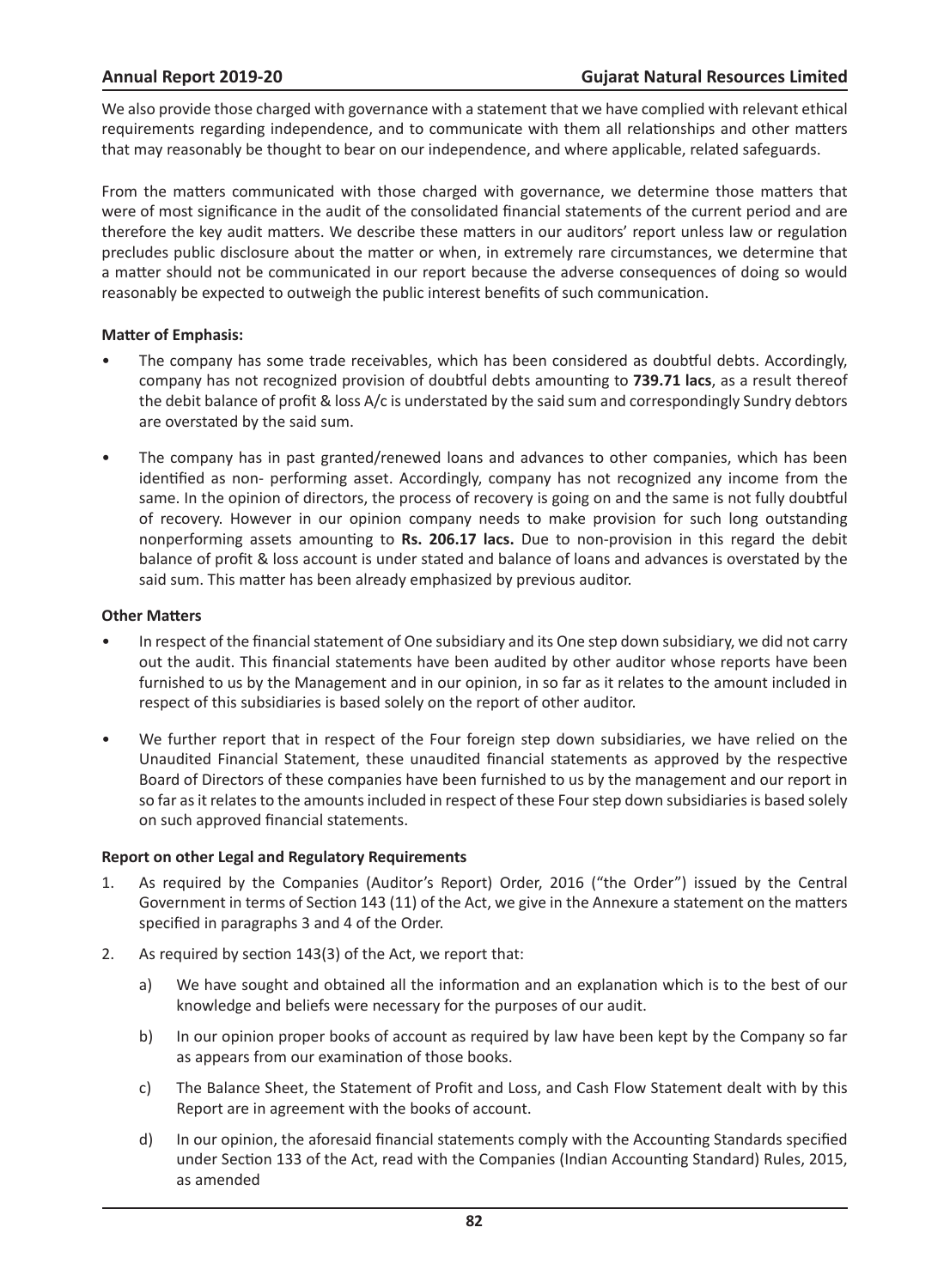- e) On the basis of written representations received from the directors as on  $31<sup>st</sup>$  March, 2020, taken on record by the Board of Directors, none of the directors is disqualified as on  $31^{st}$  March, 2020, from being appointed as a director in terms of Section 164(2) of the Act.
- f) With respect to the other matters included in the Auditor's Report and to our best of our information and according to the explanations given to us:
	- i. The Company does not have any pending litigations which would impact its financial position.
	- ii. The Company did not have any long-term contracts including derivatives contracts for which there were any material foreseeable losses.
	- iii. There is no amount required to be transferred, to the investor's education & Protection Fund by the Company.

**For, G M C A & Co.** Chartered Accountants FRN: 109850W

|                  | CA. Mitt S. Patel     |
|------------------|-----------------------|
| Place: Ahmedabad | (Partner)             |
| Date: 30/07/2020 | Membership No. 163940 |

# **Report on the Internal Financial Controls under Clause (i) of Sub-section 3 of Section 143 of the Companies Act, 2013 ("the Act")**

We have audited the internal financial controls over financial reporting of **GUJARAT NATURAL RESOURCES LIMITED** ("the Company") as of March 31, 2020 in conjunction with our audit of the standalone financial statements of the Company for the year ended on that date.

# **Management's Responsibility for Internal Financial Controls**

The respective Board of Directors of the Holding company, its subsidiary companies, which are companies incorporated in India, are responsible for establishing and maintaining internal financial controls based on, "internal control over financial reporting criteria established by the Company considering the essential components of internal control stated in the Guidance Note on Audit of Internal Financial Controls Over Financial Reporting issued by the Institute of Chartered Accountants of India (ICAI)". These responsibilities include the design, implementation and maintenance of adequate internal financial controls that were operating effectively for ensuring the orderly and efficient conduct of its business, including adherence to the respective company's policies, the safeguarding of its assets, the prevention and detection of frauds and errors, the accuracy and completeness of the accounting records, and the timely preparation of reliable financial information, as required under the Act.

#### **Auditors' Responsibility**

Our responsibility is to express an opinion on the Company's internal financial controls over financial reporting based on our audit. We conducted our audit in accordance with the Guidance Note on Audit of Internal Financial Controls Over Financial Reporting (the "Guidance Note") and the Standards on Auditing, issued by ICAI and deemed to be prescribed under section 143(10) of the Companies Act, 2013, to the extent applicable to an audit of internal financial controls, both applicable to an audit of Internal Financial Controls and, both issued by the Institute of Chartered Accountants of India. Those Standards and the Guidance Note require that we comply with ethical requirements and plan and perform the audit to obtain reasonable assurance about whether adequate internal financial controls over financial reporting was established and maintained and if such controls operated effectively in all material respects.

Our audit involves performing procedures to obtain audit evidence about the adequacy of the internal financial controls system over financial reporting and their operating effectiveness. Our audit of internal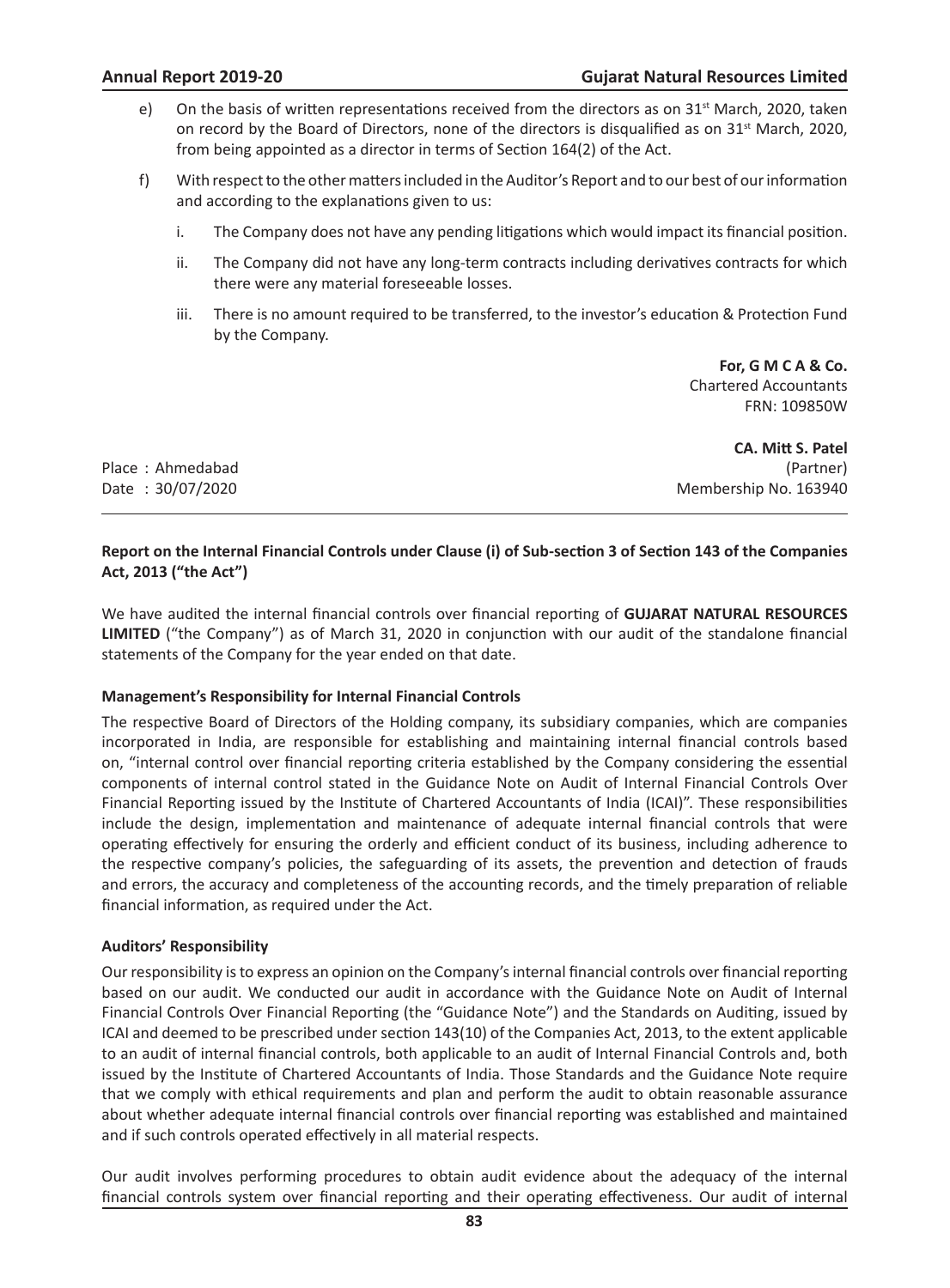# **Annual Report 2019-20**

financial controls over financial reporting included obtaining an understanding of internal financial controls over financial reporting, assessing the risk that a material weakness exists, and testing and evaluating the design and operating effectiveness of internal control based on the assessed risk. The procedures selected depend on the auditor's judgement, including the assessment of the risks of material misstatement of the financial statements, whether due to fraud or error.

We believe that the audit evidence we have obtained is sufficient and appropriate to provide a basis for our audit opinion on the Company's internal financial controls system over financial reporting.

# **Meaning of Internal Financial Controls over Financial Reporting**

A company's internal financial control over financial reporting is a process designed to provide reasonable assurance regarding the reliability of financial reporting and the preparation of financial statements for external purposes in accordance with generally accepted accounting principles. A company's internal financial control over financial reporting includes those policies and procedures that (1) pertain to the maintenance of records that, in reasonable detail, accurately and fairly reflect the transactions and dispositions of the assets of the company; (2) provide reasonable assurance that transactions are recorded as necessary to permit preparation of financial statements in accordance with generally accepted accounting principles, and that receipts and expenditures of the company are being made only in accordance with authorisations of management and directors of the company; and (3) provide reasonable assurance regarding prevention or timely detection of unauthorised acquisition, use, or disposition of the company's assets that could have a material effect on the financial statements.

# **Inherent Limitations of Internal Financial Controls over Financial Reporting**

Because of the inherent limitations of internal financial controls over financial reporting, including the possibility of collusion or improper management override of controls, material misstatements due to error or fraud may occur and not be detected. Also, projections of any evaluation of the internal financial controls over financial reporting to future periods are subject to the risk that the internal financial control over financial reporting may become inadequate because of changes in conditions, or that the degree of compliance with the policies or procedures may deteriorate.

#### **Opinion**

In our opinion, the Holding Company and its subsidiary companies, which are companies incorporated in India, have, in all material respects, an adequate internal financial controls system over financial reporting and such internal financial controls over financial reporting were operating effectively as at March 31, 2020, based on the internal control over financial reporting criteria established by the Company considering the essential components of internal control stated in the Guidance Note on Audit of Internal Financial Controls Over Financial Reporting issued by the Institute of Chartered Accountants of India.

> **For, G M C A & Co.** Chartered Accountants FRN: 109850W

**CA. Mitt S. Patel** Place : Ahmedabad (Partner) Date : 30/07/2020 Membership No. 163940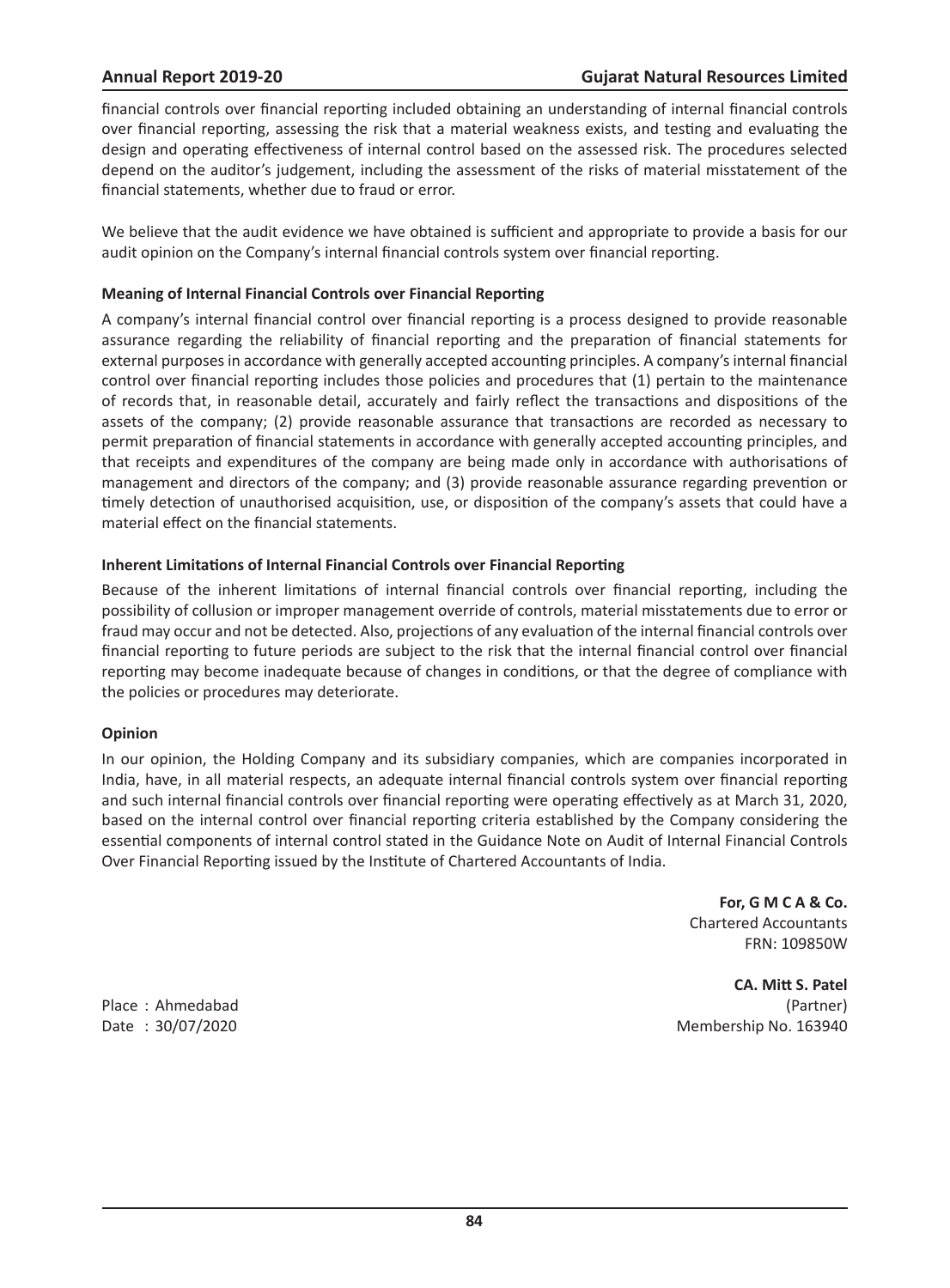# **CONSOLIDATED BALANCE SHEET AS AT 31/03/2020**

| <b>Particulars</b> |                     |                                       | <b>Note</b>         | As at                    | As at                                 |                |                  |                  |
|--------------------|---------------------|---------------------------------------|---------------------|--------------------------|---------------------------------------|----------------|------------------|------------------|
|                    |                     |                                       |                     |                          |                                       | No.            | 31st March, 2020 | 31st March, 2019 |
| <b>ASSETS</b>      |                     |                                       |                     |                          |                                       |                |                  |                  |
| $\mathbf{1}$       |                     | <b>Non-current Assets</b>             |                     |                          |                                       |                |                  |                  |
|                    | (a)                 |                                       |                     |                          | Property, Plant and Equipment         | 1              | 28,72,71,761     | 27,66,97,437     |
|                    | (b)                 |                                       |                     |                          | Capital work in progress              | $\overline{2}$ | 38,04,80,230     | 42,37,46,022     |
|                    | (c)                 |                                       |                     | Intangible assets        |                                       | $\mathbf{1}$   | 881              | 881              |
|                    |                     | (d) Goodwill                          |                     |                          |                                       | $\mathbf{1}$   | 13,58,69,380     | 13,87,29,744     |
|                    | (e)                 |                                       |                     |                          | Financial Assets :                    |                |                  |                  |
|                    |                     | i)                                    |                     | Investments              |                                       | 3              |                  | 18,75,23,517     |
|                    |                     | ii)                                   | Loans               |                          |                                       | 4              | 3,75,94,356      | 5,81,80,537      |
|                    | (f)                 |                                       |                     |                          | Deferred tax assets (Net)             |                | 33,106           |                  |
|                    | (g)                 |                                       |                     |                          | Other non-current assets              | 5              | 4,97,25,750      | 4,99,13,380      |
|                    |                     |                                       |                     |                          | <b>Total Non-current Assets</b>       |                | 89,09,75,463     | 1,13,47,91,518   |
| $\overline{2}$     |                     | <b>Current Assets</b>                 |                     |                          |                                       |                |                  |                  |
|                    | (a)                 |                                       | Inventories         |                          |                                       |                | 3,11,79,530      | 2,84,36,451      |
|                    | (b)                 |                                       |                     | <b>Financial Assets:</b> |                                       |                |                  |                  |
|                    |                     | i)                                    |                     | Investments              |                                       |                |                  |                  |
|                    |                     | ii)                                   |                     |                          | <b>Trade Receivables</b>              | 6              | 3,57,61,629      | 9,64,23,564      |
|                    |                     | iii)                                  |                     |                          | Cash & Cash Equivalents               | 7              | 5,51,20,616      | 2,09,97,027      |
|                    |                     | iv)                                   | Loans               |                          |                                       | 8              | 37, 31, 42, 540  | 15,47,06,541     |
|                    |                     | v)                                    |                     |                          | <b>Other Financial Assets</b>         |                |                  |                  |
|                    | (c)                 |                                       |                     |                          | <b>Other Current Assets</b>           | 9              | 51,55,913        | 11,58,228        |
|                    |                     | <b>Total - Current Assets</b>         |                     |                          |                                       |                | 50,03,60,228     | 30, 17, 21, 811  |
|                    | <b>Total Assets</b> |                                       |                     |                          |                                       |                | 1,39,13,35,691   | 1,43,65,13,329   |
| ı.                 |                     | <b>Equity &amp; Liabilities</b>       |                     |                          |                                       |                |                  |                  |
|                    | 1.                  | <b>Equity</b>                         |                     |                          |                                       |                |                  |                  |
|                    |                     |                                       |                     | (a) Share Capital        |                                       | 10             | 56,25,16,450     | 38,75,16,450     |
|                    |                     |                                       |                     | (b) Other Equity         |                                       | 11             | 41,23,67,220     | 57,78,06,252     |
|                    |                     |                                       | <b>Total Equity</b> |                          |                                       |                | 97,48,83,670     | 96,53,22,702     |
|                    | 2.                  |                                       | <b>Liabilities</b>  |                          |                                       |                |                  |                  |
|                    |                     | A)                                    |                     |                          | <b>Non Current Liabilities</b>        |                |                  |                  |
|                    |                     |                                       | (a)                 |                          | <b>Financial Liabilities</b>          |                |                  |                  |
|                    |                     |                                       |                     | i)                       | <b>Borrowings</b>                     | 12             | 13,31,92,747     | 8,68,15,220      |
|                    |                     |                                       | (b)                 |                          | Deferred Tax Liabilties (Net)         | 13             | 2,83,92,078      | 3,01,77,477      |
|                    |                     |                                       |                     |                          | (c) Other Non Current Liabilities     | 14             | 7,04,55,679      | 7,79,51,823      |
|                    |                     |                                       |                     |                          | <b>Total Non- Current Liabilities</b> |                | 23,20,40,505     | 19,49,44,520     |
|                    |                     | B)                                    |                     |                          | <b>Current Liabilities</b>            |                |                  |                  |
|                    |                     |                                       | (a)                 |                          | <b>Financial Liabilities</b>          |                |                  |                  |
|                    |                     |                                       |                     | i)                       | <b>Borrowings</b>                     | 15             | 3,90,92,673      | 14, 17, 29, 221  |
|                    |                     |                                       |                     | ii)                      | <b>Trade Payables</b>                 | 16             | 10,46,58,442     | 9,63,42,372      |
|                    |                     |                                       |                     | iii)                     | <b>Other Financial Liabilities</b>    |                |                  |                  |
|                    |                     |                                       | (b)                 |                          | <b>Other Current Liabilities</b>      | 17             | 3,92,74,677      | 3,67,96,264      |
|                    |                     |                                       | (c)                 |                          | <b>Short Term Provisions</b>          | 18             | 13,85,724        | 13,78,250        |
|                    |                     |                                       |                     |                          | <b>Total Current Liabilities</b>      |                | 18,44,11,516     | 27,62,46,107     |
|                    |                     | <b>Total Equity &amp; Liabilities</b> |                     |                          |                                       |                | 1,39,13,35,691   | 1,43,65,13,328   |
|                    |                     |                                       |                     |                          | Contingent Liabilities & Commitments  | Nil            |                  |                  |

# **For, Gujarat Natural Resources Limited For, G M C A & Co.**

**Chartered Accountants** FRN No:109850W

| Ashok C. Shah           | Shalin A. Shah           | <b>Hitesh Donga</b> | <b>Sheetal Pandya</b>    |
|-------------------------|--------------------------|---------------------|--------------------------|
| Director                | <b>Managing Director</b> | CFO                 | <b>Company Secretary</b> |
| DIN: 02467830           | DIN: 00297447            |                     | <b>CA. Mitt S. Patel</b> |
| <b>Place:</b> Ahmedabad |                          |                     | Partner                  |
| <b>Date: 30/07/2020</b> |                          |                     | Membership No. 163940    |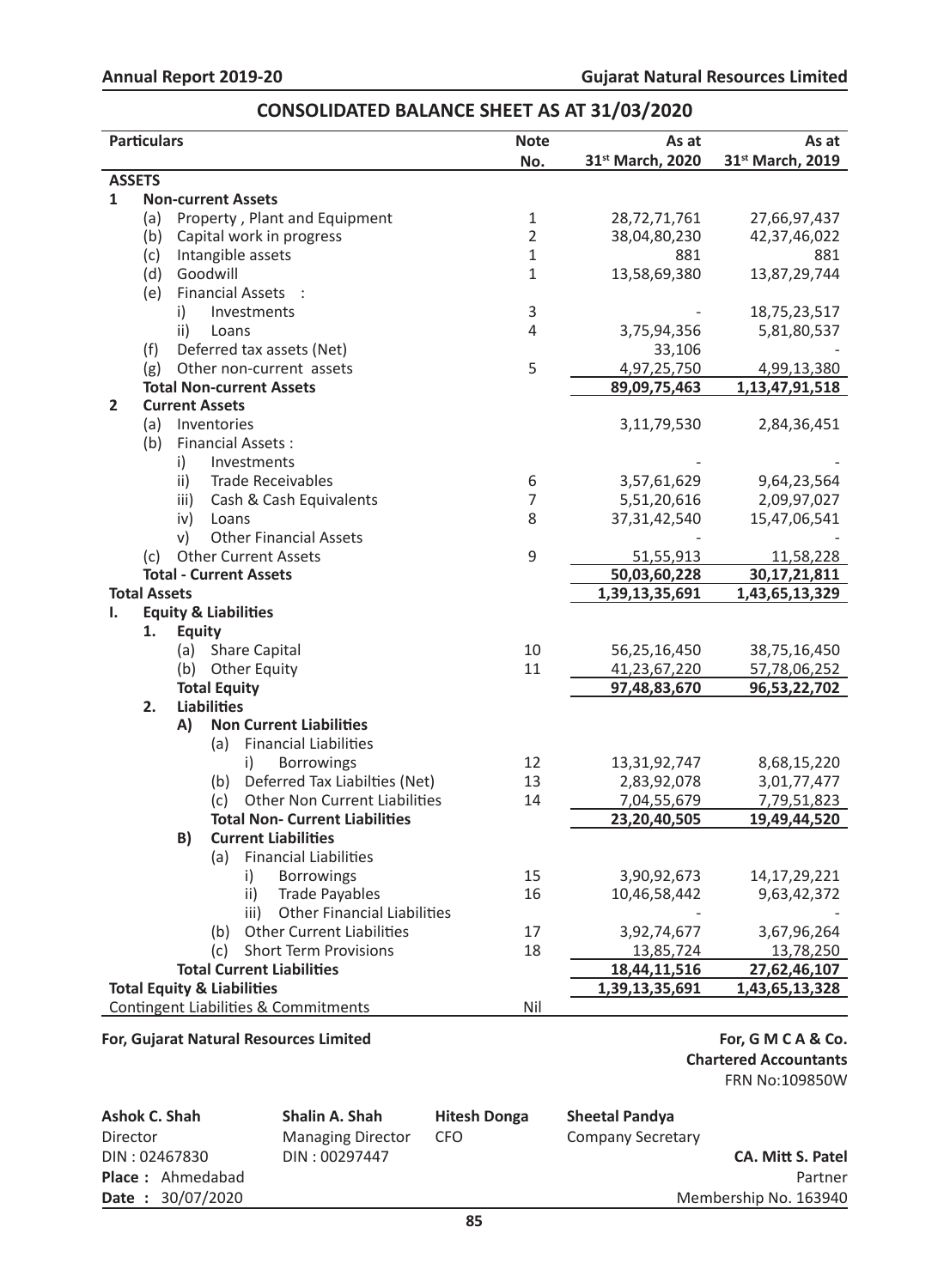# **CONSOLIDATED STATEMENT OF PROFIT & LOSS ACCOUNT FOR THE PERIOD FROM 01-04-2019 TO 31-03-2020**

|          | <b>Particulars</b>                                                     |                          |                                   | <b>Note</b><br>No. | 2019-20                                           | 2018-19                                                              |
|----------|------------------------------------------------------------------------|--------------------------|-----------------------------------|--------------------|---------------------------------------------------|----------------------------------------------------------------------|
| L        | <b>Revenue From Operations</b>                                         |                          |                                   | 19                 | 10,70,94,000                                      | 7,92,62,009                                                          |
| Ш        | Other Income                                                           |                          |                                   | 20                 | 60,42,242                                         | 21, 18, 275                                                          |
| Ш        | Total Revenue (I+II)                                                   |                          |                                   |                    | 11,31,36,242                                      | 8,13,80,284                                                          |
| IV       | <b>Expenses</b>                                                        |                          |                                   |                    |                                                   |                                                                      |
|          | Purchase of Stock in Trade                                             |                          |                                   |                    | 2,96,45,280                                       |                                                                      |
|          | Changes in Inventories                                                 |                          |                                   | 21                 | (81, 747)                                         | 71,163                                                               |
|          | <b>Employee Benefit Expenses</b>                                       |                          |                                   | 22                 | 1,74,71,946                                       | 1,33,95,643                                                          |
|          | <b>Finance Costs</b>                                                   |                          |                                   | 23                 | 45,48,660                                         | 64,97,402                                                            |
|          | Depreciation & Amortisation Expenses                                   |                          |                                   | 24                 | 4,21,26,205                                       | 4,66,22,731                                                          |
|          | Other Expenses                                                         |                          |                                   | 25                 | 4,34,56,833                                       | 4,03,39,680                                                          |
|          | <b>Total Expenses</b>                                                  |                          |                                   |                    | 13,71,67,178                                      | 10,69,26,619                                                         |
| V        | Profit Before Exceptional & Extraordinary Items<br>& Tax (III-IV)      |                          |                                   |                    | (2,40,30,936)                                     | (2,55,46,335)                                                        |
| VII      | <b>Exceptional Items</b>                                               |                          |                                   |                    |                                                   |                                                                      |
| VIII     | <b>Profit Before Extraordinary Items &amp; Tax</b>                     |                          |                                   |                    | (2,40,30,936)                                     | (2,55,46,335)                                                        |
|          | <b>Extraordinary Items</b>                                             |                          |                                   |                    | 25,22,30,103                                      |                                                                      |
| IX       | <b>Profit Before Tax</b>                                               |                          |                                   |                    | (27, 62, 61, 039)                                 | (2,55,46,335)                                                        |
| X        | <b>Tax Expenses</b>                                                    |                          |                                   |                    |                                                   |                                                                      |
|          | <b>Excess Provision of Income Tax</b>                                  |                          |                                   |                    | (4, 485)                                          | (7,81,621)                                                           |
|          | Current Tax/ Interest on Income Tax/ Deferred Tax                      |                          |                                   |                    | (16, 55, 505)                                     | 30,48,236                                                            |
| ΧI       | Profit/(Loss) for the period from Continuing<br>Operations(IX-X)       |                          |                                   |                    | (27, 46, 01, 049)                                 | (2,32,79,720)                                                        |
| XII      | Profit/(Loss) from Discontinuing Operations                            |                          |                                   |                    |                                                   |                                                                      |
| XIII     | Tax Expense of Discontinuing Operations                                |                          |                                   |                    |                                                   |                                                                      |
| XIV      | Profit/(Loss) from Discontinuing Operations<br>(after tax)(XII-XIII)   |                          |                                   |                    |                                                   |                                                                      |
| XV       | Profit/(Loss) for the Period(XI+XIV)                                   |                          |                                   |                    | (27, 46, 01, 049)                                 | (2,32,79,720)                                                        |
| XVI      | <b>Earning Per Equity Share</b>                                        |                          |                                   |                    |                                                   |                                                                      |
|          | <b>Basic</b>                                                           |                          |                                   |                    | (4.88)                                            | (0.60)                                                               |
|          | <b>Diluted</b>                                                         |                          |                                   |                    | (6.12)                                            | (0.52)                                                               |
|          | The Notes referred to above form an integral part of the Balance Sheet |                          |                                   |                    |                                                   |                                                                      |
|          | For, Gujarat Natural Resources Limited                                 |                          |                                   |                    |                                                   | For, G M C A & Co.<br><b>Chartered Accountants</b><br>FRN No:109850W |
| Director | Ashok C. Shah<br>Shalin A. Shah                                        | <b>Managing Director</b> | <b>Hitesh Donga</b><br><b>CFO</b> |                    | <b>Sheetal Pandya</b><br><b>Company Secretary</b> |                                                                      |

| Asnok C. Shan           | Shalin A. Shah           | <b>Hitesh Donga</b> | Sheetal Pandya           |
|-------------------------|--------------------------|---------------------|--------------------------|
| Director                | <b>Managing Director</b> | CFO                 | Company Secretary        |
| DIN : 02467830          | DIN: 00297447            |                     | <b>CA. Mitt S. Patel</b> |
| <b>Place:</b> Ahmedabad |                          |                     | Partner                  |
| <b>Date: 30/07/2020</b> |                          |                     | Membership No. 163940    |
|                         |                          |                     |                          |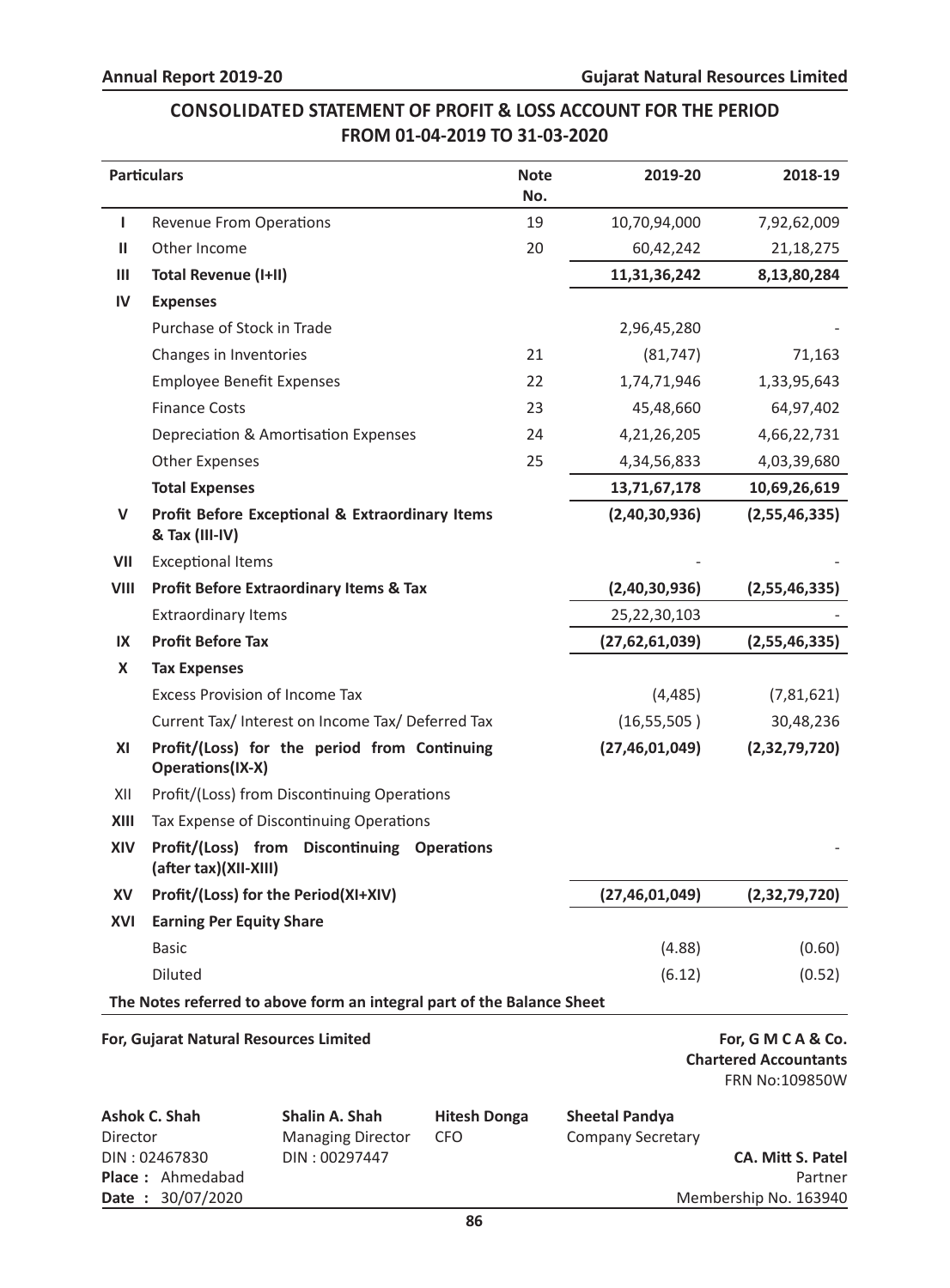# **CONSOLIDATED CASHFLOW STATEMENT FOR THE YEAR ENDED ON 31ST MARCH, 2020**

|   | <b>Particulars</b>                                       | 2019-20           | 2018-19           |
|---|----------------------------------------------------------|-------------------|-------------------|
| А | <b>Cash flow from Operating Activities</b>               |                   |                   |
|   | Net Profit Before Tax                                    | (27, 62, 61, 039) | (2,55,46,335)     |
|   | Adjustments for:                                         |                   |                   |
|   | Add: Depreciation                                        | 4,21,26,205       | 4,66,22,731       |
|   | Less : Interest Income                                   | (33, 84, 259)     | (10, 76, 084)     |
|   | Less: Extra-Odinary Items                                |                   |                   |
|   | Add : Adjustment due to Consolidation                    | (18, 85, 870)     |                   |
|   | Add : Interest Expenses                                  | 44,95,608         | 63,24,995         |
|   | Operating Profit / (Loss) before Working Capital Changes | (23, 49, 09, 354) | 2,63,25,307       |
|   | Adjustments for:                                         |                   |                   |
|   | Increase/(Decrease) in Trade Payable                     | 83,16,070         | (16, 52, 221)     |
|   | Increase/(Decrease) in other current liabilities         | 24,78,414         | 68,00,520         |
|   | Increase/(Decrease) in Short Term Borrowings             | (10, 26, 36, 548) | (7,80,16,645)     |
|   | Increase/(Decrease) in Provisions                        | 7,474             | (4,09,965)        |
|   | (Increase)/Decrease in Trade Receivables                 | 6,06,61,935       | (10,08,930)       |
|   | (Increase)/Decrease in inventories                       | (27, 43, 079)     | 3,50,092          |
|   | (Increase)/Decrease in Short term Loans & Advances       | (21, 84, 35, 999) | 7,61,37,161       |
|   | (Increase)/Decrease in Other Current Asset               | (39, 97, 685)     | 2,57,378          |
|   | <b>Cashflow generated from Operating Activities</b>      | (49, 12, 58, 773) | 2,87,82,697       |
|   | Income Tax Paid (Net of Refund)                          |                   | (30, 48, 236)     |
|   | Net Cashflow generated from Operating Activities A       | (49, 12, 58, 773) | 2,57,34,461       |
| В | <b>Cash flow from Investment Activities</b>              |                   |                   |
|   | Purchase of Property, Plant and Equipment                | (94, 35, 000)     | (89, 42, 159)     |
|   | Sale of Assets                                           |                   |                   |
|   | Sale of Investments                                      | 18,75,23,517      |                   |
|   | Purchase of Investments                                  |                   |                   |
|   | Interest Income                                          | 33,84,259         | 10,76,084         |
|   | Net Cashflow generated from Investments Activities B     | 18, 14, 72, 776   | (78, 66, 075)     |
| C | <b>Cash flow from Financiang Activities</b>              |                   |                   |
|   | <b>Interest Expenses</b>                                 | (44, 95, 608)     | (63, 24, 995)     |
|   | <b>Issue of Convertible Warrant</b>                      | (9,62,50,000)     | 13,20,00,000      |
|   | Proceeds/(Repayment) towards share capital               | 38,50,00,000      |                   |
|   | (Increase)/Decrease in other non-current assets          | 1,87,630          | (31, 65, 111)     |
|   | (Increase)/Decrease in Long term loans & advances        | 2,05,86,181       | (9,03,725)        |
|   | Increase/(Decrease) in Other Non Current liabilities     | (74, 96, 144)     | (1,89,38,461)     |
|   | Net Change in Unsecured Loans Taken                      | 4,63,77,527       | (12, 76, 50, 511) |
|   | Net Cashflow generated from Financing Activities C       | 34,39,09,586      | (2, 49, 82, 803)  |
|   | Net Change in Cash & Cash Equivalents (A+B+C)            | 3,41,23,590       | (71, 14, 417)     |
|   | Opening Cash & Cash Equivalents                          | 2,09,97,026       | 2,81,11,443       |
|   | <b>Closing Cash &amp; Cash Equivalents</b>               | 5,51,20,616       | 2,09,97,026       |

#### **For, Gujarat Natural Resources Limited For, G M C A & Co.**

**Chartered Accountants** FRN No:109850W

Director Managing Director CFO Company Secretary **Date :** 30/07/2020 **Membership No. 163940** 

**Ashok C. Shah Shalin A. Shah Hitesh Donga Sheetal Pandya**

DIN : 02467830 DIN : 00297447 **CA. Mitt S. Patel Place :** Ahmedabad Partner **Partner** Partner **Partner** Partner **Partner**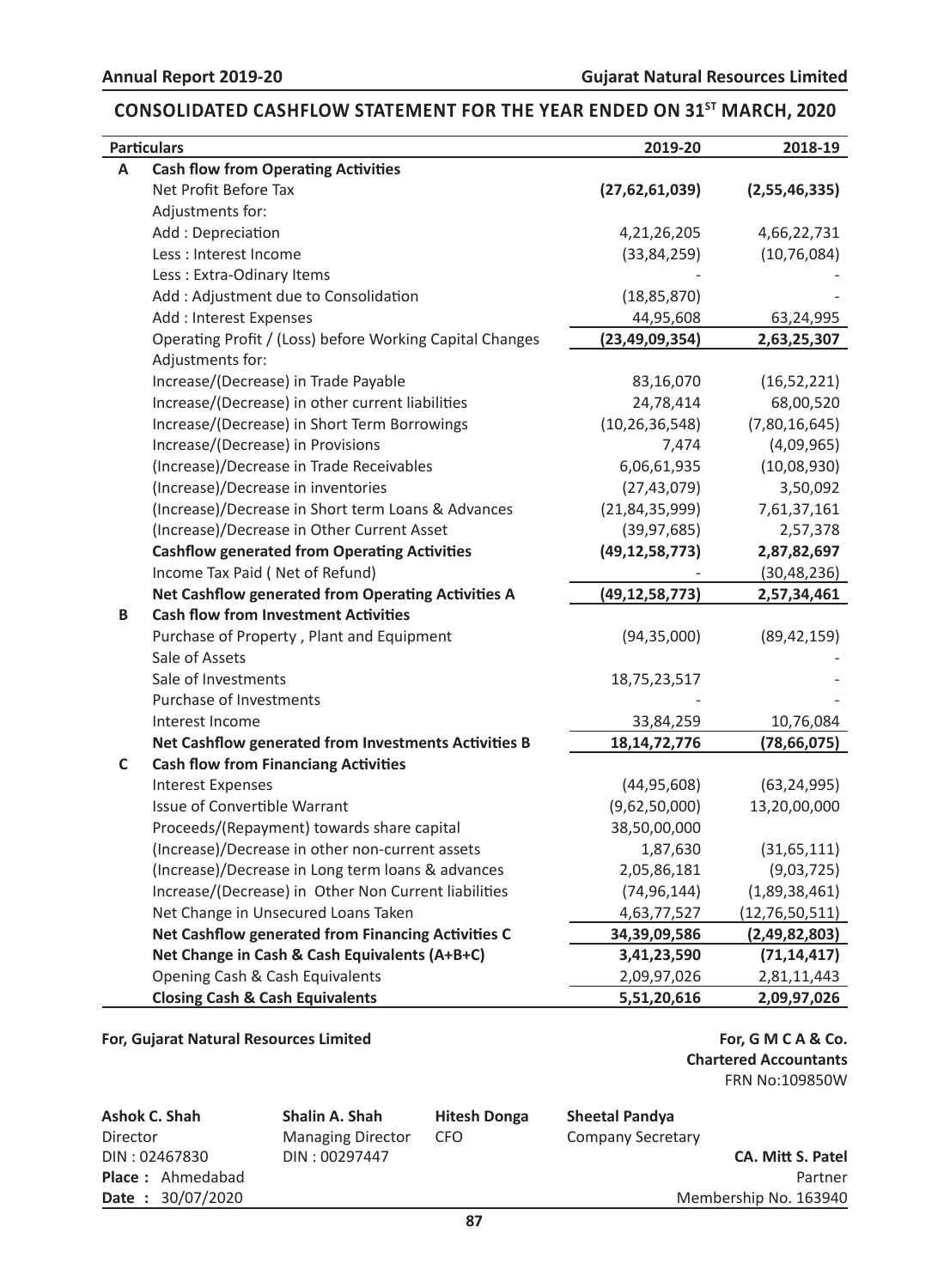# **CONSOLIDATED STATEMENT OF CHANGES IN EQUITY FOR THE PERIOD ENDED MARCH 31, 2020**

# **A. EQUITY SHARE CAPITAL**

|    |                                                              |             |              |             | Amount in $\bar{\tau}$ |
|----|--------------------------------------------------------------|-------------|--------------|-------------|------------------------|
|    | <b>Particulars</b>                                           | 2019-20     |              |             |                        |
|    | No. Shares<br>Amount                                         |             |              |             | Amount                 |
| i) | <b>Opening Balance at the</b><br>beginning of Financial Year | 3,87,51,645 | 38,75,16,450 | 3,87,51,645 | 38,75,16,450           |
|    | Changes in equity share capital<br>during the year           | 1,75,00,000 | 17,50,00,000 | ٠           | -                      |
|    | Closing Balance at the end of<br><b>Financial Year</b>       | 5,62,51,645 | 56,25,16,450 | 3,87,51,645 | 38,75,16,450           |

# **B. OTHER EQUITY**

|                                                                  |                            |                               |                             |                             |                                | Amount in $\bar{\bar{\tau}}$ |
|------------------------------------------------------------------|----------------------------|-------------------------------|-----------------------------|-----------------------------|--------------------------------|------------------------------|
| <b>Particulars</b>                                               |                            |                               | <b>Reserves and Surplus</b> |                             |                                | <b>Total</b>                 |
|                                                                  | <b>Security</b><br>Premium | <b>Revaluation</b><br>reserve | Capiatal<br><b>Reserve</b>  | Retained<br><b>Earnings</b> | <b>Share</b><br><b>Warrant</b> |                              |
| Balance as at 1 <sup>st</sup><br>April, 2018                     | 51,53,31,551               | 5,28,683                      | 2,01,09,545                 | (6, 34, 53, 453)            |                                | 47,25,16,326                 |
| Change during the<br>Year                                        |                            |                               | ٠                           | (2,67,10,074)               | ٠                              | (2,67,10,074)                |
| <b>Balance as at</b><br>March 31, 2019                           | 51,53,31,551               | 5,28,683                      | 2,01,09,545                 | (9,01,63,527)               | 13,20,00,000                   | 57,78,06,252                 |
| Change during the<br>Year                                        | 21,00,00,000               |                               |                             | (27, 46, 01, 049)           | (9,62,50,000)                  | (16,08,51,049)               |
| Other<br>comprehensive<br>income                                 |                            |                               |                             | (45, 87, 982)               |                                | (45, 87, 982)                |
| <b>Total</b><br>Comprehensive<br>Income / (loss)<br>for the year | 21,00,00,000               |                               | ۰                           | (27, 91, 89, 031)           | (9,62,50,000)                  | (16, 54, 39, 031)            |
| <b>Balance as at</b><br>March 31, 2020                           | 72,53,31,551               | 5,28,683                      | 2,01,09,545                 | (36, 93, 52, 558)           | 3,57,50,000                    | 41,23,67,221                 |

### **For, Gujarat Natural Resources Limited For, G M C A & Co.**

**Chartered Accountants** FRN No:109850W

| Ashok C. Shah           | Shalin A. Shah           | <b>Hitesh Donga</b> | <b>Sheetal Pandya</b>    |
|-------------------------|--------------------------|---------------------|--------------------------|
| Director                | <b>Managing Director</b> | <b>CFO</b>          | <b>Company Secretary</b> |
| DIN: 02467830           | DIN: 00297447            |                     | CA. Mitt S. Patel        |
| <b>Place:</b> Ahmedabad |                          |                     | Partner                  |
| <b>Date: 30/07/2020</b> |                          |                     | Membership No. 163940    |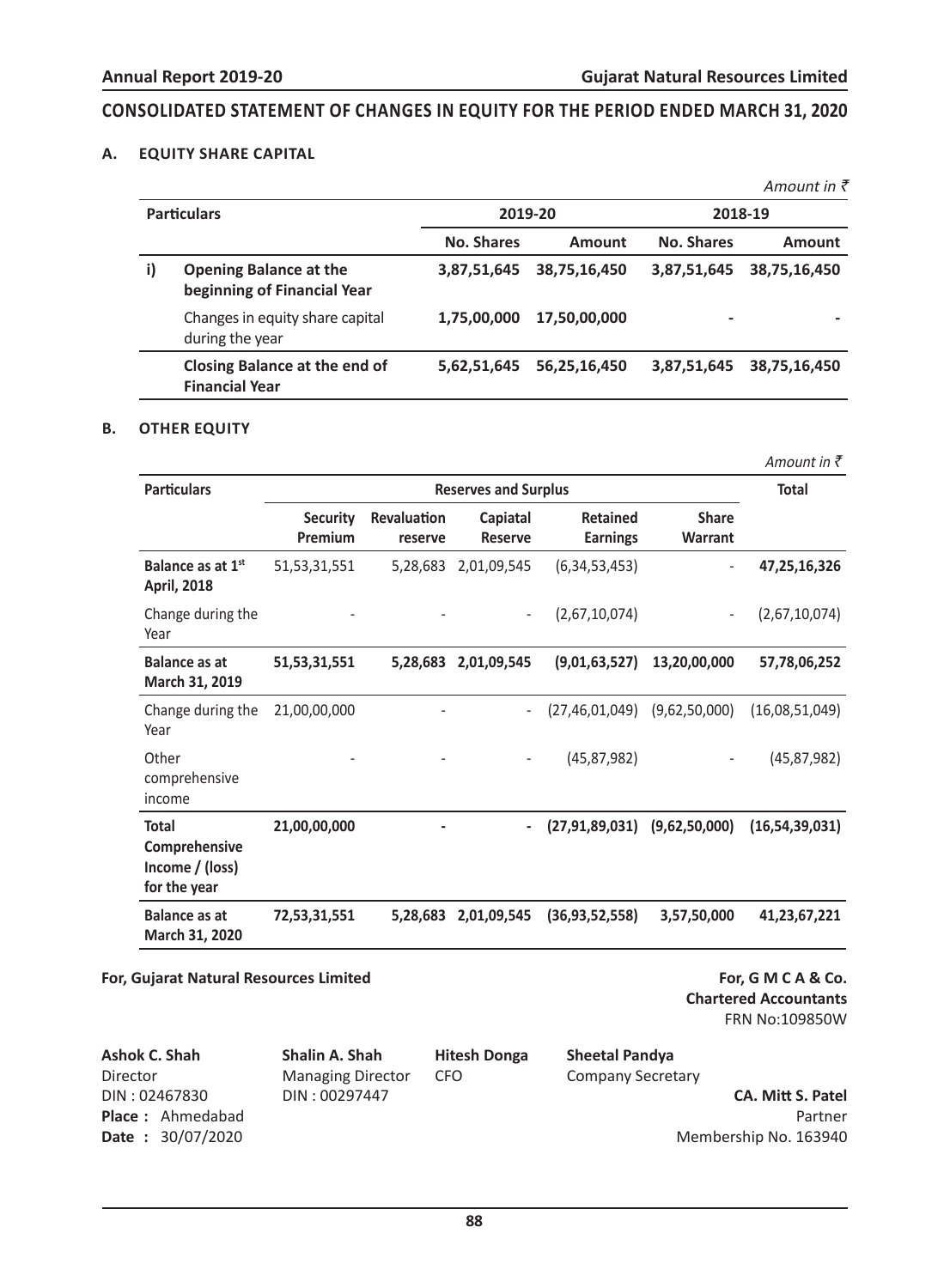| -inepre<br>ì<br>ะ<br>ö | č<br>Ĺ |
|------------------------|--------|
| ancia<br>п<br>ò        | å      |
| ś<br>ţ<br>Σ<br>Votes   | iner   |
|                        |        |

| Ľ |
|---|
|   |
| œ |
|   |
|   |
| 2 |
|   |
|   |
|   |
|   |
|   |
|   |
|   |
|   |
|   |
|   |
|   |
|   |
|   |
| ⊣ |

| Particulars                     |                      | <b>Gross Block</b> |                    |                     |                     | Depreciation           |           |                     | Net Block           |                            |
|---------------------------------|----------------------|--------------------|--------------------|---------------------|---------------------|------------------------|-----------|---------------------|---------------------|----------------------------|
|                                 |                      |                    |                    |                     |                     |                        |           |                     |                     |                            |
|                                 | 2019<br>As at 01-04- | Addition           | Deduction          | 31/03/2020<br>As at | 01/04/2019<br>As at | Depreciation<br>Charge | Deduction | 31/03/2020<br>As at | 31/03/2019<br>As at | <b>As at</b><br>31/03/2020 |
| Plant & Machinery               | 16121901             | 8<br>1,81,125      |                    | 1,63,03,026         | 11867594            | 5,01,008               |           | 12368602.25         | 4254306.56          | 3934423.31                 |
| <b>Building</b>                 | 1224825              | 23,10,403          |                    | 35,35,228           | 717243              | 118565.32              |           | 8,35,808            | 507582              | 26,99,419                  |
| Producing Properties            | 559365431            | 4,59,68,782        |                    | 60,53,34,213        | 28,87,74,864        | 40588020.36            |           | 32,93,62,884        | 270590567           | 27,59,71,329               |
| Cell Phone Instru.              | 633582               |                    |                    | 6,33,582            | 5,82,408            | 11,010                 |           | 5,93,418            | 51174.22            | 40,164                     |
| Furniture & Fixture             | 2091244              | 2,48,400           |                    | 23,39,644           | 20,17,766           | 66,743                 |           | 20,84,509           | 73477.91            | 2,55,135                   |
| Office Equipment                | 1444170              | 3,54,900           |                    | 17,99,070           | 12,84,723           | 76,668                 |           | 13,61,391           | 159447.40           | 4,37,679                   |
| Computer                        | 2008721              | 1,57,145           |                    | 21,65,866           | 19,34,802           | 28,719                 |           | 19,63,522           | 73918.79            | 2,02,344                   |
| Printer                         | $\circ$              | 23,982             |                    | 23,982              |                     |                        |           |                     |                     | 23,982                     |
| Vehicles                        | 6987215              | 40,36,304          | 33,45,218          | 76,78,301           | 60.00.252           | 7,35,472               | 27,64,706 | 39.71.017           | 986963              | 37,07,283.59               |
| <b>Total Tangible Assets</b>    | 589877089            | 5,32,81,041        | 33,45,218          | 63, 98, 12, 911     | 31, 31, 79, 652     | 4,21,26,205            | 27,64,706 | 35,25,41,151        | 27,66,97,437        | 28,72,71,761               |
| Goodwill                        |                      |                    |                    |                     |                     |                        |           |                     |                     |                            |
| Particulars                     |                      | Gross Block        |                    |                     |                     | Depreciation           |           |                     | Net Block           |                            |
|                                 | As at 01-04-         | Addition           | Deduction          | As at               | As at               | Depreciation           | Deduction | As at               | As at               | As at                      |
|                                 | 2019                 |                    |                    | 31/03/2020          | 01/04/2019          | Charge                 |           | 31/03/2020          | 01/04/2019          | 31/03/2020                 |
| Consolidation **<br>Goodwill on | 13,87,29,744         |                    | 28,60,364          | 13,58,69,380        |                     |                        |           |                     | 13,87,29,744        | 13,58,69,380               |
| <b>Total Tangible Assets</b>    | 144<br>13,87,29,7    |                    | 28,60,364          | 13,58,69,380        |                     |                        |           |                     | 13,87,29,744        | 13,58,69,380               |
| Intangible Assets               |                      |                    |                    |                     |                     |                        |           |                     |                     |                            |
| Particulars                     |                      |                    | <b>Gross Block</b> |                     |                     | Depreciation           |           |                     |                     | Net Block                  |
|                                 | As at 01-04-         | Addition           | Deduction          | As at               | As at               | Depreciation           | Deduction | As at               | As at               | As at                      |
|                                 | 2019                 |                    |                    | 31/03/2020          | 01/04/2019          | Charge                 |           | 31/03/2020          | 31/03/2019          | 31/03/2020                 |
| Software                        | 7,500                |                    |                    | 17,500              | 16,619              |                        |           | 16,619              | 881                 | 881                        |

881

881

16,619

ı

**Total Tangible Assets 17,500 - - 17,500 16,619 - - 16,619 881 881** 

17,500

 $\mathbf{I}$ 

 $\overline{1}$ 

17,500

16,619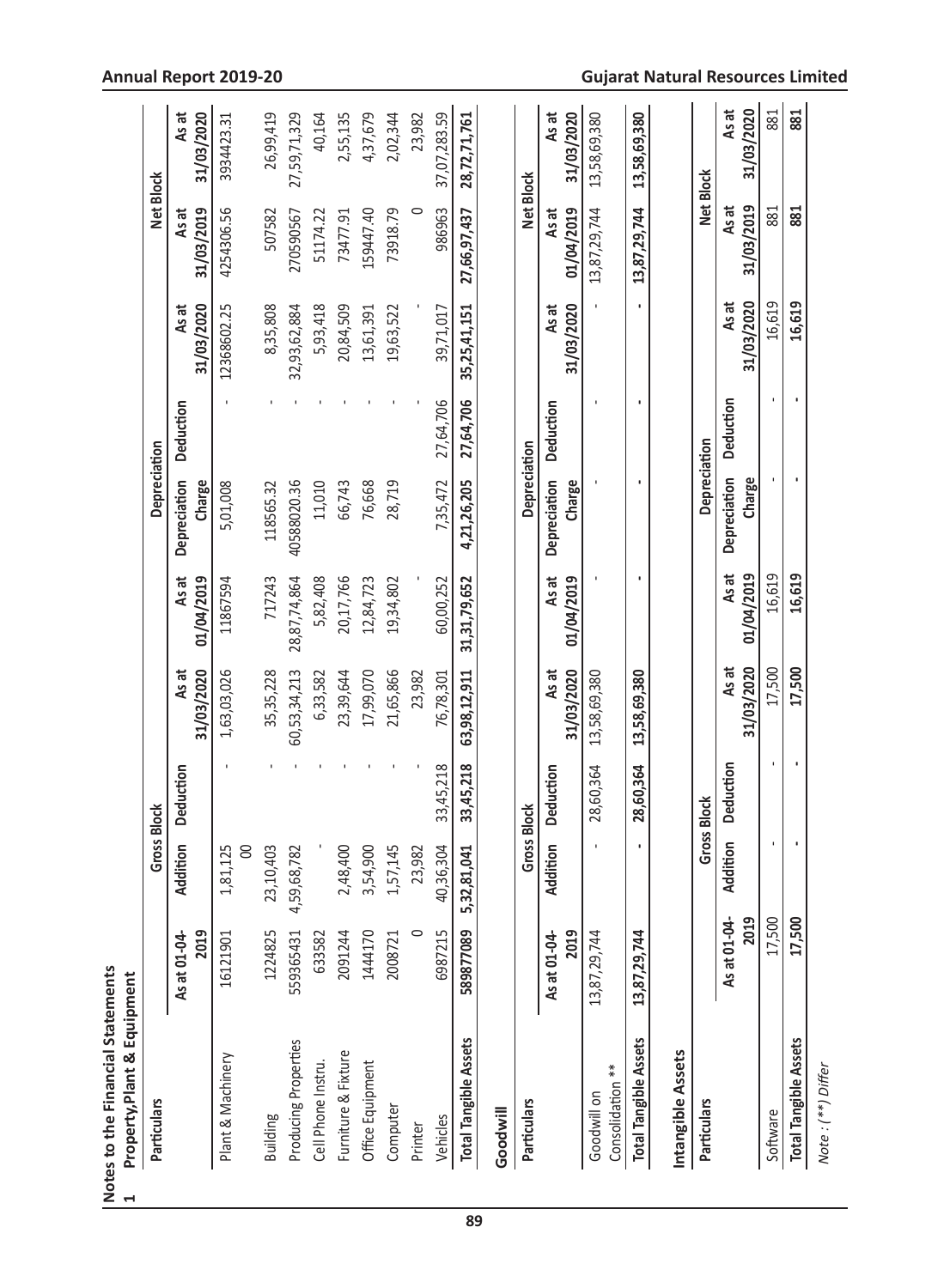#### **2 Capital Work in Process**

| <b>Particulars</b>      | As at                        | As at                        |
|-------------------------|------------------------------|------------------------------|
|                         | 31 <sup>st</sup> March, 2020 | 31 <sup>st</sup> March, 2019 |
| <b>Tangible</b>         |                              |                              |
| Capital Work In Process | 38,04,80,230                 | 42,37,46,022                 |
| Total                   | 38,04,80,230                 | 42,37,46,022                 |

#### **3 Investments**

|       | Particular                                | No. of<br><b>Shares</b><br>2020 | No. of<br><b>Shares</b><br>2019 | As at<br>31 <sup>st</sup> March, 2020 | As at<br>31 <sup>st</sup> March, 2019 |
|-------|-------------------------------------------|---------------------------------|---------------------------------|---------------------------------------|---------------------------------------|
| (A)   | <b>Other Investments - Quoted</b>         |                                 |                                 |                                       | 18,75,23,517                          |
| (1)   | <b>Investment in Equity Shares</b>        |                                 |                                 |                                       |                                       |
|       | Amrapali Capital & Finance<br>Service Ltd | $\overline{\phantom{a}}$        | 13,52,400                       |                                       | 4, 17, 17, 108                        |
|       | (Equity Share of 10 each)                 | $\overline{\phantom{m}}$        | 16,24,800                       |                                       | 14,58,06,409                          |
|       | Amrapali Fincap Ltd                       |                                 |                                 |                                       |                                       |
|       | (Equity Share of 10 each)                 |                                 |                                 |                                       |                                       |
| (B)   | <b>Other Investments - Un Quoted</b>      |                                 |                                 | ٠                                     |                                       |
| Total |                                           |                                 |                                 |                                       | 18,75,23,517                          |
|       | <b>Market Value of the Quoted Shares</b>  |                                 |                                 |                                       | 5,79,04,920                           |

#### **4 Loan**

| <b>Particulars</b>                  | As at<br>31 <sup>st</sup> March, 2020 | As at<br>31 <sup>st</sup> March, 2019 |
|-------------------------------------|---------------------------------------|---------------------------------------|
| Deposit                             | 20,59,393                             | 74,56,016                             |
| Capital Advances                    | 8,75,000                              | 8,75,000                              |
| Balance with government Authorities | 2,92,151                              | 2,37,913                              |
| <b>Other Advances</b>               | 3,43,67,812                           | 4,96,11,608                           |
| <b>Total</b>                        | 3,75,94,356                           | 5,81,80,537                           |

# **5 Other Non Current Assets**

| <b>Particulars</b>  | As at<br>31 <sup>st</sup> March, 2020 | As at<br>31 <sup>st</sup> March, 2019 |
|---------------------|---------------------------------------|---------------------------------------|
| Preliminary Exp.    | 35,57,750                             | 35,57,750                             |
| Public Issue Exp    | 8,80,765                              | 8,80,765                              |
| Pre-oprative Exp    | 1,59,12,910                           | 1,59,12,910                           |
| De-Merger Exp       | 1,46,59,824                           | 1,46,59,824                           |
| Interest Receivable | 12,80,713                             | 12,80,713                             |
| Other               | 71,94,592                             | 72,56,982                             |
| Advance Income Tax  | 62,39,196                             | 63,64,436                             |
| <b>Total</b>        | 4,97,25,750                           | 4,99,13,380                           |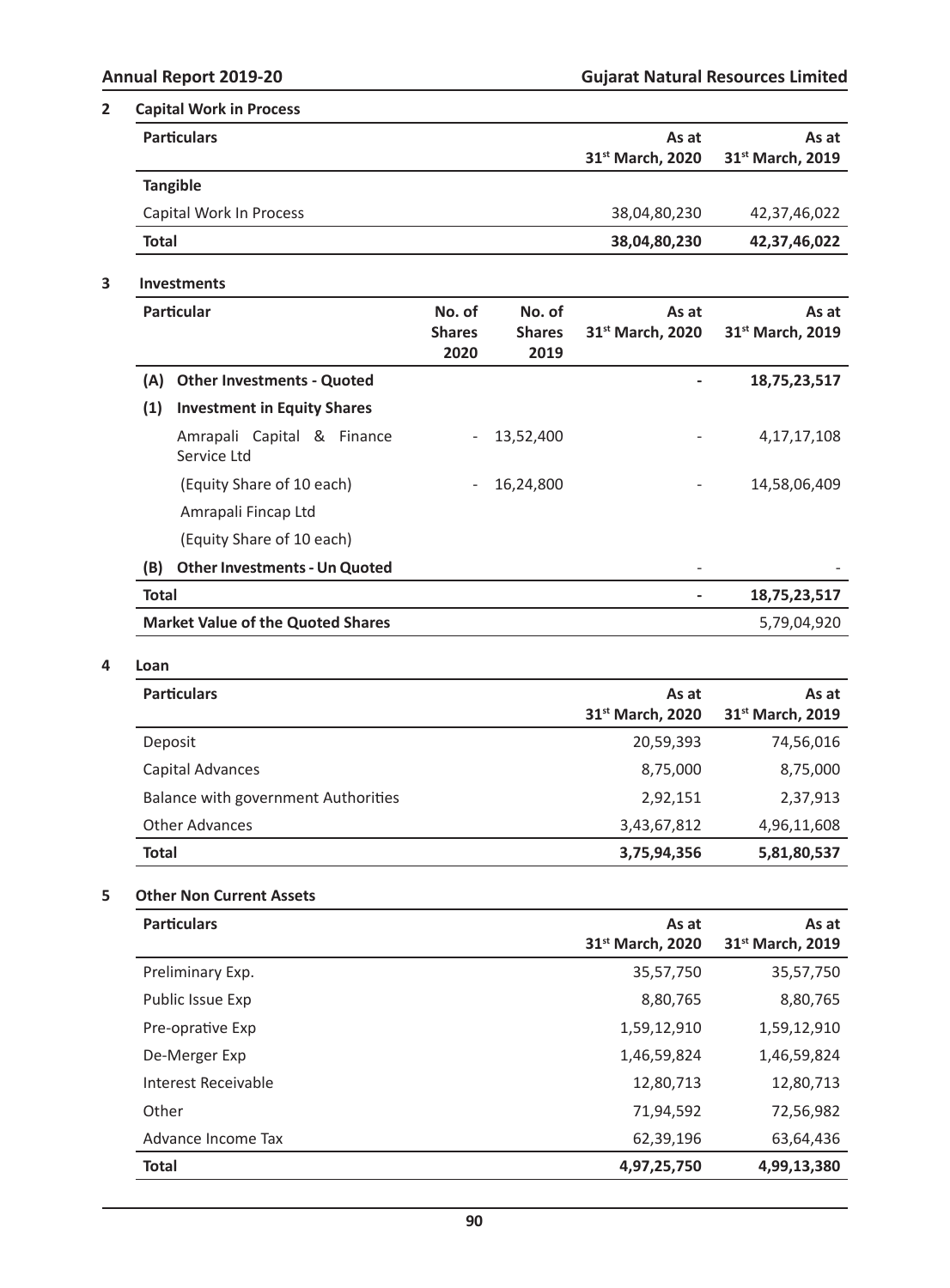#### **6 Trade Receivables**

| <b>Particulars</b>                                   | As at<br>31 <sup>st</sup> March, 2020 | As at<br>31 <sup>st</sup> March, 2019 |
|------------------------------------------------------|---------------------------------------|---------------------------------------|
| Outstanding for less than 6 months from the due date | 1,13,59,152                           | 2,20,02,914                           |
| Unsecured, considered good                           |                                       |                                       |
| Outstanding for more than 6 months from the due date | 2,44,02,477                           | 7,44,20,650                           |
| Unsecured, considered good                           |                                       |                                       |
| Total                                                | 3,57,61,629                           | 9,64,23,564                           |

# **7 Cash & Cash Equivalents**

| <b>Particulars</b>                                                                              | As at<br>31 <sup>st</sup> March, 2020 | As at<br>31 <sup>st</sup> March, 2019 |
|-------------------------------------------------------------------------------------------------|---------------------------------------|---------------------------------------|
| Cash on Hand                                                                                    | 1,17,547                              | 20,04,844                             |
| <b>Balance with Banks</b>                                                                       |                                       |                                       |
| In Current account                                                                              | 50,83,512                             | 17,08,810                             |
| Term Deposits with Bank for the period of more than three<br>months but less than twelve months | 4,88,89,553                           | 1,62,53,369                           |
| Unpaid Dividend A/C                                                                             | 10,30,004                             | 10,30,003                             |
| <b>Total</b>                                                                                    | 5,51,20,616                           | 2,09,97,027                           |

# **8 Short Term Loans & Advances**

| <b>Particulars</b>     | As at                        | As at                        |
|------------------------|------------------------------|------------------------------|
|                        | 31 <sup>st</sup> March, 2020 | 31 <sup>st</sup> March, 2019 |
| Loan to Corporate Body | 367332648                    | 15,01,60,000                 |
| <b>Other Advances</b>  | 58,09,892                    | 45,46,541                    |
| Prepaid Exp            | $\overline{\phantom{a}}$     |                              |
| Total                  | 37, 31, 42, 540              | 15,47,06,541                 |

# **9 Other Current Asset**

| <b>Particulars</b>           | As at                        | As at            |
|------------------------------|------------------------------|------------------|
|                              | 31 <sup>st</sup> March, 2020 | 31st March, 2019 |
| Balance with Govt, Authority | 400000                       | 4,00,000         |
| Other receivable and deposit | 47328292                     | 7,39,081         |
| Prepaid Exp                  | 23,084                       | 19,147           |
| Total                        | 51,55,913                    | 11,58,228        |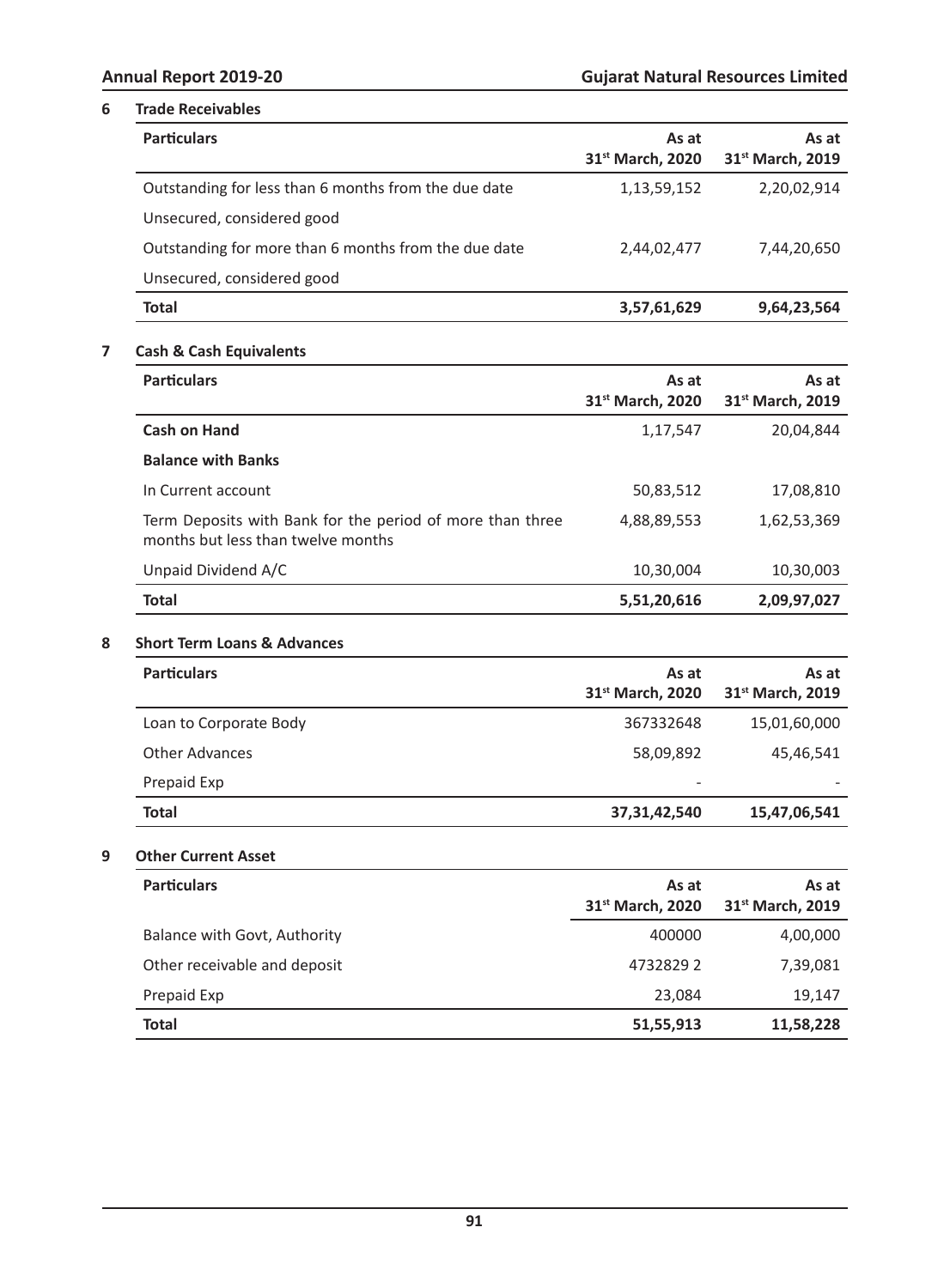# **10 Share Capital**

**1 Authorized, Issued, Subscribed and Paidup share capital**

| <b>Particulars</b>                 | As at 31 <sup>st</sup> March, 2020 |               | As at 31 <sup>st</sup> March, 2019 |              |
|------------------------------------|------------------------------------|---------------|------------------------------------|--------------|
|                                    | <b>No. of Shares</b>               | <b>Amount</b> | <b>No. of Shares</b>               | Amount       |
| <b>Authorised Share Capital</b>    |                                    |               |                                    |              |
| Equity Shares of Rs. 10 Each       | 6,50,00,000                        | 65,00,00,000  | 6,50,00,000                        | 65,00,00,000 |
| <b>Total</b>                       |                                    |               |                                    |              |
| <b>Issued Share Capital</b>        |                                    |               |                                    |              |
| Equity Shares of Rs. 10 Each       | 5,62,51,645                        | 56,25,16,450  | 3,87,51,645                        | 38,75,16,450 |
| <b>Total</b>                       | 5,62,51,645                        | 56,25,16,450  | 3,87,51,645                        | 38,75,16,450 |
| <b>Subscribed &amp; Fully Paid</b> |                                    |               |                                    |              |
| Equity Shares of Rs. 10 Each       | 5,62,51,645                        | 56,25,16,450  | 3,87,51,645                        | 38,75,16,450 |
| <b>Total</b>                       | 5,62,51,645                        | 56,25,16,450  | 3,87,51,645                        | 38,75,16,450 |

# **2 Details of the Shares for the Preceding Five Years**

| <b>Particulars</b>                                 | 01-04-2015 to 31-03-2020 |
|----------------------------------------------------|--------------------------|
| Number Of Equity Shares Bought Back                |                          |
| Number Of Preference Shares Reedeemed              |                          |
| Number of Equity Share Issue as Bonus Share        |                          |
| Number of Preference Share Issue as Bonus Share    |                          |
| Number of Equity Shares Allotted For Contracts     |                          |
| Without Payment Received In Cash                   |                          |
| Number of Preference Shares Allotted For Contracts |                          |
| Without Payment Received In Cash                   |                          |

# **3 Reconciliation of Share Capital**

| <b>Particulars</b>                                  | As at 31 <sup>st</sup> March, 2020 |               | As at 31 <sup>st</sup> March, 2019 |              |
|-----------------------------------------------------|------------------------------------|---------------|------------------------------------|--------------|
|                                                     | No. of Shares                      | <b>Amount</b> | No. of Shares                      | Amount       |
| <b>Equity Shares</b><br>(Face Value Rs. 10.00)      |                                    |               |                                    |              |
| Shares Outstanding at the<br>Beginning of the Year  | 3,87,51,645                        | 38,75,16,450  | 3,87,51,645                        | 38,75,16,450 |
| Shares issued during the year                       |                                    |               |                                    |              |
| Shares cancelled during the<br>year                 |                                    |               |                                    |              |
| Shares cancelled during the<br>year                 |                                    |               |                                    |              |
| Shares converted from<br>convertible warrants       | 1,75,00,000                        | 17,50,00,000  |                                    |              |
| <b>Shares Outstanding at the End</b><br>of the Year | 5,62,51,645                        | 56,25,16,450  | 3,87,51,645                        | 38,75,16,450 |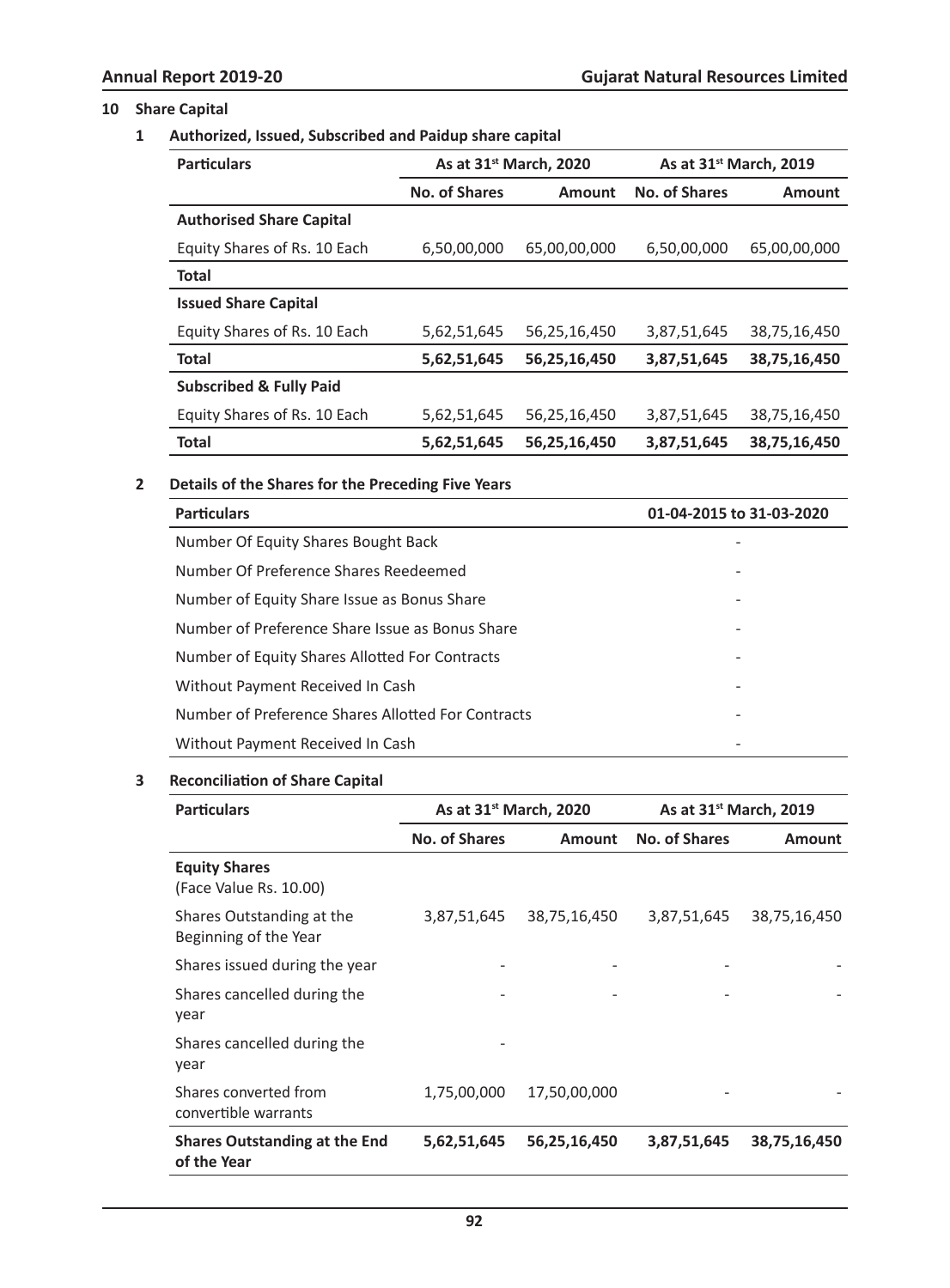# **4 Share Holders Holding More than 5% Share**

| <b>Name of the Share Holders</b>       | As at 31 <sup>st</sup> March, 2020 |              | As at 31 <sup>st</sup> March, 2019 |              |
|----------------------------------------|------------------------------------|--------------|------------------------------------|--------------|
|                                        | <b>No. of Shares</b>               | % of Holding | <b>No. of Shares</b>               | % of Holding |
| <b>Pranathi Constructions Pvt Ltd</b>  | 38,35,570                          | 6.82         | 39,40,570                          | 10.17        |
| Algorab Power Projects Private         |                                    |              | 38,57,145                          | 9.95         |
| Limited                                |                                    |              |                                    |              |
| Patron Energy Private Limited          | 38,01,570                          | 6.76         | 38,01,570                          | 9.81         |
| Padma Real Infra Private               |                                    |              | 21,71,000                          | 5.60         |
| Limited                                |                                    |              |                                    |              |
| <b>Blowing Traders Private Limited</b> |                                    |              | 21,49,986                          | 5.55         |
| <b>03 Developers Private Limited</b>   | 68,00,000                          | 12.09        |                                    |              |
| Dinesh Chhaganlal Thakkar              | 40,00,000                          | 7.11         |                                    |              |
| Govenka Real Estate LLP                | 38,57,145                          | 6.86         |                                    |              |

#### **11 Other Equity**

| <b>Particulars</b>                        | As at                        | As at                        |
|-------------------------------------------|------------------------------|------------------------------|
|                                           | 31 <sup>st</sup> March, 2020 | 31 <sup>st</sup> March, 2019 |
| <b>Convertible Warrant A/C</b>            | 3,57,50,000                  | 13,20,00,000                 |
| <b>Securities Premiume Account</b>        | 72,53,31,551                 | 51,53,31,551                 |
| <b>Capital Reserve</b>                    | 2,01,09,545                  | 2,01,09,545                  |
| <b>Revaluation Reserve</b>                | 5,28,683                     | 5,28,683                     |
| Profit & Loss A/c                         |                              |                              |
| Opening balance                           | (9,01,63,527)                | (6, 34, 53, 453)             |
| Foreign Exchange Fluctuation              | (45, 87, 982)                | (34, 30, 354)                |
| (-) Transfer of Current Year Profi/(Loss) | (27, 46, 01, 049)            | (2,32,79,720)                |
| Closing balance                           | (36, 93, 52, 558)            | (9,01,63,527)                |
| <b>Total</b>                              | 41,23,67,220                 | 57,78,06,252                 |

#### **12 Non Current Borrowing**

| <b>Particulars</b>                      | As at                        | As at            |
|-----------------------------------------|------------------------------|------------------|
|                                         | 31 <sup>st</sup> March, 2020 | 31st March, 2019 |
| Secured loan                            |                              |                  |
| Corporation Bank.- Mahindra Bolero Loan |                              |                  |
| <b>Unsecured loan</b>                   |                              |                  |
| From Inter Corporate                    |                              |                  |
| <b>Others</b>                           | 13,31,92,747                 | 8,68,15,220      |
| Total                                   | 13,31,92,747                 | 8,68,15,220      |
|                                         |                              |                  |

#### **Maturity Profile and Rate of Interest on Secured Loan**

| <b>Particulars</b>                                                                        | 2019-20  |
|-------------------------------------------------------------------------------------------|----------|
| Corporation Bank.- Mahindra Bolero Loan (10.65%) (No. of Outstanding<br>Installments -12) | 1,56,736 |
| <b>Total</b>                                                                              | 1,56,736 |

The company has taken Inter Corporate Deposit (ICD), at the interest rate of 0% to 24% p.a. on terms and conditions as agreed between management and parties. The repayment schedule for the same is not fixed and the amount is repaid depending on the liquidity and financial condition of the company. Accordingly, managements is of the view that these loans are generally repayable after a period of 12 months.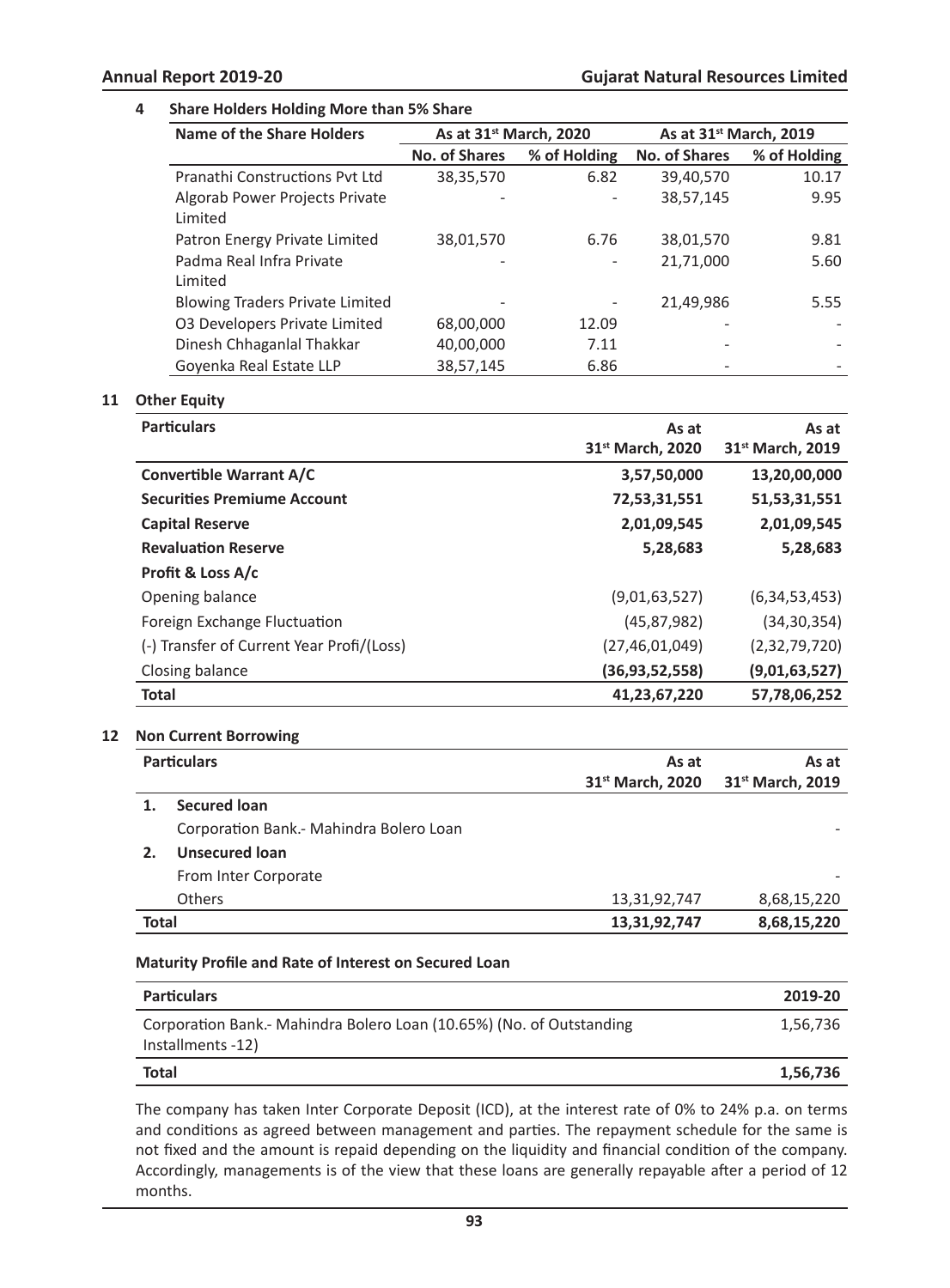#### **13 Deferred Tax Liabilties (Net)**

| <b>Particulars</b>            | As at<br>31 <sup>st</sup> March, 2020 | As at<br>$31st$ March, 2019 |
|-------------------------------|---------------------------------------|-----------------------------|
| Deferred Tax Liabilties (Net) | 2,83,92,078                           | 3,01,77,477                 |
| <b>Total</b>                  | 2,83,92,078                           | 3,01,77,477                 |

#### **14 Other long term Liabilities**

| <b>Particulars</b> | As at                        | As at                        |
|--------------------|------------------------------|------------------------------|
|                    | 31 <sup>st</sup> March, 2020 | 31 <sup>st</sup> March, 2019 |
| Security Deposit   | 5,00,000                     | 5,00,000                     |
| From Joint Venture | 6,99,55,679                  | 7,74,51,823                  |
| Total              | 7,04,55,679                  | 7,79,51,823                  |

#### **15 Short term Borrowings**

| <b>Particulars</b>                  | As at<br>31 <sup>st</sup> March, 2020 | As at<br>31 <sup>st</sup> March, 2019 |
|-------------------------------------|---------------------------------------|---------------------------------------|
| Unsecured Loans repayable on Demand | 8,00,000                              | 10,01,13,000                          |
| Borrowing from bank                 |                                       |                                       |
| From Bank                           | 3,77,09,861                           | 4,09,88,478                           |
| Corporation Bank Car Loan           | 5,82,812                              | 6,27,743                              |
| <b>Total</b>                        | 3,90,92,673                           | 14, 17, 29, 221                       |

#### **16 Trade Payables**

| <b>Particulars</b>               | As at<br>31 <sup>st</sup> March, 2020 | As at<br>31 <sup>st</sup> March, 2019 |
|----------------------------------|---------------------------------------|---------------------------------------|
| Due to Micro & Small Enterprises |                                       |                                       |
| Trade Payable for Goods          | 10,46,58,442                          | 9,63,42,372                           |
| Total                            | 10,46,58,442                          | 9,63,42,372                           |

The Company has not received any intimation on suppliers regarding their status under the Micro, Small and Medium Enterprise Development (MSMED) Act, 2006 and hence disclosure as required under section 22 of The Micro, Small and Medium Enterprise regarding:

- (a) Amount due and outstanding to suppliers as at the end of the accounting year;
- (b) interest paid during the year;
- (c) interest payable at the end of the accounting year;
- (d) interest accrued and unpaid at the end of the accounting year; have not been given , the company is making efforts to get the confirmation from the suppliers as regards their status under the said act.

# **17 Other Current Liabilities**

| <b>Particulars</b>    | As at                        | As at                        |
|-----------------------|------------------------------|------------------------------|
|                       | 31 <sup>st</sup> March, 2020 | 31 <sup>st</sup> March, 2019 |
| <b>Statutory Dues</b> | 14,77,605                    | 10,74,052                    |
| Unpaid Divided        | 10,30,003                    | 10,30,003                    |
| Other Payable         | 3,67,67,070                  | 3,46,92,209                  |
| <b>Total</b>          | 3,92,74,677                  | 3,67,96,264                  |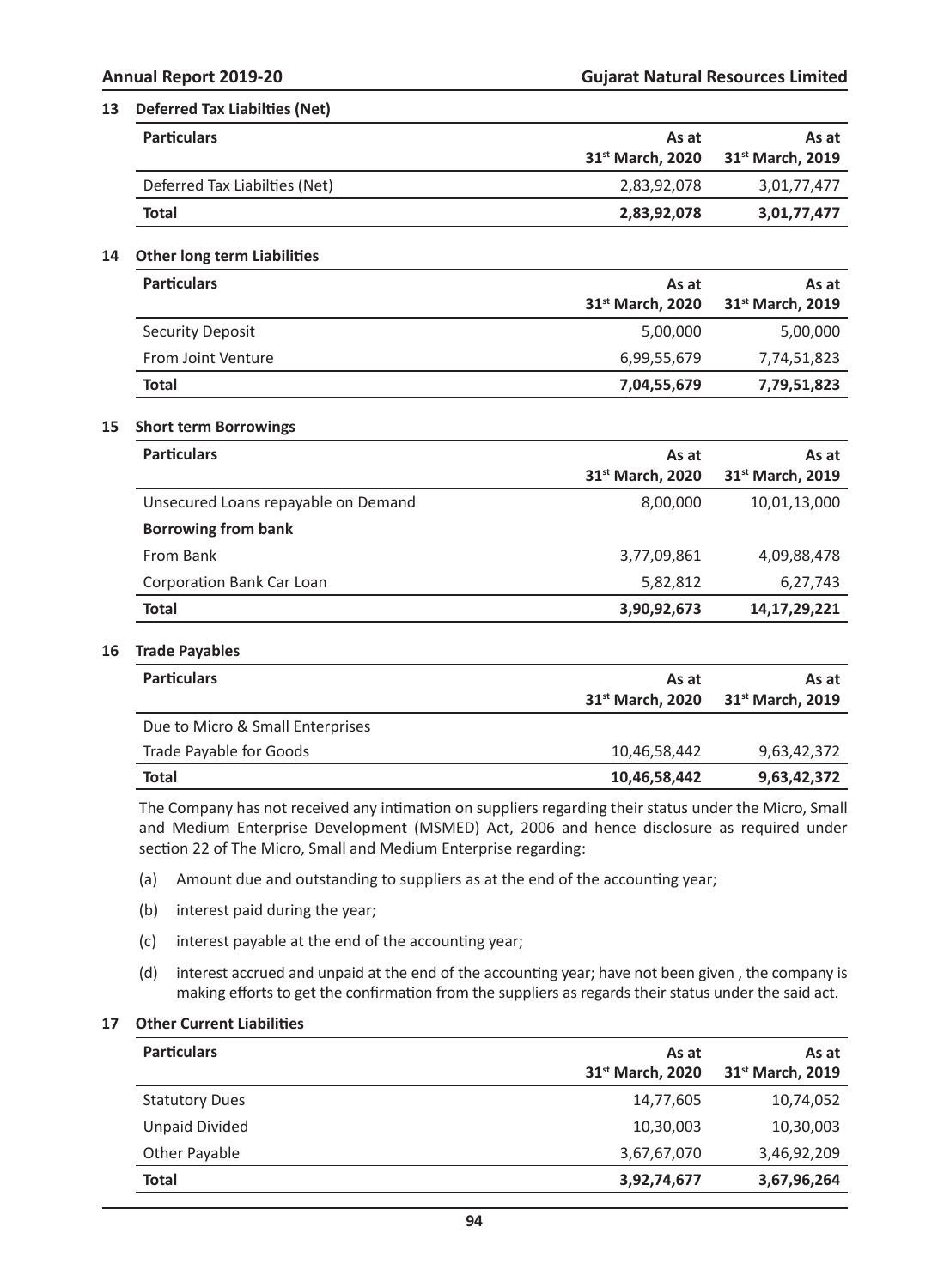#### **18 Short Term Provisions**

| <b>Particulars</b>              | As at                        | As at                        |
|---------------------------------|------------------------------|------------------------------|
|                                 | 31 <sup>st</sup> March, 2020 | 31 <sup>st</sup> March, 2019 |
| Provision for Employee Benefits | 2,49,500                     | 2,37,000                     |
| Provision for Exp               | 2,98,550                     | 3,02,400                     |
| Provision for Joint Venture     | 8,37,674                     | 8,38,850                     |
| Total                           | 13,85,724                    | 13,78,250                    |

# **19 Revenue from Operation**

| <b>Particulars</b>                   | 2019-2020    | 2018-2019   |
|--------------------------------------|--------------|-------------|
| Sales of Oil and Gas Product.<br>(1) | 7,01,64,000  | 7,92,62,009 |
| Sales of Trading of Goods            | 3,69,30,000  |             |
| Total                                | 10,70,94,000 | 7,92,62,009 |

# **20 Other Income**

| <b>Particulars</b>            | 2019-2020 | 2018-2019   |
|-------------------------------|-----------|-------------|
| <b>Commission Income</b>      |           | 9,91,800    |
| Other Income                  | 10,28,029 | 15,966      |
| Interest Income               | 33,84,259 | 10,76,084   |
| Interest on Income Tax Refund | 1,84,325  | 26,231      |
| Sundry Balance Written Back   |           | 1,315       |
| <b>Excess Provision</b>       | 14,45,629 | 6,879       |
| <b>Total</b>                  | 60,42,242 | 21, 18, 275 |

# **21 Changes in Inventories**

| <b>Particulars</b>   | 2019-2020  | 2018-2019    |
|----------------------|------------|--------------|
| <b>Opening Stock</b> | 1,28,213   | 1,99,376     |
| Less                 |            |              |
| <b>Closing Stock</b> | (2,09,960) | (1, 28, 213) |
| <b>Total</b>         | (81, 747)  | 71,163       |

# **22 Employee Benefit Expenses**

| <b>Particulars</b> | 2019-2020   | 2018-2019   |
|--------------------|-------------|-------------|
| Salary & Wages     | 1,74,71,946 | 1,33,95,643 |
| <b>Total</b>       | 1,74,71,946 | 1,33,95,643 |

#### **23 Finance Costs**

| <b>Particulars</b>  | 2019-2020 | 2018-2019 |
|---------------------|-----------|-----------|
| Interest Expense    | 44.82.974 | 63,24,995 |
| <b>Bank Charges</b> | 65.686    | 1.72.407  |
| Total               | 45,48,660 | 64.97.402 |

# **24 Depreciation & Amortisation Expenses**

| <b>Particulars</b>                   | 2019-2020   | 2018-2019   |
|--------------------------------------|-------------|-------------|
| Depreciation & Amortisation Expenses | 4,21,26,205 | 4,66,22,731 |
| Total                                | 4,21,26,205 | 4,66,22,731 |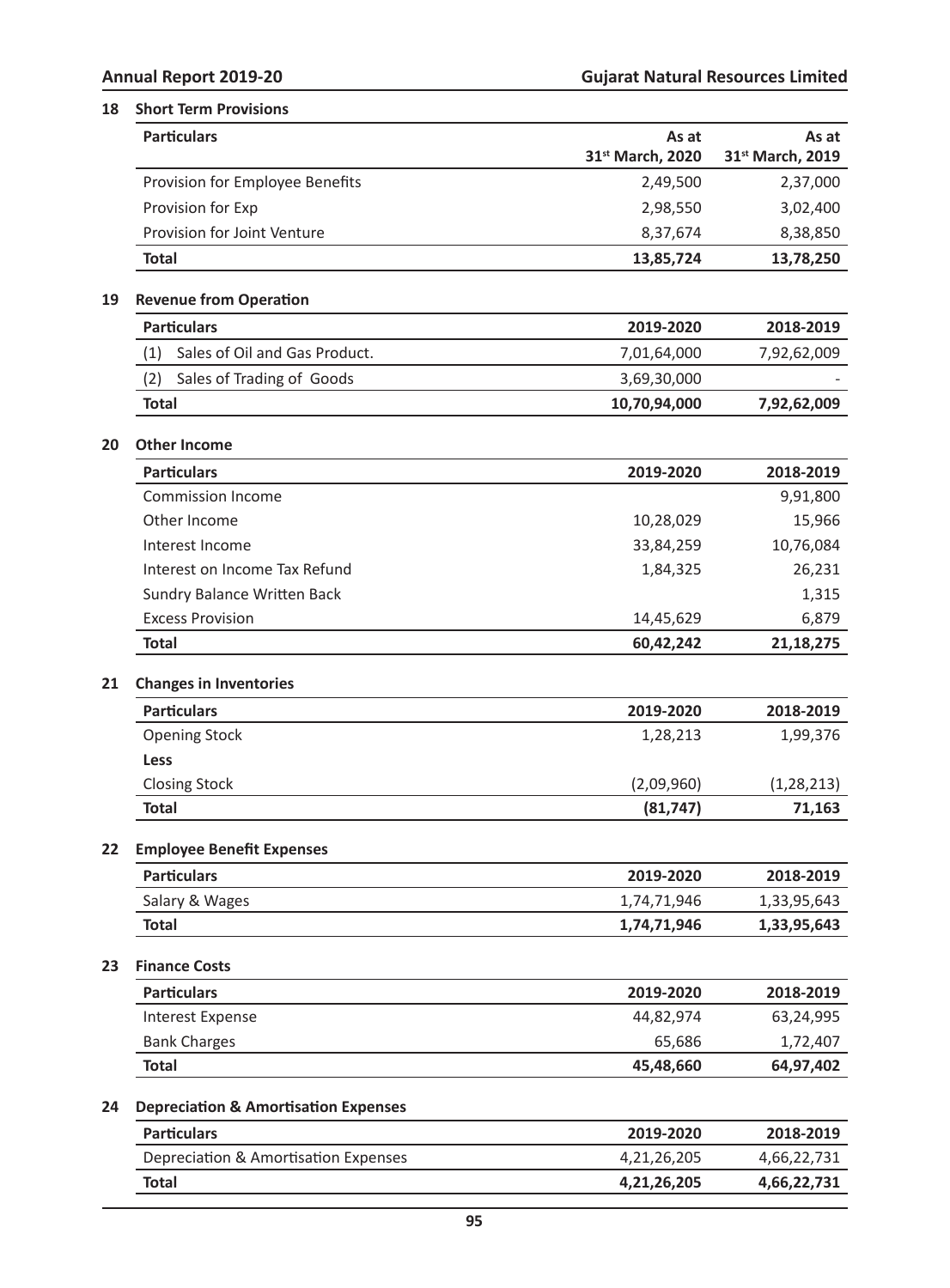**25 Other Expenes**

# **Significant Accounting Policies**

**• Company Overview**

Gujarat Natural Resources Limited ("the company") is a listed company domiciled in India and incorporated under the provisions of the Companies Act, 1956. The company is engaged in the business of oil and natural gas exploration, trading of goods and other. The company is listed on Bombay Stock Exchange.

# **• Basis of preparation and presentation**

# **i. Basis of Preparation**

The Consolidated Financial Statements of the Group have been prepared to comply with the Indian Accounting Standards ('Ind AS'), including the rules notified under the relevant provisions of the Companies Act, 2013.The Consolidated Financial Statements comprises of Gujarat Natural Resources Limited and its subsidiaries, being the entities that it controls. Controls are assessed in accordance with the requirement of Ind AS 110 - Consolidated Financial Statements.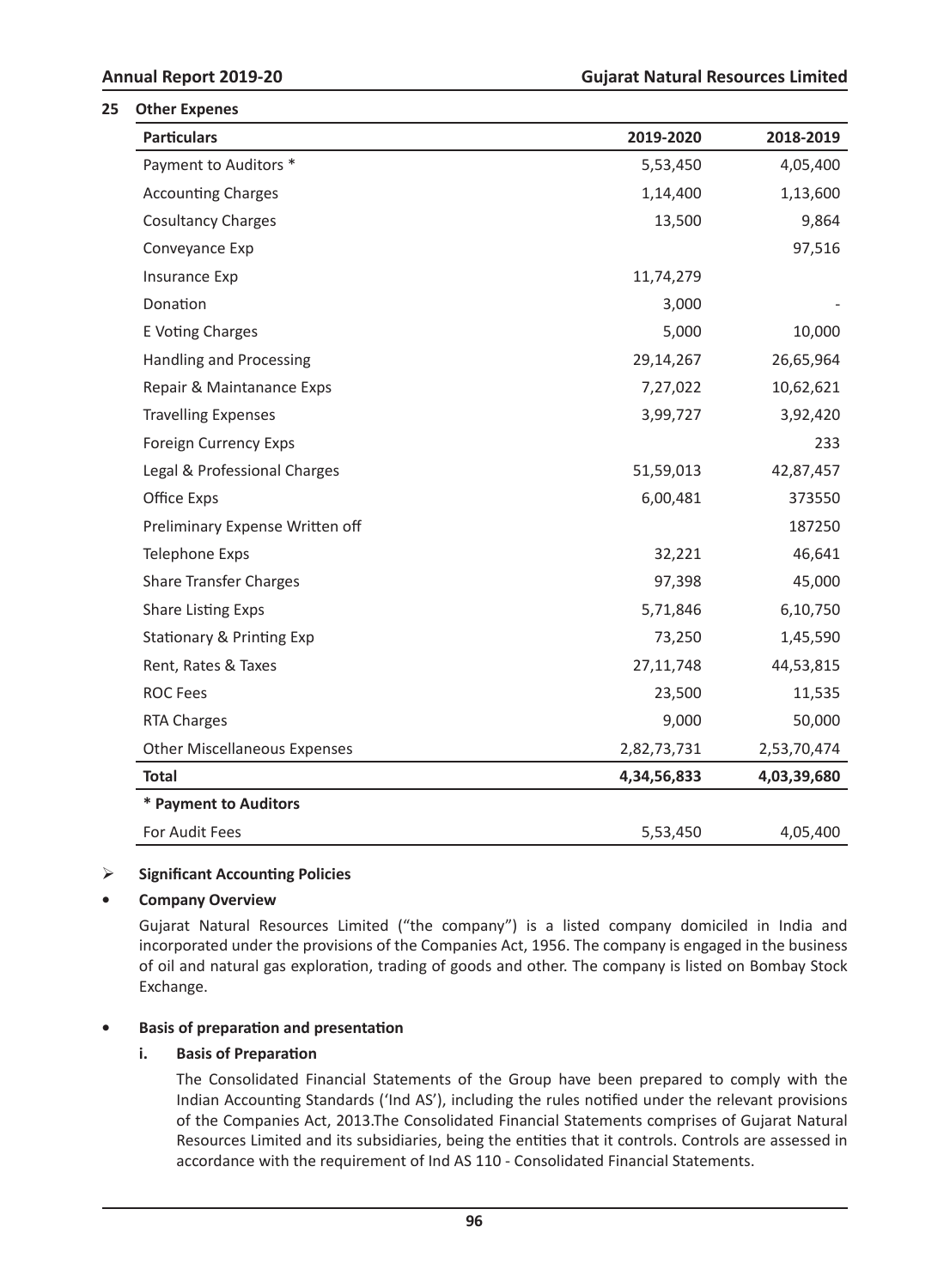#### **ii. Basis of Measurement**

The financial statements have been prepared on a historical cost basis, except for the following:

- certain financial assets and liabilities (including derivative instruments) that are measured at fair value (refer accounting policy regarding financial instruments)
- asset held for sale and biological Assets measured at fair value less cost to sell;
- defined benefit plans plan assets measured at fair value less present value of defined benefit obligation; and
- share-based payments

#### **• Basis of Consolidation**

- a) The financial statements of the Holding Company and its subsidiaries are combined on a line by line basis by adding together like items of assets, liabilities, equity, incomes, expenses and cash flows, after fully eliminating intra-group balances and intra-group transactions.
- b) Profits or losses resulting from intra-group transactions that are recognized in assets, such as Inventory and Property, Plant and Equipment, are eliminated in full.
- c) Goodwill represents the difference between the Company's share in the net worth of subsidiaries and the cost of acquisition at each point of time of making the investment in the subsidiaries.
- d) The Consolidated Financial Statements have been prepared using uniform accounting policies for like transactions and other events in similar circumstances.
- e) The Financial statements of the current financial year are consolidated financial statements, whereas the comparative information is standalone financial statement of preceding financial year.

#### **• Functional and Presentation Currency :**

Items included in the financial statements of the company are measured using the currency of the primary economic environment in which the company operates ("the functional currency"). Indian Rupee is the functional currency of the company.

The financial Statements are presented in Indian Rupees and all values are rounded to the nearest lakhs as per the requirement of Schedule III, except when otherwise indicated.

#### **• Current versus non-current classification**

The Company presents assets and liabilities in the balance sheet based on current/ non-current classification an asset is classified as current when it satisfies any of the following criteria:

- It is expected to be realised in, or is intended for sale or consumption in, the Company's normal operating cycle. it is held primarily for the purpose of being traded;
- it is expected to be realised within 12 months after the reporting date; or
- It is cash or cash equivalent unless it is restricted from being exchanged or used to settle a liability for at least 12 months after the reporting date.

All other assets are classified as non-current.

A liability is classified as current when it satisfies any of the following criteria:

- it is expected to be settled in the Company's normal operating cycle;
- it is held primarily for the purpose of being traded;
- it is due to be settled within 12 months after the reporting date; or the Company does not have an unconditional right to defer settlement of the liability for at least 12 months after the reporting date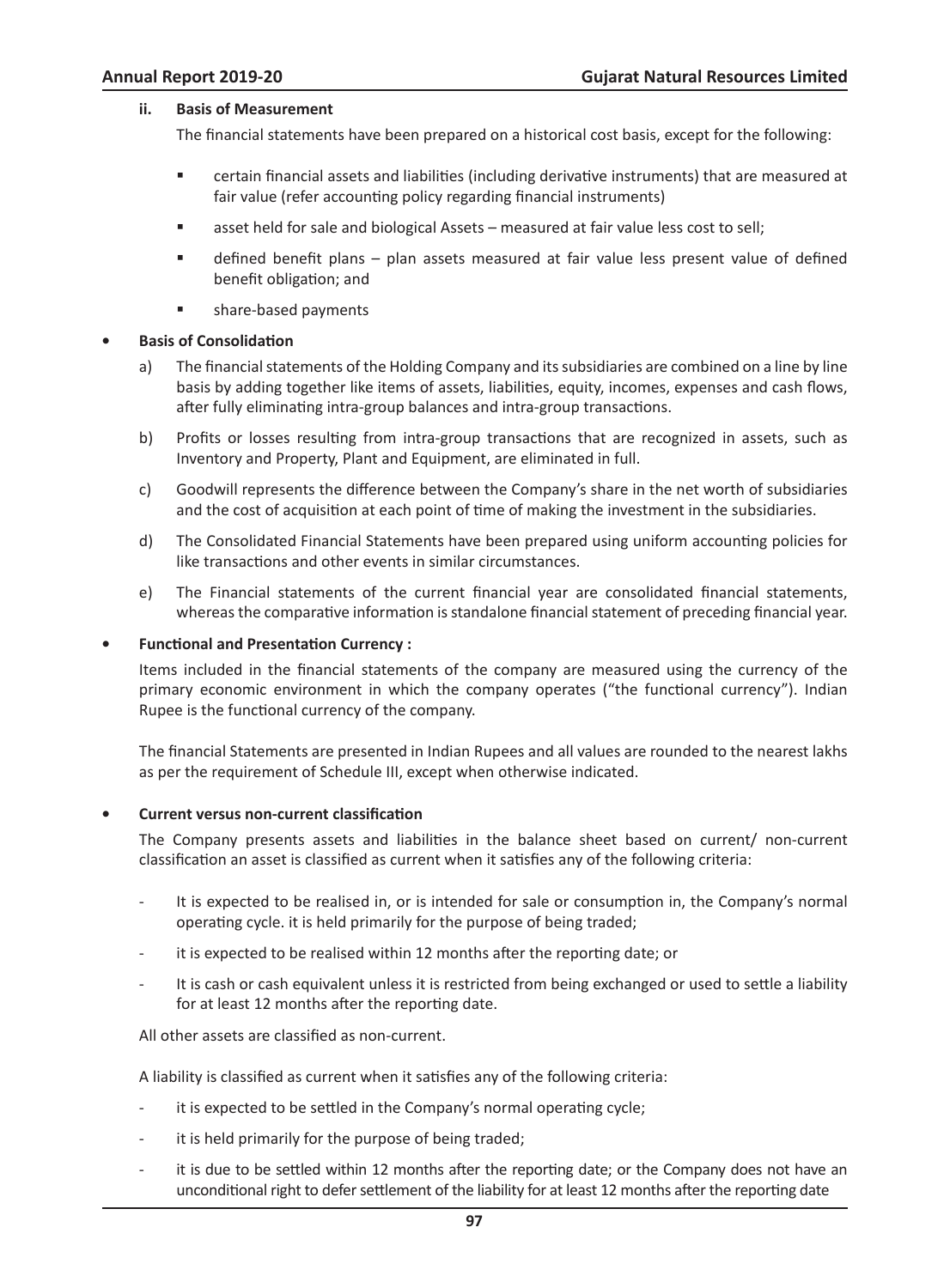Terms of a liability that could, at the option of the counterparty, result in its settlement by the issue of equity instruments do not affect its classification.

All other liabilities are classified as non-current.

Deferred tax assets and liabilities are classified as non-current assets and liabilities.

### **• Goodwill**

Goodwill arising on an acquisition of a business is carried at cost as established at the date of acquisition of the business less accumulated impairment losses, if any.

For the purposes of impairment testing, goodwill is allocated to each of the Group's cashgenerating units (or groups of cash-generating units) that is expected to benefit from the synergies of the combination.

A cash-generating unit to which goodwill has been allocated is tested for impairment annually, or more frequently when there is indication that the unit may be impaired. If the recoverable amount of the cash-generating unit is less than its carrying amount, the impairment loss is allocated first to reduce the carrying amount of any goodwill allocated to the unit and then to the other assets of the unit pro rata based on the carrying amount of each asset in the unit. Any impairment loss for goodwill is recognised directly in the consolidated Statement of Profit and Loss. An impairment loss recognised for goodwill is not reversed in subsequent periods. On disposal of the relevant cash-generating unit, the attributable amount of goodwill is included in the determination of the profit or loss on disposal.

#### **• Property, plant and Equipment**

Property, plant and equipment are stated at acquisition cost net of tax/duty credit availed, less accumulated depreciation and accumulated impairment losses, if any. Properties in the course of construction are carried at cost, less any recognized impairment losses. All costs, including borrowing costs incurred up to the date the asset is ready for its intended use, is capitalized along with respective asset.

Depreciation is recognized based on the cost of assets less their residual values over their useful lives, using the straight-line method. The useful life of property, plant and equipment is considered based on life prescribed in schedule II to the Companies Act, 2013 for year 2019-20. For year 2018-19

| Asset             | Useful Life |
|-------------------|-------------|
| Office equipment  | 5 Years     |
| <b>Furniture</b>  | 10 Years    |
| Office Premise    | 60 Years    |
| Vehicle           | 10 Years    |
| Plant & Machinery | 15 Years    |

#### **• Financial Instruments**

Financial assets and financial liabilities are recognized when an entity becomes a party to the contractual provisions of the instruments.

Financial assets and financial liabilities are initially measured at fair value. Transaction costs that are directly attributable to the acquisition or issue of financial assets and financial liabilities (other than financial assets and financial liabilities at fair value through profit or loss) are added to or deducted from the fair value of the financial assets or financial liabilities, as appropriate, on initial recognition. Transaction costs directly attributable to the acquisition of financial assets or financial liabilities at fair value through profit or loss are recognized immediately in profit or loss.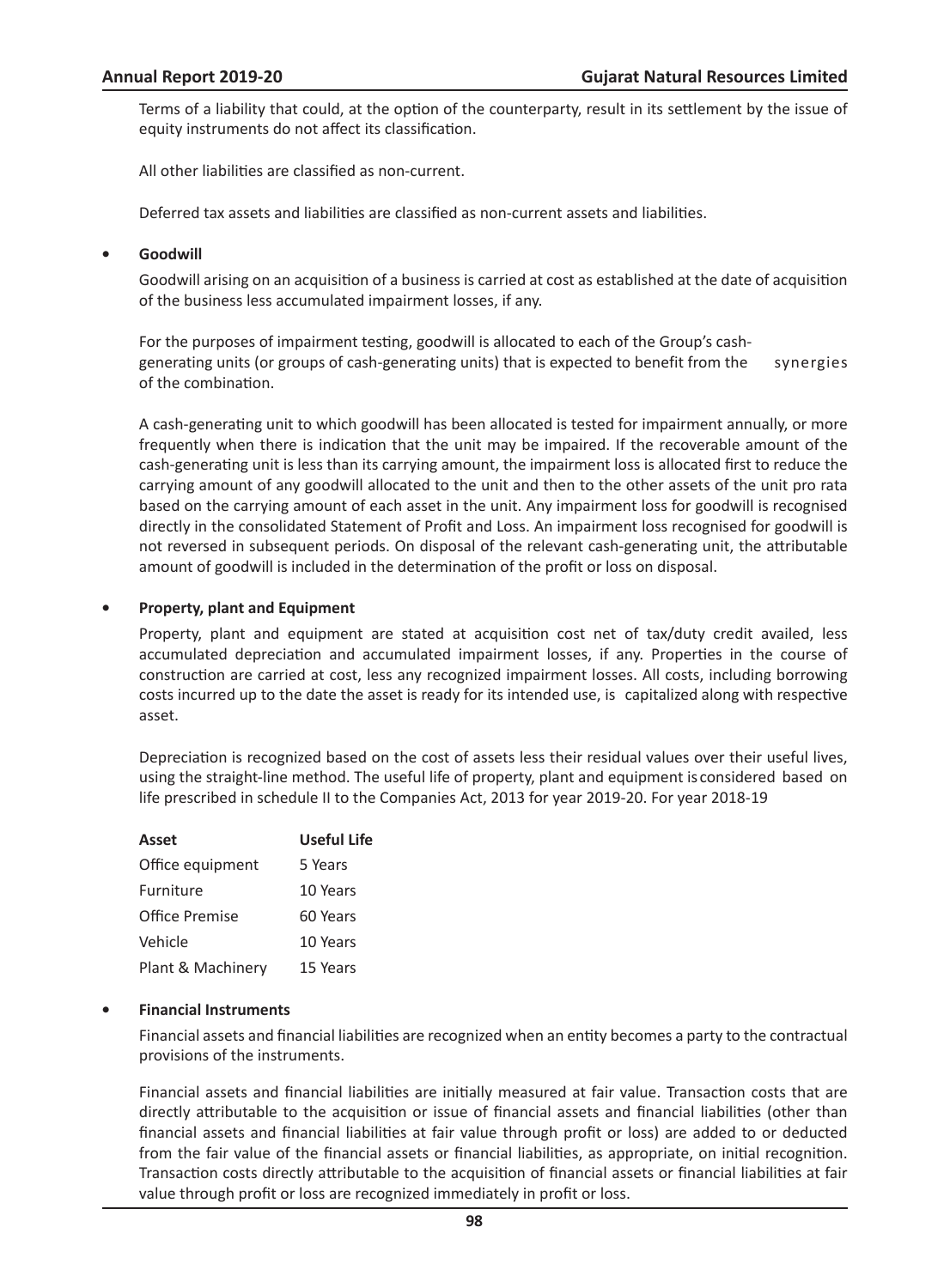# **• Financial Assets**

# **Classification**

The Company classifies its financial assets in the following measurement categories:

- those to be measured subsequently at fair value (either through OCI, or through profit or loss), and
- those measured at amortized cost.
- those measured at carrying cost for equity instruments of subsidiaries and joint ventures.
- **Initial recognition and measurement**

All financial assets, are recognized initially at fair value

# **• Financial liabilities and equity instruments**

# **Classification as debt or equity**

Debt and equity instruments issued by the Company are classified as either financial liabilities or as equity in accordance with the substance of the contractual arrangements and the definitions of a financial liability and an equity instrument.

# **• Equity instruments**

An equity instrument is any contract that evidences a residual interest in the assets of an entity after deducting all of its liabilities. Equity instruments issued by the Company are recognized at the proceeds received, net of direct issue costs.

# **• Financial liabilities**

All financial liabilities are measured at amortized cost using the effective interest method or at FVTPL.

# **• Financial liabilities at amortized cost**

Financial liabilities that are not held-for-trading and are not designated as at FVTPL are measured at amortized cost at the end of subsequent accounting periods. The carrying amounts of financial liabilities that are subsequently measured at amortized cost are determined based on the effective interest method. Interest expense that is not capitalized as part of costs of an asset is included in the 'Finance costs' line item.

Trade and other payables are recognized at the transaction cost, which is its fair value.

#### **• Fair value measurement**

Fair value is the price that would be received to sell an asset or paid to transfer a liability in an orderly transaction between market participants at the measurement date. The fair value measurement is based on the presumption that the transaction to sell the financial asset or settle the financial liability takes place either:

- In the principal market, or
- In the absence of a principal market, in the most advantageous market

The principal or the most advantageous market must be accessible by the Company.

A fair value measurement of a non-financial asset takes into account a market participant's ability to generate economic benefits by using the asset in its highest and best use.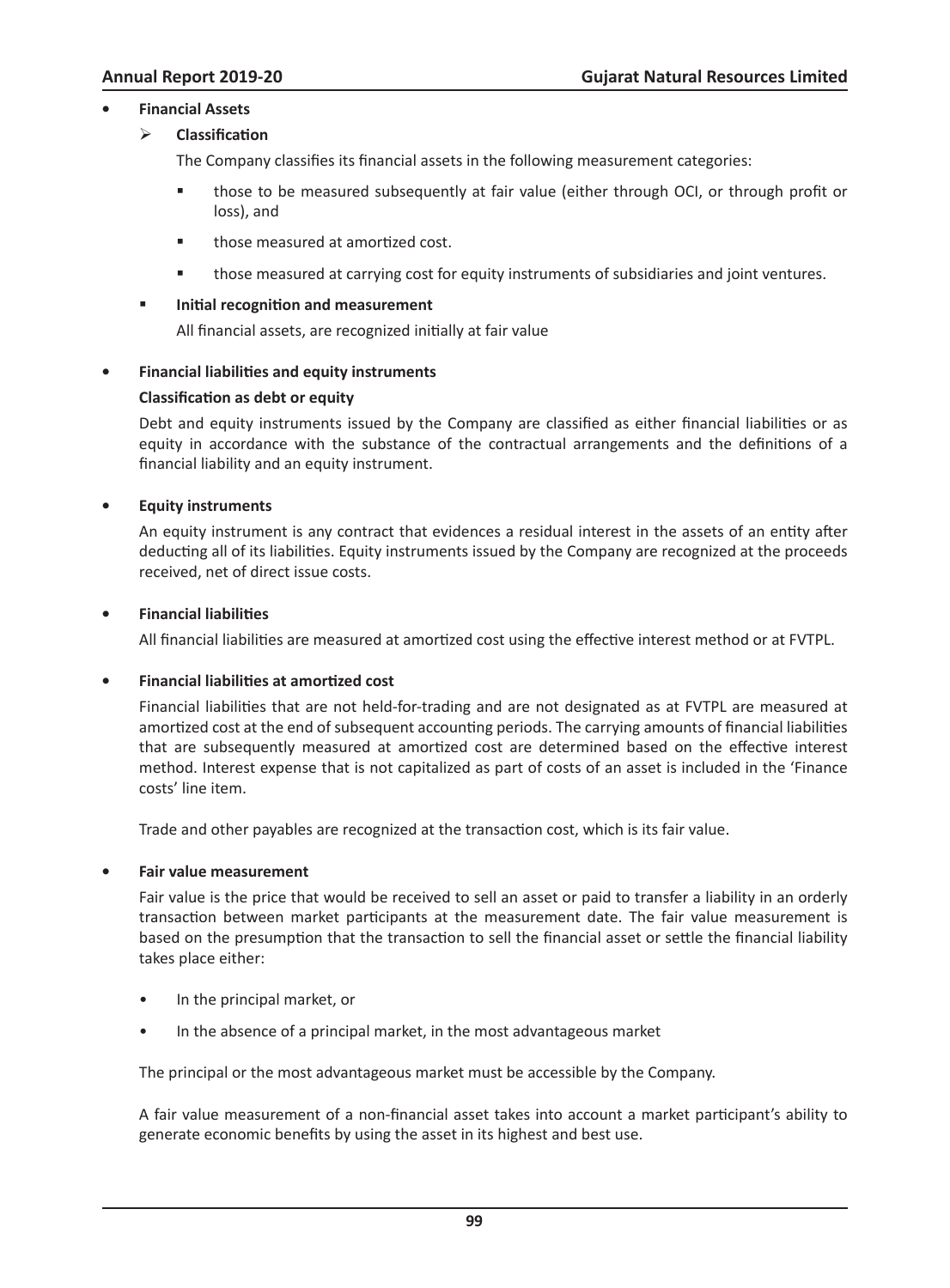#### **• Revenue recognition**

The Company has adopted Ind AS 115 from  $1<sup>st</sup>$  April, 2019 and opted for modified retrospective application with the cumulative effect of initially applying this standard recognised at the date of initial application. The standard has been applied to all open contracts as on  $1<sup>st</sup>$  April, 2019, and subsequent contracts with customers from that date.

Performance obligation:

The revenue is recognized on fulfilment of performance obligation.

# **• Sale of products:**

The Company earns revenue primarily from sale of oil and natural gas exploration. Payment for the sale is made as per the credit terms in the agreements with the customers. The credit period is generally short term, thus there is no significant financing component.

The Company's contracts with customers do not provide for any right to returns, refunds or similar obligations. The Company's obligation to repair or replace faulty products under standard warrantyterms is recognised as a provision.

Revenue is recognised when the performance obligations are satisfied and the control of theproduct is transferred, being when the goods are delivered as per the relevant terms of the contract at which point in time the Company has a right to payment for the asset, customer has possession and legal title to the asset, customer bears significant risk and rewards of ownership and the customer has accepted the asset or the Company has objective evidence that all criteria for acceptance have been satisfied.

# **• Borrowing costs**

Borrowing costs directly attributable to the acquisition, construction or production of qualifying assets, which are assets that necessarily take a substantial period of time to get ready for their intended use or sale, are added to the cost of those assets, until such time as the assets are substantially ready for their intended use or sale. Interest income earned on the temporary investment of specific borrowings pending their expenditure on qualifying assets is deducted from the borrowing costs eligible for capitalization.

#### **• Taxation**

Tax on Income comprises current and deferred tax. It is recognized in statement of profit and loss except to the extent that it relates to a business combination, or items recognized directly in equity or in other comprehensive income.

#### **• Current tax**

Tax on income for the current period is determined on the basis on estimated taxable income and tax credits computed in accordance with the provisions of the relevant tax laws and based on the expected outcome of assessments / appeals. Current income tax assets and liabilities are measured at the amount expected to be recovered from or paid to the taxation authorities. The tax rates and tax laws used to compute the amount are those that are enacted or substantively enacted, at the reporting date. Management periodically evaluates positions taken in the tax returns with respect to situations in which applicable tax regulations are subject to interpretation and establishes provisions where appropriate.

# **• Deferred tax**

Deferred tax is recognized for the future tax consequences of deductible temporary differences between the carrying values of assets and liabilities and their respective tax bases at the reporting date, using the tax rates and laws that are enacted or substantively enacted as on reporting date. Deferred tax assets are recognized to the extent that it is probable that future taxable income will be available against which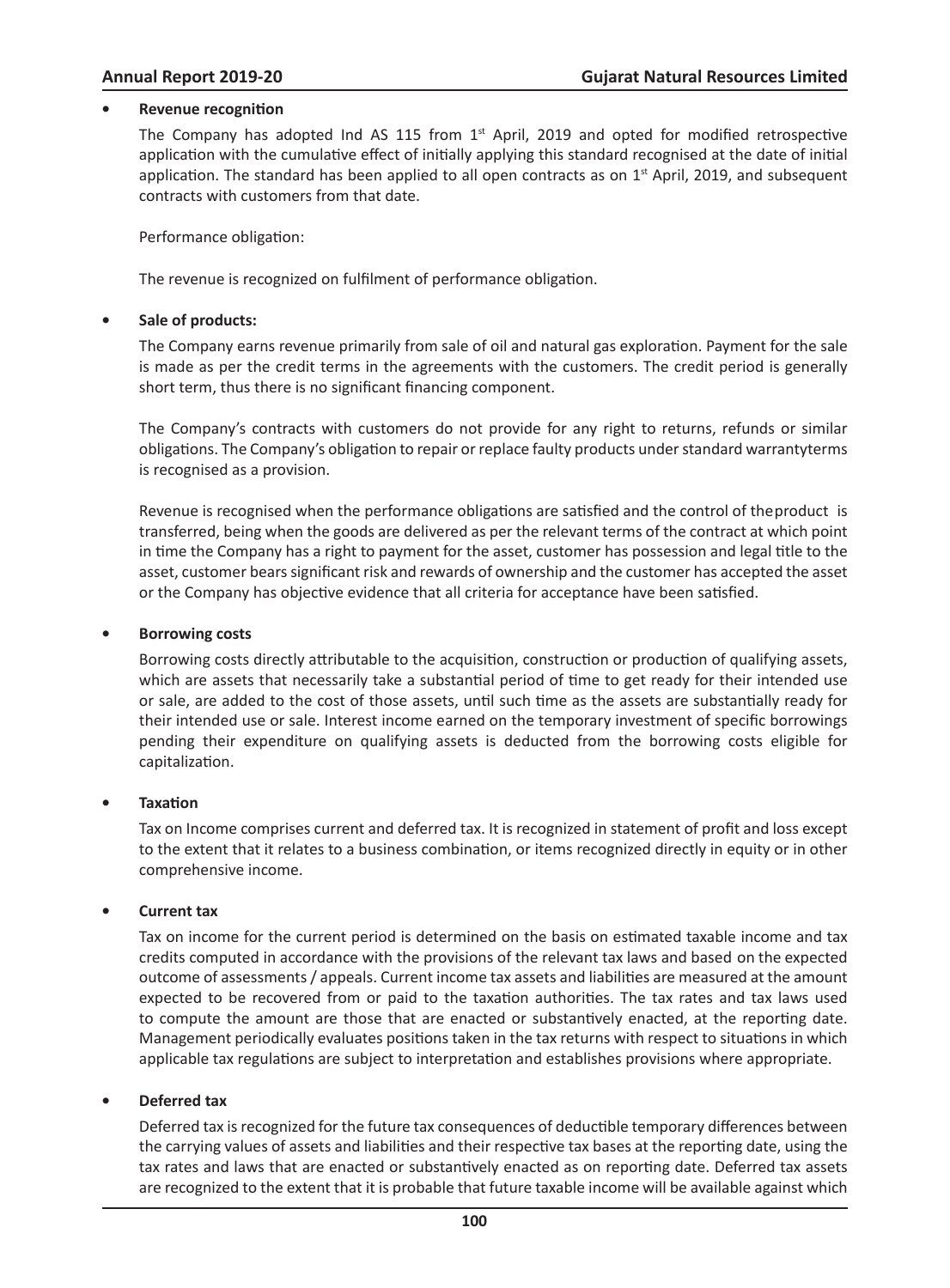the deductible temporary differences can be utilized. Deferred tax relating to items recognized outside the statement of profit and loss is recognized outside the statement of profit and loss, either in other comprehensive income or directly in equity. The carrying amount of deferred tax assets is reviewed at each reporting date.

# **• Earnings per share**

The Company presents basic and diluted earnings per share (EPS) data for its ordinary shares. Basic EPS is calculated by dividing the profit or loss attributable to the ordinary shareholders of the company by the weighted average number of ordinary shares outstanding during the period. Where ordinary shares are issued but not fully paid, they are treated in the calculation of basic earnings per share as a fraction of an ordinary share to the extent that they were entitled to participate in dividends during the period relative to a fully paid ordinary share. Diluted earnings per share is computed by dividing the net profit after tax by the weighted average number of equity shares

Considered for deriving basic EPS and also weighted average number of equity shares that could have been issued upon conversion of all dilutive potential equity shares. Dilutive potential equity shares are deemed converted as of the beginning of the period, unless issued at a later date. Dilutive potential equity shares are determined independently for each period presented.

# **• Impact of the COVID-19 pandemic on the business**

The Company is engaged in the business of Oil"& Gas exploration. The lockdown imposed from  $23<sup>rd</sup>$ March 2020 was further extended by various announcement made by the Central and State Government around the time. Covid-19 pandemic has affected world economy badly and our Company is no exception. Crude oil prices dropped and demand for OII also fell drastically.

# **• Ability to maintain operations including the factory/units/office spaces functioning and closed down:**

Our business activity has not been shut down during the lockdown period as the Company was part of Government denominated indispensable services and the Company worked with reduced staff. Also work from home policy was adopted by the Company for those employees particularly administrative and management staff who could work from home during the entire period of lockdown.

# **• Schedule, if any, for restarting the operations**

The Company has been operational during the lockdown period.

#### **• Steps taken to ensure smooth functioning of operations:**

The Company has put in place following strict monitoring procedure for Covid-19 to ensure smooth functioning of operations:

- thermal screening of all the employees and visitors;
- Sanitizing the premises on regular basis;
- Maintenance of social distancing at all workplaces;
- Enforcing wearing of masks, thermal temperature checking and regular cleaning of hands with soap water of all the employees and visitors;
- Check Aarogya Setu App on regular basis of all the employee

#### **• Estimation of the future impact of COVID-19 on its operations:**

These are early days and the Company is not in a position to measure with certainty the potential impact on operations but expects normalcy to be achieved only after a quarter. The circumstances are improving gradually.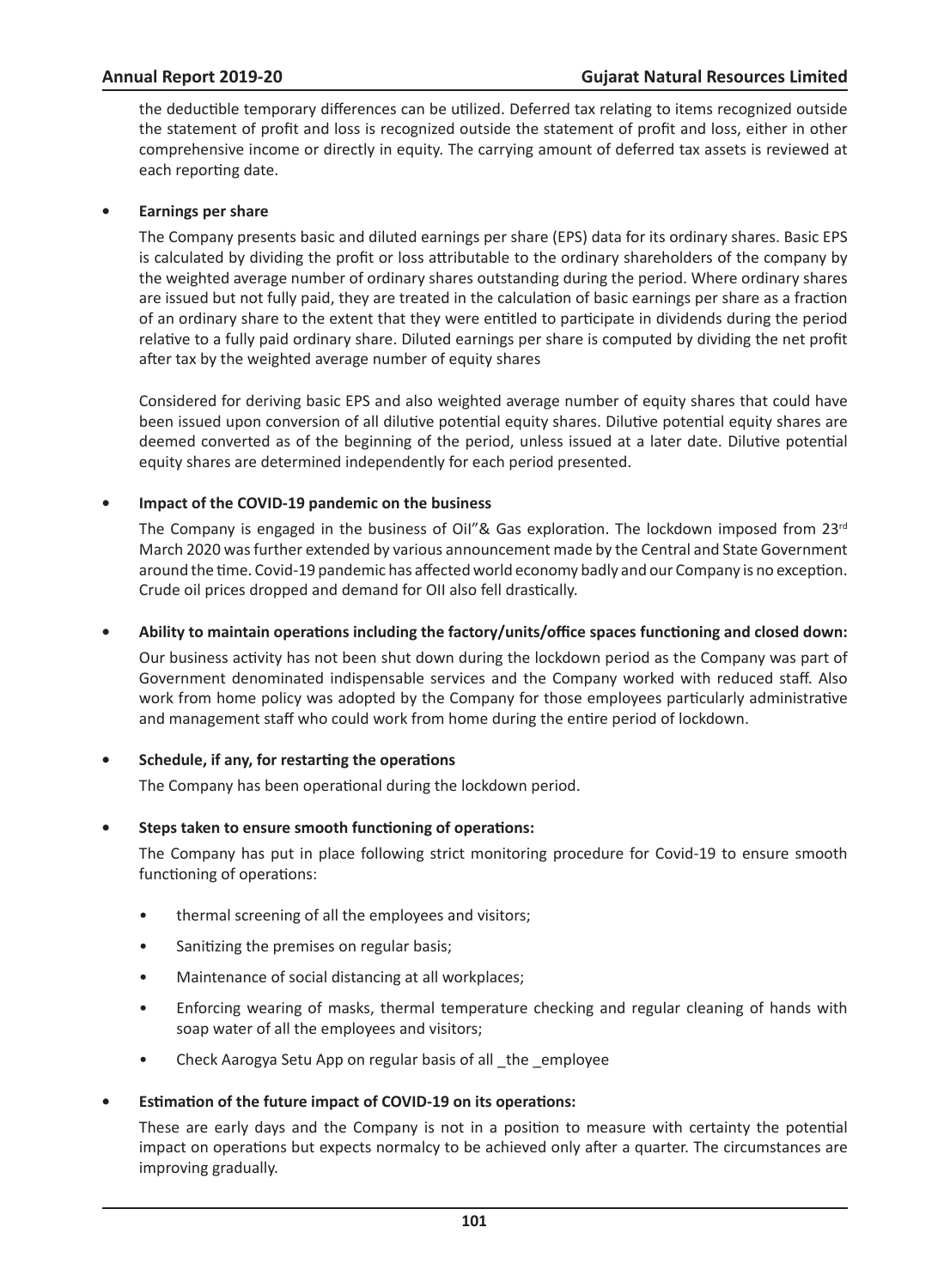- **• Details of impact of COVID-19 on listed entity's:**
	- **a. Capital and financial resources:** The Company does not foresee any impact on its capital and financial resources due to the COVID -19 pandemic.
	- **b. Profitability:** In view of the disrupted economic conditions, it is difficult to ascertain the profitability accurately.
	- **c. Liquidity position:** The Company is in comfortable liquidity position and is able to meet its debts and other fiscal commitments.
	- **d. Ability to service debt and other financing arrangements:** The Company has no long term debts from banks or financial institutions.
	- **e. Assets:** Company has secured all the assets and is in working condition.
	- **f. Internal financial reporting and control:** The Company has adequate internal financial reporting and control System. There are ample reporting and reviewing mechanisms for normal and extraordinary dealings.
	- **g. Supply chain:** There is disruption in the supply chain as some of the vendors have restarted their production partially and are ready to provide required supplies.
	- **h. Demand for its products:** The definitive impact of COVID-19 over the demand of our products is still not assessed accurately.
- **• Existing contracts/agreements where non-fulfilment of the obligations by any party will have significant impact on Company's business:** None
- **• Other relevant material updates about the Company's business:** No such material information at this point of time.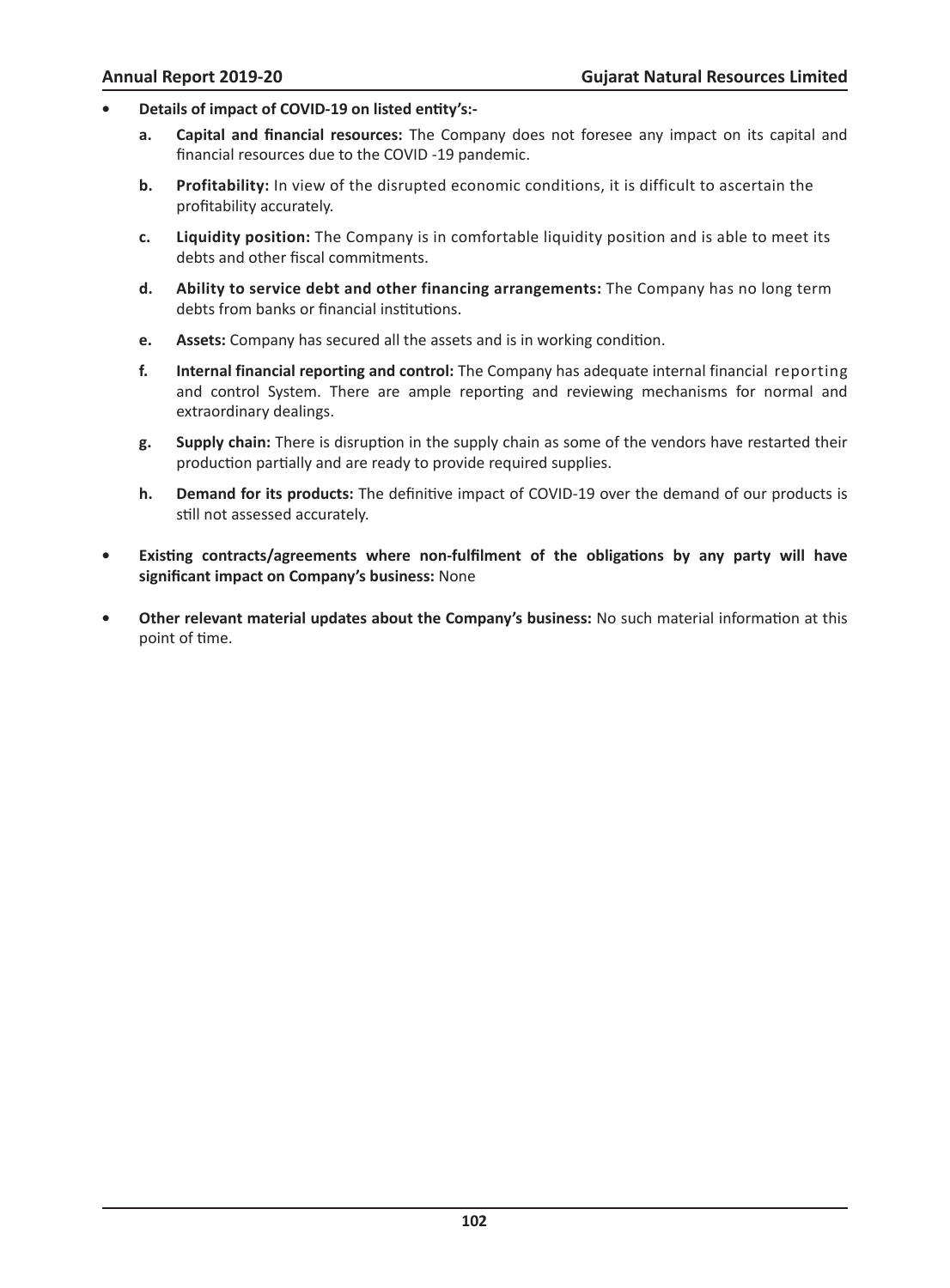#### **25. Notes on Accounts**

# **Interest in Joint Ventures**

The Indian Project office's current producing and active Exploration & Development activities relate to the following Fields:

| AS AN OPERATOR(4 FIELDS) | AS A NON OPERATOR (4 FIELDS) |
|--------------------------|------------------------------|
| Allora Field             | Unawa Field                  |
| Dholasan Field           | North Balol Field            |
| Kanawara Field           | CB-ONN-2004/1                |
| North Kathana Field      | CB-ONN-2004/4                |

The unincorporated joint ventures relating to the above mentioned Fields were set up under the respective Production Sharing Contracts (PSCs) entered into with the Government of India. The details of the participating interest as on March 31, 2020 are set out below.

| Sr.            | Field-Location                      | <b>Joint Ventures Partners</b>                                                                      | Participating   |
|----------------|-------------------------------------|-----------------------------------------------------------------------------------------------------|-----------------|
| No.            | <b>Status</b>                       |                                                                                                     | <b>Interest</b> |
|                |                                     |                                                                                                     | $(\%)$          |
| $\mathbf{1}$   | Dholasan Field<br>Onshore           | 1. Gujarat State Petroleum Corporation Ltd.<br>2. GNRL Oil & Gas Limited (Formerly Heramec Limited) | 70.00<br>30.00  |
|                | Development                         | (Operator))                                                                                         |                 |
| $\overline{2}$ | Kanawara Field                      | 1. Gujarat State Petroleum Corporation Ltd.                                                         | 70.00           |
|                | Onshore<br>Development              | 2. GNRL Oil & Gas Limited (Formerly Heramec Limited)<br>(Operator)                                  | 30.00           |
| 3              | North Kathana                       | 1. Gujarat State Petroleum Corporation Ltd.                                                         | 70.00           |
|                | <b>Field Onshore</b><br>Development | 2. GNRL Oil & Gas Limited (Formerly Heramec Limited)<br>(Operator)                                  | 30.00           |
| 4              | Allora Field                        | 1. Gujarat State Petroleum Corporation Ltd.                                                         | 70.00           |
|                | Onshore<br>Development              | 2. GNRL Oil & Gas Limited (Formerly Heramec Limited)<br>(Operator)                                  | 30.00           |
| 5              | Unawa Field                         | 1. Gujarat State Petroleum Corporation Ltd.                                                         | 70.00           |
|                | Onshore<br>Development              | (Operator)<br>2. GNRL Oil & Gas Limited (Formerly Heramec Limited)                                  | 30.00           |
| 6              | North Balol                         | 1. Gujarat State Petroleum Corporation Ltd.                                                         | 45.00           |
|                | <b>Field Onshore</b>                | 2. GNRL Oil & Gas Limited (Formerly Heramec Limited)                                                | 30.00           |
|                | Development                         | 3. Hindustan Oil Exploration Company Limited (Operator)                                             | 25.00           |
| 7              | $CB-$                               | 1. Oil and Natural Gas Corporation Ltd. (Operator)                                                  | 50.00           |
|                | ONN-2004/1                          | 2. Gujarat State Petroleum Corporation Ltd.                                                         | 40.00           |
|                | <b>Field Onshore</b><br>Development | 3. GNRL Oil & Gas Limited (Formerly Heramec Limited)                                                | 10.00           |
| 8              | $CB-$                               | 1. Oil and Natural Gas Corporation (Operator)                                                       | 50.00           |
|                | ONN-2004/4                          | 2. Gujarat State Petroleum Corporation Ltd.                                                         | 40.00           |
|                | <b>Field Onshore</b><br>Development | 3. GNRL Oil & Gas Limited (Formerly Heramec Limited)                                                | 10.00           |

In taking up its share of balances of assets, liabilities, income and expenditure from the unincorporated joint ventures as at March 31, 2020 GNRL Oil & Gas Limited (Formerly Heramec Limited) has applied its participating interest in the respective PSCs'.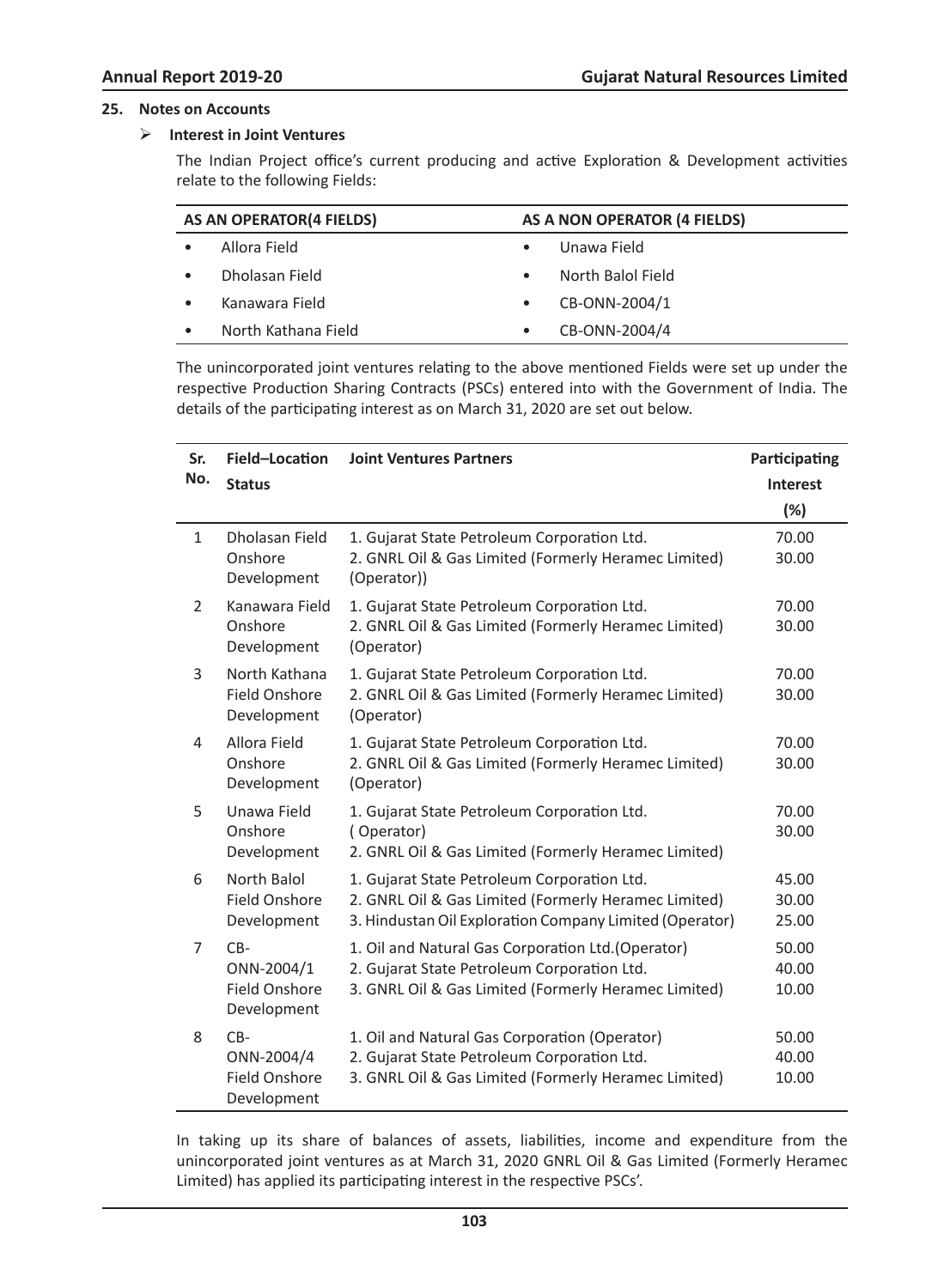### **JV accounts of CB ONN 2004/01 and CB ONN 2004/04**

In respect of two joint venture which are under exploration and development phase, company has not received the financial statement of this Joint venture (CB ONN 2004/1 and CB ONN 2004/4) from the operator, ONGC. Thus, the same are not considered for accounting purposes at the Company level.

 Of the above, 6 fields/blocks are in production, namely Unawa, North Balol, Dholasan, North Kathana, Kanawara and Allora, Net quantity of Company's interest (on gross basis) in proved developed reserves is as follows:

| <b>Particulars</b>                                  | <b>Proved Developed Reserves</b><br>(Oil) (Million MT) | <b>Proved Developed Reserves</b><br>(Gas) (Million Cubic Meter) |
|-----------------------------------------------------|--------------------------------------------------------|-----------------------------------------------------------------|
| Beginning of the Period                             | 7.72                                                   | 409.46                                                          |
| Recoverable Reserves                                | 1.52                                                   | 68.85                                                           |
| Additions                                           | $\overline{\phantom{0}}$                               |                                                                 |
| <b>Deletions</b>                                    | ۰                                                      | ٠                                                               |
| Production                                          | 0.019                                                  | 22.70                                                           |
| Closing Balance for the year<br>ended on 31.03.2020 | 1.50                                                   | 46.15                                                           |

The Company's share of reserve as on  $30<sup>th</sup>$  June, 2008 has been considered on the basis of the "Reserve" certification provided by M/s. Gaffney, Cline & Associates.

 $\triangleright$  The financial statements of the Company reflect its share of Assets, Liabilities, Income and Expenditure of the Joint Venture operations which are accounted on a line to line basis with similar items in the Company's accounts to the extent of participating interest of the company as per the various joint venture agreements, in compliance of AS-27. The income and expenditure from Joint Ventures are disclosed separately in the Statement of Profit and Loss. The summary of the Company's share in Assets & Liabilities of Joint Ventures are as follow:

| <b>PARTICULARS</b>         | AS AT                       | AS AT                       |
|----------------------------|-----------------------------|-----------------------------|
|                            | 31 <sup>st</sup> March 2020 | 31 <sup>st</sup> March 2019 |
| <b>Fixed Assets</b>        | 853,945,740                 | 848,753,524                 |
| <b>Current Assets</b>      | 1,005,396,422               | 732,340,551                 |
| <b>Current Liabilities</b> | 76,001,499                  | 132,503,263                 |

The Profit and Loss Account of the subsidiaries includes its share in Profit or Loss pertaining to the respective Joint Ventures. The summary of Profit and Loss Account for the year ended  $31<sup>st</sup>$ March2020 and  $31<sup>st</sup>$  March 2019 is given as under:

| <b>PARTICULARS</b> |                         | 2019-2020                 |                         | 2018-2019                 |  |
|--------------------|-------------------------|---------------------------|-------------------------|---------------------------|--|
|                    | Aggregate of<br>all JVs | Heramec's<br><b>Share</b> | Aggregate of<br>all JVs | Heramec's<br><b>Share</b> |  |
| <b>INCOME</b>      |                         |                           |                         |                           |  |
| Sale of Crude Oil  | 73,590,031              | 26,947,310                | 100,629,607             | 30,188,883                |  |
| Sale of Gas        | 140,918,939             | 42,275,682                | 154,785,574             | 46,435,672                |  |
| Sludge Sales       | ۰                       | -                         | -                       |                           |  |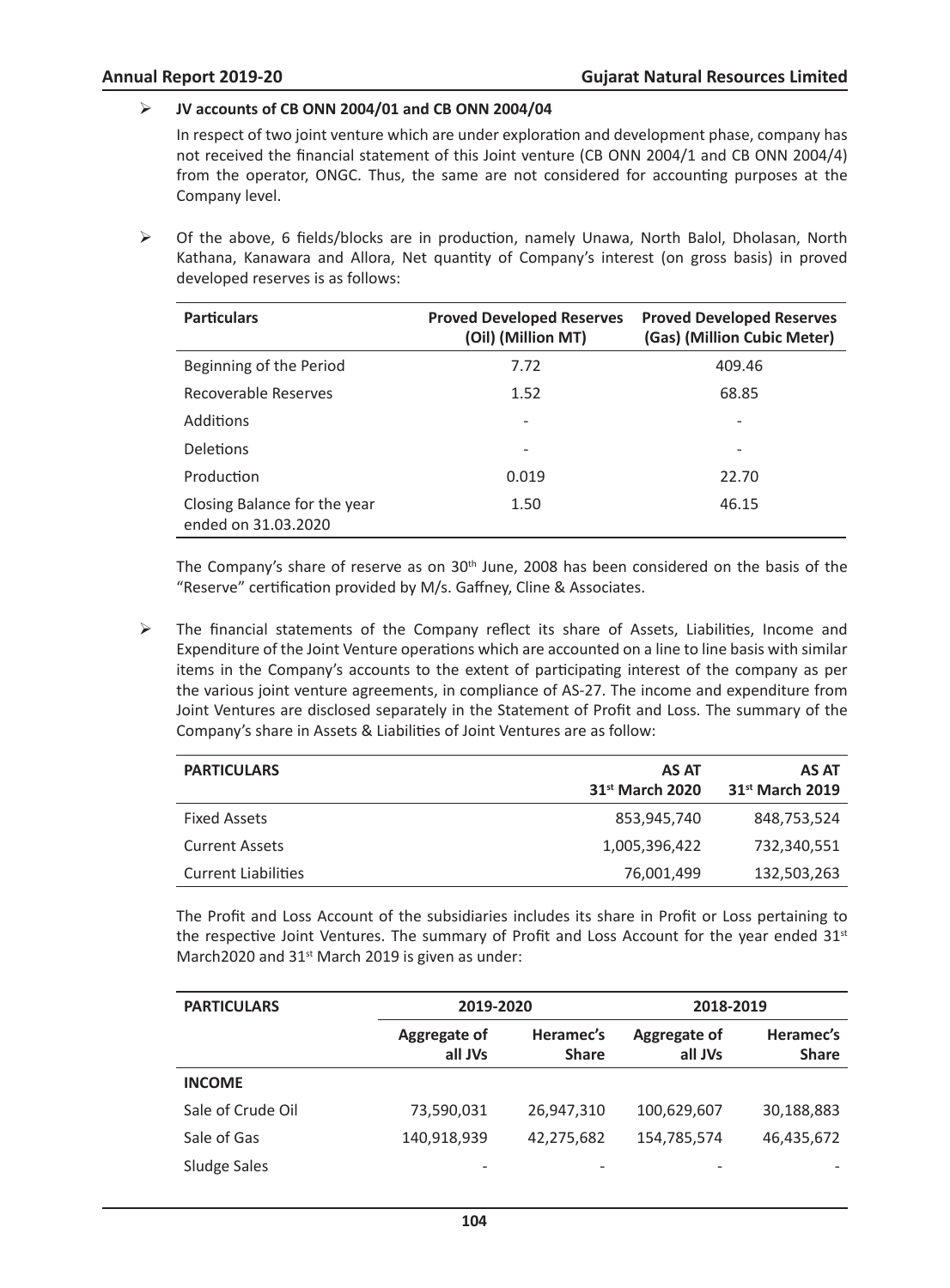| <b>PARTICULARS</b>                               | 2019-2020               |                           |                         | 2018-2019                 |  |
|--------------------------------------------------|-------------------------|---------------------------|-------------------------|---------------------------|--|
|                                                  | Aggregate of<br>all JVs | Heramec's<br><b>Share</b> | Aggregate of<br>all JVs | Heramec's<br><b>Share</b> |  |
| Increase/(Decrease) in<br>Stock                  | 293,054                 | 293,054                   | 938,963                 | 281,689                   |  |
| Other Income                                     | 444,779                 | 155,674                   | 529,935                 | 158,981                   |  |
| Total                                            | 215,246,803             | 69,671,719                | 256,884,079             | 77,065,225                |  |
| <b>EXPENDITURE</b>                               |                         |                           |                         |                           |  |
| Production and<br><b>Administrative Expenses</b> | 125,239,302             | 44,463,496                | 126,654,410             | 37,996,323                |  |
| <b>Total Expenditure before</b><br>Depreciation  | 125,239,302             | 44,463,496                | 126,654,410             | 37,996,323                |  |
| <b>PROFIT BEFORE</b><br><b>DEPRECIATION</b>      | 90,007,501              | 25,208,224                | 130,229,669             | 39,068,902                |  |

# **Contingent Liabilities**

- 1. The Company has given Bank Guarantees given/agreed in favour of Director General of Hydrocarbon, (DGH) New Delhi, India and the same is outstanding as on March 31, 2020 amounting to USD 161,299 equivalent to  $\bar{\xi}$  61,02,615/-. (Previous year: USD 200,770 equivalent to  $\bar{\tau}$  66,15,384 /-). This guarantee represents the share of GNRL Oil & Gas Limited (Formerly known as Heramec Limited) in respect of the total estimated annual expenditure as per Approved Work Program in the contract area during the development phase of the existing discoveries. This bank guarantee represents the 30% share of Participating Interest (PI) of GNRL Oil & Gas Limited. Reporting amount of Bank Guarantee is not adjusted for F.Y. 2019-20 as till the conclusion of the financial year, there is no Managing Committee meeting for deciding Bank Guarantee.
- 2. The Company has received notice from VAT department on 08/12/2014 for non-payment of VAT on Sludge Sale for the FY 2008-09 and FY 2009-10. Total demand raised by the department is of 23,97,321/- and 27,39,762/- for FY 2008-09 and FY 2009-10 respectively (Including Interest and penalty). The Company has filed appeal before Gujarat Value Added Tax Tribunal, against demand raised and paid advance payment of 4,00,000/- for granting appeal and stay against the recovery of the outstanding demand as per the order of the Gujarat Value Added Tax Tribunal dated 13/2/2015. Further on the same matter, the stay was granted by the way of order dated 03/03/2015, and the matter has been referred to the first appellant authority and it will have the liberty to decide the matter independently.
- 3. During the financial year 2011-2012 discovery of oil in TS#8 (Tarapur South#8) of CB-ON/2 field has been regularized and shall be governed by provisions of PSC for North Kathana Joint Venture as per the regularization order received from the Directorate General of Hydrocarbons, Ministry of Petroleum & Natural Gas, Govt. of India dated 15<sup>th</sup> February 2012. Based on the said order, the company has recognized asset (NK#5) and corresponding income on the basis of its participating interest in North Kathana PSC. In view of the same, the Company has not considered any liability towards the operator of CB-ON/2 under the said regularization order while consolidating the Joint Venture accounts on a line by line basis.
- 4. JV accounts of CB ONN 2004/01 and CB ONN 2004/04:-

The company has not received the Joint Venture accounts of CB ONN 2004/01 and CB ONN 2004/4 from the JV Partner, ONGC. In the absence of the same, the financial results and any possible outflow of these JV accounts could not be considered for accounting purposes at the Company level.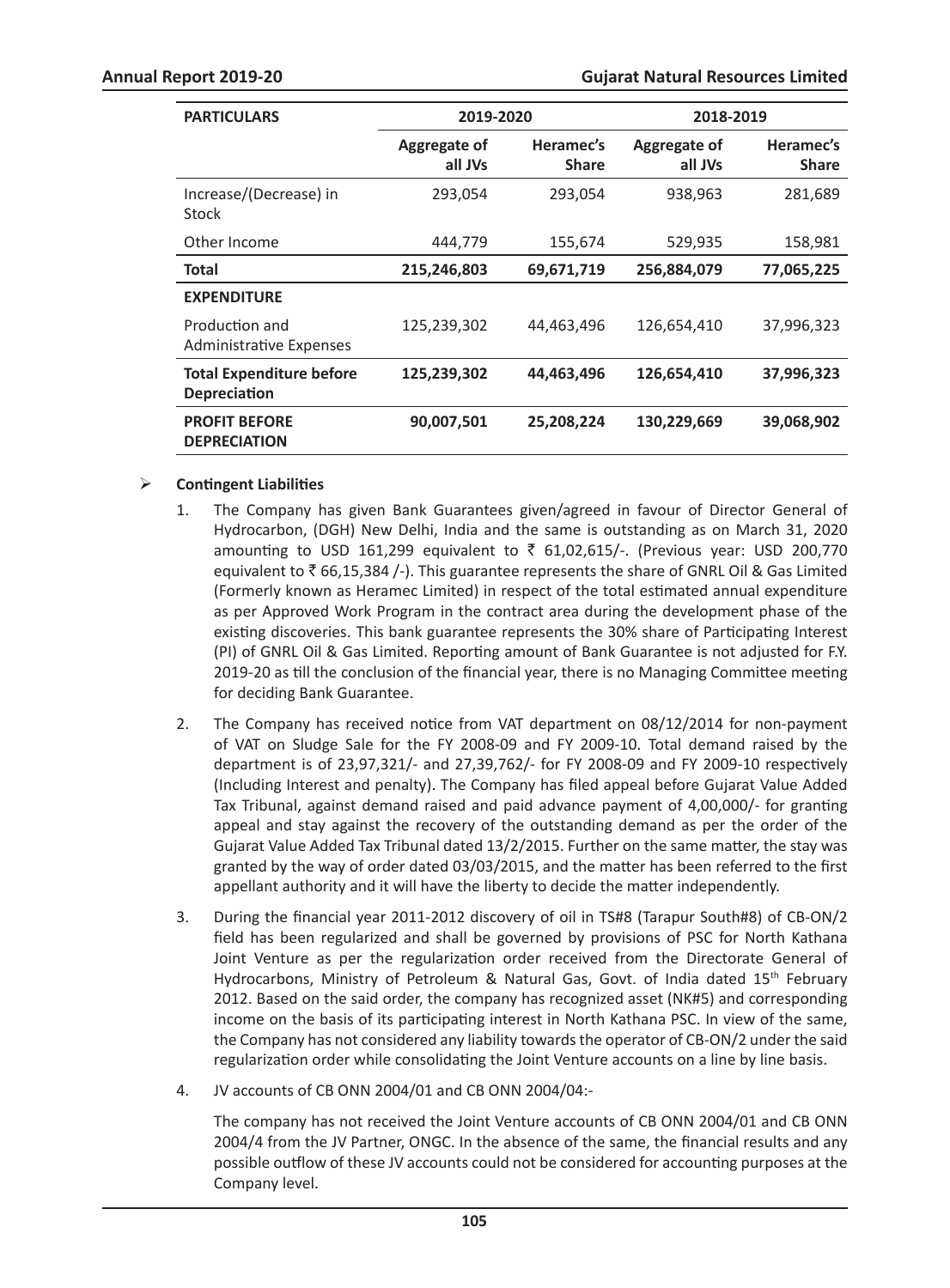# **Related Party Transactions:-**

As per Indian Accounting Standard (Ind AS -24) issued by the Institute of Chartered Accountants of India, the disclosures of transactions with the related parties are given below:

List of related parties where control exists and related parties with whom transactions have taken place and relationships:

| Sr.<br>No.     | Name                                                                 | Relationship                                                                                                                                     |
|----------------|----------------------------------------------------------------------|--------------------------------------------------------------------------------------------------------------------------------------------------|
| 1              | Shalin A Shah                                                        | <b>Managing Director</b>                                                                                                                         |
| $\overline{2}$ | Malay A Mehta                                                        | Director                                                                                                                                         |
| 3              | Ashok C Shah                                                         | Director                                                                                                                                         |
| 4              | Pravinbhai V Trivedi                                                 | Director                                                                                                                                         |
| 5              | Payal Pandya                                                         | Director                                                                                                                                         |
| 6              | Sarika A Kukrani                                                     | Director                                                                                                                                         |
| 7              | Hiteshkumar M Donga                                                  | CFO (KMP)                                                                                                                                        |
| 8              | Sheetal G Pandya                                                     | <b>Company Secretary</b>                                                                                                                         |
| 9              | O3 Developers Pvt Ltd                                                | Entities where Key Managerial Personnel /<br>Director exercise significant influence and there<br>are related party transactions during the year |
| 10             | Sigma Oil & Gas Pvt. Ltd.                                            | Indian Subsidiary Company                                                                                                                        |
| 11             | <b>GNRL Oil &amp; Gas Limited</b><br>(Formerly known as Heramec Ltd) |                                                                                                                                                  |
| 12             | Gorlas Corporate Holding Ltd                                         | Foreign Step-down Subsidiary Companies                                                                                                           |
| 13             | Heramec Oil & Gas (Singapore) Pvt Ltd                                |                                                                                                                                                  |
| 14             | Alkor Petro Overseas Ltd                                             |                                                                                                                                                  |
| 15             | <b>Gorlas Global Energy PLC</b>                                      |                                                                                                                                                  |
| 16             | Pranav Tejpal Kapadia                                                |                                                                                                                                                  |
| 17             | Monica Mahaveer Jain                                                 | Key Managerial Personnel of Indian Subsidiary<br>Company                                                                                         |
| 18             | Hetal Maheshwari                                                     |                                                                                                                                                  |

# **Transactions with Related Parties**

Transactions that have taken place during the period April 1, 2019 to March 31, 2020 with related parties by the company stated below :

| Sr.<br>No. | <b>Name</b>         | <b>Nature of the Transaction</b>                                                                            | Amount<br>Outstanding                          |
|------------|---------------------|-------------------------------------------------------------------------------------------------------------|------------------------------------------------|
| 1          | Shalin A. Shah      | Loan Taken                                                                                                  | 9,22,000                                       |
|            |                     | Loan Repaid                                                                                                 | 31,35,000                                      |
|            |                     | <b>Closing Balance</b><br><b>Remuneration Payable</b><br><b>Remuneration Paid</b><br><b>Closing Balance</b> | 6,00,000<br>15,90,000<br>15,90,000<br>1,32,500 |
| 2          | Hiteshkumar M Donga | Salary Payable                                                                                              | 4,07,500                                       |
|            |                     | Salary Paid                                                                                                 | 3,95,000                                       |
|            |                     | <b>Closing Balance</b>                                                                                      | 40,000                                         |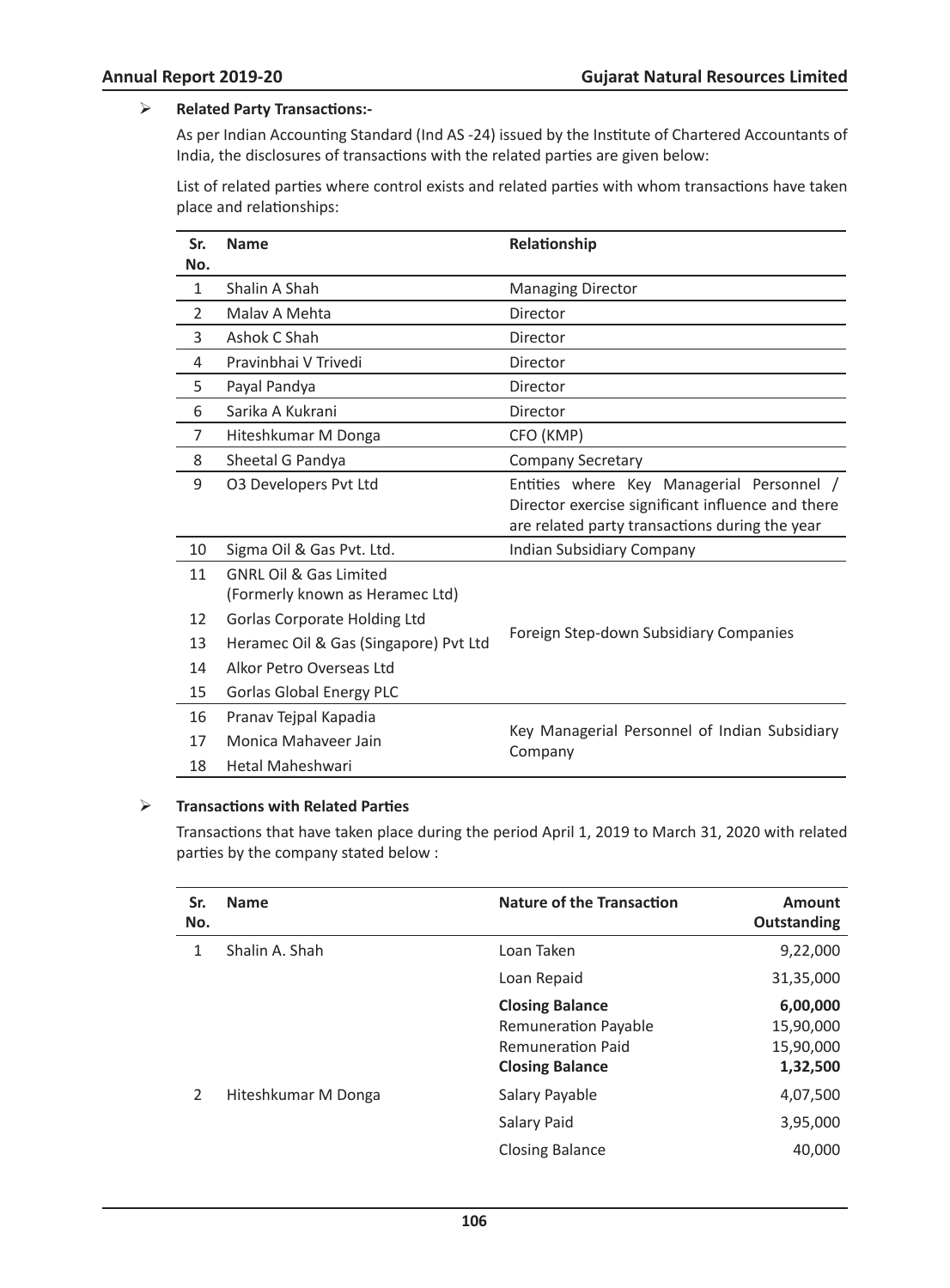| Sr.<br>No. | <b>Name</b>                                                                 | <b>Nature of the Transaction</b>                         | Amount<br>Outstanding                   |
|------------|-----------------------------------------------------------------------------|----------------------------------------------------------|-----------------------------------------|
| 3          | Sheetal G Pandya                                                            | Salary Payable                                           | 4,29,000                                |
|            |                                                                             | Salary Paid                                              | 4,29,000                                |
|            |                                                                             | <b>Closing Balance</b>                                   | 33,000                                  |
| 4          | Loan given to Sigma Oil & Gas Pvt.<br>Ltd. By Gujarat Natural resources Ltd | Loan Granted<br>Loan Recovered<br><b>Closing Balance</b> | <b>NIL</b><br>76,94,000<br>51,22,44,555 |
| 5          | O3 Developers Pvt Ltd                                                       | Loan Taken<br>Loan Paid<br><b>Closing Balance</b>        | 75,00,000<br>10,46,00,000<br>2,00,000   |
| 6          | Hetal Maheshwari                                                            | Salary Paid                                              | 1,44,000                                |
| 7          | Monica Mahaveer Jain                                                        | Salary Paid                                              | 95,333                                  |
| 8          | Services Provided by Sigma Oil & Gas<br>Pyt. Ltd. To its Subsidiaries       | Car Rent<br>Hire Charges                                 | 1,559,000<br>3,84,000                   |
| 9          | Loan given by Sigma Oil & Gas Pvt. Ltd<br>to GNRL Oil and Gas Ltd.          | Loan Given<br><b>Closing Balance</b>                     | 3,69,42,264<br>313,770,628              |
| 10         | Pranav Kapadia                                                              | <b>Remuneration Paid</b>                                 | 1,00,38,621                             |

#### **EXPENDITURE IN FOREIGN CURRENCY:**

|               | <b>Particulars</b>                           | For the year ended For the year ended<br>31 <sup>st</sup> March, 2020 | 31 <sup>st</sup> March, 2019 |
|---------------|----------------------------------------------|-----------------------------------------------------------------------|------------------------------|
| ii)           | <b>Consultancy Expenses</b><br><b>Others</b> | 185.227<br>-                                                          | 120.041                      |
| <b>Totals</b> |                                              | 185.227                                                               | 120.041                      |

#### **SALES TURNOVER:**

| <b>Description</b> | Unit         | Quantity                 | Value                          |
|--------------------|--------------|--------------------------|--------------------------------|
| Crude Oil          | <b>MBBLs</b> | 6.64<br>P.Y. 6.56        | 26,947,310<br>P.Y. 3,01,88,884 |
| Natural Gas        | MM3          | 3,503.49<br>P.Y. 4211.88 | 42,275,682<br>P.Y. 4,64,35,672 |

# **OPENING AND CLOSING STOCK OF GOODS PRODUCED & TRADED:**

| Description          | Unit         | Quantity | Value in $\bar{z}$ |
|----------------------|--------------|----------|--------------------|
| <b>Opening Stock</b> |              |          |                    |
| Crude Oil            | <b>MBBLs</b> | 0.2      | 128,213            |
|                      |              | P.Y 0.34 | P.Y. 1,99,376      |
| <b>Closing Stock</b> |              |          |                    |
| Crude Oil            | <b>MBBLs</b> | 0.07     | 209,960            |
|                      |              | P.Y 0.20 | P.Y. 1,28,213      |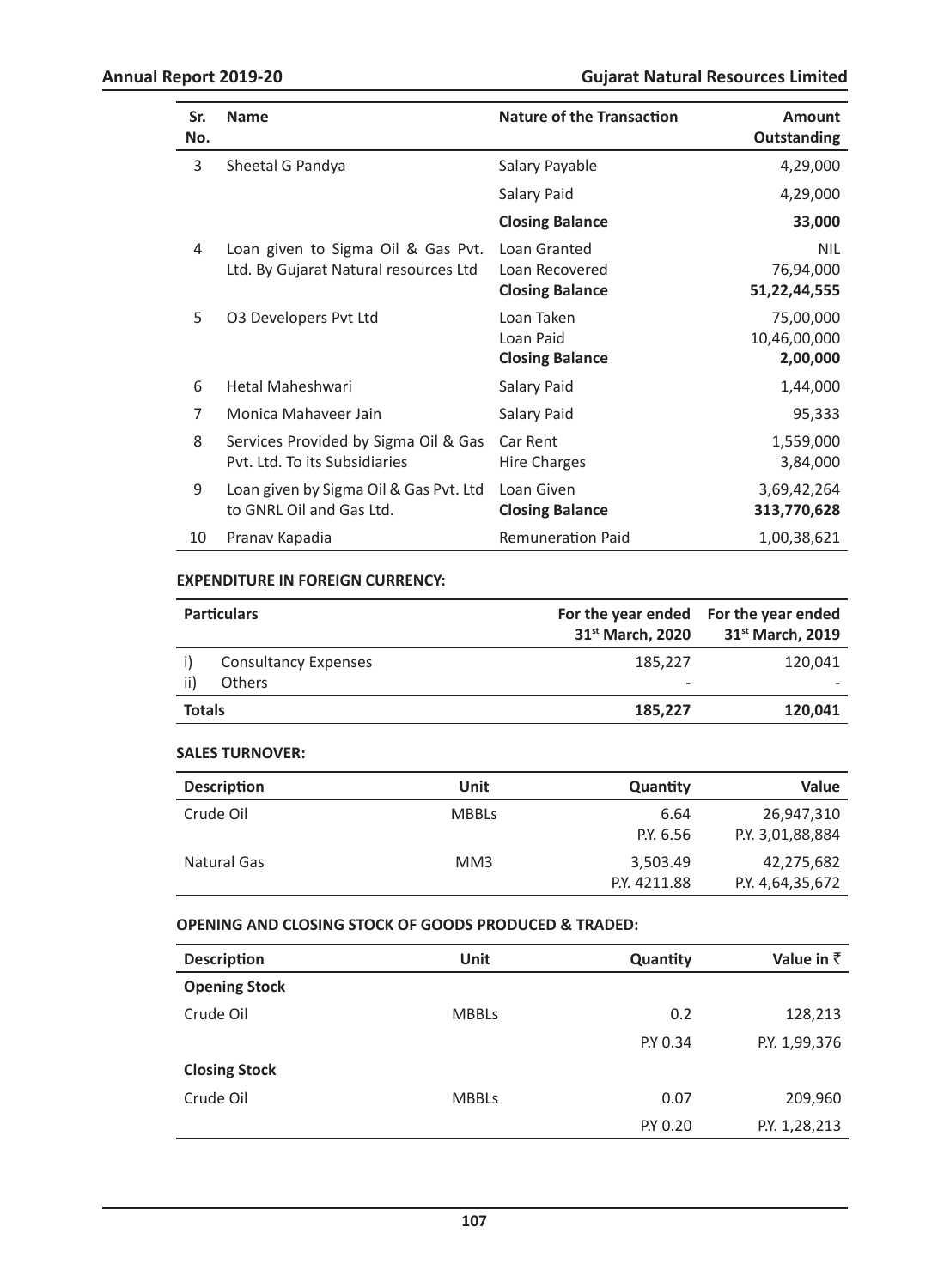# **ACTUAL PRODUCTION**

| Description | Unit         | <b>Actual Production</b><br>for the Year |
|-------------|--------------|------------------------------------------|
| Crude Oil   | <b>MBBLs</b> | 6.83                                     |
|             |              | P.Y. 6.85                                |
| Natural Gas | MM3          | 3,512.10                                 |
|             |              | P.Y. 4.222.79                            |

\* MM3 - Thousand Cubic Meter

\* MMBL - Thousand Barrels

#### **CIF value of Imports:**

|       | <b>Particulars</b>                | For the year ended<br>31 <sup>st</sup> March, 2020 | For the year ended<br>31 <sup>st</sup> March, 2019 |
|-------|-----------------------------------|----------------------------------------------------|----------------------------------------------------|
|       | <b>Raw Materials</b>              | --                                                 |                                                    |
| ii)   | <b>Components and Spare Parts</b> | 54.130                                             | 23.783                                             |
| iii)  | Capital Goods                     | $- -$                                              |                                                    |
| Total |                                   | 54.130                                             | 23,783                                             |

#### **Earning in Foreign Currency:**

| Particulars                                       | 31 <sup>st</sup> March, 2020 | For the year ended For the year ended<br>$31st$ March, 2019 |
|---------------------------------------------------|------------------------------|-------------------------------------------------------------|
| Earnings in Foreign Currency (Liquidated Damages) | $- -$                        | $- -$                                                       |

The Company has not remitted any amount in foreign currency on account of dividend to nonresident shareholder during the current year.

## **Payment to the Auditors**

| <b>Particulars</b>    | 2019-2020 | 2018-2019 |
|-----------------------|-----------|-----------|
| <b>Audit Fees</b>     | 470,850   | 322,800   |
| <b>Company Matter</b> | 0         | 0         |
| Income Tax Fees       | 0         | 0         |
| <b>Others</b>         | 82,600    | 82,600    |
| <b>Total</b>          | 553,450   | 405,400   |

## **Earnings per Share:-**

The earning considered in ascertaining the company's EPS comprises the profit available for shareholders i.e. profit after tax and statutory/regulatory appropriations. The number of shares used in computing Basic EPS is the weighted average number of shares outstanding during the year as per the guidelines of Ind AS-33.

| <b>Particulars</b>                              | 31-03-2020        | 31-03-2019      |
|-------------------------------------------------|-------------------|-----------------|
| Net Profit Attributable to share holders        | (27, 46, 01, 049) | (23, 279, 720)  |
| Weighted average number of equity shares (Nos.) | 4,48,76,303       | 3,87,51,645     |
| Basic earnings per share (Rs.)                  | (4.88) No EPS     | $(0.60)$ No EPS |
| Diluted earnings per share (Rs.)                | $(6.12)$ No EPS   | $(0.52)$ No EPS |
| Nominal value of equity share (Rs.)             | 10                | 10              |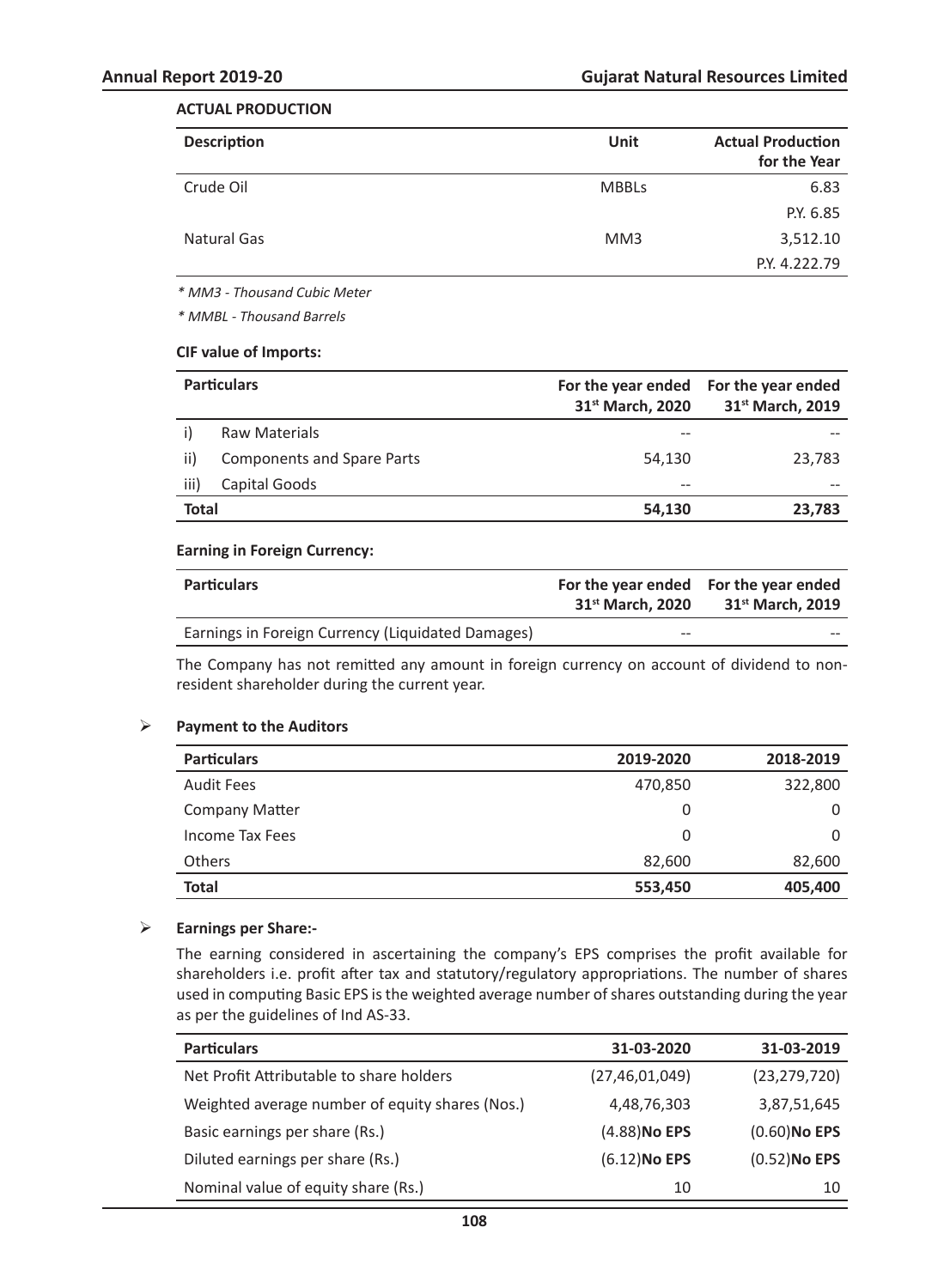## **Employee Benefits**

### **Defined benefit plan**

# **Gratuity**

The Company offers gratuity plan for its qualified employees which is payable as per the requirements of Payment of Gratuity Act, 1972. The benefit vests upon completion of five years of continuous service and once vested it is Payable to employees on retirement or on termination of employment. In case of death while in service, the gratuity is Payable irrespective of vesting.

| Particular                                                                           | <b>Gratuity (Funded)</b> |             |             |               |            |            |
|--------------------------------------------------------------------------------------|--------------------------|-------------|-------------|---------------|------------|------------|
| I Change in obligaton during the year<br>ended 31st March, 2020                      | 2019-2020                | 2018-2019   | 2017-2018   | 2019-2020     | 2018-2019  | 2017-2018  |
| 1 Liability at the beginning of the Year                                             | 6,899,723                | 6,122,471   | 5,318,041   | 3,127,727     | 2,516,158  | 2,489,162  |
| 2 Interest cost                                                                      | 497,542                  | 444,881     | 377,546     | 226,416       | 188,712    | 172,665    |
| 3 Current service cost                                                               | 766,538                  | 750,161     | 788,498     | 415,380       | 668,146    | 333,458    |
| 4 Past service cost                                                                  |                          |             | 525,527     |               |            |            |
| 5 Benefit Paid **                                                                    | (200, 590)               | (36, 346)   | (131, 798)  | (1, 146, 640) | (617, 630) | (790, 186) |
| 6 Actuarial (gain) / Losses **                                                       | (2,392,438)              | (381, 444)  | (755, 343)  | (1, 179, 001) | 372,341    | 311,059    |
| 7 Liability at the end of the year                                                   | 5,570,775                | 6,899,723   | 6,122,471   | 1,443,882     | 3,127,727  | 2,516,158  |
| II Change in assets during the year ended<br>31st March, 2019                        | 2019-2020                | 2018-2019   | 2017-2018   | 2019-2020     | 2018-2019  | 2017-2018  |
| 1 Plan assets at the beginning of the year                                           | 6,836,758                | 4,886,931   | 4,522,802   |               |            |            |
| 2 Expected return of plan assets                                                     | 521,405                  | 382,043     | 348,675     |               |            |            |
| 3 Contributions **                                                                   | 218,271                  | 1,603,242   | 180,363     |               |            |            |
| 4 Benefit paid **                                                                    | (200, 590)               | (36, 346)   | (131, 798)  |               |            |            |
| 6 Actuarial gain / (Loss)                                                            | (57, 883)                | 888         | (33, 111)   |               |            |            |
| 7 Expenses deducted from fund                                                        |                          |             |             |               |            |            |
| 8 Plan assets at the end of the year                                                 | 7,317,961                | 6,836,758   | 4,886,931   |               |            |            |
| III Actual return on plan assets                                                     | 2019-2020                | 2018-2019   | 2017-2018   | 2019-2020     | 2018-2019  | 2017-2018  |
| 1 Expected return of plan assets                                                     | 521,405                  | 382,043     | 348,675     |               |            |            |
| 2 Actuarial gain / (loss)                                                            | (57, 883)                | 888         | (33, 111)   |               |            |            |
| 3 Actual return on plan assets                                                       | 463,522                  | 382,931     | 315,564     |               |            |            |
| IV Net asset / (liability) recognized in the<br>Balance Sheet as at 31st March, 2019 | 2019-2020                | 2018-2019   | 2017-2018   | 2019-2020     | 2018-2019  | 2017-2018  |
| 1 Liability at the end of the year                                                   | 5,570,775                | 6,899,723   | 6,122,471   | 1,443,882     | 3,127,727  | 2,516,158  |
| 2 Plan assets at the end of the year                                                 | (7,317,961)              | (6,836,758) | (4,886,931) |               |            |            |
| 3 Unrecognized Past Service Cost                                                     |                          | (76, 629)   | (153, 257)  |               |            |            |
| 4 Amount recognized in the Balance Sheet<br>Accrued (Asset)/Liability                | (1,747,186)              | (13, 664)   | 1,082,283   | 1,443,882     | 3,127,727  | 2,516,158  |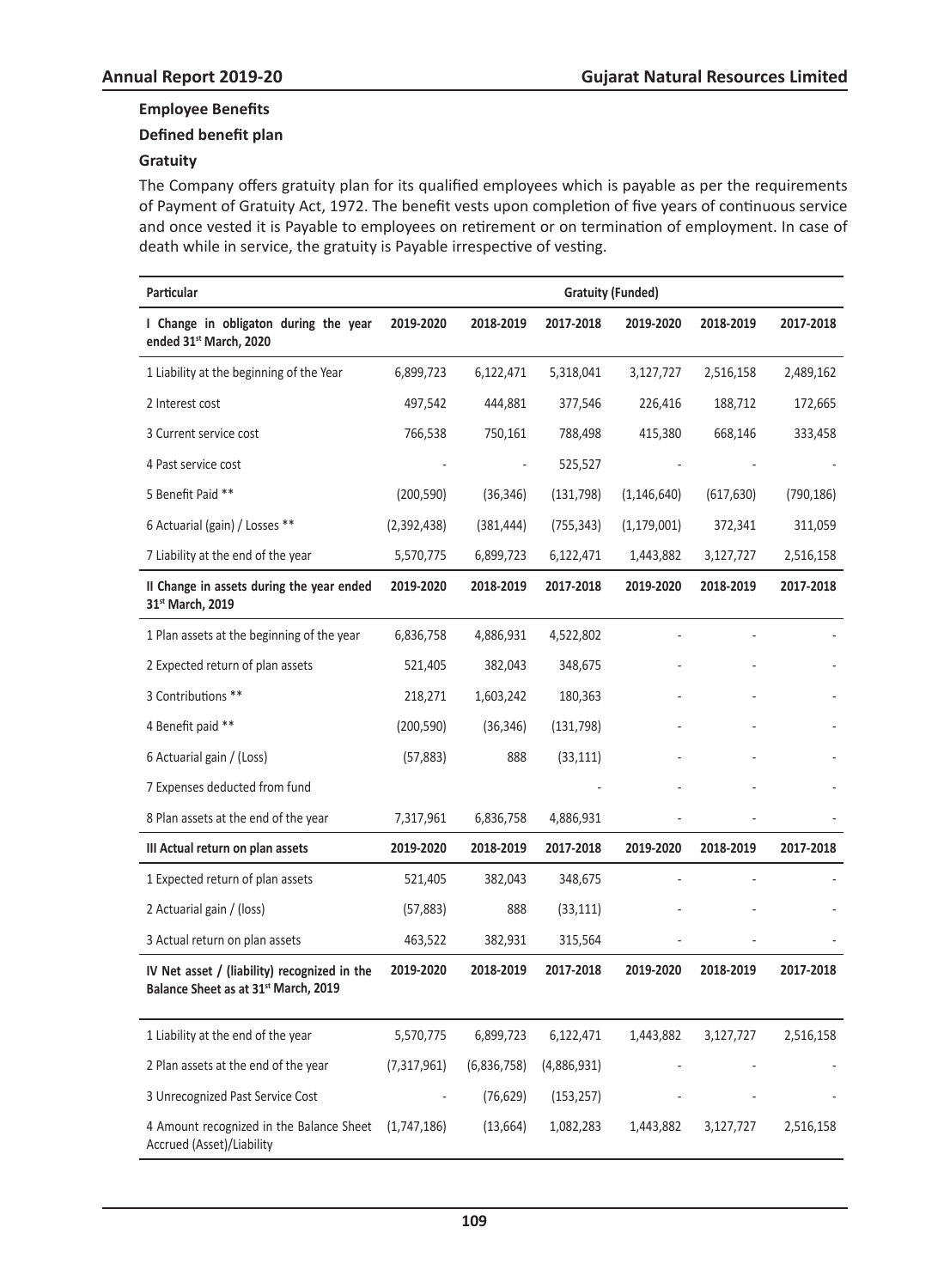| Particular                                                                                                            | <b>Gratuity (Funded)</b> |             |               |               |               |             |
|-----------------------------------------------------------------------------------------------------------------------|--------------------------|-------------|---------------|---------------|---------------|-------------|
| V Expenses recognized in the Statement of<br>Profit & Loss account for the year ended<br>31 <sup>st</sup> March, 2019 | 2019-2020                | 2018-2019   | 2017-2018     | 2019-2020     | 2018-2019     | 2017-2018   |
| 1 Current service cost                                                                                                | 766,538                  | 750,161     | 788,498       | 415,380       | 668,146       | 333,458     |
| 2 Interest cost                                                                                                       | 497,542                  | 444,881     | 377,546       | 226,416       | 188,712       | 172,665     |
| 3 Expected return on plan assets                                                                                      | (521, 405)               | (382, 043)  | (348, 675)    |               |               |             |
| 4 Actuarial (gain) / Losses                                                                                           | (2,334,555)              | (382, 332)  | (722, 232)    | (1, 179, 001) | 372,341       | 311,059     |
| 5 Past service cost                                                                                                   | 76,629                   | 76,629      | 372,270       |               |               |             |
| 6 Total expenses                                                                                                      | (1,515,251)              | 507,296     | 467,407       | (537, 205)    | 1,229,199     | 817,182     |
| VI Balance Sheet reconciliation                                                                                       | 2019-2020                | 2018-2019   | 2017-2018     | 2019-2020     | 2018-2019     | 2017-2018   |
| 1 Opening net liability /(asset)                                                                                      | 62,965                   | 1,235,540   | 795,239       | 3,127,727     | 2,516,158     | 2,489,162   |
| 2 Expenses as above                                                                                                   | (1,515,251)              | 507,296     | 467,407       | (537, 205)    | 1,229,199     | 817,182     |
| 3 Employer contribution                                                                                               | 218,271                  | (1,603,242) | (180, 363)    |               |               |             |
| 4. Benefits paid directly by the Company                                                                              |                          |             | ÷,            | (1, 146, 640) | (617, 630)    | (790, 186)  |
| 5 Amount recognized in the Balance Sheet                                                                              | (1,670,557)              | 139,594     | 1,082,283     | 1,443,882     | 3,127,727     | 2,516,158   |
| <b>VII Actuarial assumptions</b>                                                                                      | 2019-2020                | 2018-2019   | 2017-2018     | 2019-2020     | 2018-2019     | 2017-2018   |
| 1 Discount rate                                                                                                       | 6.80%                    | 7.45%       | 7.50%         | 6.80%         | 7.45%         | 7.50%       |
| 2 Rate of return on plan assets                                                                                       | 6.80%                    | 7.45%       | 7.50%         | $0.00\%$      | 0.00%         | $0.00\%$    |
| 3 Salary Escalation                                                                                                   | 0.00%                    | 8.33%       | 8.33%         | 0.00%         | 8.33%         | 8.33%       |
| VIII Amount for the current period is as<br>under*                                                                    |                          |             |               |               |               |             |
| Particular                                                                                                            | 2019-2020                | 2018-2019   | 2017-2018     | 2019-2020     | 2018-2019     | 2017-2018   |
| Gratuity(Funded)                                                                                                      |                          |             |               |               |               |             |
| Defined Benefit obligation                                                                                            | 5,570,775                | 6,899,723   | 6,122,471     | 1,443,882     | 3,127,727     | 2,516,158   |
| Plan asset                                                                                                            | 7,317,961                | 6,836,758   | 4,886,931     |               |               |             |
| Surplus/(deficit)                                                                                                     | 1,747,186                | (62, 965)   | (1, 235, 540) | (1,443,882)   | (3, 127, 727) | (2,516,158) |
| Experience adjustment on plan liability **                                                                            | (495, 073)               | (414, 018)  | (576, 667)    | (587,084)     | 351,777       | 376,792     |
| Actuarial Loss /(Gain) due to change in<br><b>Actuarial Assumption</b>                                                | (1,894,690)              | 32,574      | (178, 676)    | (593, 071)    | 20,564        | (65, 733)   |
| Experience adjustment on plan assets                                                                                  | 57,883                   | (888)       | 33,111        |               |               |             |

\* With respect to Gratuity & Leave Encashment, the Company has taken actuarial valuation report for the year ended 31st March, 2015.

\*\* Previous year's figures have been regrouped, rearranged and reclassified wherever necessary, So as to confirm with the figures of actuarial valuation report.

# **Investment details:**

The funds are managed by LIC and LIC has not provided break up of planned assets by investment type for the year 2019-20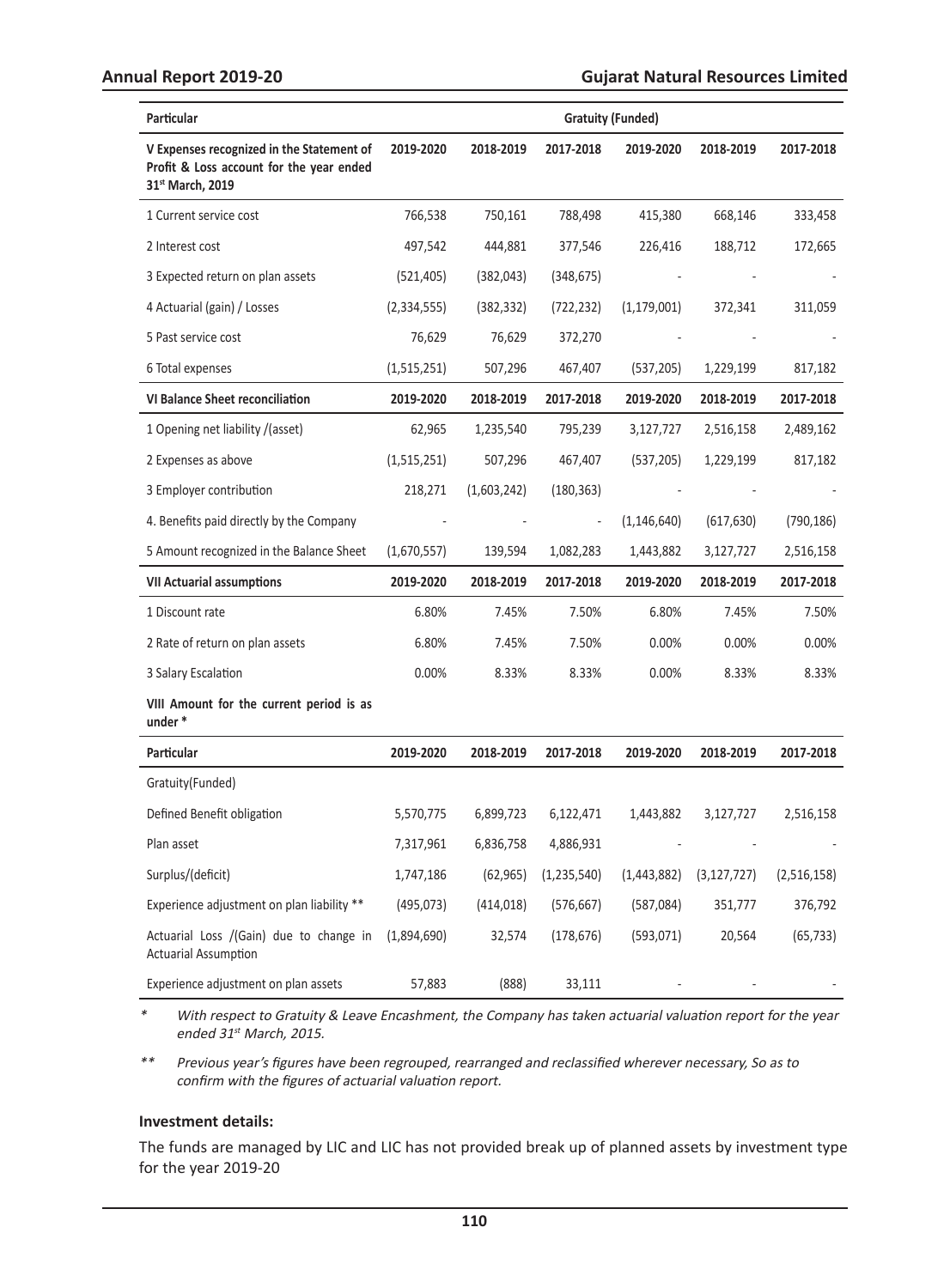## **Expected Employers contribution for the next financial year:**

For the gratuity which is funded, company is expecting to contribute the amount which can mitigate future liability. The estimate of future salary increase, considered in actuarial valuation, take into account inflation, seniority, promotion and other relevant factor, such as supply and demand in the employment market. The above information is certified by the actuary.

Gratuity is administered through duly constituted and approved independent trusts, also through Group gratuity scheme with Life Insurance Corporation of India.

## **Segment Reporting:**

The Company's operating segments are established on the basis of those components of the Company that are evaluated regularly by the Executive Committee (the 'Chief Operating Decision Maker' as defined in Ind AS 108 - 'Operating Segments'), in deciding how to allocate resources and in assessing performance. These have been identified taking into account nature of products and services, the differing risks and returns and the internal business reporting systems.

The Group has three principal operating and reporting segments;

- Oil and Gas Product.
- Trading of Goods.
- **Others**

|                            |                        |                            |               | (Allioulit III Lacs) |
|----------------------------|------------------------|----------------------------|---------------|----------------------|
| <b>Particulars</b>         | Oil and Gas<br>Product | <b>Trading of</b><br>Goods | <b>Others</b> | <b>Total</b>         |
|                            | 2019-20                | 2019-20                    | 2019-20       | 2019-20              |
| <b>Segment Revenue</b>     | 701.64                 | 369.30                     |               | 1070.94              |
| <b>External Turnover</b>   | 701.64                 | 369.30                     |               | 1070.94              |
| Inter Segment Turnover     |                        |                            |               |                      |
| <b>Gross Turnover</b>      | 701.64                 | 369.30                     |               | 1070.94              |
| <b>Less: GST Recovered</b> |                        |                            |               |                      |
| <b>Gross Turnover</b>      | 701.64                 | 369.30                     |               | 1070.94              |

| (Amount in Lacs) |  |  |
|------------------|--|--|
|------------------|--|--|

(Amount in Lacs)

| <b>Particulars</b>                                      | Oil and Gas<br>Product | <b>Trading of</b><br><b>Goods</b> | <b>Others</b> | <b>Total</b> |
|---------------------------------------------------------|------------------------|-----------------------------------|---------------|--------------|
|                                                         | 2019-20                | 2019-20                           | 2019-20       | 2019-20      |
| <b>Segment Results</b><br>before Interest & Taxes       | 704.29                 | 72.85                             | 60.42         | 837.56       |
| Less: Finance Cost & Other un-<br>allocable Expenditure | -                      |                                   |               | 1076.04      |
| Net Profit / (Loss) before Tax                          |                        | $\overline{\phantom{a}}$          |               | (238.48)     |

## **Capital Management**

The Company manages its capital to ensure that entities in the Company will be able to continue as going concerns while maximizing the return to stakeholders through the optimization of the debt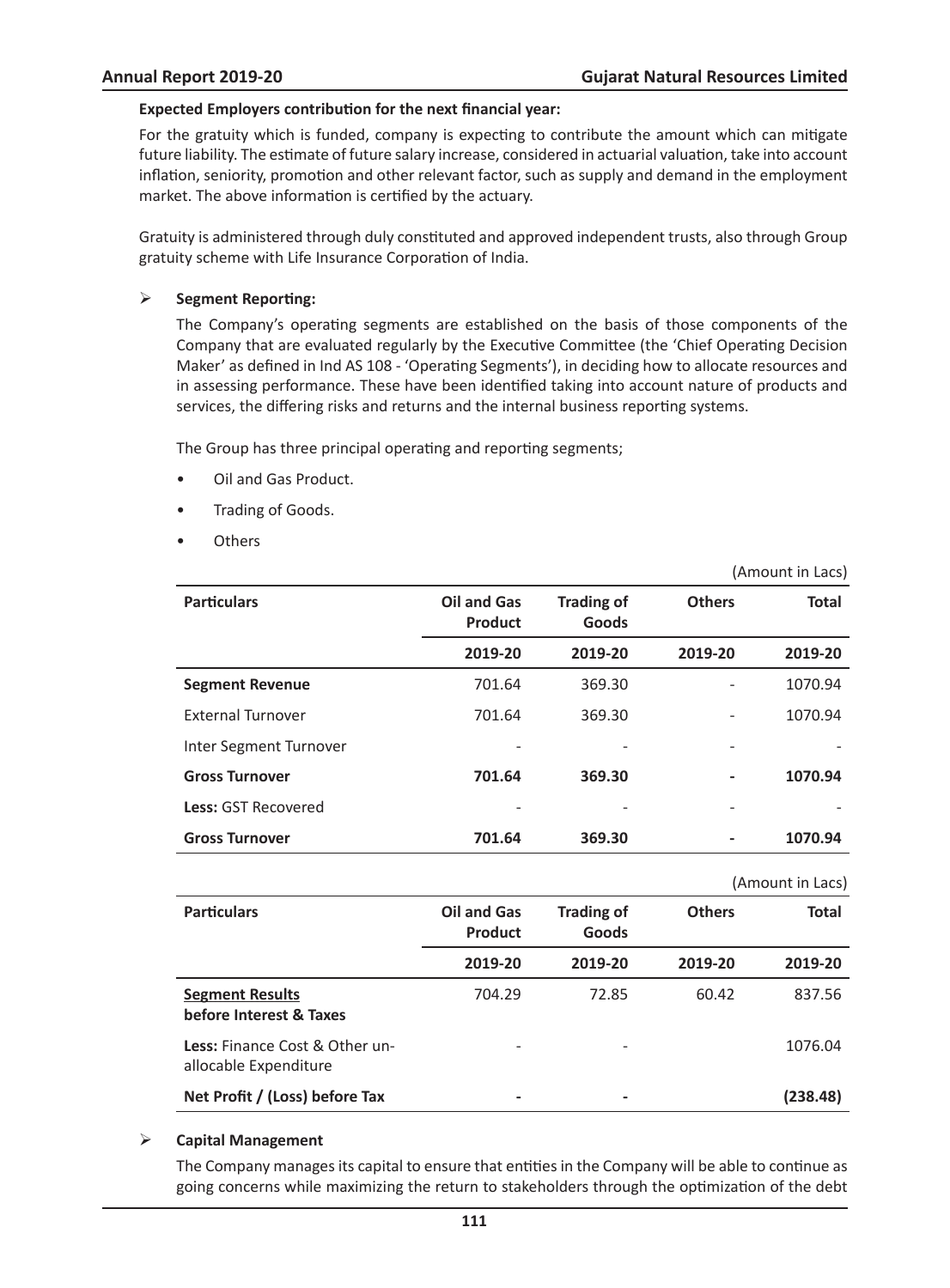and equity balance. The capital structure of the Company consists of net debt (borrowings offset by cash and bank balances) and total equity of the Company.

| <b>Particulars</b>                              | As at                        | As at                        |
|-------------------------------------------------|------------------------------|------------------------------|
|                                                 | 31 <sup>st</sup> March, 2020 | 31 <sup>st</sup> March, 2019 |
| Total equity attributable to the                |                              |                              |
| equity share holders of the company             | 562,516,450                  | 387,516,450                  |
| As percentage of total capital                  | 82.76%                       | 65.12%                       |
| Current loans and borrowings                    | 39,092,673                   | 141,729,221                  |
| Non-current loans and borrowings                | 133,192,747                  | 86,815,220                   |
| <b>Total loans and borrowings</b>               | 172,285,420                  | 228,544,441                  |
| Cash and cash equivalents                       | 55,120,616                   | 20,997,027                   |
| Net loans & borrowings                          | 117,164,804                  | 207,547,414                  |
| As a percentage of total capital                | 17.24%                       | 34.88%                       |
| Total capital (loans and borrowings and equity) | 679,681,254                  | 595,063,864                  |

## **Fair Value measurements**

# **Financial instruments by category**

| <b>Particulars</b>                           |                          | As at 31 <sup>st</sup> March, 2020<br>As at 31 <sup>st</sup> March, 2019 |               |                          |              |               |
|----------------------------------------------|--------------------------|--------------------------------------------------------------------------|---------------|--------------------------|--------------|---------------|
|                                              | <b>Amortized</b><br>Cost | <b>FVTPL</b>                                                             | <b>FVTOCI</b> | <b>Amortized</b><br>Cost | <b>FVTPL</b> | <b>FVTOCI</b> |
| <b>Financial Asset</b>                       |                          |                                                                          |               |                          |              |               |
| Investment                                   |                          |                                                                          |               | $\overline{\phantom{m}}$ | 187,523,517  |               |
| Non-Current Loan                             | 37,594,356               |                                                                          |               | 58,180,537               |              |               |
| Trade receivables                            | 35,761,629               |                                                                          | -             | 96,423,564               |              |               |
| Cash & Cash<br>Equivalents                   | 55,120,616               |                                                                          | -             | 20,997,027               |              |               |
| Loan                                         | 373,142,540              |                                                                          |               | 154,706,541              |              |               |
| <b>Total Financial Asset</b>                 | 501,619,140              |                                                                          | ٠             | 330,307,669              | 187,523,517  |               |
| <b>Financial Liabilities</b>                 |                          |                                                                          |               |                          |              |               |
| Non-Current<br>Borrowing                     | 133,192,747              |                                                                          |               | 86,815,220               |              |               |
| <b>Current Borrowings</b>                    | 39,092,673               |                                                                          |               | 141,729,221              |              |               |
| <b>Trade Payables</b>                        | 104,658,442              |                                                                          |               | 96,342,372               |              |               |
| <b>Total Financial</b><br><b>Liabilities</b> | 276,943,862              |                                                                          |               | 324,886,813              |              |               |

\* Excluding investments in subsidiaries, joint control entities and associates measured at cost in accordance with Ind AS-27

# **A Fair value hierarchy**

The following section explains the judgments and estimates made in determining the fair values of the financial instruments that are recognized and measured at fair value through profit or loss. To provide an indication about the reliability of the inputs used in determining fair value, the Company has classified its financial investments into the three levels prescribed under the accounting standard. An explanation of each level follows underneath the table.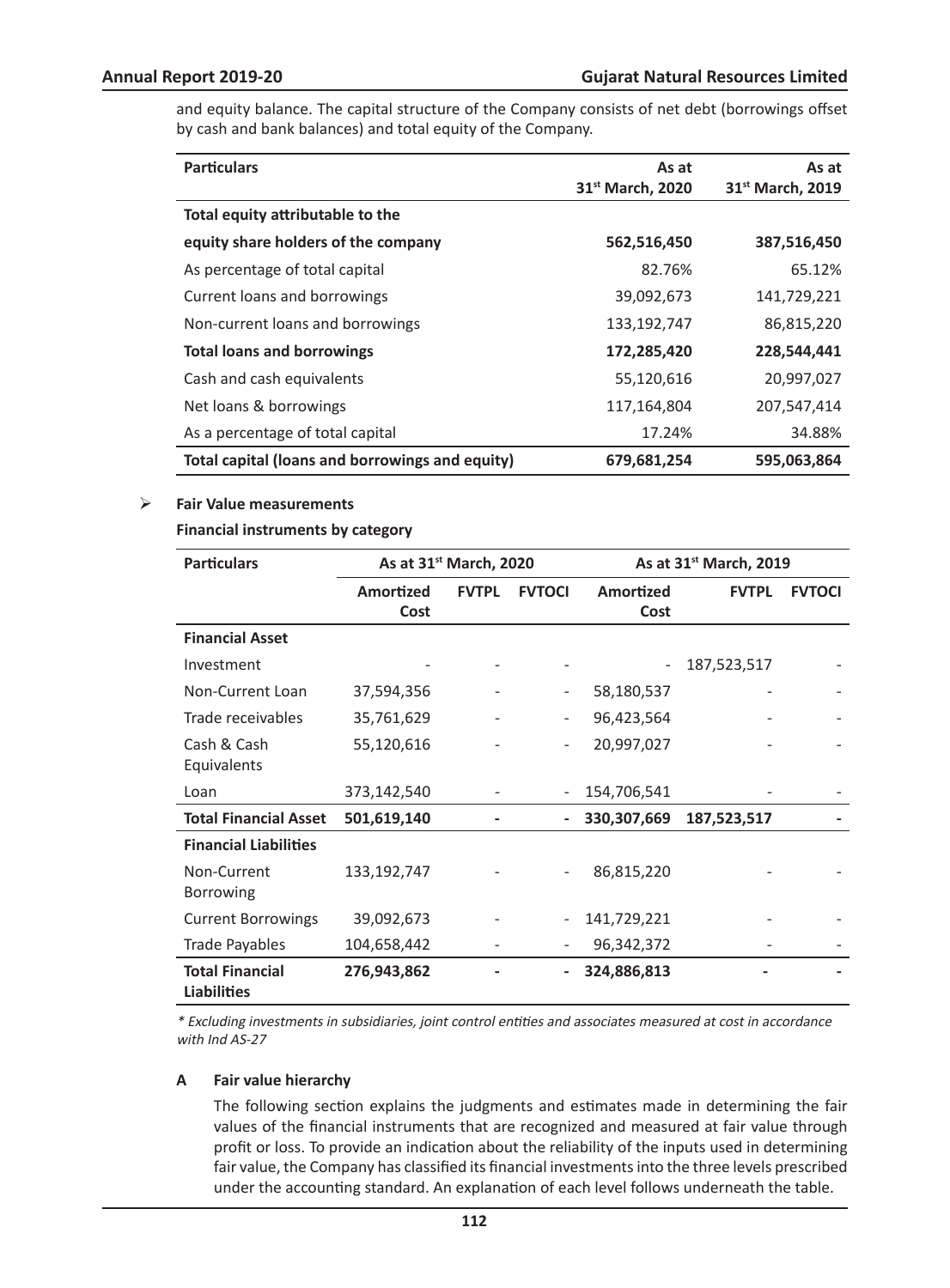## **B. Fair value hierarchy for assets**

**Financial assets measured at fair value at March 31, 2020**

|                         | Level 1                  | Level 2                  | Level 3                  | Total                    |
|-------------------------|--------------------------|--------------------------|--------------------------|--------------------------|
| <b>Financial Assets</b> | $\overline{\phantom{a}}$ | $\overline{\phantom{a}}$ | $\overline{\phantom{a}}$ | $\overline{\phantom{a}}$ |
| Investment              |                          |                          |                          |                          |

#### **Financial assets measured at fair value at March 31, 2019**

|                         | Level 1     | Level 2 | Level 3 | Total          |
|-------------------------|-------------|---------|---------|----------------|
| <b>Financial Assets</b> |             |         |         |                |
| Investment              | 187,523,517 | $\sim$  |         | $-187,523,517$ |

### **Notes:**

Level 1 hierarchy includes financial instruments measured using quoted prices (unadjusted) in active market for identical assets that the entity can access at the measurement date. This represents mutual funds that have price quoted by the respective mutual fund houses and are valued using the closing Net asset value (NAV).

Level 2 hierarchy includes the fair value of financial instruments measured using quoted prices for identical or similar assets in markets that are not active.

Level 3 if one or more of the significant inputs is not based on observable market data, the instrument is included in level 3. This is the case for unlisted compound instruments.

There are no transfers between any of these levels during the year. The Company's policy is to recognize transfers into and transfers out of fair value hierarchy levels as at the end of the reporting period.

## **C. Fair value of financial assets and liabilities measured at amortized cost**

The Management has assessed that fair value of loans, trade receivables, cash and cash equivalents, other bank balances, other financial assets and trade payables approximate their carrying amounts largely due to their short term nature. Difference between carrying amount of Bank deposits, other financial assets, borrowings and other financial liabilities subsequently measured at amortized cost is not significant in each of the years presented.

For financial assets and liabilities that are measured at fair value, the carrying amounts are equal to the fair values.

## **Financial risk management**

The Company's board of directors has overall responsibility for the establishment and oversight of the Company's risk management framework. The board has established the Audit Committee, which is responsible for developing and monitoring the Company's risk management policies. The Committee holds regular meetings and report to board on its activities. The Company's risk management policies are established to identify and analyses the risks faced by the Company, to set appropriate risk limits and controls and to monitor risks and adherence to limits. Risk management policies and systems are reviewed regularly to reflect changes in market conditions and the Company's activities. The Company, through its training and management standards and procedures, aims to maintain a disciplined and constructive control environment in which all employees understand their roles and obligations.

The audit committee oversees how management monitors compliance with the Company's risk management policies and procedures, and reviews the adequacy of the risk management framework in relation to the risks faced by the Company. The audit committee is assisted in its oversight role by internal audit. Internal audit undertakes both regular and ad hoc reviews of risk management controls and procedures, the results of which are reported to the audit committee.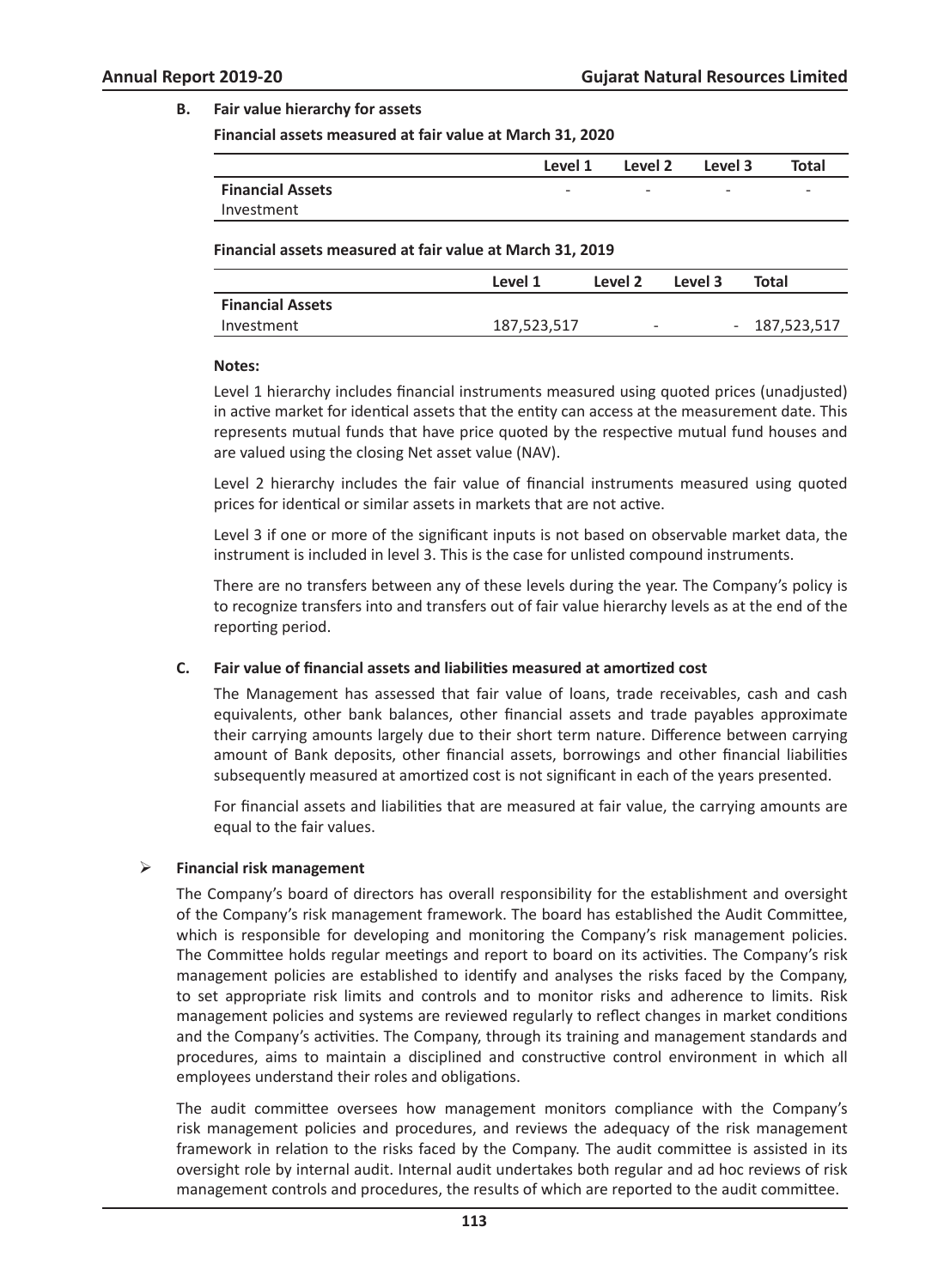This note explains the sources of risk which the entity is exposed to and how the entity manages the risk.

| <b>Risk</b>        | <b>Exposure arising from</b>                                                                        |     |       | <b>Measurement</b>             | <b>Management of risk</b>                                                                                |
|--------------------|-----------------------------------------------------------------------------------------------------|-----|-------|--------------------------------|----------------------------------------------------------------------------------------------------------|
| <b>Credit Risk</b> | Cash and cash equivalents,<br>trade receivables, Financial<br>assets measured at amortized<br>cost. |     |       | Aging analysis                 | Diversification of funds to<br>bank deposits, Liquid funds<br>and Regular monitoring of<br>credit limits |
| Liquidity Risk     | <b>Borrowings</b><br>liabilities                                                                    | and | other | Rolling cash flow<br>Forecasts | Availability of surplus cash,<br>committed credit lines and<br>borrowing facilities                      |

## **(a) Credit risk**

Credit risk is the risk of financial loss to the company if a customer or counterparty to a financial instrument fails to meet its contractual obligations. The company is exposed to the credit risk from its trade receivables, unbilled revenue, investments, cash and cash equivalents, bank deposits and other financial assets. The maximum exposure to credit risk is equal to the carrying value of the financial assets. The objective of managing counterparty credit risk is to prevent losses in financial assets.

# **Trade Receivables**

Trade receivables comprise a widespread customer base. Management evaluates credit risk relating to customers on an on-going basis. If customers are independently rated, these ratings are used. Otherwise, if there is no independent rating, risk control assesses the credit quality of the customer, taking into account its financial position, past experience and other factors

For trade receivables, provision is provided by the company as per the below mentioned policy:

| <b>Particulars</b>   | Gross<br>Carrying<br><b>Amount</b> | Expected<br>credit losses<br>rate $(\%)$ | Expected | Carrying<br><b>Credit Losses</b> amount of Trade<br><b>Receivable</b> |
|----------------------|------------------------------------|------------------------------------------|----------|-----------------------------------------------------------------------|
| Considered for Goods |                                    |                                          |          |                                                                       |
| 0-12 Months          | 11,359,152                         | 0                                        | 0        | 11,359,152                                                            |
| More than 1 Year     | 24,402,477                         | 0                                        | 0        | 24,402,477                                                            |
| <b>Total</b>         | 35,761,629                         | 0                                        | 0        | 35,761,629                                                            |

# **(b) Liquidity risk**

Liquidity risk is the risk that the Company will encounter difficulty in meeting the obligations associated with its financial liabilities that are settled by delivering cash or another financial asset. The Company's approach to managing liquidity is to ensure, as far as possible, that it will have sufficient liquidity to meet its liabilities when they are due, under both normal and stressed conditions, without incurring unacceptable losses or risking damage to the Company's reputation.

# **Liquidity Table**

The Company's remaining contractual maturity for its non-derivative financial liabilities with agreed repayment periods is given below. The tables have been drawn up based on the undiscounted cash flows of financial liabilities based on the earliest date on which the Company can be required to pay. The tables include both interest and principal cash flows. The contractual maturity is based on the earliest date on which the Company may be required to pay.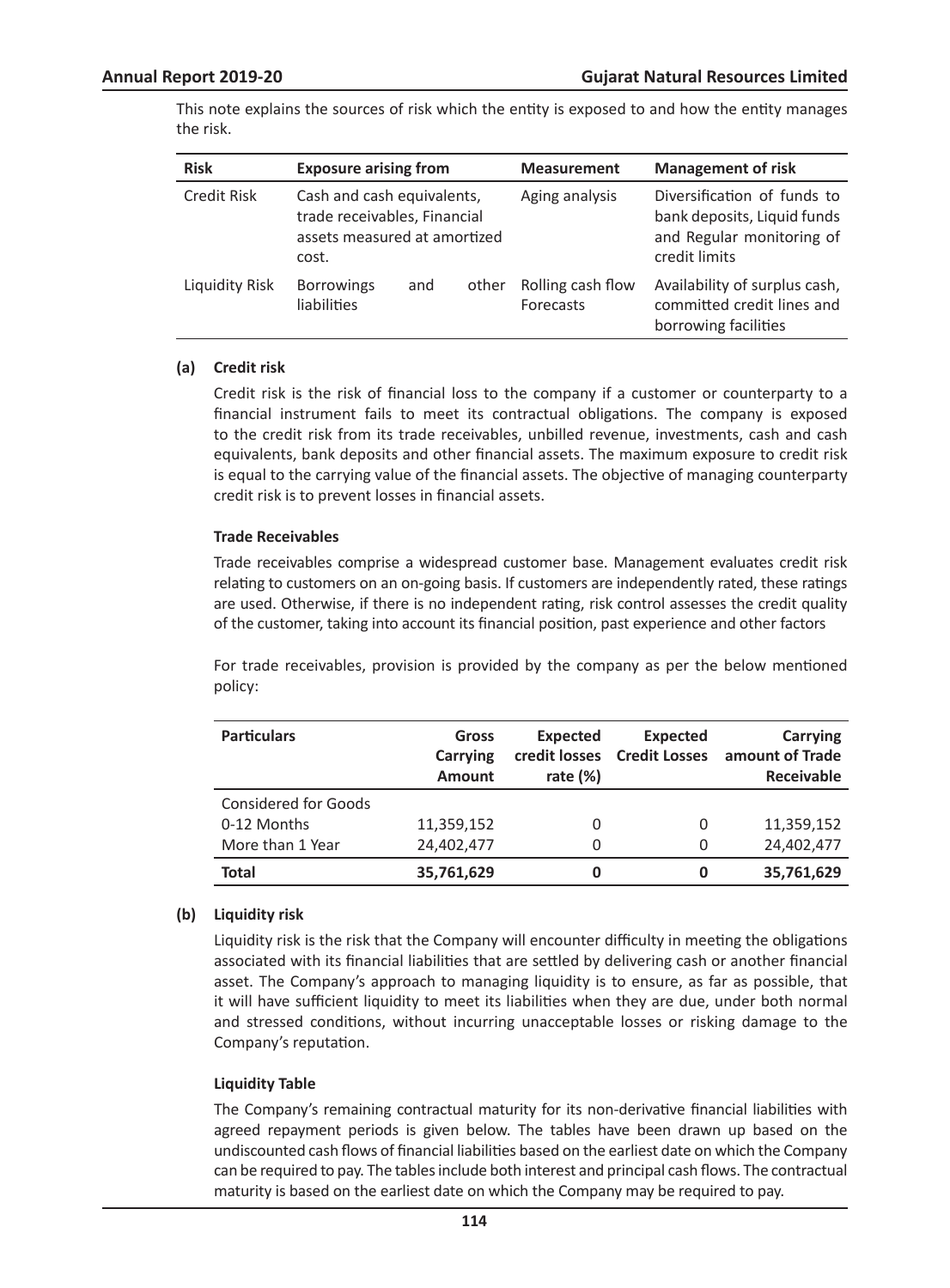#### **As at March 31, 2020**

| <b>Financial Liabilities</b>         | Payable within<br>0 to 12 months | More than<br>12 months | <b>Total</b> |
|--------------------------------------|----------------------------------|------------------------|--------------|
|                                      |                                  |                        |              |
| <b>Non-current financial</b>         |                                  |                        |              |
| liabilities                          |                                  |                        |              |
| <b>Borrowings</b>                    |                                  | 133,192,747            | 133,192,747  |
|                                      |                                  |                        |              |
| <b>Current financial liabilities</b> |                                  |                        |              |
| <b>Borrowings</b>                    | 39,274,677                       |                        | 39,092,673   |
| Trade Payables                       | 104.658.442                      |                        | 104,658,442  |
| <b>Other Financial Liability</b>     |                                  |                        |              |
|                                      | 143,933,119                      |                        | 143,933,119  |
| <b>Total financial liabilities</b>   | 143.933.119                      | 133.192.747            | 277.125.866  |

#### **As at March 31, 2019**

| <b>Financial Liabilities</b>                                            | Payable within<br>0 to 12 months | More than<br>12 months | <b>Total</b> |
|-------------------------------------------------------------------------|----------------------------------|------------------------|--------------|
| <b>Non-current financial</b><br><b>liabilities</b><br><b>Borrowings</b> |                                  | 86,815,220             | 86,815,220   |
| <b>Current financial liabilities</b>                                    |                                  |                        |              |
| <b>Borrowings</b>                                                       | 141,729,221                      |                        | 141,729,221  |
| <b>Trade Payables</b>                                                   | 96,342,372                       |                        | 96,342,372   |
| <b>Other Financial Liability</b>                                        |                                  |                        |              |
|                                                                         | 238,071,593                      |                        | 238,071,593  |
| <b>Total financial liabilities</b>                                      | 238,071,593                      | 86,815,220             | 324,886,813  |

## **(C) Market Risk**

Market risk is the risk arising from changes in market prices – such as foreign exchange rates and interest rates – will affect the Company's income or the value of its holdings of financial instruments. The Company is exposed to market risk primarily related to interest rate risk and the market value of the investments. Thus, the exposure to market risk is a function of investing and borrowing activities

## **- Interest rate risk**

Interest rate risk is the risk that the fair value or future cash flows of a financial instrument will fluctuate because of changes in market interest rates.

Most of the Company's borrowings are on a floating rate of interest. The Company has exposure to interest rate risk, arising principally on changes in Marginal Cost of Funds based Lending Rate (MCLR).

The exposures of the Company's financial assets / liabilities at the end of the reporting period are as follows:

| <b>Particulars</b>              | As at<br><b>March 31, 2020</b> | As at<br><b>March 31, 2019</b> |
|---------------------------------|--------------------------------|--------------------------------|
|                                 |                                |                                |
| <b>Floating Rate Borrowings</b> | 38,292,673                     | 41,616,221                     |